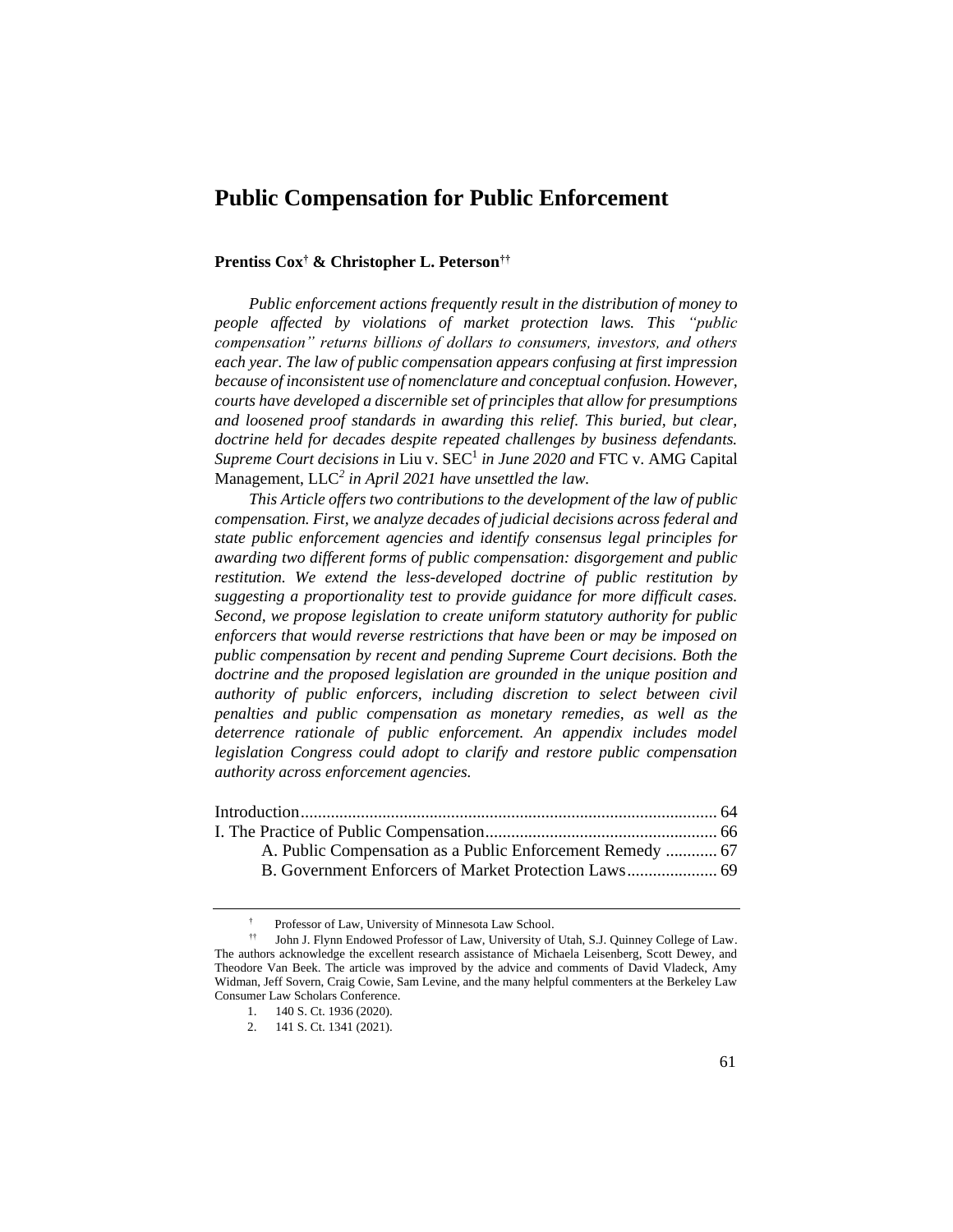| C. The Rising Importance of Public Compensation in Policing  |
|--------------------------------------------------------------|
|                                                              |
|                                                              |
|                                                              |
|                                                              |
|                                                              |
|                                                              |
| 2. Enforcers Using Statutory Injunctive Authority  80        |
| 3. Liu: Disruption and Reaffirmation, With Limits  82        |
| 4. AMG: Disgorgement Authority Depends on Statutory          |
|                                                              |
| 5. Express Disgorgement Authority and SEC Fair Funds 84      |
| D. Statutory Express Compensation Authority and Public       |
|                                                              |
| 1. Federal Enforcers with Restitution Authority 86           |
|                                                              |
|                                                              |
|                                                              |
|                                                              |
|                                                              |
|                                                              |
|                                                              |
| 1. Agreed Principles for Measuring the Amount of             |
|                                                              |
|                                                              |
| 3. To Whom a Disgorgement Award Should be Distributed 98     |
|                                                              |
| 1. Complications in Determining Public Restitution  99       |
| 2. Need for Clarifying Law in Difficult Cases 101            |
|                                                              |
| IV. Public Enforcement Defines Public Compensation 110       |
| A. Shift Toward Treating Public Compensation Synonymously    |
|                                                              |
| B. Private Rights Should Not Define Public Compensation  116 |
| 1. Statutorily Authorized Position of Public Enforcers 117   |
| 2. Deterrence Rationale of Public Enforcement Justifies      |
| Liberal Public Compensation Principles 119                   |
| 3. Public Compensation as a Discretionary Money Remedy 122   |
|                                                              |
|                                                              |
|                                                              |
|                                                              |
| 1. Clarify Alternative Availability of Both Forms of Public  |
|                                                              |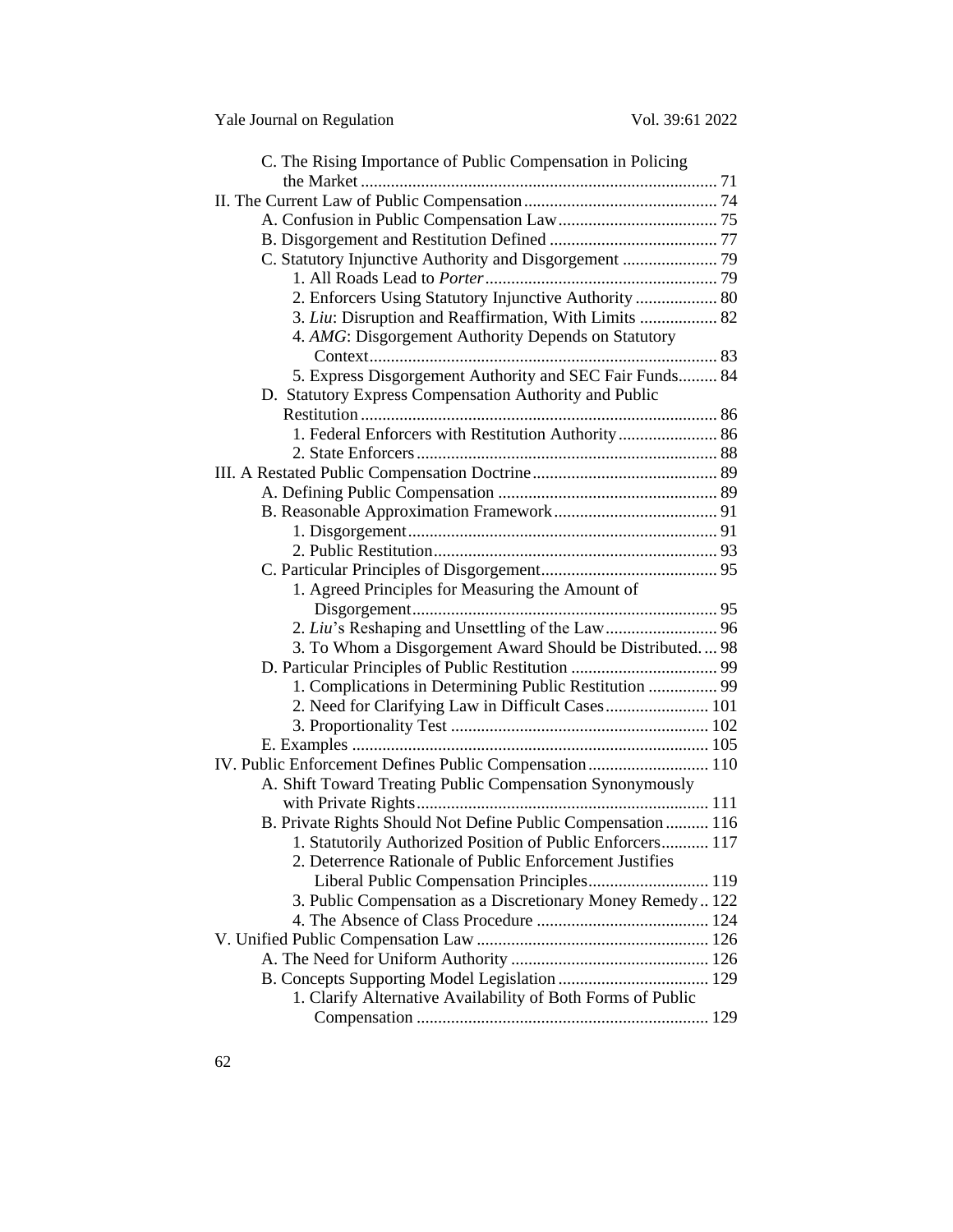## Public Compensation for Public Enforcement

| 3. Decouple Public Compensation from Equity 131 |  |
|-------------------------------------------------|--|
|                                                 |  |
|                                                 |  |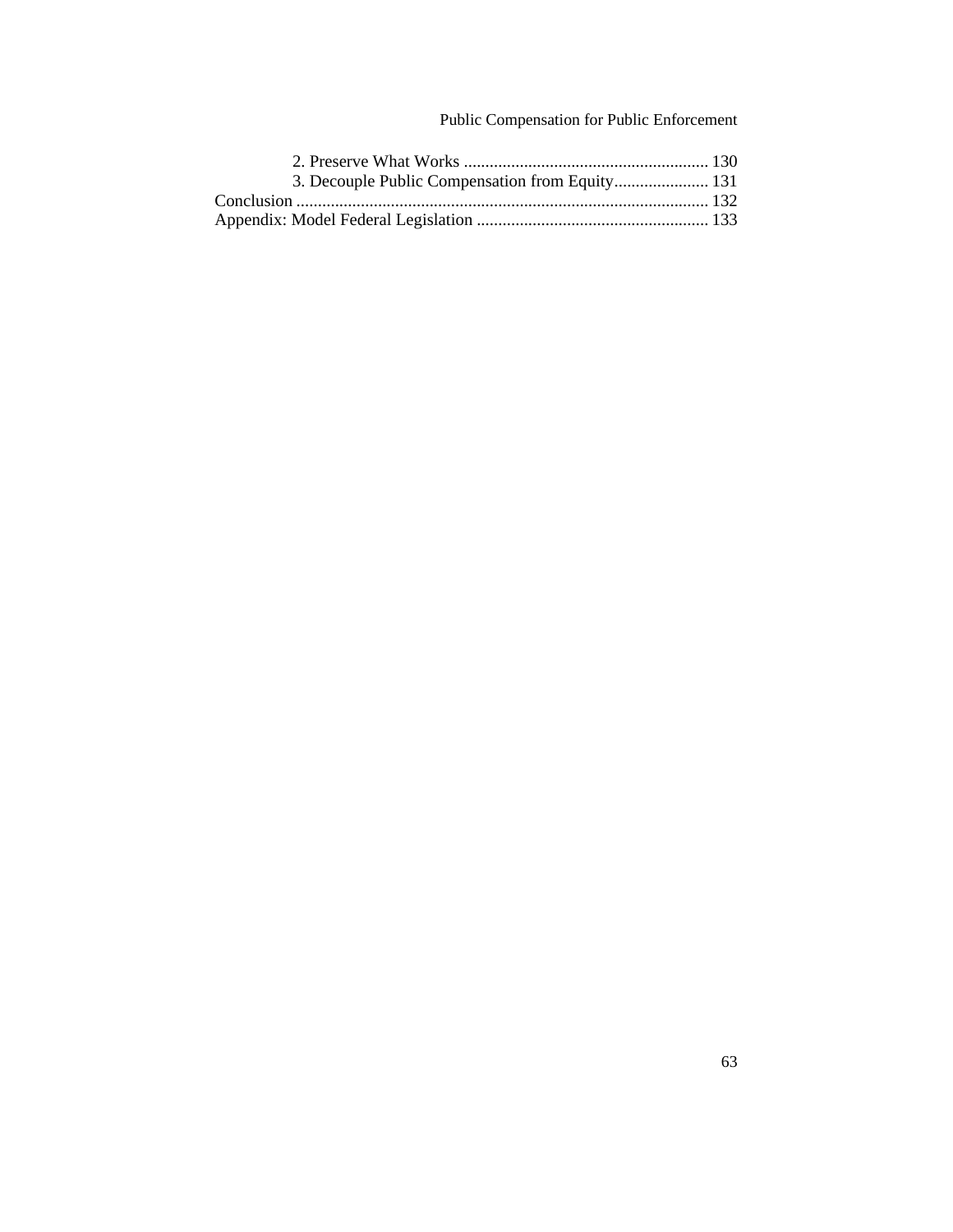#### <span id="page-3-0"></span>Introduction

Consumers, investors, workers, homeowners, tenants, and others have received substantial amounts of money as a result of civil public enforcement actions for decades. The Securities and Exchange Commission (SEC) alone consistently returns over a billion dollars a year to investors. The Consumer Financial Protection Bureau (CFPB), the Federal Trade Commission (FTC), and the Food and Drug Administration (FDA) return to consumers billions more each year. State attorneys general also obtain sizeable awards of public compensation, often by joining together in multistate enforcement actions.<sup>3</sup>

Given this lengthy record of voluminous payments, one would imagine that courts would have established clear principles for determining when, as well as to whom, compensation is properly awarded. Although there is a discernable doctrine of public compensation, it is difficult to perceive on an initial reading of the case law. Both courts and public enforcers use terminology inconsistently. Most of the basic concepts are shrouded in confusion in the case law and the ever-evolving patchwork of federal and state legislation. Further deepening the confusion, public compensation lies abreast of, and shares policy goals with, money penalties imposed in civil law enforcement, and abuts claims brought by private litigants.

Our goal in this Article is to bring clarity to this distinct area of the law in two ways. First, we propose a restatement of the doctrine of public compensation. Public compensation rests on two distinct theories of redress: *disgorgement*, which is measured by the unjust gain of the violator, and *public restitution*, which is measured by the loss of the people affected by the violation. The clarified doctrine identifies the common principles in existing law defining when each of these two forms of public compensation should be available, how much judges should award, against whom the award can be made, and to whom the money should be distributed.

A coherent statement of the law of public compensation is long overdue. Difficult doctrinal questions had previously been waved away by the courts in favor of a practical approach favoring the issuance of compensation. No longer. In June 2020, the United States Supreme Court issued a decision in *Liu v. SEC*, which restricted the agency's authority to obtain public compensation in enforcement proceedings.<sup>4</sup> The Court then promptly granted certiorari in *FTC v*. *AMG Capital Management, LLC*, and in April 2021 abrogated the primary authority employed by the FTC to return money to consumers.<sup>5</sup> The Court's actions, together with recent decisions of the Third and Seventh Circuits overturning decades of precedent, have swiftly unsettled the law of public compensation.<sup>6</sup>

<sup>3.</sup> *See infra* Section I.B.

<sup>4.</sup> 140 S. Ct. 1936, 1940-41 (2020).

<sup>5.</sup> 141 S. Ct. 1341 (2021).

<sup>6.</sup> *See infra* Section IV.A.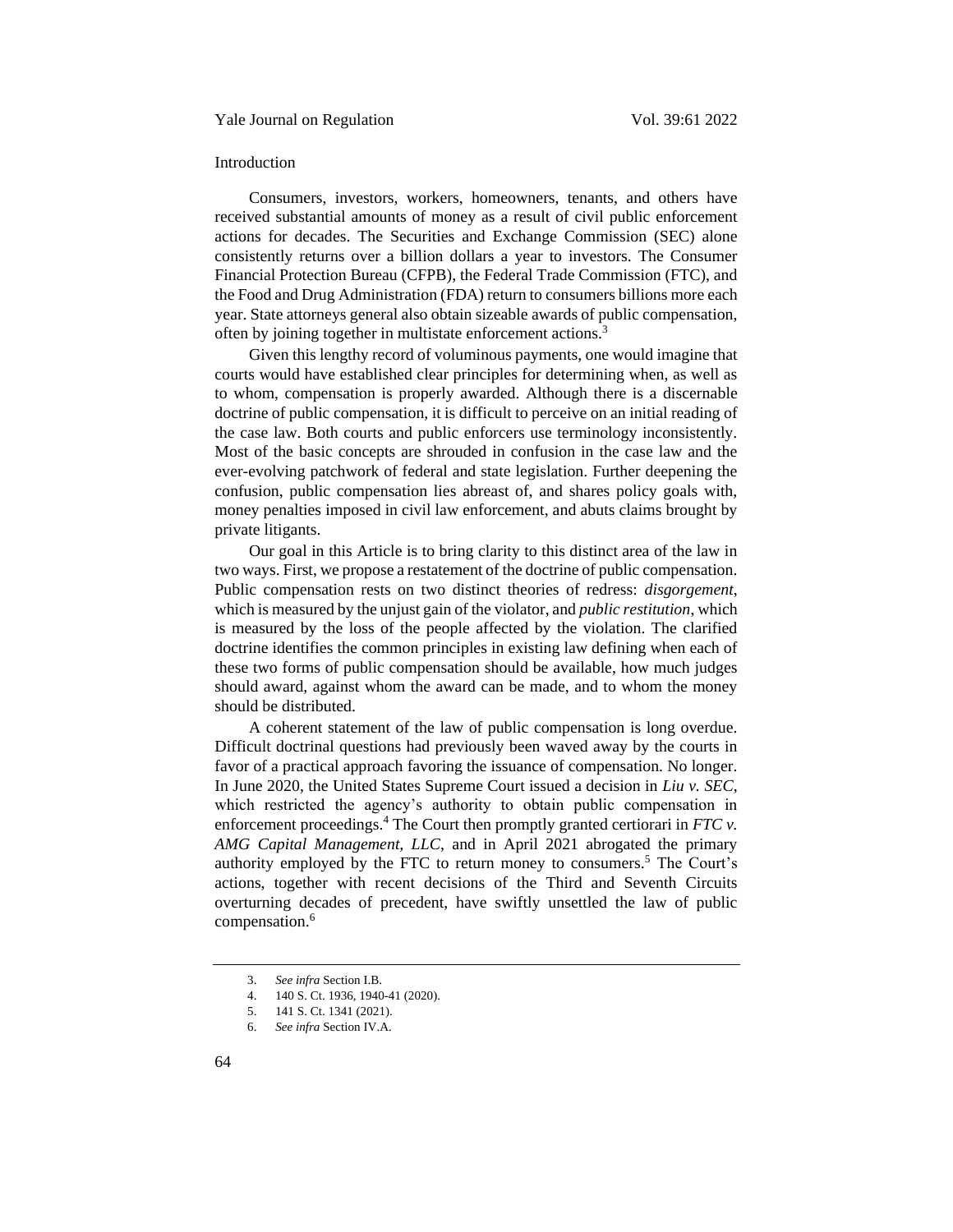This nascent trend reversing the longstanding judicial approach to public enforcement remedies lends additional urgency to our second goal for this Article. We argue for legislative action that would create a consistent set of legal principles for the award of public compensation across different public enforcers, and we propose a model law to achieve this purpose. Under the current state of the law, no two public enforcers have the same statutory authority to award public compensation. Some enforcers have vastly less authority than others, even though there are no clear reasons for the discrepancy. The model law draws from the doctrine of public compensation, and provides Congress and state legislatures with a roadmap for creating a common statutory public compensation authority for all enforcement agencies.

Public compensation is rooted in the unique rights and obligations that accompany the executive branch's duty to implement the law and preserve functioning commerce by deterring violations of market protection schemes. Accordingly, disgorgement and public restitution are forms of relief that have no application to the law governing private claims. Courts use pro-enforcement presumptions and burden-shifting in ways foreign to disputes between private litigants. This is the case even when claims of the private plaintiffs arise under the same market protection statutes utilized by the government.

Additionally, public compensation law is typically—and, in the absence of contrary statutory authority, should be—consistent across enforcement agencies. The key tenets of public compensation law should apply to the full range of civil public enforcement agencies, not just to one public enforcer or another. A primary reason the current law is difficult to navigate is that courts sometimes treat the regulatory scheme of the enforcer seeking public compensation as a discrete area of law, while also unmindfully borrowing from private law doctrines or other public enforcement regimes. This segmented and episodic development of case law without a cross-enforcer theory of public compensation has obscured the principles that would render the law coherent.

The Supreme Court's recent unsettling of the law of public compensation comes at a time when private actions are less likely to compensate people affected by violations of market protection laws. In recent years, arbitration clauses have increasingly barred the courtroom doors to millions of Americans, while at the same time, courts have steadily restricted the circumstances under which class actions can be certified. Limiting public compensation awards means that there may be no redress for patterns of illegal activity, especially in situations involving large numbers of victims suffering relatively modest harm. Less public compensation, coupled with restricted access to private rights of action, brings us closer to a world in which businesses are able to violate civil marketplace protection laws with impunity.

Part I of the Article describes the practice of public compensation and its growing importance as class actions recede in the face of legislative and judicial narrowing of access to the courts. Part II lays out the law of public compensation. This Part explores the confusion that arises in cases awarding public compensation under the various statutory market protection regimes. We center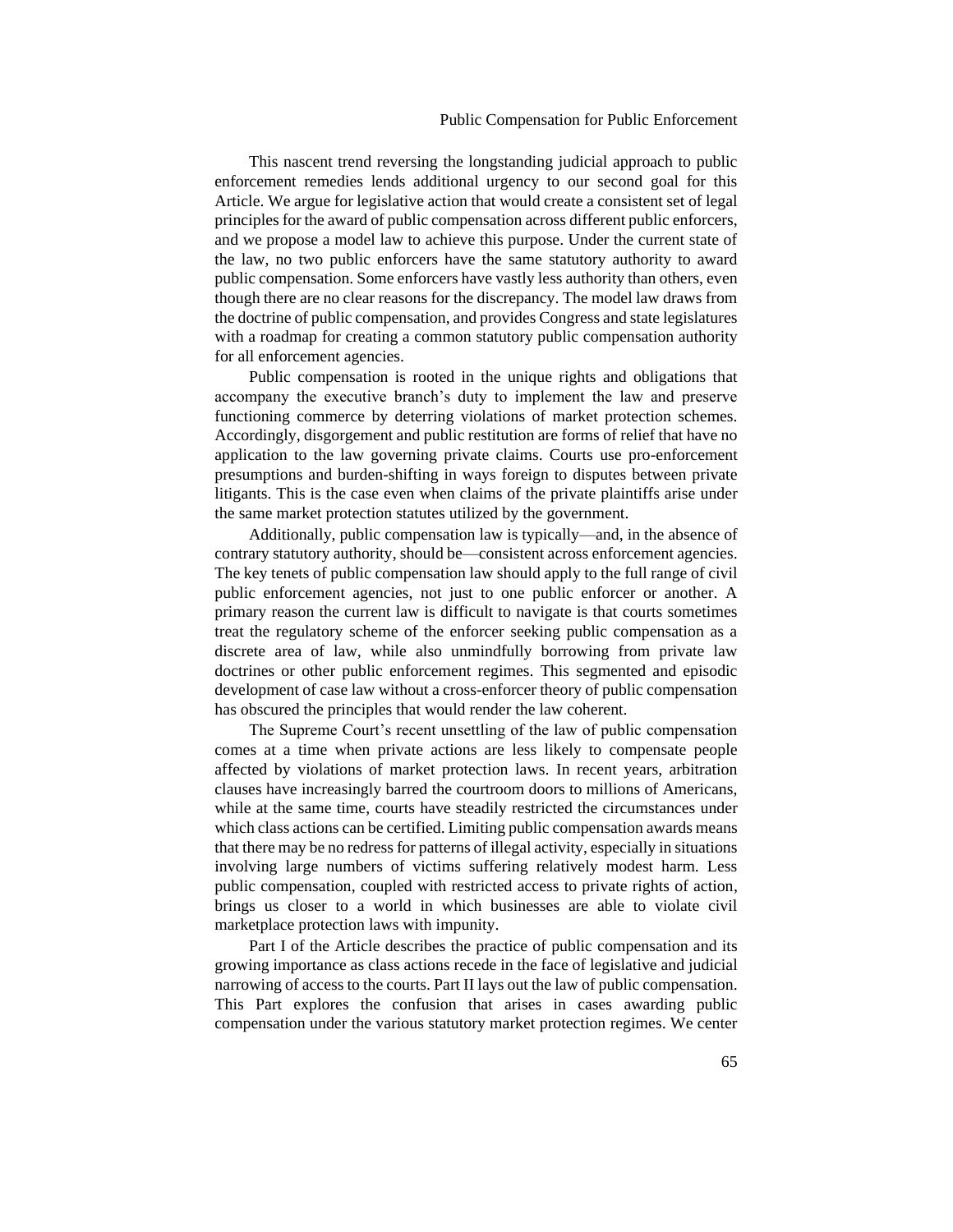our analysis on the differences between two theories allowing for public compensation—disgorgement and public restitution. Both theories are linked to a particular form of statutory authority. Disgorgement arises from statutory injunctive authority, while restitution arises from an express grant of statutory authority to the enforcer.

We propose our restated doctrine of public compensation in Part III. We describe the common presumption of causation and the reasonable approximation framework employed by courts in determining an enforcer's right to the relief, which makes public compensation much easier to obtain than compensatory relief in private claims. We then separate this doctrine into the two general theories of disgorgement and public restitution. For each theory, we identify when courts award public compensation, as well as how the courts determine both the amount of that award and the eligibility of individuals for monetary relief. We also extend the doctrine to cover difficult cases of public restitution that have received less development in the case law. This Part concludes with examples of how the doctrine would resolve public compensation questions in different types of cases.

Part IV examines why recent decisions limiting or abrogating the use of public compensation will invite years of protracted litigation by defendants in enforcement actions aiming to restrict the remedies that public enforcers may seek. Federal courts have long rested the law of public compensation on the deterrence rationale of public enforcement and the special position of public enforcers in marketplace-protection schemes. Recent decisions treat the propriety and limits of public compensation as a question of implied statutory equitable authority, no different than if the matter was raised in a dispute between private litigants. We make a normative argument that public compensation law should remain grounded in the critical distinction between public enforcement remedies and the law for adjudication of private claims.

In Part V, we argue that Congress should act to both restore the law of public compensation and create uniform remedial authority across enforcement agencies. We identify three concepts that underlie both our proposed model law and our view that no public policy rationale justifies the existing distinctions among various statutory authorities of public enforcers. The Appendix contains the proposed legislation.

## <span id="page-5-0"></span>I. The Practice of Public Compensation

Public compensation is a particular form of money relief available only in public enforcement actions. Section I.A places public compensation within the context of remedies available to public enforcers and provides examples of typical public compensation awards. Section I.B provides an overview of the federal and state public enforcers most active in procuring this type of relief. In Section I.C, we look at the rising importance of public compensation in light of federal judicial decisions restricting private plaintiffs' access to the courts.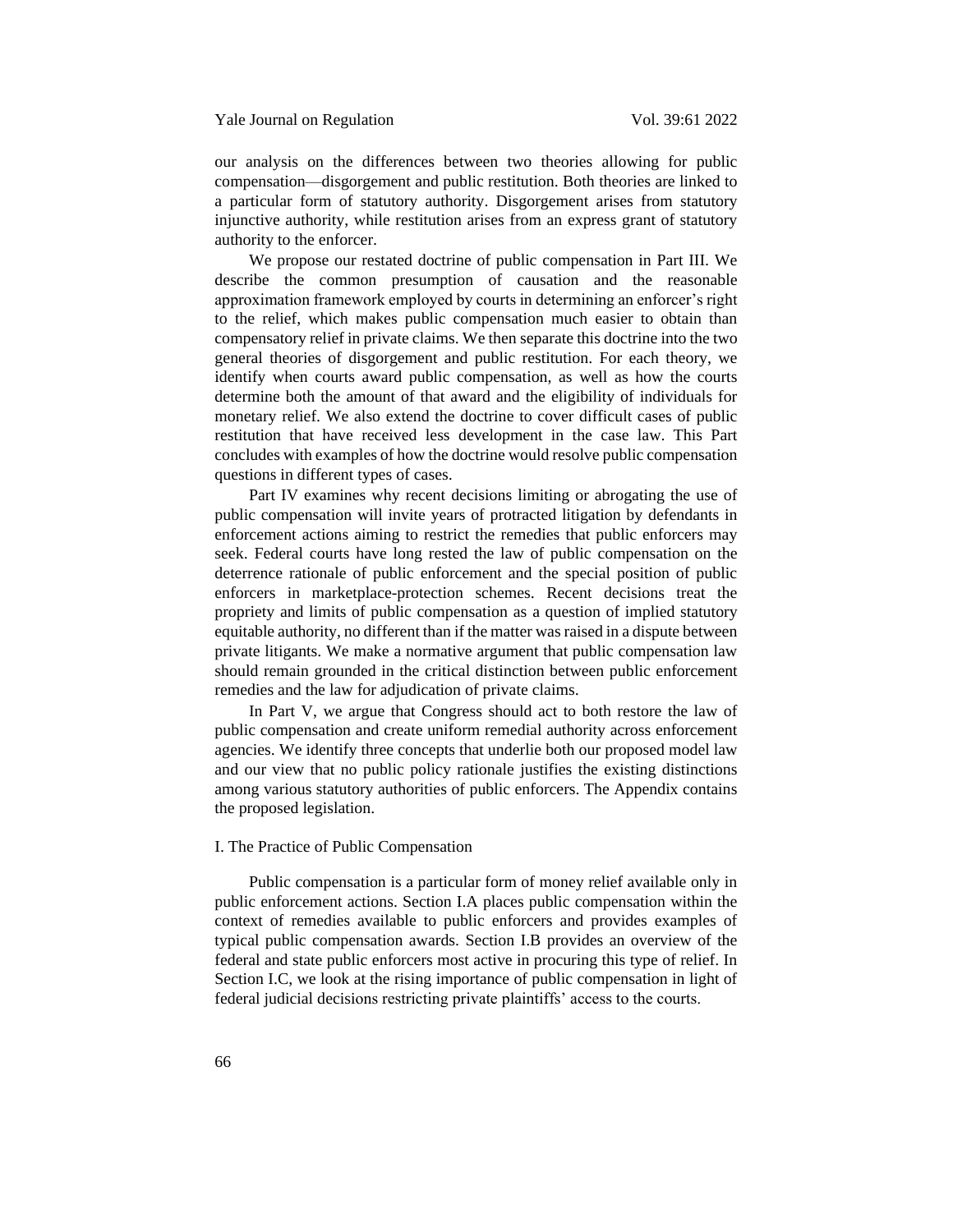## <span id="page-6-0"></span>*A. Public Compensation as a Public Enforcement Remedy*

<span id="page-6-1"></span>Almost all public civil law enforcement agencies seek and obtain injunctions restraining future violations.<sup>7</sup> These enforcers obtain two types of money relief. First, civil penalties akin to fines are available to public enforcers in almost all cases. Public enforcers regularly use this authority and have collectively recover billions annually.<sup>8</sup> Civil penalty money often is put in the public treasury, but it is sometimes directed into public accounts dedicated to particular uses, including public education and future public enforcement.<sup>9</sup>

<span id="page-6-2"></span>Our concern in this Article is with the second type of money relief—an award of money to be distributed to people affected by the conduct at issue in the enforcement action. Legal scholars have called this type of relief "public compensation."<sup>10</sup>

<span id="page-6-3"></span>Public compensation affects the daily lives of hundreds of millions of Americans by providing direct financial redress to those wronged by illegal activity, as well as by creating (or sometimes failing to create) incentives to obey the law. Two examples below illustrate how enforcers use public compensation in policing violations across different markets and circumstances.

The FDA is empowered under the Food, Drug and Cosmetic Act (FDCA) to obtain redress for consumers victimized by tainted food, harmful medical devices, or poisonous medicine.<sup>11</sup> In *United States v. Universal Management Services, Inc*., the FDA's professional staff identified a company marketing a device called "The Stimulator," which the business claimed would alleviate pain from migraine headaches, swollen joints, allergies, and other ailments.<sup>12</sup> In fact,

<sup>7.</sup> *See* Samuel W. Buell, *Liability and Admissions of Wrongdoing in Public Enforcement Law*, 82 U. CIN. L. REV. 505, 515 (2013) (noting that injunctions are typical in SEC settlements); Prentiss Cox, Amy Widman & Mark Totten, *Strategies of Public UDAP Enforcement*, 55 HARV.J. ON LEGIS. 37, 69-70 (2018) (finding that, of the cases resolved under unfair and deceptive practices (UDAP) laws in 2014, all FTC and CFPB cases, as well as 96 percent of such cases brought by state attorneys general, included injunctive relief).

<sup>8.</sup> *See Enforcement by the Numbers*, CONSUMER FIN. PROT. BUREAU (Jan. 2021), https://www .consumerfinance.gov/enforcement/payments-harmed-consumers/enforcement-database [https://perma .cc/A9F3-E6UV] (reporting that the CFPB has collected \$1.6 billion in civil penalties through 2020); Theresa A. Gabaldon, *Equity, Punishment, and the Company You Keep: Discerning A Disgorgement Remedy Under the Federal Securities Laws*, 105 CORNELL L.REV. 1611, 1633 (2020) (presenting a history of SEC civil penalty authority); Cox et al., *supra* not[e 7](#page-6-1) at 73-74 (noting that state attorneys general obtain civil penalties or other forms of government payment in 73 percent of cases). The FTC, however, has limited civil penalty authority. *See* Adjustments to Civil Penalty Amounts, 86 Fed. Reg. 2539 (Jan. 13, 2021) (to be codified at 16 C.F.R. pt. 1).

<sup>9.</sup> Governments sometimes use the same legal authority employed in public enforcement actions to seek recovery of money for damage to the public fisc. A notable example of this type of action is the group of cases against the tobacco industry brought in the 1990s under consumer protection and antitrust laws by state attorneys general, which were based on the theory that violations caused states to expend money for medical costs. *See* Anthony J. Sebok, *Pretext, Transparency and Motive in Mass Restitution Litigation*, 57 VAND. L. REV. 2177, 2197 (2004).

<sup>10.</sup> *See, e.g.*, Urska Velikonja, *Public Compensation for Private Harm: Evidence from the SEC's Fair Fund Distributions*, 67 STAN. L. REV. 331 (2015).

<sup>11.</sup> *See, e.g.*, United States v. Lane Labs-USA Inc., 427 F.3d 219, 223 (3d Cir. 2005) (affirming disgorgement as an appropriate remedy for false advertising in violation of FDA regulations).

United States v. Universal Mgmt. Servs., Inc., 191 F.3d 750, 754 (6th Cir. 1999).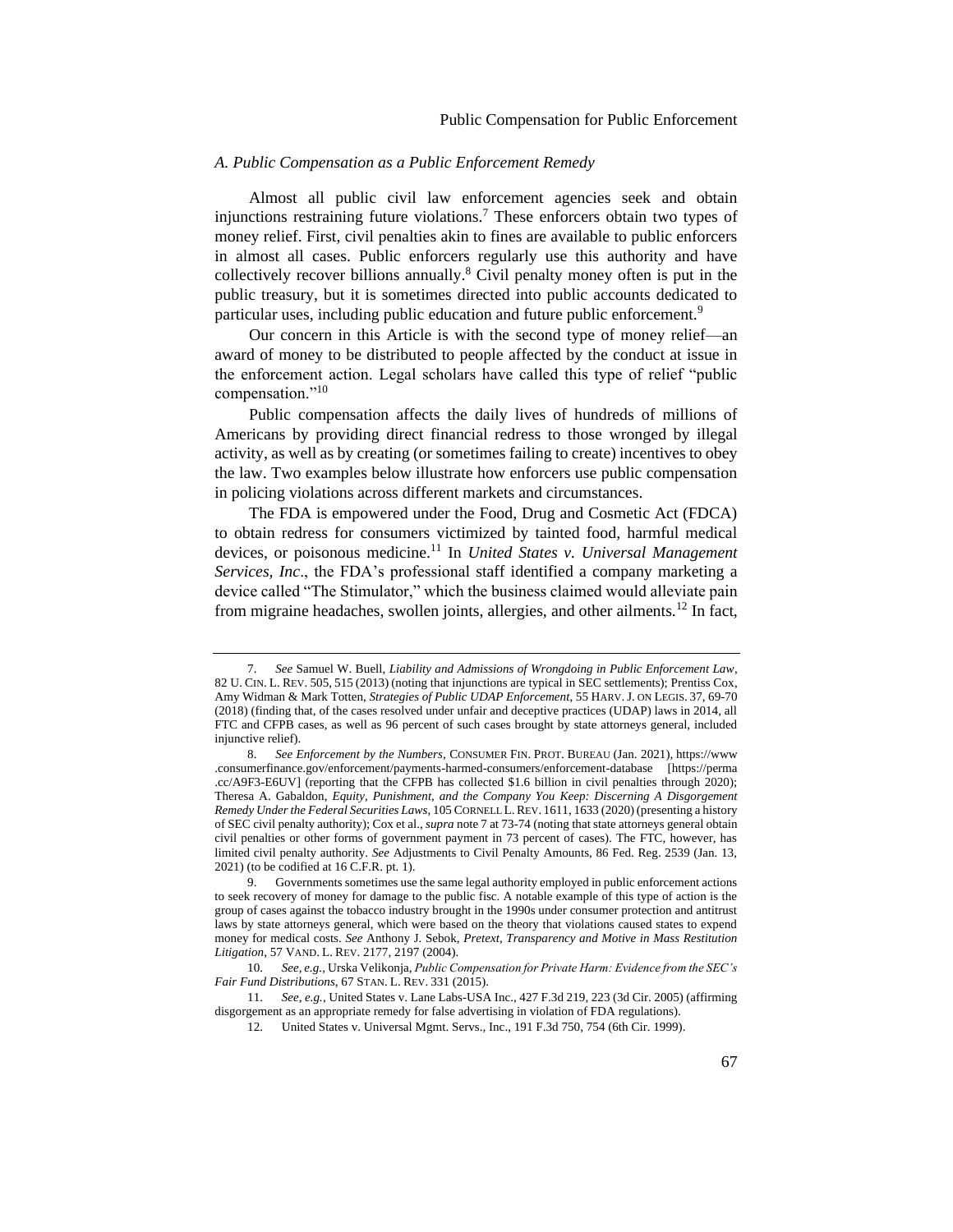Yale Journal on Regulation Vol. 39:61 2022

"The Stimulator" was just an electric gas grill igniter with a handle attached to it that cost about a dollar to produce. Americans searching for a cure to their chronic pain purchased about  $800,000$  Stimulators for nearly \$90 each.<sup>13</sup> The district court ordered Universal to offer all purchasers the opportunity to obtain a full refund of the purchase price of The Simulator, and the Sixth Circuit affirmed.<sup>14</sup>

Public compensation has also been used to address poverty and racism. For example, Congress passed the Dodd-Frank Wall Street Reform and Consumer Protection Act<sup>15</sup> (DFA) after the 2008 financial crisis and gave the newly-created CFPB express public compensation authority, but also extended similar authority to state attorneys general, state banking regulators, and tribal governments.<sup>16</sup> *CFPB v. S/W Tax Loans* concerned an installment-loan company that was colocated with an H&R Block income tax preparation franchise just over the border of the Navajo Nation reservation.<sup>17</sup> The company marketed 240-percent-interestrate loans to low-income Native Americans to be repaid out of the proceeds of their federal income tax refunds—including many taxpayers who qualified for the Earned Income Tax Credit anti-poverty program.<sup>18</sup> S/W Tax Loans misled its customers by falsely understating interest rates on its loans and lied about whether the company had received customer income tax refunds from the IRS in order to sell unnecessary second or third loans.<sup>19</sup> When the CFPB and the Navajo Nation jointly sued the company, the district court ordered the company to return nearly half a million dollars to victims of its illegal activity.<sup>20</sup>

<sup>13.</sup> *Id.* at 763. Under FDA regulations, manufacturers must submit "valid scientific evidence" of safety and effectiveness to the FDA prior to sale of a medical device like The Simulator. 21 C.F.R. § 860.7(d)-(e) (2020).

<sup>14.</sup> *Universal Mgmt. Servs., Inc.*, 191 F.3d at 754.

<sup>15.</sup> Pub. L. No. 111-203, 124 Stat. 1376 (2010) (codified as amended in scattered sections of 7 U.S.C., 12 U.S.C., 15 U.S.C., 22 U.S.C., 31 U.S.C., and 42 U.S.C.).

<sup>16.</sup> *See* 12 U.S.C. § 5564(a) (2018) (authorizing the CFPB to pursue civil penalties and equitable relief); *id.* § 5565 (expounding on available relief); *id.* § 5552 (providing that states may still bring enforcement actions); *id.* § 5481(27) (defining "state" to include "any federally recognized Indian tribe"); *see also id.* § 5563 (authorizing the CFPB to undertake cease and desist proceedings).

<sup>17.</sup> Complaint ¶¶ 7-8, CFPB v. S/W Tax Loans, Inc., No. 15-cv-00299 (D.N.M. Apr. 14, 2015), https://files.consumerfinance.gov/f/201504\_cfpb\_complaint-sw-tax-loans.pdf [https://perma.cc/TBA4-K UQU].

<sup>18.</sup> *Id.*  $\mathbb{I}$  12, 22. For a discussion of the role the Earned Income Tax Program plays in preventing poverty, see *Briefing Book*, TAX POL'Y CTR., URBAN INST. & BROOKINGS INST. 286 (2020), https://www.taxpolicycenter.org/sites/default/files/briefing-book/tpc\_briefing\_book\_2020.pdf [https:// perma.cc/L5TA-RC8A] ("The EITC is the single most effective means tested federal antipoverty program for working-age households—providing additional income and boosting employment for low-income workers.").

<sup>19.</sup> Complaint ¶ 29, CFPB v. S/W Tax Loans, Inc., No. 15-cv-00299 (D.N.M. Apr. 14, 2015).

<sup>20.</sup> Stipulated Judgment & Final Order, CFPB v. S/W Tax Loans, Inc., No. 15-cv-00299 (D.N.M. Apr. 16, 2015), https://files.consumerfinance.gov/f/201504\_cfpb\_stipulation-sw-tax-loans.pdf [https://perma.cc/P6UX-VSDP].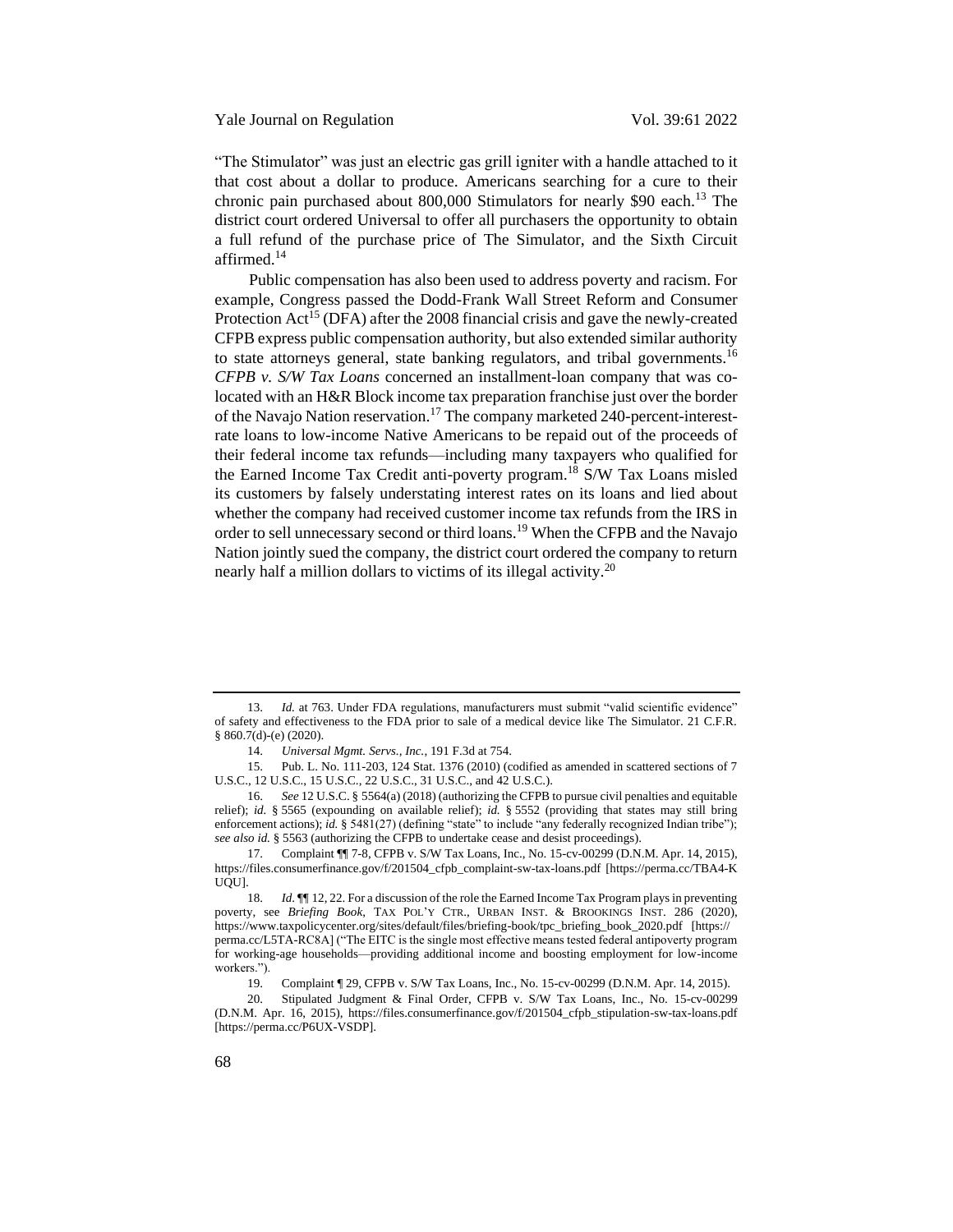#### <span id="page-8-0"></span>*B. Government Enforcers of Market Protection Laws*

The above examples point to the role that public compensation plays in determining how Americans communicate, travel, work, save, borrow, heal, and eat—all aspects of government's role in protecting markets. The prevalence and the dollar volume of these awards is notable. There are four areas of market regulation in which public compensation regularly occurs: consumer protection, investor protection, worker protection, and antitrust enforcement.

*Consumer Protection.* The FTC, the CFPB, and state attorneys general are prolific contributors to the recovery of public compensation. These enforcers primarily rely on broad Unfair and Deceptive Acts and Practices (UDAP) statutes.<sup>21</sup> By the middle of 2017, the CFPB had obtained more than \$11.5 billion for consumers in enforcement actions since its first recovery in 2012.<sup>22</sup> The FTC has returned over \$1 billion to consumers since 2018, and it has participated in large cases with other enforcers resulting in over \$10 billion in public compensation during that period. $23$  State attorneys general return hundreds of millions more each year, including large public compensation awards in multistate actions by groups of state attorneys general.<sup>24</sup> Other enforcers obtaining public compensation for consumer protection violations include the FDA,<sup>25</sup>  $HUD$ ,<sup>26</sup> the DOJ,<sup>27</sup> the ICC,<sup>28</sup> and federal prudential banking regulators, as well as state regulators with authority over banks, insurers, real-estate brokers and other financial markets.<sup>29</sup>

<sup>21.</sup> *See generally* Carolyn L. Carter, *Consumer Protection in the States: A 50-State Report on Unfair and Deceptive Acts and Practices Statutes*, NAT'L CONSUMER L. CTR. (2009), https://www.nclc. org/images/pdf/udap/report\_50\_states.pdf [https://perma.cc/YBT5-62QG]. In consumer financial services, the Dodd-Frank Act added another A to "UDAP" by proscribing "abusive" practices alongside deceptive and unfair acts. *See* 12 U.S.C. § 5531(d) (2018).

<sup>22.</sup> *Enforcing Federal Consumer Protection Laws*, CONSUMER FIN. PROT. BUREAU 2 (2017), https://files.consumerfinance.gov/f/documents/201707\_cfpb\_factsheet\_enforcing-federal-consumerprotection-laws.pdf [https://perma.cc/99DW-B7QL].

<sup>23.</sup> Fed. Trade Comm'n, *FTC Refunds to Consumers*, TABLEAU PUBLIC (updated Sept. 24, 2021), https://public.tableau.com/profile/federal.trade.commission#!/vizhome/Refunds\_1579795840202 0/RefundsbyCase [https://perma.cc/5D4C-FZ27].

<sup>24.</sup> *See* PAUL NOLETTE, FEDERALISM ON TRIAL: STATE ATTORNEYS GENERAL AND NATIONAL POLICYMAKING IN CONTEMPORARY AMERICA 19-30 (2015); Cox, et al., *supra* not[e 7,](#page-6-1) at 52.

<sup>25.</sup> *See, e.g.*, United States v. Universal Mgmt. Servs., Inc., 191 F.3d 750 (6th Cir. 1999).

<sup>26.</sup> *See, e.g.*, HUD v. Cost Control Mktg. & Sales Mgmt. of Va., Inc., 64 F.3d 920, 927 (4th Cir. 1995).

<sup>27.</sup> *See, e.g.*, Off. of Pub. Affs., Press Release, U.S. DEP'T OF JUSTICE, U.S. Trustee Program Reaches Agreements with Three Mortgage Servicers Providing More than \$74 Million in Remediation to Homeowners in Bankruptcy (Dec. 7, 2020), https://www.justice.gov/opa/pr/us-trustee-program-reachesagreements-three-mortgage-servicers-providing-more-74-million [https://perma.cc/2T56-H4D4]; United States v. Rent Am., Corp., 734 F. Supp. 474, 478 (S.D. Fla. 1990) (awarding public compensation in a Fair Housing Act enforcement action).

<sup>28.</sup> *See, e.g.*, ICC v. B&T Transp. Co., 613 F.2d 1182, 1186 (1st Cir. 1980).

<sup>29.</sup> *See generally* MARC LABONTE, CONG. RSCH. SERV., R44918, WHO REGULATES WHOM? AN OVERVIEW OF THE U.S. FINANCIAL REGULATORY FRAMEWORK (2020); *Congressional Review of OCC Preemption: Hearing Before the Subcomm. on Oversight and Investigations of the H. Comm. on Fin. Servs.*, 108th Cong. 6-7 (2004) (testimony of Gavin M. Gee, Idaho Dir. of Fin., on behalf of the Conf. of State Bank Supervisors) (describing the dual banking system and listing examples of restitution in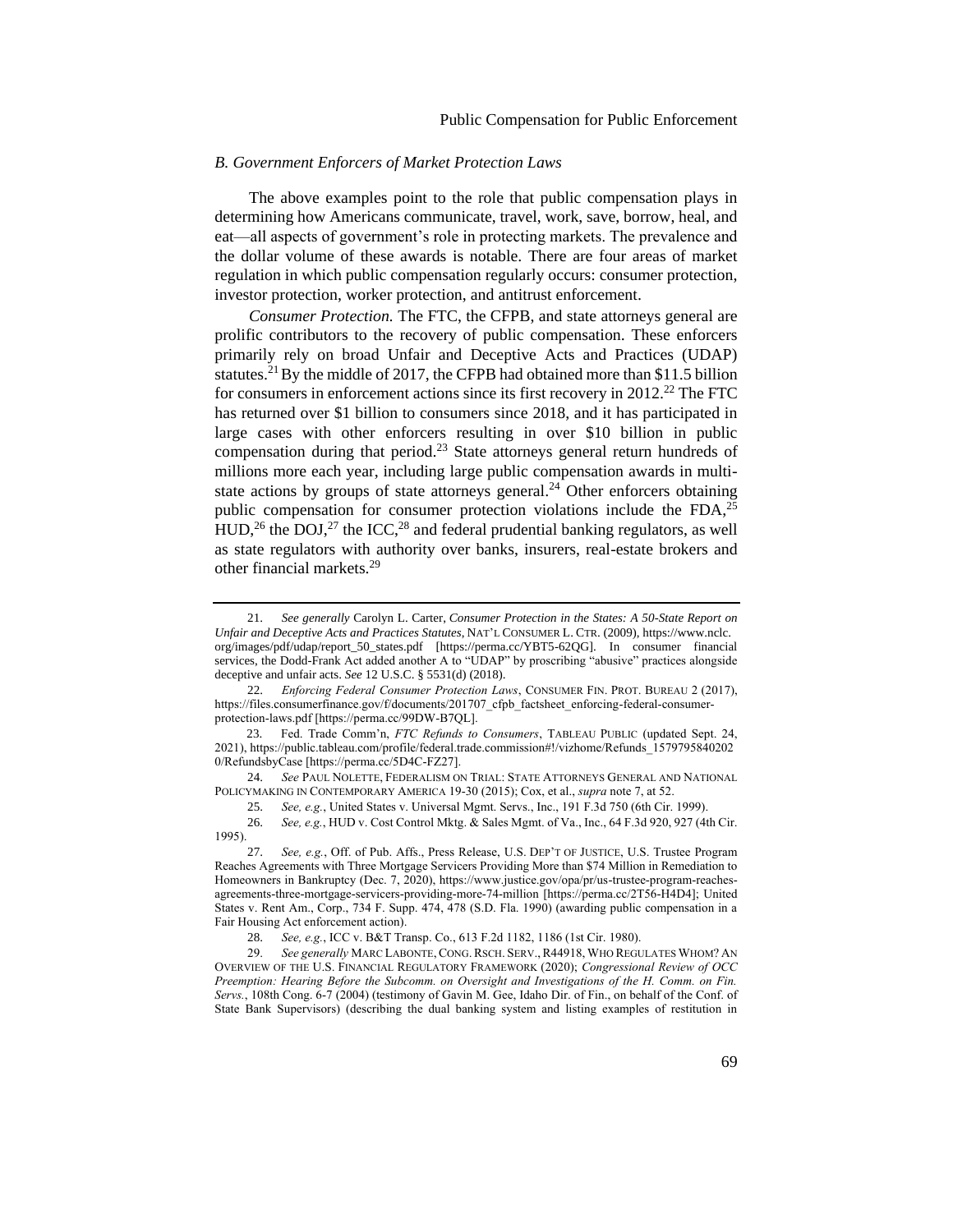Yale Journal on Regulation Vol. 39:61 2022

*Investor Protection and Securities.* The SEC has been active in obtaining public compensation since 1971.<sup>30</sup> Public compensation returned to investors by the SEC regularly averages more than \$1 billion per year.<sup>31</sup> The Commodity Futures Trading Commission (CFTC) has become increasingly active in obtaining public compensation, ordering \$1.3 billion in monetary relief in 2019.<sup>32</sup> State securities regulators enforcing state "blue sky" securities laws have added hundreds of millions more in investor recoveries.<sup>33</sup>

<span id="page-9-0"></span>*Worker Protection.* The Equal Employment Opportunity Commission (EEOC) occasionally obtains public compensation for violations of federal employment discrimination laws, but typically represents only a single individual or a small group of identifiable employees.<sup>34</sup> State attorneys general are increasingly active in the area of wage theft and worker protection, with eight state attorneys general having established specific units to bring enforcement actions.<sup>35</sup> Massachusetts, for example, recovered \$6.7 million in restitution for workers in 2019-2020.<sup>36</sup> State attorneys general in California and Massachusetts have sought public compensation for misclassification of "gig economy" workers<sup>37</sup>

*Antitrust.* Consumers receive public compensation in antitrust cases, although enforcers in this area have shown more reticence in obtaining this relief, and antitrust law authority for consumer recoveries is split between federal and state enforcers in a peculiar fashion. The two primary federal enforcers are the FTC and the DOJ, and neither has consistently sought public compensation in

enforcement actions by numerous state banking commissioners); Theodore Allegaert, *Derivative Actions by Policyholders on Behalf of Mutual Insurance Companies*, 63 U.CHI. L.REV. 1063, 1069 (1996) (noting that "[s]tates regulate insurance more than almost any other industry, due in part to a near total absence of federal insurance regulation" and that "fines and restitution" are common remedies obtained by state insurance commissioners).

<sup>30.</sup> *See infra* Section II.C.2.

<sup>31.</sup> *See* Enf't Div., *Annual Report: A Look Back at Fiscal Year 2017*, U.S. SEC. EXCH. COMM'N 11 (2017) (reporting that \$1.07 billion was disbursed to investors in 2017); *see also* Gabaldon, *supra* note [8,](#page-6-2) at 1621 (citing the 2017 Annual Report); Velikonja, *supra* not[e 10,](#page-6-3) at 332-33 ("Since 2002, the SEC has deposited \$14.46 billion for defrauded investors into 243 distribution funds . . . ." (footnote omitted)).

<sup>32.</sup> Press Release, CFTC, CFTC Division of Enforcement Issues Annual Report for FY 2019 (Nov. 25, 2019), https://cftc.gov/PressRoom/PressReleases/8085-19#:~:text=Highlights%20from%20the %20FY%202019,highest%20total%20in%20CFTC%20history [https://perma.cc/MJ7E-9C72].

<sup>33.</sup> *See The Role of State Securities Regulators in Protecting Investors: Hearing Before the S. Comm. on Banking, Hous. & Urb. Affs.*, 108th Cong. (2004) (testimony of Joseph P. Borg, Dir., Ala. Sec. Comm'n) (citing a survey of state securities regulators which found that there was over \$660 million in "restitution, rescission and disgorgement" awarded in 2002 and 2003).

<sup>34.</sup> *See* Angela D. Morrison, Duke*-ing out Pattern or Practice after* Wal-Mart*: The EEOC as Fist*, 63 AM. U. L. REV. 87, 120 (2013).

<sup>35.</sup> Terri Gerstein, Report, *Worker's Rights Protections and Enforcement by State Attorneys General*, ECON. POL'Y INST. 4-5 (Aug. 27, 2020), https://files.epi.org/pdf/207014.pdf [https://perma.cc /ZY9F-B6U2].

<sup>36.</sup> Press Release, Off. of Atty. Gen. Maura Healey, AG Healey Issues Labor Day Report on Office's Efforts to Combat Wage Theft, Protect Workers (Sept. 7, 2020), https://www.mass.gov/news/aghealey-issues-labor-day-report-on-offices-efforts-to-combat-wage-theft-protect-workers-1 [https://perma .cc/Z4E8-TTY3].

<sup>37.</sup> Gerstein, *supra* note 35, at 13.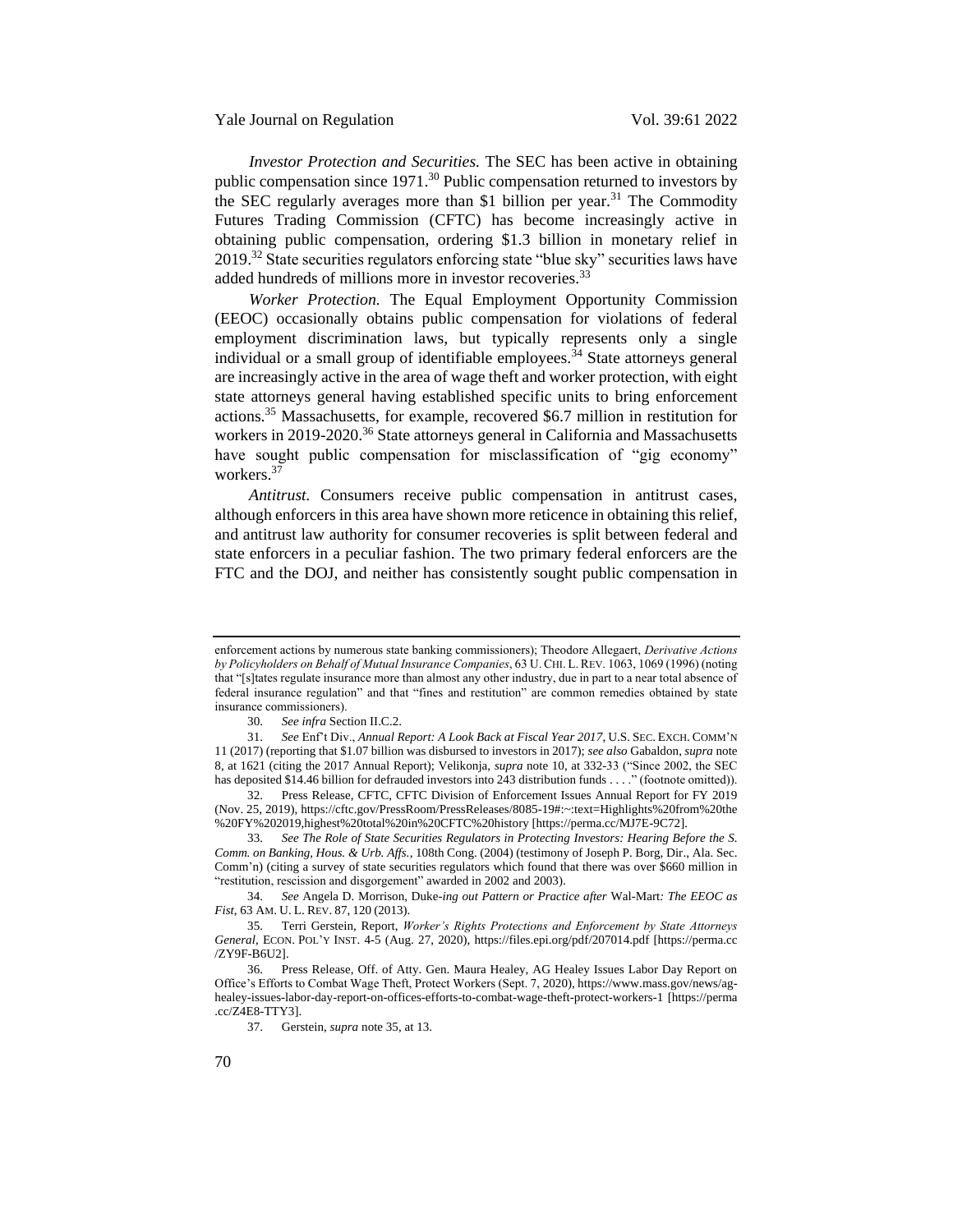civil antitrust actions.<sup>38</sup> State attorneys general have an important and unusual role in obtaining public compensation in antitrust enforcement, including the power to obtain public compensation for Clayton Act antitrust violations, which was granted in recognition of the limits on federal authority and private class recoveries.<sup>39</sup> Given the peculiarities of the law and practice of antitrust public compensation, we focus on the other types of enforcers in the remainder of the Article.

## <span id="page-10-0"></span>*C. The Rising Importance of Public Compensation in Policing the Market*

<span id="page-10-1"></span>In recent decades, public compensation has become increasingly important to the credibility and effectiveness of civil law market protection regimes. The vast majority of Americans cannot afford to retain private counsel to assist them in dealing with civil legal problems.<sup>40</sup> Nearly 90 percent of low-income Americans with civil legal problems report receiving "inadequate or no legal help" leaving them without practical access to the court system in civil cases.<sup>41</sup> And the federally-funded Legal Services Corporation (LSC) turns away more than 50 percent of qualifying consumers seeking legal help because of a lack of resources.<sup>42</sup> Most low-income Americans feel so excluded from the justice system that they do not try to obtain access to counsel, even though seven-in-ten individuals who have had recent, personal experiences with a civil legal problem say it has "significantly affected their lives."<sup>43</sup> Moderate-income Americans do

<sup>38.</sup> Einer Elhauge, *Disgorgement as an Antitrust Remedy*, 76 Antitrust L.J. 79, 81 (2009) ("[W]hile its formal availability is clear, there is also no doubt that disgorgement has, so far, rarely been pursued in antitrust cases. The DOJ apparently has done so only in two contempt actions. Although the FTC regularly pursues equitable monetary remedies for consumer protection violations, it has done so in only eleven antitrust cases."). Unlike UDAP enforcement, the FTC has an inconsistent history of pursuing public compensation in antitrust actions. *See* Gerald A. Stein, *Understanding the FTC's Monetary Equitable Remedies Under Section 13(b) for Antitrust Violations*, 34 ANTITRUST 59, 60 (Fall 2019) ("The FTC brought only two actions for monetary equitable remedies involving alleged antitrust violations during the 30-year period from 1973 to 2003."). *Compare* Policy Statement on Monetary Equitable Remedies in Competition Cases, 68 Fed. Reg. 45,821 (Aug. 4, 2003) (indicating reticence to pursue public compensation), *with* FTC Statement of the Commission Effecting the Withdrawal of the Commission's Policy Statement on Monetary Equitable Remedies in Competition Cases, 77 Fed. Reg. 47,070 (Aug. 7, 2012) (rescinding the 2003 statement). Since 2012, the FTC has sought public compensation in at least six cases and has obtained about \$1.8 billion in those cases, Stein, *supra* at 61, although a recent appeal overturned \$448 million of this amount, *FTC v. Abbvie, Inc*., 976 F.3d 327, 338 (3d Cir. 2020).

<sup>39.</sup> 15 U.S.C. § 15c (2018); Susan Beth Farmer, *More Lessons from the Laboratories: Cy Pres Distributions in Parens Patriae Antitrust Actions Brought by State Attorneys General*, 68 FORDHAM L. REV. 361, 376-79 (1999); New York *ex rel.* Vacco v. Reebok Int'l Ltd., 96 F.3d 44, 46 (2d Cir. 1996) ("Congress empowered state attorneys general to investigate and prosecute antitrust abuses on behalf of consumers stymied by Rule 23's certification and notification hurdles."). *See generally* ANTITRUST DIV., U.S. DEP'T. OF JUST., ANTITRUST DIVISION MANUAL, at VII-10 (5th ed. 2016) (discussing state antitrust enforcement).

<sup>40.</sup> Ian Weinstein, *Access to Civil Justice in America: What Do We Know?*, *in* BEYOND ELITE LAW: ACCESS TO CIVIL JUSTICE IN AMERICA 3-4 (Samuel Estreicher & Joy Radice eds., 2016).

<sup>41.</sup> *The Justice Gap: Measuring the Unmet Civil Legal Needs of Low-Income Americans,* LEGAL SERVS. CORP. 6 (Jun. 2017), https://www.lsc.gov/sites/default/files/images/TheJusticeGap-FullReport .pdf [https://perma.cc/428F-2Y3H].

<sup>42.</sup> *Fiscal Year 2017 Budget Request*, LEGAL SERVS. CORP. at 4-5 (2016), https://lsc-live.app .box.com/LSCFY2017BudRequest [https://perma.cc/28MV-4K3T].

<sup>43.</sup> *The Justice Gap*, *supra* note [41,](#page-10-1) at 7.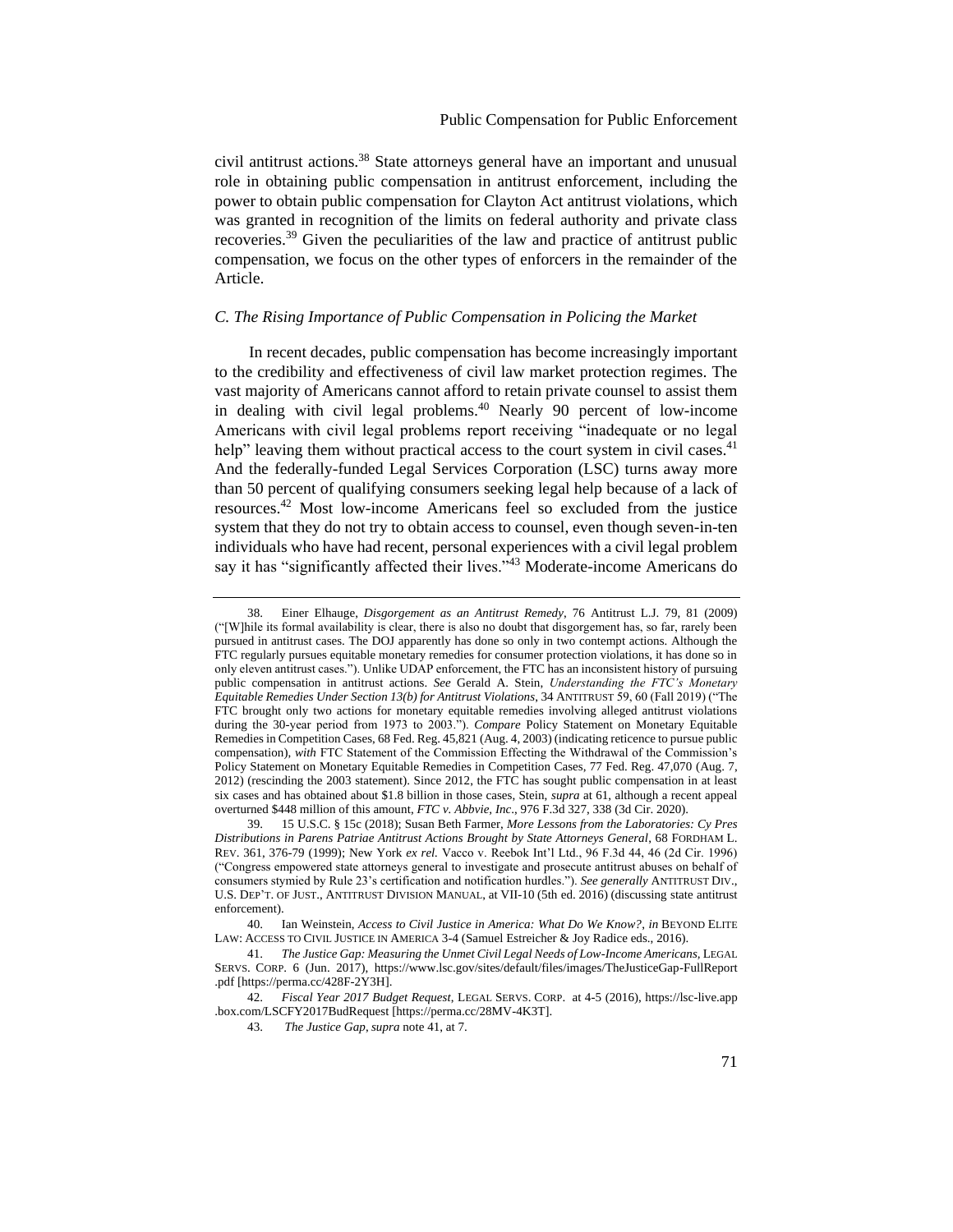not fare much better. LSC attorneys can only serve those with incomes of no more than 125 percent of the federal poverty line.<sup>44</sup> Most middle-income families face civil legal problems without counsel, and the COVID pandemic will strain already inadequate pro-bono and low-bono resources for years to come.<sup>45</sup>

Even when people with valid claims do obtain a lawyer, forced confidential arbitration hobbles private enforcement of market protection regimes. The Federal Arbitration Act makes arbitration agreements binding as a matter of federal law.<sup>46</sup> Although Congress adopted the statute in 1925, only in recent decades has the prevalence of arbitration clauses throughout many markets begun to fundamentally reshape the ability of individual Americans to use private rights of action. A 2015 CFPB study found evidence suggesting about 92 percent of the prepaid card market, 99 percent of the mobile wireless carrier market, 86 percent of the private student loan market, and 99 percent of loans originated by storefront payday loan companies were subject to arbitration clauses.<sup>47</sup> The same CFPB study found no evidence that arbitration clauses lead to lower prices, and the study revealed that three out of four consumers were unaware that their product or service included a forced arbitration clause.<sup>48</sup> In addition to closing off judicial recourse, forced arbitration reduces the opportunity for private development of a traditional Anglo-American jurisprudence of market protection law based on stare decisis. $49$  Because consumer arbitrations are usually confidential, each individual consumer is left to her own devices and is forced to relitigate the same theories of liability and redress in each arbitration.<sup>50</sup>

Private enforcement of market protection laws also is increasingly hobbled by class action restrictions. In 1997, the Supreme Court explained:

[T]he very core of the class action mechanism is to overcome the problem that small recoveries do not provide the incentive for any individual to bring a solo action prosecuting his or her rights. A class action solves this problem by aggregating the relatively paltry potential recoveries into something worth someone's (usually an attorney's) labor.<sup>51</sup>

46. 9 U.S.C. § 2 (2018).

49. *See* Myriam Gilles, *The Day Doctrine Died: Private Arbitration and the End of Law*, 2016 U. ILL. L. REV. 371, 419-20 (2016).

50. *See* Elizabeth G. Thornburg, *Going Private: Technology, Due Process, and Internet Dispute Resolution*, 34 U.C. DAVIS L. REV. 151, 210-11 (2000).

<sup>44.</sup> 45 C.F.R. § 1611.3(c)(1) (2021).

<sup>45.</sup> *See, e.g.*, Kathryn Joyce, *No Money, No Lawyer, No Justice: The Vast Hidden Inequities of the Civil Legal System*, NEW REPUBLIC (Jun. 22, 2020), https://newrepublic.com/article/158095/civillegal-system-no-money-no-lawyer-no-justice [https://perma.cc/7VWN-KDBQ] (detailing the lack of representation in civil cases and stating that "[t]he pandemic and the economic catastrophe it unleashed will exacerbate almost every difficulty facing both legal aid as an institution and the clients it represents").

<sup>47.</sup> *Fact Sheet: Consumer Financial Protection Bureau Study Finds That Arbitration Agreements Limit Relief for Consumers*, CONSUMER FIN. PROT. BUREAU 1 (March 15, 2015), https://files. consumerfinance.gov/f/201503\_cfpb\_factsheet\_arbitration-study.pdf [https://perma.cc/YXL6-C6M3] [hereinafter *CFPB Arbitration Fact Sheet*]. The CFPB's data on storefront payday loan agreements were drawn from sample locations in Texas and California. *Id.*

<sup>48.</sup> *Id.* at 2-4.

<sup>51.</sup> Amchem Prods., Inc. v. Windsor, 521 U.S. 591, 617 (1997) (quoting Mace v. Van Ru Credit Corp*.*, 109 F. 3d 338, 344 (7th Cir. 1997)).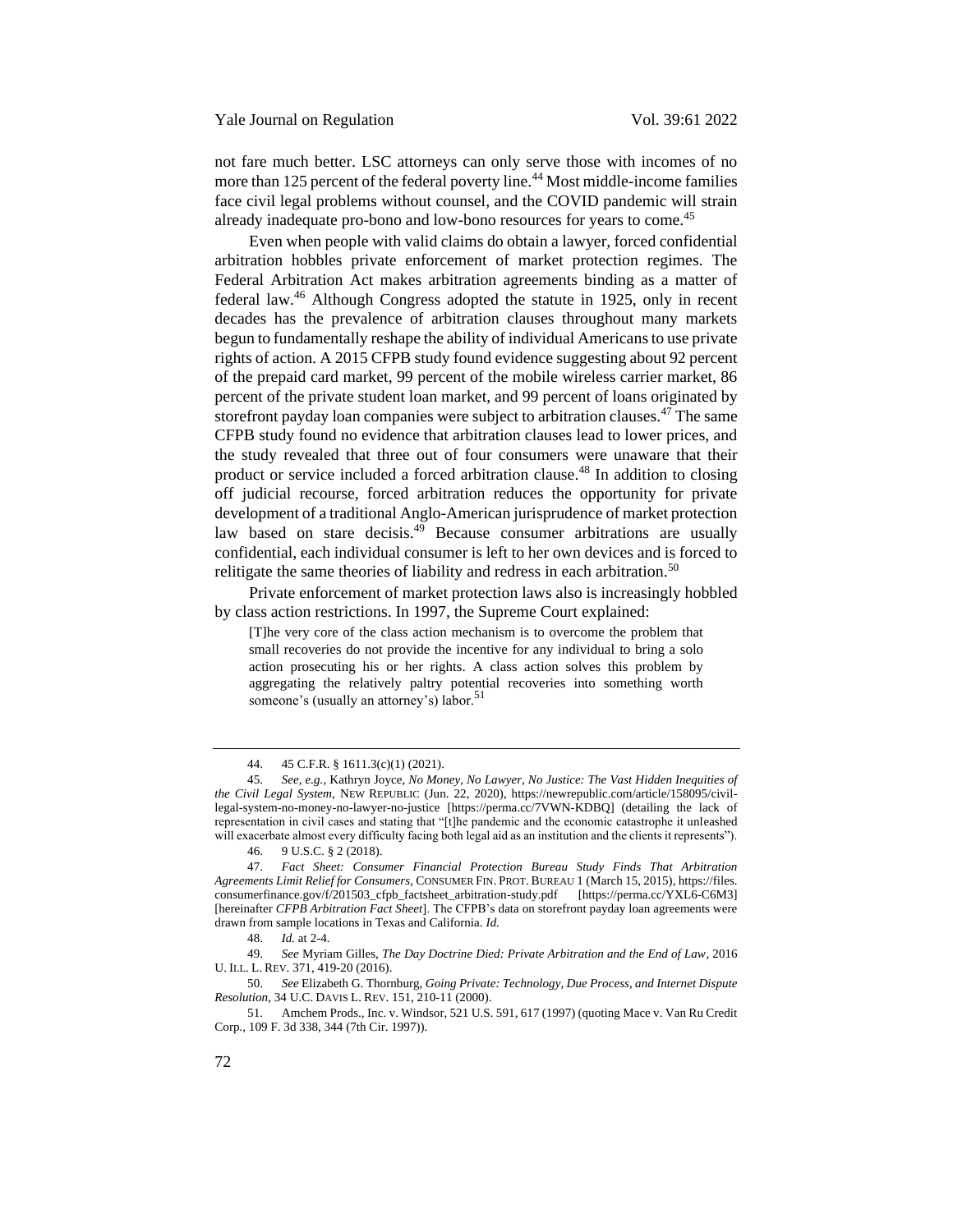Yet today, in many markets, class actions no longer solve *any* problem because they are nearly extinct. The CFPB's study found that over 90 percent of arbitration agreements expressly prohibit class arbitrations.<sup>52</sup> In *AT&T Mobility LLC v. Concepcion*, the Supreme Court held that the Federal Arbitration Act preempted state law, including judicial doctrines such as unconscionability, that might otherwise prohibit these boilerplate contracts from disallowing class-wide representation in arbitration.<sup>53</sup> As Myriam Gilles observed, "class actions brought by or on behalf of low-income consumers and employees are on the verge of disappearing."<sup>54</sup>

In the remaining pockets of law where class actions are still viable, courts have erected new and expanding barriers to certification. The Class Action Fairness Act of 2005 made it easier for defendants to remove class actions asserting state law claims to federal court, preventing state courts from applying law that may make class certification more likely.<sup>55</sup> In 2011, the Supreme Court adopted a narrow and highly-restrictive interpretation of the commonality requirement for class certification in *Wal-Mart Stores, Inc. v. Dukes*. <sup>56</sup> Class action defense litigators argue that the decision, when "[p]roperly understood . . . represents a fundamental change in class action jurisprudence that will have a wide-ranging effect on class actions for years to come."<sup>57</sup> Further, many courts now follow an increasingly muscular jurisprudence of class ascertainability, which prohibits class certification where there is not "reliable

<sup>52.</sup> *CFPB Arbitration Fact Sheet*, *supra* note 47, at 3. What's more, the arbitration agreements that did not prohibit class arbitrations were drafted by smaller companies that together represented a meager 3 percent or less of their respective markets. *Id.*

<sup>53.</sup> 563 U.S. 333 (2011); *see also* Myriam Gilles & Gary Friedman, *After Class: Aggregate Litigation in the Wake of* AT&T Mobility v Concepcion*,* 79 U.CHI. L.REV. 623, 636-39 (2012) (analyzing the *Concepcion* decision).

<sup>54.</sup> Myriam Gilles, *Class Warfare: The Disappearance of Low-Income Litigants from the Civil Docket*, 65 EMORY L.J. 1531, 1535 (2016). One civil docket in which low- and moderate-income Americans are still found in abundance are small claims courts, where debt collection lawsuits often make up an overwhelming majority of claims. In some states, arbitration clauses preserve the ability of creditors to sue in small claims court where they can obtain bench warrants to arrest debtors who do not respond to collection subpoenas. *See, e.g.*, CHRISTOPHER L. PETERSON & DAVID MCNEILL, CONSUMER FEDERATION OF AMERICA, UNWARRANTED: SMALL CLAIMS COURT ARREST WARRANTS IN PAYDAY LOAN DEBT COLLECTION 2-3 (2020) (showing that payday lenders and other high-cost creditors account for over 68 percent of all Utah small-claims court hearings leading to thousands of arrest warrants for low-income borrowers each year).

<sup>55.</sup> 28 U.S.C. § 1453 (2018) (allowing for removal); *see also* Elizabeth J. Cabraser, *The Consequences of CAFA: Challenges and Opportunities for the Just, Speedy, and Inexpensive Determination of Class and Mass Actions*, 13 SEDONA CONF.J. 181, 183 (2012) ("CAFA shifted the field of class action battle from state to federal court . . . . The cynical view, among CAFA opponents, was that this was not merely a change of scene; it was designed to remove state law class actions to less favorable, more hostile federal courtrooms, where the cases would be denied certification, or simply ignored." (footnotes omitted)).

<sup>56.</sup> 564 U.S. 338, 367 (2011) (rejecting the use of statistical sampling to establish commonality under Rule 23 as an impermissible "trial by formula").

<sup>57.</sup> Theodore J. Boutrous, Jr. & Bradley J. Hamburger, *Three Myths About* Wal-Mart Stores, Inc. v. Dukes, 82 GEO. WASH. L. REV. ARGUENDO 45, 58 (2014).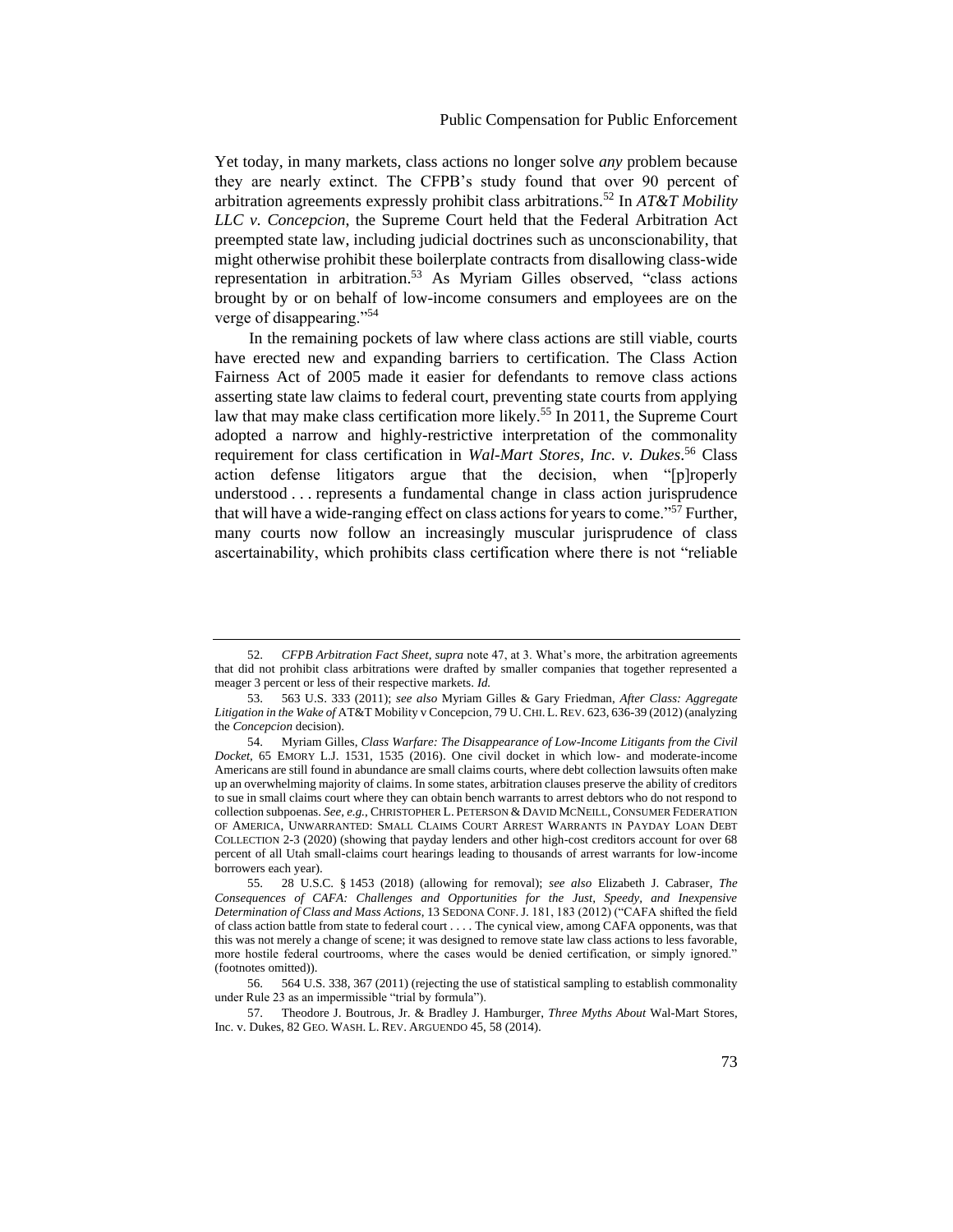proof of purchase or a knowable list of injured plaintiffs," with the result that fewer class actions arise from small retail purchases.<sup>58</sup>

Collectively, these trends make private enforcement of market protection laws increasingly unreliable and leave public civil law enforcement agencies as a last line of defense in market protection. Accordingly, public enforcement has become an indispensable backstop to remedy market inefficiency, harm, and illegal practices when private enforcement is not viable.

## <span id="page-13-0"></span>II. The Current Law of Public Compensation

<span id="page-13-1"></span>With limited exceptions, public compensation is rooted in statutory grants of authority to public enforcers. <sup>59</sup> This statutory authority, however, does little to clarify the requirements for, and limits on, obtaining public compensation. Rather, the statutes incorporate broad grants of authority that courts have shaped into particular rights to seek public compensation.

Section II.A looks at the confusion in nomenclature that envelops this area of law. The two most common terms employed are disgorgement and restitution. Public enforcers and courts, however, mix and match these terms—along with other labels, like unjust enrichment and consumer redress—resulting in confusion about how public compensation should be determined and how this determination relates to the statutory authority for public compensation. In Section II.B, we explain why the case law, muddled as it is, justifies the rationalization of public compensation into two distinct categories borne of two different types of statutory authority, and measured in two distinct ways:

(1) Statutory injunctive authority provides for disgorgement, which is measured by the unjust gain of the law violator.

(2) Statutory express compensation authority provides for public restitution, which is measured by the loss of the consumer resulting from the law violation.

Sections II.C and II.D examine disgorgement and public restitution, respectively, as so defined.

<sup>58.</sup> Myriam Gilles, *Class Dismissed: Contemporary Judicial Hostility to Small-Claims Consumer Class Actions*, 59 DEPAUL L. REV. 305, 310 (2010). For an example of such a case, see Carrera v. Bayer Corp., 727 F.3d 300, 304 (3d Cir. 2013) (refusing to certify a class for a lawsuit brought under New Jersey state law).

<sup>59.</sup> Federal enforcers rely exclusively on statutory authority. State attorneys general also overwhelmingly rely on statutory authority for UDAP enforcement, but New Mexico uses general common law power. *See* 1 DEE PRIDGEN & RICHARD ALDERMAN,CONSUMER PROTECTION AND THE LAW 651-53 app.7A (2016-2017 ed.) (showing that only New Mexico lacks some form of statutory authority for consumer restitution). Even in state antitrust enforcement—the odd duck of public compensation sometimes based on *parens patriae* authority—statutory authority still predominates. *See In re* Lorazepam & Clorazepate Antitrust Litig., 205 F.R.D. 369, 386-88 (D.D.C. 2002) (determining that thirty of the fifty one states sought public compensation based on statutory authority).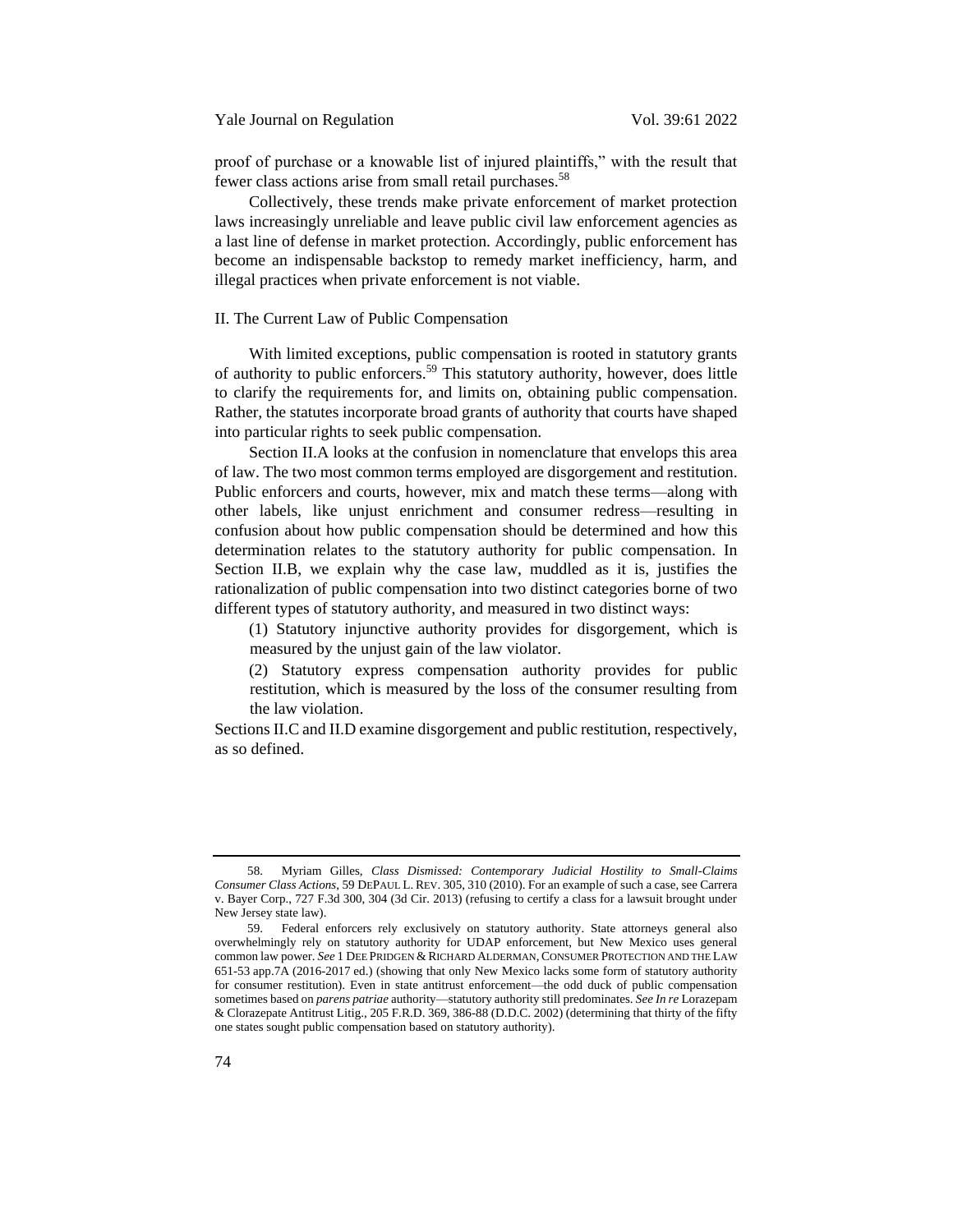## <span id="page-14-0"></span>*A. Confusion in Public Compensation Law*

Scholars, judges, and practitioners often express bewilderment when first encountering the law of public compensation. Courts and enforcers use terms to mean different things, while those terms have yet other meanings in the law governing private claims.

<span id="page-14-1"></span>Nowhere is this confusion more pronounced than in use of the terms "disgorgement" and "restitution."<sup>60</sup> Some courts maintain that these terms have distinct meanings.<sup>61</sup> Many courts use the terms interchangeably or are explicitly disinterested in making a distinction.<sup>62</sup> Still other courts refer to "damages" when awarding restitution or disgorgement.<sup>63</sup> The Second Circuit has described the existing case law as plagued by "conceptual bleed" in the use of these terms.<sup>64</sup> The First Circuit noted the confusion in the use of these terms and stated that "[w]e urge the district court to more clearly define these concepts in the future." $65$ In the aforementioned FDA case, the agency and the district court grappled with whether to characterize the relief as disgorgement or restitution, with the court deciding that the term "restitution" was a better fit to deter violations.<sup>66</sup>

Even more confusing, some enforcers have multiple sources of statutory authority for public compensation, the FTC being the most prominent.<sup>67</sup> Most courts distinguish between the different types of authority, but numerous courts cite to cases using one type of authority for support of a legal principle of the other type of authority, either knowingly or without noting the category confusion.<sup>68</sup> Courts have allowed enforcers to choose among their various grants

63. *See, e.g.*, FTC v. Direct Mktg. Concepts, Inc., 624 F.3d 1, 15 (1st Cir. 2010); SEC v. Brown, 658 F.3d 858, 860 (8th Cir. 2011).

64. FTC v. Bronson Partners, LLC, 654 F.3d 359 (2d Cir. 2011).

65. CFTC v. JBW Cap., LLC, 812 F.3d 98, 111 n.21 (1st Cir. 2016).

66. United States v. Universal Mgmt. Servs., Inc., 191 F.3d 750, 762-64 (6th Cir. 1999); United States v. Universal Mgmt. Servs., Inc*.*, 999 F. Supp. 974, 980-982 (N.D. Ohio 1997).

67. *See* Rohit Chopra & Samuel A. A. Levine, *The Case for Resurrecting the FTC Act's Penalty Offense Authority*, U. PENN. L. REV. (forthcoming 2021) (manuscript at 14) https://ssrn.com/abstract= 3721256 [https://perma.cc/6XQC-B4NG] (providing an overview of Federal Trade Commission Act provisions allowing for monetary relief).

68. *See, e.g.*, Roach, *supra* note [60,](#page-14-1) at 14-15 (discussing how some courts have imported concepts across differing remedial authorities for the FTC).

<sup>60.</sup> *See* George P. Roach, *A Default Rule of Omnipotence: Implied Jurisdiction and Exaggerated Remedies in Equity for Federal Agencies*, 12 FORDHAM J. CORP. & FIN. L. 1, 6 (2007) (analyzing FTC, SEC, CFTC, Department of Energy, and FDA cases and noting that inconsistencies in outcomes can be "traced back to the widespread confusion about the meanings of specific terms pertaining to either remedies in equity, at law, or both").

<sup>61.</sup> *See, e.g.*, Tex. Am. Oil Corp. v. U.S. Dep't of Energy, 44 F.3d 1557, 1569-70 (Fed. Cir. 1995); SEC v. Huffman, 996 F.2d 800, 802 (5th Cir. 1993).

<sup>62.</sup> *See, e.g.*, CFPB v. Consumer First Legal Grp., LLC, 6 F.4th 694, 711 (7th Cir. 2021) ("The Bureau's argument also founders because it assumes that equitable restitution and disgorgement are two different animals. The Court, however, expressed doubts on this point in *Liu* [*v. SEC*]." (citing 140 S. Ct. 1936, 1942-43 (2020))); SEC v. First Pac. Bancorp, 142 F.3d 1186, 1192-93 (9th Cir. 1998) ("We need not engage in a rather scholastic argument about whether restitution and disgorgement are really just about the same thing."); FTC v. Febre, 128 F.3d 530, 536 (7th Cir. 1997) (using disgorgement, restitution, and damages interchangeably); *see also* Verity Winship, *Fair Funds and the SEC's Compensation of Injured Investors*, 60 FLA. L. REV. 1103, 1112 (2008) (noting that courts sometimes use the terms "disgorgement" and "restitution" interchangeably in SEC cases).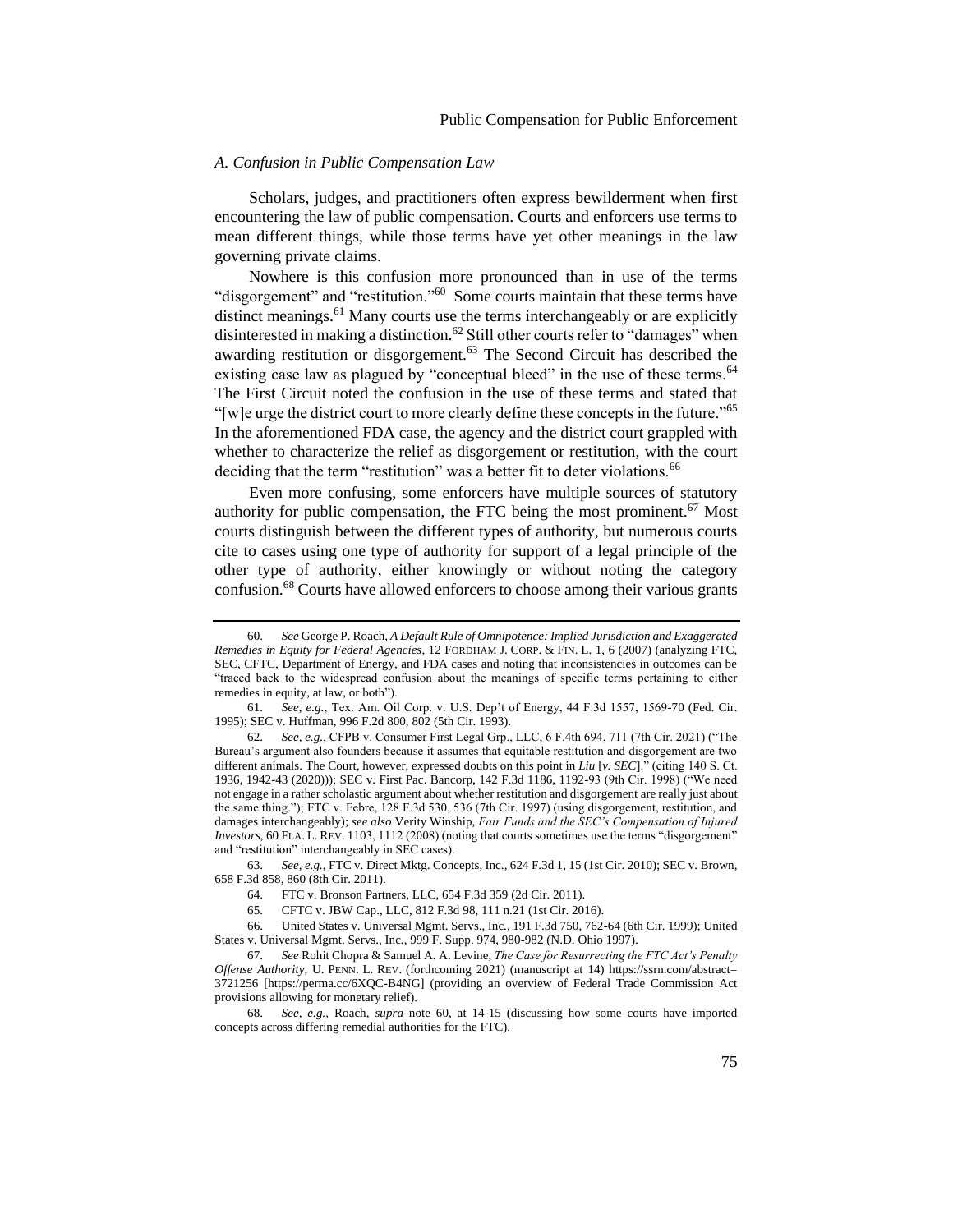of authority. Recent decisions have taken a contrary position, however, most notably the Supreme Court's abrogation of the FTC's long-established section 13(b) disgorgement authority in *AMG* because of the existence of a parallel restitution authority in section 19 of the FTC Act.<sup>69</sup>

The practice of the CFPB adds another dimension to the puzzle. The agency uses the terms "restitution" or "redress" to mean public compensation, but cases adjudicating CFPB public compensation rely on both disgorgement and restitution case law from the FTC and other enforcers. And the CFPB uses the term disgorgement exclusively when referring to money returned to the government rather than consumers.<sup>70</sup>

State enforcers typically have express statutory authority to obtain public compensation, but it is common for state court decisions to borrow from federal law in analyzing the scope of that relief.<sup>71</sup> For example, in a recent case awarding public compensation to defrauded trade school students, the Minnesota Supreme Court called the relief sought "equitable restitution . . . not money damages," and justified the relief on a disgorgement theory that public compensation was "intended to force a wrongdoer to divest money improperly gained."<sup>72</sup> The court referenced the following as support for its holding:

> (1) The court cited CFTC and FTC cases as authority for public compensation based on the illegal gain of the law violator, but also relied heavily on a case about the FTC's statutory authority to order redress measured by consumer  $loss$ ;<sup>73</sup>

> (2) The court noted that the state Attorney General and defendants agreed that the case law interpreting the authority of private parties to obtain damages on proof of a "causal nexus" was relevant for determining public compensation, while emphasizing that the proof required here was lesser because the case "was brought by the Minnesota Attorney General rather than by a private plaintiff; $^{374}$  and

> (3) The court observed that the award allowed a Special Master to make individual determinations on consumer reliance when the defendant objected to a claim filed by the consumer, while noting that the public compensation ordered here was "aimed as much (or more) at preventing the wrongdoer from profiting from its misdeeds as it is to make the injured party whole."<sup>75</sup>

75. *Id*. at 139.

<sup>69.</sup> *See infra* Section V.A.

<sup>70.</sup> *See infra* Section II.D.1.

<sup>71.</sup> *See, e.g.*, State *ex rel.* Kidwell v. Master Distribs., Inc., 615 P.2d 116, 122-24 (Idaho 1980) (interpreting a state statute based on FTC express statutory authority, while also referencing SEC disgorgement authority based solely in equity).

<sup>72.</sup> State v. Minn. Sch. Bus., Inc., 935 N.W.2d 124, 138-39 (Minn. 2019).

<sup>73.</sup> *See id*. at 134, 136, 139 (citing, *inter alia*, FTC v. Figgie Int'l, Inc., 994 F.2d 595, 605 (9th Cir. 1993); CFTC v. Crombie, 914 F.3d 1208, 1216 (9th Cir. 2019)).

<sup>74.</sup> *Id*. at 136.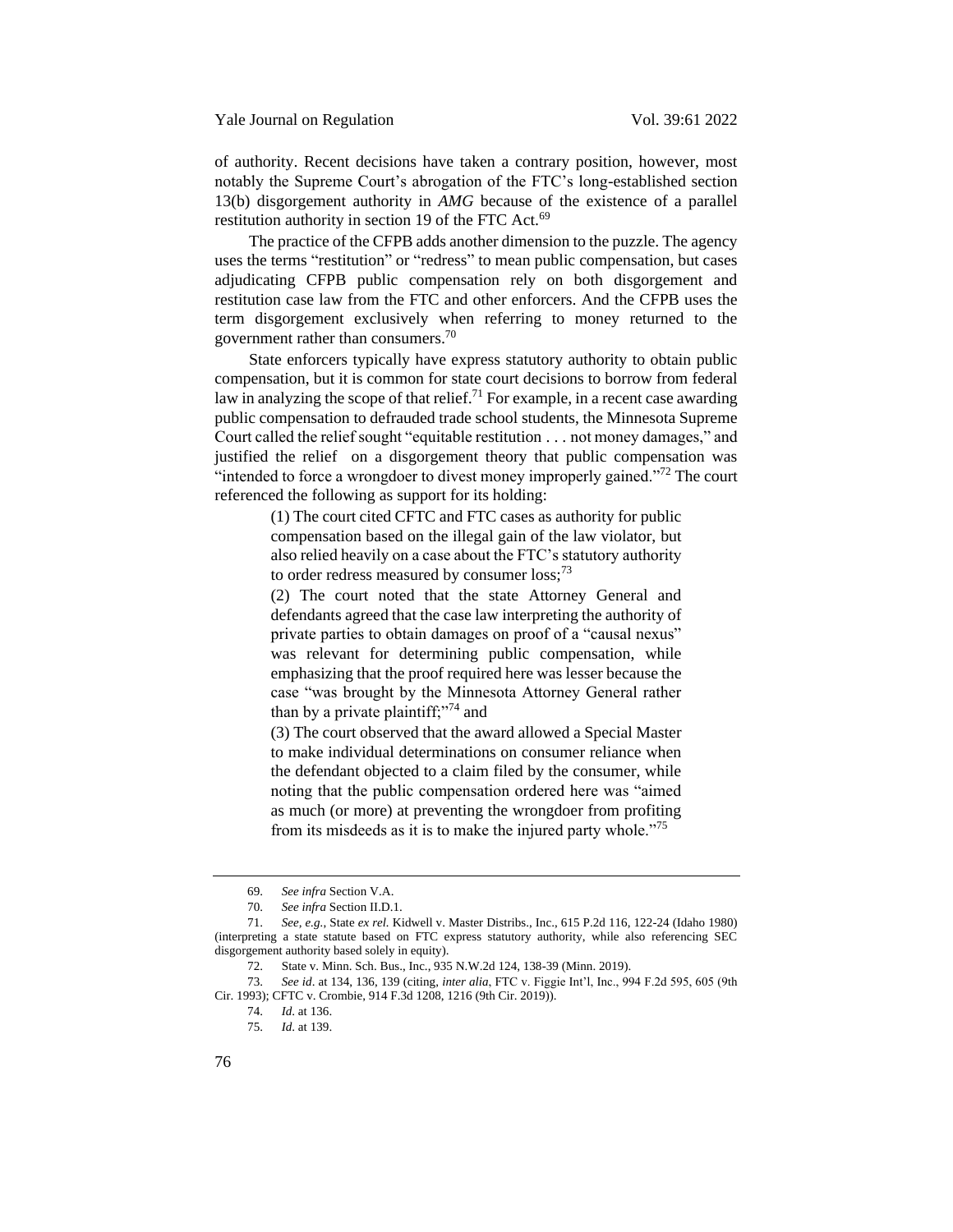None of this is to suggest that the court's reasoning was incorrect—quite the contrary, as the decision is more thoroughly reasoned than almost any comparable state court decision—but rather that the doctrine underlying public compensation currently presents a confusing mix of terminology and concepts.

Finally, the term "restitution" has meaning in other areas of law, which adds to the difficulty of making sense of this law. It is a claim in the law of unjust enrichment.<sup>76</sup> It is a form of remedy in contract law.<sup>77</sup> Many states also have statutory schemes allowing criminal prosecutors to seek civil restitution for crime victims following criminal convictions.<sup>78</sup> Although this law is of doubtful relevance to public compensation, it is occasionally applied in public compensation, further complicating attempts to make sense of the law.<sup>79</sup>

The remainder of this Part is aimed at bringing a base-level clarity to the law of public compensation by defining disgorgement and public restitution as distinct forms of public compensation typically linked to distinct forms of statutory authority.

#### <span id="page-16-0"></span>*B. Disgorgement and Restitution Defined*

The predominant and best use of the term "disgorgement" refers to public compensation measured solely by the gains of the law-violator and authorized by statutory injunctive authority.

In *Liu v. SEC*, discussed below, the Supreme Court observed that, initially, "courts determined that the SEC had authority to obtain what it called 'restitution,'" while "[o]ver the years, the SEC has continued to request this remedy, later referred to as 'disgorgement,' and courts have continued to award it."<sup>80</sup> The SEC has developed policies that expressly distinguish disgorgement measured by the violator's gain from restitution measured by investor loss.<sup>81</sup>

<sup>76.</sup> *See* RESTATEMENT (THIRD) OF RESTITUTION AND UNJUST ENRICHMENT § 1 (AM. L. INST. 2011) ("A person who is unjustly enriched at the expense of another is subject to liability in restitution."); *see also* Emily Sherwin, *Restitution and Equity: An Analysis of the Principle of Unjust Enrichment*, 79 TEX. L. REV. 2083 (2001).

<span id="page-16-1"></span><sup>77.</sup> *See* RESTATEMENT (SECOND) OF CONTRACTS § 371 (AM. L. INST. 1981).

<sup>78.</sup> *See, e.g.*, OR. REV. STAT. ANN. § 137.106 (West 2021); ARIZ. REV. STAT. ANN. § 13-603 (2018); LA. CODE CRIM. PROC. ANN. art. 895.1 (2020).

<sup>79.</sup> *See infra* Section IV.B.1.

<sup>80.</sup> 140 S. Ct. 1936, 1940-41 (2020) (citations and footnote omitted).

<sup>81.</sup> REPORT PURSUANT TO SECTION 308(C) OF THE SARBANES-OXLEY ACT OF 2002, U.S. SEC. EXCH. COMM'N 1 n.2, https://www.sec.gov/news/studies/sox308creport.pdf [https://perma.cc/Q6SK-WCC9] ("Courts may at times use the terms disgorgement and restitution interchangeably and may on occasions equate them . . . . However, the concepts are distinct. Restitution is intended to make investors whole, and disgorgement is meant to deprive the wrongdoer of their ill-gotten gain." (citations omitted)). *See* Urska Velikonja, *Public Enforcement After* Kokesh*: Evidence from SEC Actions*, 108 GEO. L.J. 389, 399-400 (2019) ("Unlike restitution, which aims to make investors whole, disgorgement aims to deprive the wrongdoer of ill-gotten gain.").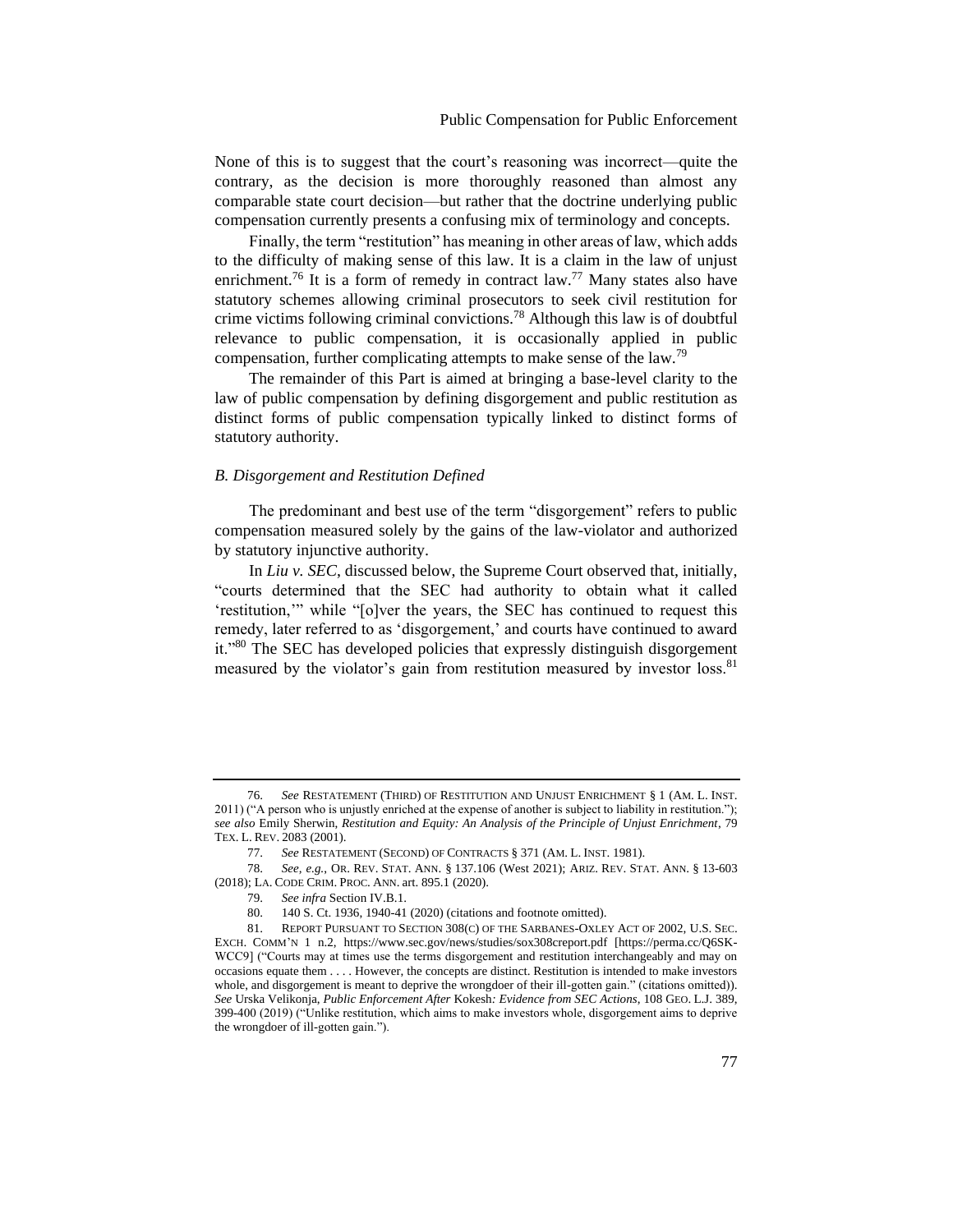Courts cite to disgorgement cases across types of enforcers in awarding and defining disgorgement.<sup>82</sup>

While some courts and litigants confusingly label disgorgement as restitution, the reverse rarely occurs, suggesting some agreement that disgorgement is a narrower term, consistent with the meaning defined here.

The alternative to measuring public compensation by the unjust gain of the defendant is to award this relief based on the loss of the consumer.<sup>83</sup> The best use of the term "public restitution" is for public compensation so measured and authorized by express statutory authority. This term reflects two considerations. We use the term "restitution" because the overwhelming weight of judicial decisions use this term when referring to public compensation based on consumer loss.<sup>84</sup> We add the word "public" to clarify that this remedy, as authorized in the law governing public enforcement actions, is not available as a remedy for private litigants.

In the DFA, Congress constructed explicit statutory authority for the CFTC consistent with this dichotomy between disgorgement and restitution. The CFTC now has statutory authority to obtain "equitable remedies including—(A) restitution to persons who have sustained losses proximately caused by such violation (in the amount of such losses); and (B) disgorgement of gains received in connection with such violation."<sup>85</sup> In determining remedies in CFTC cases, courts have emphasized that disgorgement is to be measured by the ill-gotten gain of the violator and restitution by investor loss.<sup>86</sup>

Assigning these meanings to disgorgement and public restitution allows for a clear, consistent link between the measure for awarding public compensation and the sources of statutory authority for that award. Section II.C describes how disgorgement is a unique remedy available only in public enforcement that has developed from seventy-years of case law interpreting statutory injunctive authority granted to public enforcers. Section II.D describes the more diverse and less-defined public restitution authority expressly granted in statutes empowering public enforcers.

<sup>82.</sup> *See, e.g.*, FTC v. Gem Merch. Corp., 87 F.3d 466, 470 (11th Cir. 1996) (FTC action citing SEC and CFTC case law); CFPB v. Gordon, 819 F.3d 1179, 1195 (9th Cir. 2016) (CFPB case citing SEC and FTC cases); FTC v. Zurixx*,* LLC, 441 F. Supp. 3d 1216, 1223 (D. Utah 2020) (FTC action citing FDCA case); SEC v. Durante, No. 01 Civ. 9056(DAB)(AJP), 2013 WL 6800226, at \*12 (S.D.N.Y. Dec. 19, 2013) (SEC case citing FTC cases).

<sup>83.</sup> *See infra* Section II.D.

<sup>84.</sup> *See infra* Section II.D. For purposes of this Article, we use "consumer loss" as short-hand for the loss of any person affected by the law violation, including an investor, worker, homeowner, or tenant.

<sup>85.</sup> 7 U.S.C. § 13a-1(d)(3) (2018); Dodd-Frank Wall Street Reform and Consumer Protection Act, Pub. L. No. 111-203, § 744, 124 Stat. 1376, 1735 (2010). The CFPB authority for public compensation also created in the Dodd-Frank Act generally comports with this distinction, and the CFPB has construed disgorgement and restitution to have different meanings. *See infra* Section II.C.1.

<sup>86.</sup> *See* CFTC v. JBW Cap., LLC, 812 F.3d 98, 111 (1st Cir. 2016); *see also* CFTC v. S. Tr. Metals, Inc., 894 F.3d 1313, 1331-32 (11th Cir. 2018) (denying restitution to the CFTC for lack of the requisite "proximate cause" for investor loss, but encouraging the district court to "consider on remand whether disgorgement is appropriate").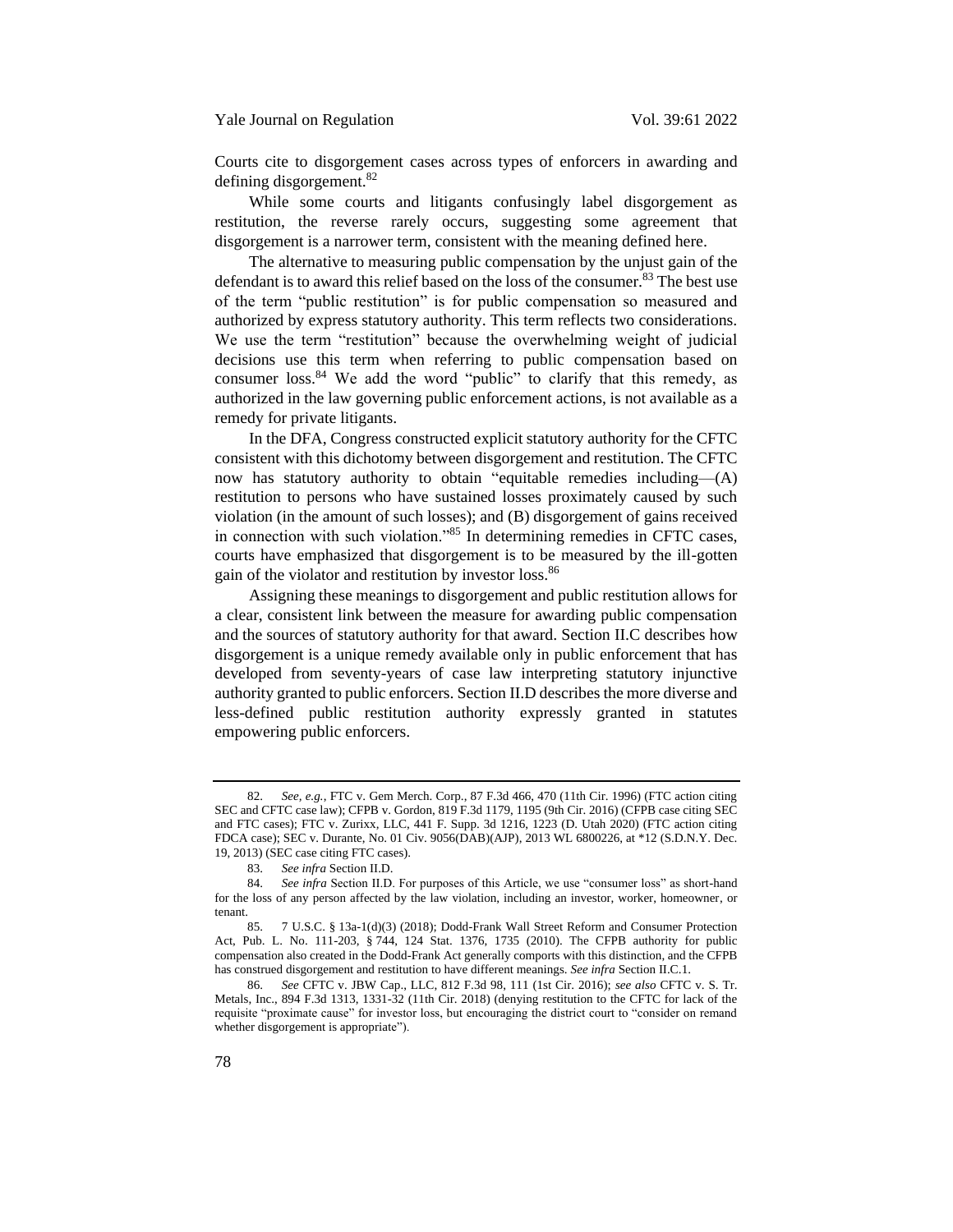## <span id="page-18-0"></span>*C. Statutory Injunctive Authority and Disgorgement*

Statutory injunctive authority is available to all enforcers. Although courts have inherent authority to issue an injunction to restrain violations, courts and scholars generally conclude that statutory authorization eliminates the prerequisites of traditional equitable relief or otherwise loosens standards for issuing an injunction.<sup>87</sup> Beginning in 1946 with the Supreme Court's seminal decision in *Porter v. Warner Holding Co.*, <sup>88</sup> courts have recognized that statutory injunctions also authorize disgorgement.

#### <span id="page-18-1"></span>1. All Roads Lead to *Porter*

The Office of Price Administration (OPA) was an agency created in World War II and entrusted with enforcement of the Emergency Price Control Act of 1942 (EPCA).<sup>89</sup> Porter, the OPA Administrator, brought an action against a landlord charging rents in excess of the price controls and sought a return of money to the tenants in the amount of the excess rent. The lower courts rejected the claim for public compensation in the absence of express statutory authority. The Supreme Court reversed, holding that "a decree compelling one to disgorge profits, rents or property acquired in violation of the EPCA may properly be entered by a District Court once its equity jurisdiction has been invoked under [the Act]."<sup>90</sup> The Court based its holding on the broad equity powers of the courts, invoked under section 205 of the EPCA, to grant "a permanent or temporary injunction, restraining order, or other order."<sup>91</sup>

Central to the Court's holding was the fact that the lawsuit was a public enforcement action. The Court stated that "since the public interest is involved in a proceeding of this nature, those equitable powers assume an even broader and more flexible character than when only a private controversy is at stake."<sup>92</sup> The Court determined that the grant of statutory authorization to a public enforcer, and the consequent public purpose of deterrence through enforcement actions, underlie the propriety of public compensation: "In framing such remedies under [section 205(a)], courts must act primarily to effectuate the

<sup>87.</sup> *Cf.* Daniel A. Farber, *Equitable Discretion, Legal Duties, and Environmental Injunctions*, 45 U. PITT. L. REV. 513, 545 (1984) ("The issues in injunctive enforcement of environmental statutes relate less to the special requirements of the judicial role and more to the question of what forms of compliance were mandated by Congress." (footnotes omitted)); Zygmunt J.B. Plater, *Statutory Violations and Equitable Discretion*, 70 CALIF. L. REV. 524, 527 (1982) ("When the classic doctrines of equitable discretion confront the reality of clear statutory violations, the time-honored dogma of balancing cannot survive without some sympathetic analytical retooling."); Jared A. Goldstein, *Equitable Balancing in the Age of Statutes*, 96 VA. L. REV. 485, 488 (2010) ("[E]quitable balancing in statutory cases should be abandoned because it conflicts with separation of powers principles.").

<sup>88.</sup> 328 U.S. 395 (1946).

<sup>89.</sup> Pub. L. No. 77-421, 56 Stat. 23.

<sup>90.</sup> *Porter*, 328 U.S. at 398-99.

<sup>91.</sup> *Id*. at 399.

<sup>92.</sup> *Id*. at 398.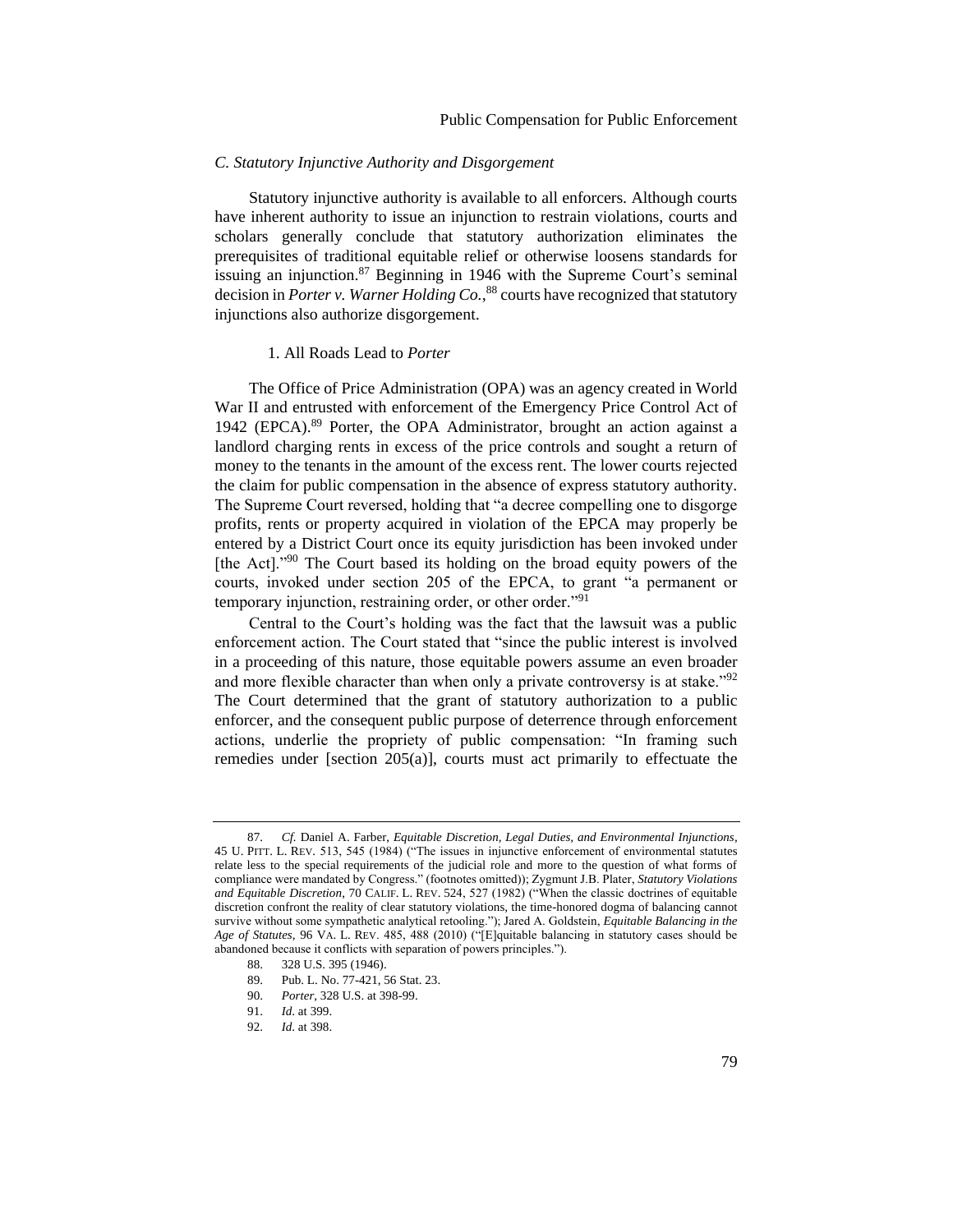policy of [EPCA] and to protect the public interest while giving necessary respect to the private interests involved."<sup>93</sup>

The Court followed *Porter* with two decisions that extended the reach of disgorgement. In *United States v. Moore*, the Court held that return of excess rent was properly ordered under the EPCA even when an injunction was improper because the price controls had been rescinded after the violations of the Act had occurred.<sup>94</sup> In *Mitchell v*. *Robert DeMario Jewelry, Inc.*, the Court held, consistent with *Porter*, that DOL had authority under the Fair Labor Standards Act to order "reimbursement" to employees subject to retaliation for reporting violations.<sup>95</sup>

## <span id="page-19-0"></span>2. Enforcers Using Statutory Injunctive Authority

Federal enforcers rely heavily, and often exclusively, on disgorgement to obtain public compensation. The SEC initiated the modern era of disgorgement in 1971 by obtaining this remedy in its enforcement action against Texas Gulf Sulphur.<sup>96</sup> In affirming the remedy, the Second Circuit cited to *Porter, Moore* and *Mitchell* as authority:

<span id="page-19-1"></span>[T]he Supreme Court has upheld the power of the Government without specific statutory authority to seek restitution, and has upheld the lower courts in granting restitution, as an ancillary remedy in the exercise of the courts' general equity powers to afford complete relief.<sup>97</sup>

Indeed, the SEC has multiple sources of statutory equitable authority permitting it to apply to federal courts to obtain an injunction.<sup>98</sup>

All of the other federal public enforcers use disgorgement authority traceable to *Porter* and *Texas Gulf Sulphur*. In 1979, the Seventh Circuit became the first court to recognize the CFTC's disgorgement authority, citing *Porter* and *Texas Gulf Sulphur*. <sup>99</sup> The FTC disgorgement authority exists in section 13 of the Federal Trade Commission Act (FTC Act), which authorizes courts to issue a permanent injunction "in proper cases."<sup>100</sup> For decades, federal courts have awarded the FTC disgorgement based on this statute and the Court's reasoning in *Porter*, repeatedly rejecting challenges to the contrary until recently.<sup>101</sup> The

<span id="page-19-2"></span><sup>93.</sup> *Id*. at 400.

<sup>94.</sup> 340 U.S. 616 (1951).

<sup>95.</sup> 361 U.S. 288, 296 (1960).

<sup>96.</sup> SEC v. Tex. Gulf Sulphur Co., 446 F.2d 1301 (2d Cir. 1971); *see also* Barbara Black, *Should the SEC Be a Collection Agency for Defrauded Investors?*, 63 BUS. LAW. 317, 320 (2008).

<sup>97.</sup> *Tex. Gulf Sulphur Co.*, 446 F.2d at 1307.

<sup>98.</sup> *See* Gabaldon, *supra* note [8,](#page-6-2) at 1616-19 (describing the development of SEC statutory injunctive authority used to obtain disgorgement).

<sup>99.</sup> CFTC v. Hunt, 591 F.2d 1211, 1221-23 (7th Cir. 1979).

<sup>100.</sup> 15 U.S.C. § 53(b) (2018).

<sup>101.</sup> David C. Vladeck, *Time to Stop Digging: Failed Attacks on FTC Authority to Obtain Consumer Redress*, 31 ANTITRUST 89, 89-91 (Fall 2016); J. Howard Beales III & Timothy J. Muris, *Striking the Proper Balance: Redress Under Section 13(b) of the FTC Act*, 79 ANTITRUST 1, 24 (2013). In 2020, two circuits overturned precedent allowing FTC disgorgement, and the question is now before the Supreme Court. *See infra* Section IV.A.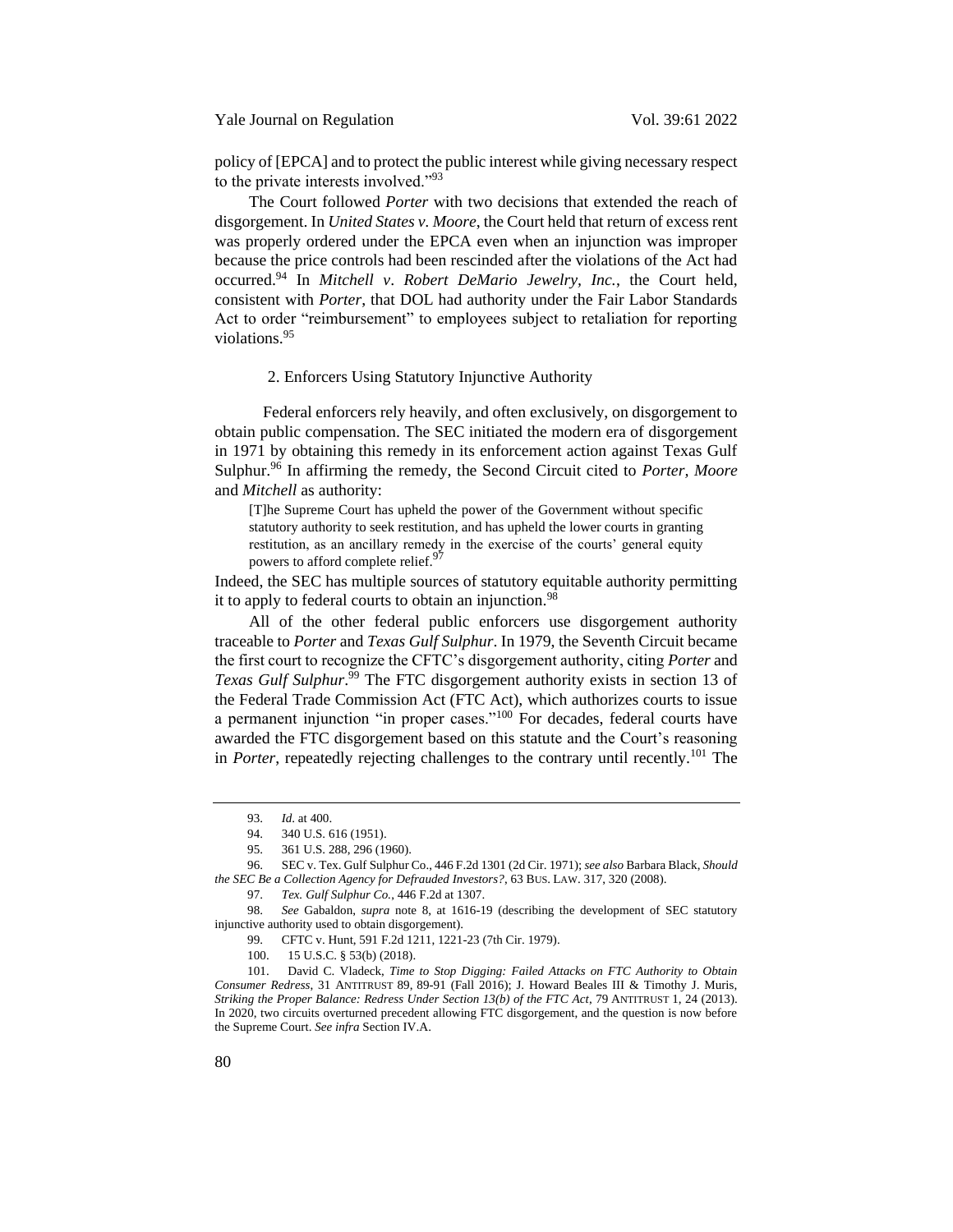FDA relies on statutory authority to "restrain violations" and obtain injunctive relief in support of its ability to seek disgorgement.<sup>102</sup> The FDA's initial attempts to obtain this remedy failed before district courts, but in 1999 the Sixth Circuit, citing *Porter* and *Mitchell*, rejected these cases and awarded disgorgement to consumers.<sup>103</sup> Federal courts have also invoked *Porter* in awarding disgorgement to the Department of Housing and Urban Development<sup>104</sup> (HUD) and the Federal Energy Regulatory Commission<sup>105</sup> (FERC) in civil law enforcement actions. Although most state attorneys general rely on express statutory authority, some state courts have relied on *Porter* in holding that a statutory injunction provision authorizes public compensation in actions brought by attorneys general and other state enforcers.<sup>106</sup>

Courts rarely reject—and only occasionally trim—federal enforcer requests for disgorgement.<sup>107</sup> Although courts have rejected the full amount of enforcer requests for public compensation, that is the exception rather than the rule.<sup>108</sup>

106. CAROLYN CARTER & JONATHAN SHELDON, UNFAIR AND DECEPTIVE ACTS AND PRACTICES §13.5.4.1 (8th ed. 2012) ("[An] overwhelming majority of courts find it within their equitable power to grant restitution as relief even when this is not provided for in the UDAP statute."). State public enforcement cases often cite *Porter* as authority for awarding disgorgement based on statutory injunctive authority. *See, e.g.*, CashCall, Inc. v. Morrisey, No. 12-1274, 2014 WL 2404300, at \*19 (W. Va. May 30, 2014); Commonwealth *ex rel.* Terry v. Va. Telemarketing, Inc., 15 Va. Cir. 489 (1989) (finding disgorgement proper in charities fraud); State v. Bob Chambers Ford, Inc., 522 A.2d 362, 366-67 (Me. 1987) ("The court's equitable powers assume an especially broad and flexible character when, as here, the public interest is involved."); State *ex rel.* Day v. Sw. Min. Energy, Inc., 617 P.2d 1334, 1338 (Okla. 1980) ("[T]he State of Oklahoma may require those violating the Securities Act to disgorge themselves of their unlawful profits."); Seaboard Sur. Co. v. Ralph Williams' Nw. Chrysler Plymouth, Inc., 504 P.2d 1139, 1142 (Wash. 1973). *But see* State v. Jonathan Logan, Inc., 482 A.2d 1, 6 (Md. 1984) (refusing to apply *Porter* absent a state statute expressly authorizing public compensation).

107. Only the CFPB has been denied any requested public compensation in a substantial number of its public enforcement cases. *See, e.g.*, CFPB v. Nationwide Biweekly Admin., Inc., No. 15-CV-02106- RS, 2017 WL 3948396, at \*11 (N.D. Cal. Sept. 8, 2017); CFPB v. CashCall, Inc., No. CV1507522JFWRAOX, 2018 WL 485963, at \*14 (C.D. Cal. Jan. 19, 2018); *see also* FTC v. Amrep Corp., 705 F. Supp. 119, 128 (S.D.N.Y. 1988) (denying summary judgment to the FTC because of variation in defendant conduct).

108. There are only a few courts that accept an enforcer's right to disgorgement while still rejecting the full request for disgorgement. *See* FTC v. Verity Int'l, Ltd., 443 F.3d 48, 69-70 (2d Cir. 2006) (trimming slightly FTC award because it failed to account for funds received by middlemen rather than directly paid to defendant); SEC v. Wyly, 56 F. Supp. 3d 260, 269 (S.D.N.Y. 2014) (finding "no evidence here that the defendants' unlawful conduct—that is, the scheme to hide beneficial ownership by failing to disclose transactions—resulted in any market distortion, price impact, or profit tied to the violation," yet remanding to allow the SEC to present further proof); SEC v. Seghers, 404 F. App'x 863, 864 (5th Cir. 2010) (agreeing that looser proof requirements apply, but affirming that the district court did not abuse its discretion in holding that the SEC failed to provide sufficient proof after initial reversal and remand of district court decision).

<sup>102.</sup> 21 U.S.C. § 332 (2018).

<sup>103.</sup> United States v. Universal Mgmt. Servs., Corp., 191 F.3d 750, 761, 763-64 (6th Cir. 1999); *see also* United States v. Lane Labs-USA Inc., 427 F.3d 219, 223 (3d. Cir. 2005) ("Though the FDCA does not specifically authorize restitution, such specificity is not required where the government properly invokes a court's equitable jurisdiction under this statute. Although recent cases have tested the propositions upon which we rely, we believe that the FDCA grants district courts sitting in equity the authority to order restitution."); United States v. Rx Depot, Inc., 438 F.3d 1052, 1061 (10th Cir. 2006) (noting that "disgorgement is authorized by the FDCA").

<sup>104.</sup> *See* Pierce v. Amaral, 938 F.2d 94, 95-96 (8th Cir. 1991).

<sup>105.</sup> FERC v. Powhatan Energy Fund, LLC, 345 F. Supp. 3d 682, 688 (E.D. Va. 2018).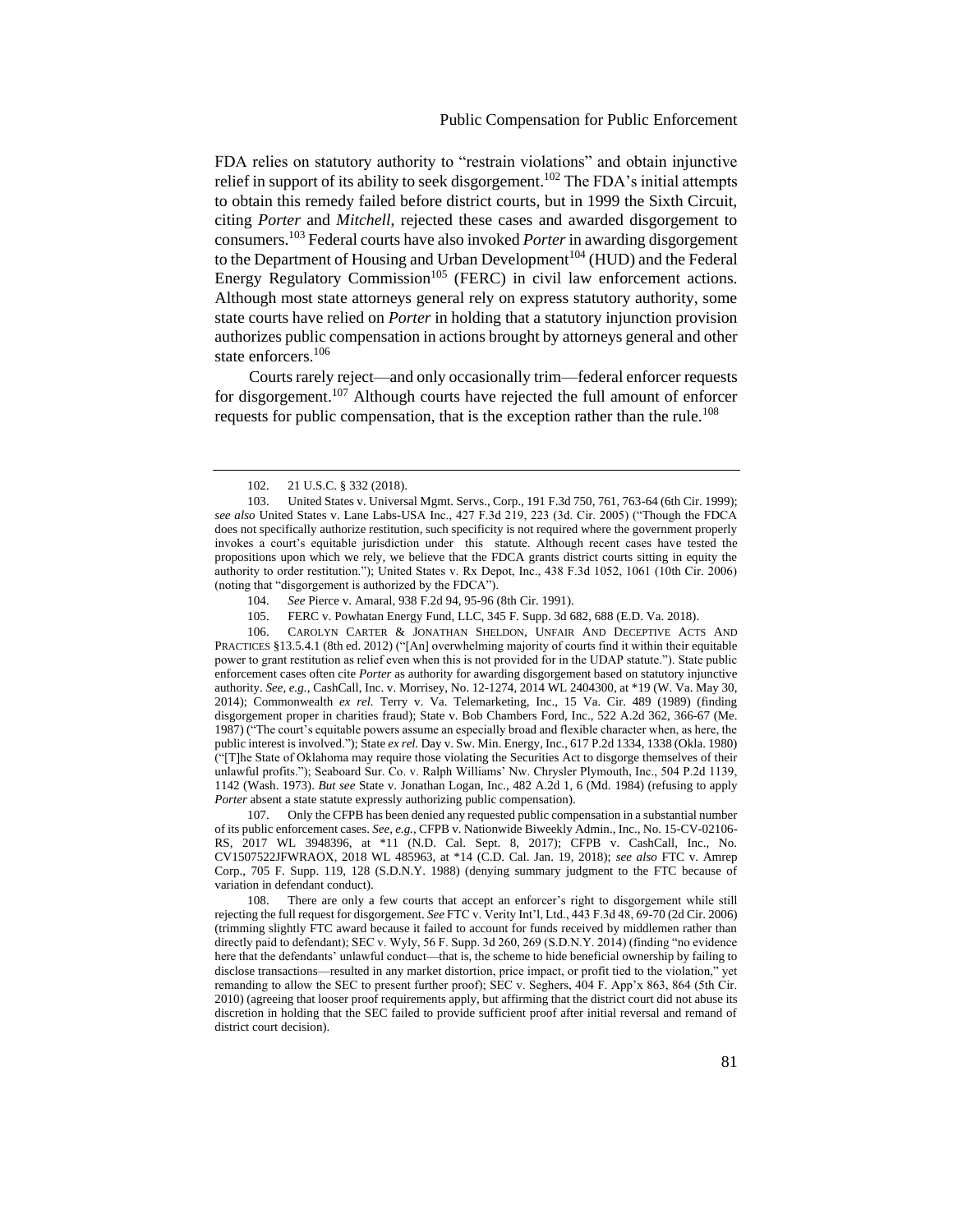## <span id="page-21-0"></span>3. *Liu*: Disruption and Reaffirmation, With Limits

Despite *Porter* and subsequent decades of favorable judicial decisions arising across multiple market protection enforcement schemes, scholars and other commentators have repeatedly questioned whether a statutory grant of authority to an enforcer to seek an injunction can empower courts to award disgorgement.<sup>109</sup> The Supreme Court's 2020 decision in *Liu v. SEC* should end that debate in favor of allowing disgorgement as public compensation, but the decision also establishes limits on obtaining such relief. $110$ 

In 2013 and 2017, the Supreme Court decided two cases limiting SEC enforcement authority. The first case, *Gabelli v. SEC*, held that the five-year limitation period on civil penalties should be measured from the time of the commission of the violation, rather than from the time that the violation is discovered by the SEC.<sup>111</sup> The second case, *Kokesh v. SEC*, extended this holding to disgorgement awards.<sup>112</sup> The Court determined that "SEC disgorgement [] bears all the hallmarks of a penalty,"<sup>113</sup> with the consequence that the remedy was subject to the same five-year limitations period imposed in *Gabelli*.<sup>114</sup> Footnote 3 in *Kokesh* ominously stated that "[n]othing in this opinion should be interpreted as an opinion on whether courts possess authority to order disgorgement in SEC enforcement proceedings."<sup>115</sup>

In July 2020, *Liu* settled the question left dangling in *Kokesh*. It established two "principles" for understanding disgorgement as public compensation. "First, equity practice long authorized courts to strip wrongdoers of their ill-gotten gains, with scholars and courts using various labels for the remedy."<sup>116</sup> The Court firmly grounded disgorgement in the equity powers of courts. In doing so, it waved away distinctions between different labels of equitable remedies, holding that disgorgement of ill-gotten profits was a proper result "[n]o matter the label" or "whatever the name."<sup>117</sup> *Liu* therefore rejects the position of commentators who argued that public compensation under statutory injunctive authority does not comport with the nuance of claims and remedies in equity.<sup>118</sup>

118. *Id*.; *cf*. Russell G. Ryan, *The Equity Façade of SEC Disgorgement*, 4 HARV. BUS. L. REV. ONLINE 1, 11 (2013) ("[T]he federal securities laws explicitly include disgorgement among the many

<span id="page-21-1"></span><sup>109.</sup> *See infra* Section IV.C.

<sup>110.</sup> 140 S. Ct. 1936, 1947-50 (2020).

<sup>111.</sup> 568 U.S. 442, 454 (2013).

<sup>112.</sup> 137 S. Ct. 1635 (2017).

<sup>113.</sup> *Id.* at 1644.

<sup>114.</sup> *Id.* at 1644-45. Scholars immediately began estimating the impact of *Kokesh* on SEC disgorgement recoveries. *See* Velikonja, *supra* not[e 81,](#page-16-1) at 408 (suggesting that the *Kokesh* decision may impact about 34 percent of cases, such as potentially precluding a disgorgement award in about 3 percent of cases, and comparing this finding to other scholars who estimated "minimal" effect or a decrease of disgorgement of about 20 percent in insider trading cases).

<sup>115.</sup> *Kokesh*, 137 S. Ct. at 1642 n.3; *see generally* Stephen M. Bainbridge, Kokesh *Footnote Three Notwithstanding: The Future of the Disgorgement Penalty in SEC Cases*, 56 WASH. U.J.L.& POL'Y 17 (2018) (arguing that *Kokesh* cast doubt on the future of SEC disgorgement).

<sup>116.</sup> Liu v. SEC, 140 S. Ct. 1936, 1942 (2020).

<sup>117.</sup> *Id.* at 1943.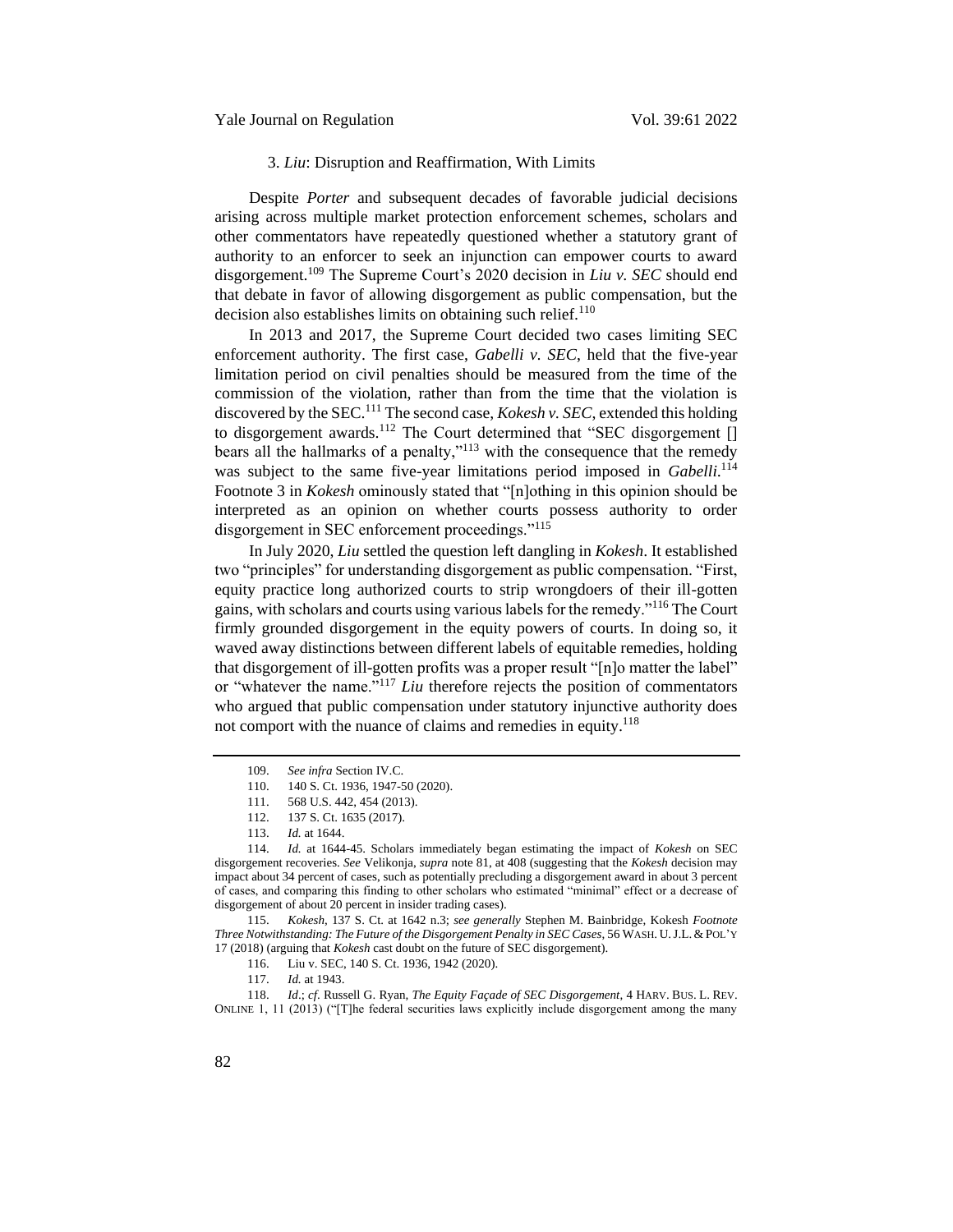The second principle enunciated in *Liu* is that, "to avoid transforming an equitable remedy into a punitive sanction" that exceeds the proper bounds of equity, disgorgement is subject to three limits that the Court suggests some prior SEC disgorgement awards may have exceeded: (1) disgorgement should only "be awarded for victims" and not "deposited in Treasury funds;"<sup>119</sup> (2) the amount should be no more than an "individual wrongdoer's net profits," after deducting "legitimate expenses from the receipts of fraud; $v^{120}$  and (3) disgorgement is not a remedy appropriate where the defendant's liability is solely based on joint-and-several liability, but rather must be awarded based on individual wrong-doing.<sup>121</sup>

The first limit—that disgorgement must be awarded to victims—was based on particular language in the SEC statutory injunctive authority limiting equitable relief to that which "may be appropriate or necessary for the benefit of investors."<sup>122</sup> Accordingly, it is unclear that this restriction has meaning in actions by public enforcers other than SEC.

But the holding in *Liu* as to the other two limits—that disgorgement is based in traditional equity and is therefore limited to net profits and individual wrongdoing as defined by common law—should reshape the law of disgorgement in public enforcement.<sup>123</sup> *Liu* suggests a closer alignment of disgorgement with the traditional doctrines of equity found in private law, rather than with the publicenforcement-rooted remedies first enunciated in *Porter* and subsequently broadened through decades of court decisions. As one commentator concluded, *Liu* likely will make disgorgement "more difficult to obtain," and when it is awarded, it will be "for more limited sums."<sup>124</sup>

## <span id="page-22-0"></span>4. *AMG*: Disgorgement Authority Depends on Statutory Context

The Court's ruling in *AMG* unsettles disgorgement law in a different way.<sup>125</sup> Unlike *Liu*, the *AMG* opinion showed little interest in the nuance of a disgorgement award; indeed, the opinion falls into the category of cases that blithely mix-up the terms disgorgement and restitution. Instead, the Court focused solely on the question of whether disgorgement could issue under general statutory injunctive authority in the face of an enforcer's alternative express statutory authority to seek public compensation.

Section 19 of the FTC Act authorizes the FTC to seek a court order "necessary to redress injury to consumers," and "[s]uch relief may

remedies the SEC is empowered to order administratively . . . [which means that] Congress must have recognized that disgorgement is not an equitable remedy.").

<sup>119.</sup> *Liu*, 140 S. Ct. at 1946.

<sup>120.</sup> *Id.* at 1949-50.

<sup>121.</sup> *Id.* at 1949.

<sup>122.</sup> 15 U.S.C. § 78u(d)(5) (2018).

<sup>123.</sup> *See generally* Jennifer J. Schulp, Liu v. SEC*: Limiting Disgorgement, But by How Much?,* 2019-2020 CATO SUP. CT. REV. 203.

<sup>124.</sup> *Id*. at 226.

<sup>125.</sup> AMG Cap. Mgmt., LLC v. FTC, 141 S. Ct. 1341 (2021).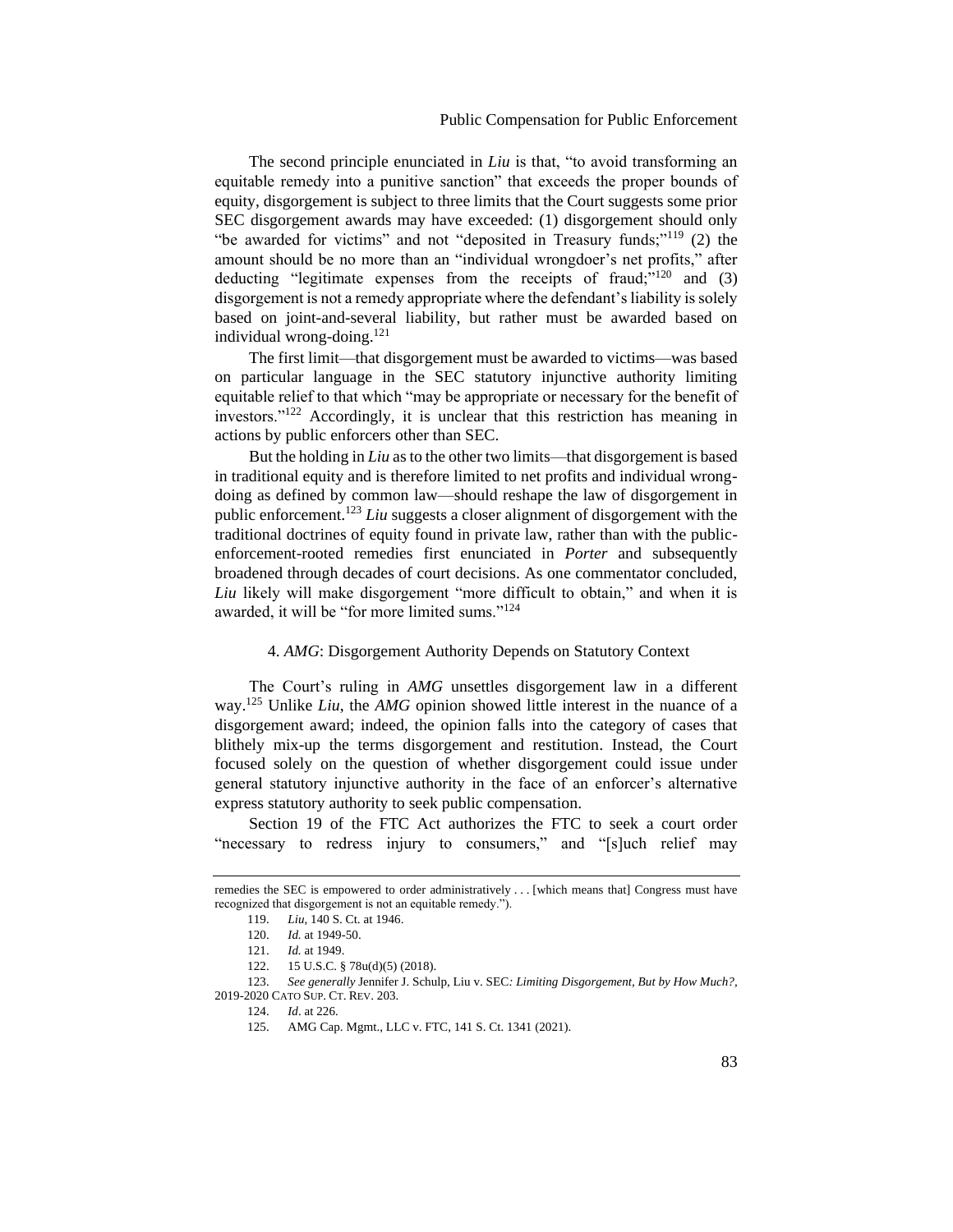include . . . rescission or reformation of contracts, the refund of money or return of property, the payment of damages, and public notification respecting the rule violation or the unfair or deceptive act or practice."<sup>126</sup> Unlike its disgorgement authority under section 13 of the FTC Act, the agency can only seek restitution if the defendant is found to have violated FTC rules, or in a judicial proceeding following FTC issuance of an administrative cease and desist order resulting from conduct "which a reasonable man would have known under the circumstances was dishonest or fraudulent."<sup>127</sup>

Despite decades of federal appellate court decisions holding that section 13 disgorgement authority and section 19 public restitution authority are nonexclusive alternatives available to the FTC, the Court in *AMG* held that the detailed statutory authority in section 19 for public restitution obviated the Commission's right to obtain disgorgement on behalf of consumers.<sup>128</sup> The Court framed the issue as whether section 13 disgorgement was being used by the FTC to "effectively bypass[] the process" for public compensation under section 19.<sup>129</sup> Treating the question as one of statutory interpretation, the Court held that Congress did not intend section 13 to authorize disgorgement given the express authority for public restitution in section 19.<sup>130</sup> The Court distinguished *Porter* and *Mitchell* as arising under differently-structured statutes and as not providing "a universal rule of interpretation."<sup>131</sup>

While *Liu* and *AMG* most directly affect the rights of the enforcement programs of SEC and the FTC respectively, they also will shape the of broader law of public compensation in the coming years. *Liu* generally reaffirmed the right to disgorgement in public enforcement but unsettled the scope and process for determining particular disgorgement awards, while *AMG* unsettled the longheld assumption that the right to seek disgorgement necessarily flows from the statutory injunctive authority of the enforcer.

## <span id="page-23-0"></span>5. Express Disgorgement Authority and SEC Fair Funds

While disgorgement has been a creature of judicial interpretation of broad statutory grants of injunctive authority dating back to *Porter* in the 1940s, many enforcers have more recently obtained some form of express statutory authority to obtain disgorgement. This authority has mostly laid fallow. The Court's holding in *AMG*, however, likely will place the spotlight on this alternative statutory authority for enforcers seeking disgorgement.

In the DFA, Congress gave the CFTC and the CFPB a parallel form of express disgorgement authority. In practice, this has yet to change the law of disgorgement. In 2010, the DFA granted the CFTC express disgorgement

<sup>126.</sup> 15 U.S.C. § 57b(b) (2018).

<sup>127.</sup> 15 U.S.C. § 57b(a) (2018).

<sup>128.</sup> *AMG Cap. Mgmt., LLC*, 141 S. Ct. at 1349.

<sup>129.</sup> *Id.* at 1347.

<sup>130.</sup> *Id.* at 1349.

<sup>131.</sup> *Id.* at 1350.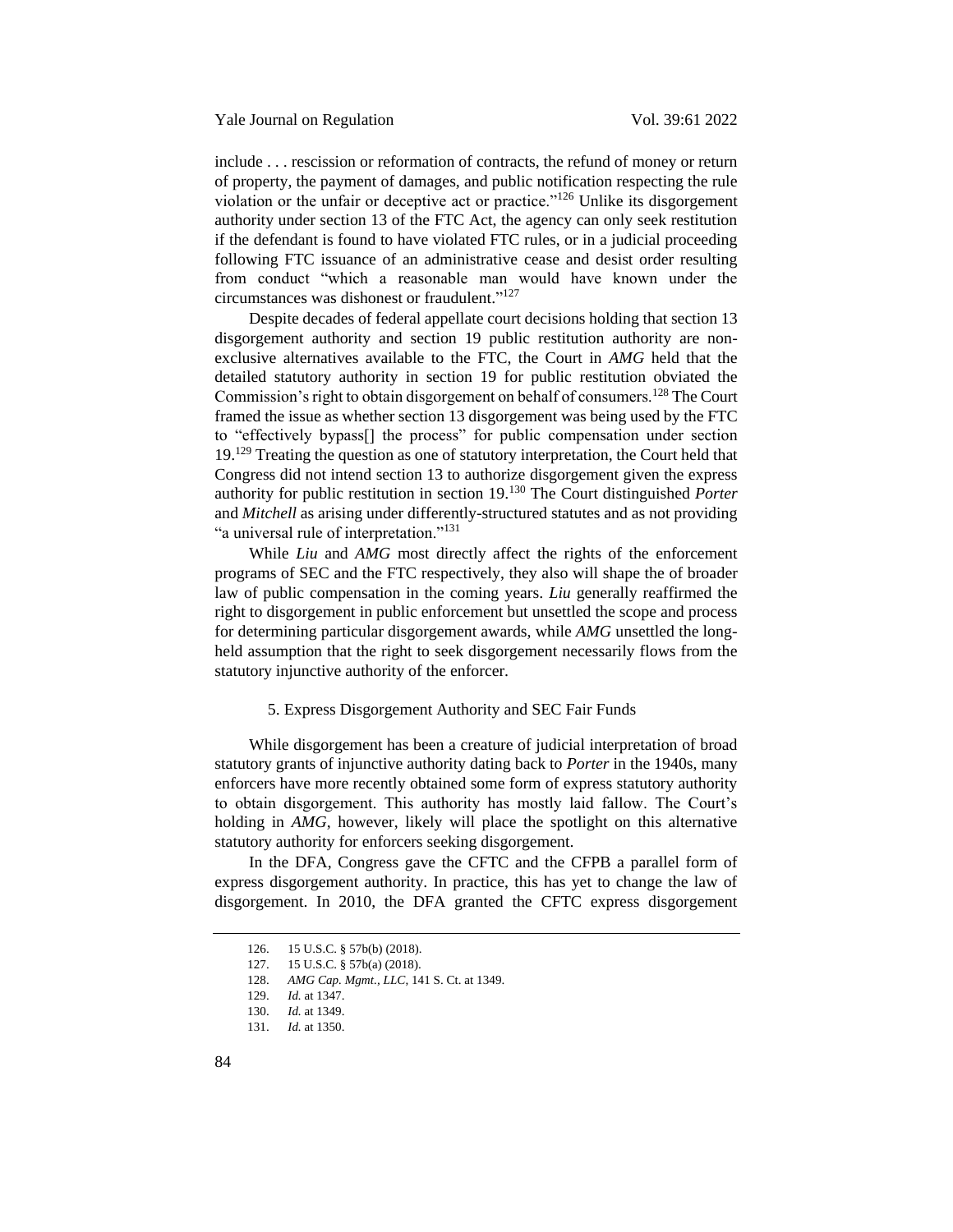authority, even though the CFTC had previously been obtaining disgorgement under its statutory injunctive authority. The DFA provided the CFTC with statutory authority to obtain "disgorgement of gains received in connection with such violation."<sup>132</sup> A part of the DFA's creation of the CFPB was a list of remedial authorities that included the right to obtain "disgorgement or compensation for unjust enrichment."<sup>133</sup> A few state statutes also expressly provide for the state attorney general to obtain disgorgement.<sup>134</sup>

However, these grants of express statutory authority to the CFTC and the CFPB for disgorgement have not led to changes in judicial approaches to disgorgement. In CFTC cases, courts have either ignored the express statutory authority for disgorgement in favor of the well-used statutory injunctive authority,<sup>135</sup> or have cited the express statute but treated it as simply a congressional recognition of the statutory injunctive authority and used pre-DFA case law to shape the terms of the award.<sup>136</sup> The CFPB has not yet explicitly relied on this express disgorgement authority for public compensation.<sup>137</sup> Whether the restrictions imposed on disgorgement in *Liu* will drive the CFTC or CFPB to seek an interpretation of their express disgorgement authority that is broader than the limits of traditional equity is an open question.

Congress swiftly responded to *Liu* with a change to SEC statutory authority in January 2021, with an amendment "[t]ucked away in the 1,400-page" legislative "override [of] a presidential veto of the National Defense Authorization Act."<sup>138</sup> This amendment added two provisions aimed at clarifying and strengthening the SEC's disgorgement authority in light of *Liu*. First, it added a new paragraph (7) to the SEC's remedial authority stating that "the Commission may seek, and any Federal court may order, disgorgement."<sup>139</sup> Second, it provided jurisdiction to courts to "require disgorgement under paragraph (7) of any unjust enrichment by the person who received such unjust enrichment as a result of such violation."<sup>140</sup> Given this vague incorporation of

<sup>132.</sup> 7 U.S.C. § 13a-1(d)(3)(B) (2018).

<sup>133.</sup> 12 U.S.C. § 5565(a)(2)(D) (2018). The CFPB has generally only characterized an enforcement action remedy as disgorgement when exercising its discretion to remit collected funds to the federal treasury. *See, e.g.,* Consent Order at ¶ 29, *In re* Taylor, CFPB No. 2013-CFPB-0001 (May 17, 2013). However, the plain language of the DFA includes no explicit requirement that the Bureau direct disgorged funds to the federal treasury instead of consumers. *See* 12 U.S.C. § 5565 (2018). Presumably the Bureau would be within its discretion to award disgorged funds to consumers affected by the defendant's illegal act.

<sup>134.</sup> *See, e.g.*, ARIZ. REV. STAT. ANN. § 44-1528 (2021).

<sup>135.</sup> *See, e.g.*, CFTC v. Arrington, 998 F. Supp. 2d 847, 874 (D. Neb. 2014), *aff'd sub nom*. CFTC v. Kratville, 796 F.3d 873 (8th Cir. 2015); CFTC v. 4X Sols., Inc., No. 13CV2287-RMB-FM, 2015 WL 9943241, at \*3 (S.D.N.Y. Dec. 28, 2015).

<sup>136.</sup> *See, e.g.*, CFTC v. Amerman, 645 F. App'x 938, 943-944 (11th Cir. 2016); CFTC v. Dupont, No. 8:16-CV-03258-TMC, 2018 WL 3148532, at \*12 (D.S.C. June 22, 2018).

<sup>137.</sup> *See infra* Section II.D.1.

<sup>138.</sup> Thomas Krysa & Peter Fetzer, *Congress Passes NDAA Legislation Extending SEC's Disgorgement Powers*, NAT'L L. REV. (Jan. 11, 2021), https://www.natlawreview.com/article/congresspasses-ndaa-legislation-extending-sec-s-disgorgement-powers [https://perma.cc/2BBE-G2MR]; *see also* H.R. 6395, 116th Cong., § 6501 (2020) (enrolled).

<sup>139.</sup> H.R. 6395, 116th Cong., § 6501 (2020) (enrolled).

<sup>140.</sup> *Id*.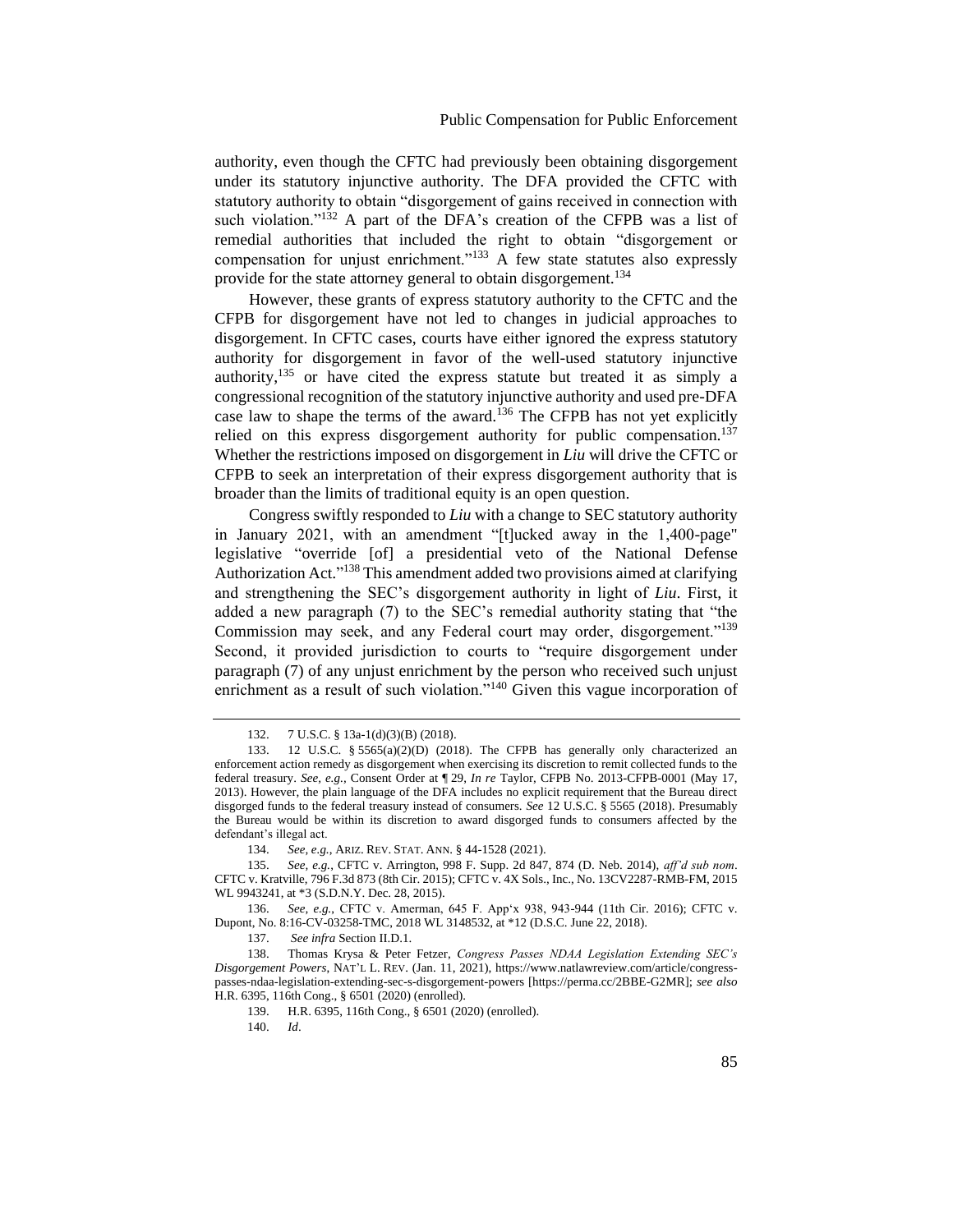authority, and especially in light of the use of an explicit reference to "unjust enrichment," it is unclear how this law materially changes the tying of disgorgement to a general evocation of traditional equity set forth in *Liu*. <sup>141</sup> It also is unclear if courts will consider this congressional action in applying *Liu* to other federal enforcers relying on disgorgement. Perhaps the only certainty is that SEC enforcement actions face a future of litigation to resolve these questions.

Since 2002, the SEC has had parallel express statutory authority of a wholly different sort, which allows it to add to disgorgement awards. The Sarbanes-Oxley Act, enacted in the wake of the Enron scandal, created a unique authority for the SEC, known as Fair Funds. Under the Fair Funds provision, the SEC may use civil penalty money for public compensation.<sup>142</sup> The SEC obtained over \$8.28 billion in Fair Funds disgorgement in the first eleven years of using this authority, more than the \$6.19 billion it was awarded in direct disgorgement based on its statutory injunctive authority.<sup>143</sup> The unique feature of Fair Funds that it allows the SEC to use civil penalty recoveries as disgorgement in a given case—could provide the SEC with an incentive to respond to limits imposed by *Liu* by shifting the recovery to a penalty amount in appropriate cases. In a recent case, for instance, the SEC withdrew a request for disgorgement in a pending enforcement action in favor of relying on a possible civil penalty award, citing the impact of *Liu* in its request to make this change in preferred remedy.<sup>144</sup>

#### <span id="page-25-0"></span>*D. Statutory Express Compensation Authority and Public Restitution*

Public enforcers rely on express authorization to obtain public compensation based on consumer loss, known as public restitution. Section II.D.1 reviews this express statutory authority for the FTC, CFTC and CFPB. Section II.D.2 describes public restitution in enforcement actions by state attorneys general. Unlike their federal counterparts, state attorneys general rely heavily on public restitution rather than disgorgement.

#### <span id="page-25-1"></span>1. Federal Enforcers with Restitution Authority

As noted above, section 19 of the FTC Act provides the FTC with express authority to obtain the "refund of money or return of property" and other forms of public restitution.<sup>145</sup> The FTC rarely employs this authority, instead relying primarily on its (now abrogated) statutory injunctive authority to seek

<sup>141.</sup> The amendment expressly overturned the limitations period on SEC disgorgement in *Kokesh*. *See id*.

<sup>142.</sup> 15 U.S.C. § 7246 (2018); *see also* Black, *supra* note [96,](#page-19-1) at 320-22 (tracing the history of Fair Funds).

<sup>143.</sup> Velikonja, *supra* not[e 10,](#page-6-3) at 351.

<sup>144.</sup> SEC v. Govender, No. 1:18-CV-7685 (ALC), 2020 WL 5758997, at \*2 (S.D.N.Y. Sept. 28, 2020).

<sup>145.</sup> 15 U.S.C. § 57b(b) (2018).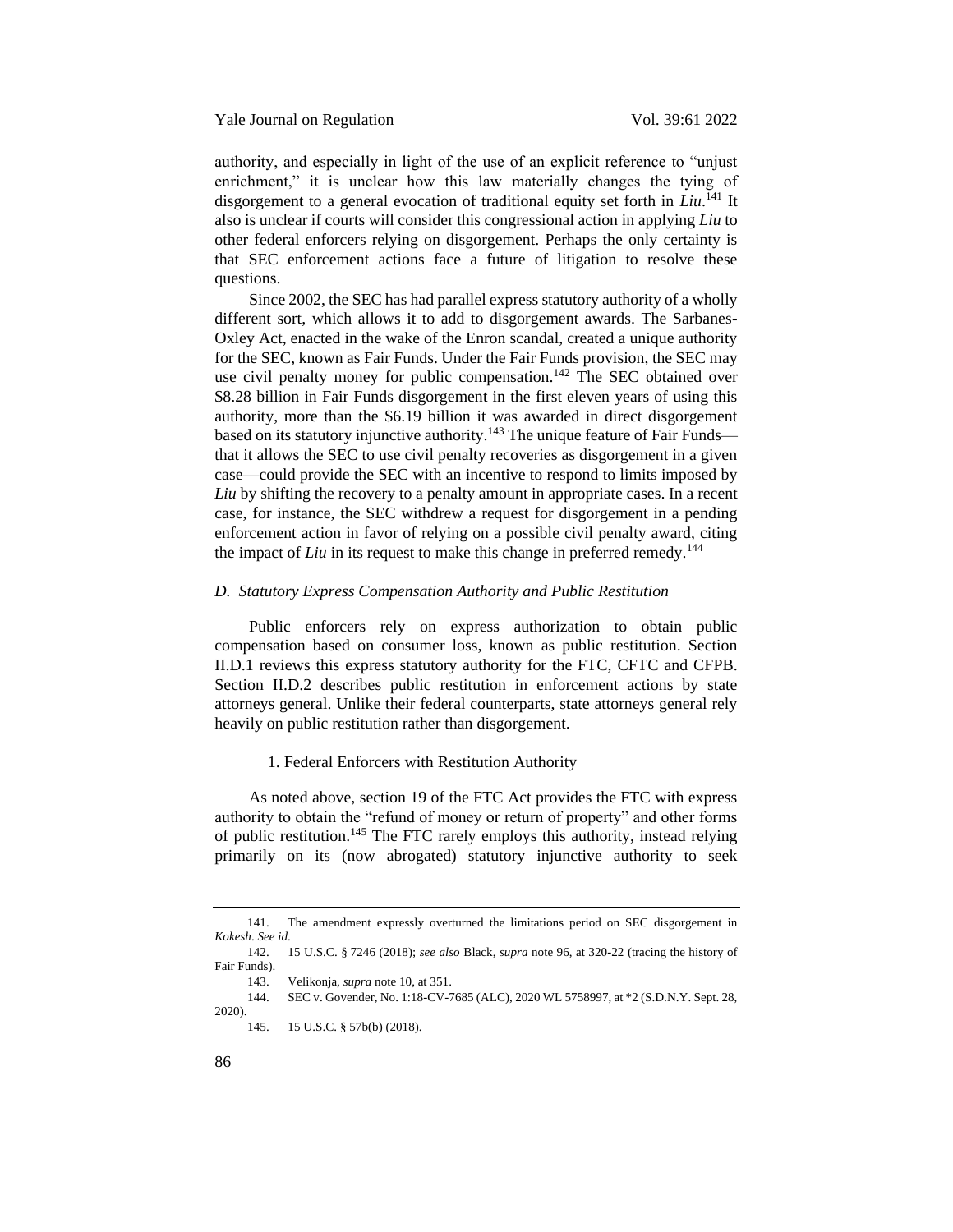disgorgement.<sup>146</sup> It is unclear whether this disuse of section 19 was the result of the restricted conditions on its application or the relative ease of using its disgorgement authority. The *AMG* decision, of course, should cause the FTC to give renewed attention to its section 19 authority.

The DFA expressly authorizes the CFTC to obtain "equitable remedies including restitution to persons who have sustained losses proximately caused by such violation (in the amount of such losses)."<sup>147</sup> In contrast to the FTC, the CFTC regularly employs this authority.<sup>148</sup> Courts have reaffirmed that the restitution authority in this statute provides for full recovery of investor losses, rejecting arguments that the use of the "equitable relief" prefatory language limits the CFTC to something less. $149$ 

Unlike other federal enforcers, the CFPB nominally relies only on its express statutory authority for restitution. Because it is the new agency among federal market protection enforcers, Congress drew from existing law when providing the CFPB with comprehensive express authority for relief. The CFPB's authorizing statute allows courts to "grant any appropriate legal or equitable relief," including five specific items that could be categorized as public restitution.<sup>150</sup> The specific list repeats almost verbatim the four items noted above from section 19 of the FTC Act, plus adds the naked word "restitution."<sup>151</sup> Courts have employed the statute in a way that blurs the line between disgorgement and restitution, predominantly referring to the award as "restitution," but interchangeably citing to FTC and SEC disgorgement case law, as well as FTC public restitution cases.<sup>152</sup> Thus, while the CFPB obtains public compensation based on express statutory authority, in practice it seeks relief that is not clearly governed by either a theory of disgorgement or public restitution.

<sup>146.</sup> *See* Vladeck, *supra* not[e 101](#page-19-2) (reviewing section 13 cases); Erik Quattro, *Is This the End of FTC Restitution and Disgorgement under Section 13(B)*?, 9 GLOBAL BUS. L. REV. 201, 229-32 (2021) (explaining why the FTC section 13 authority is much easier to use for public compensation than the FTC section 19 authority).

<sup>147.</sup> 7 U.S.C. § 13a-1(d)(3)(A) (2018).

<sup>148.</sup> *See, e.g.*, CFTC v. Brown, No. 3:15-CV-354-J-39MCR, 2018 WL 6920384, at \*3 (M.D. Fla. Mar. 12, 2018) (listing cases in which the CFTC uses restitution authority).

<sup>149.</sup> CFTC v. JBW Cap., LLC, 812 F.3d 98, 111 (1st Cir. 2016); CFTC v. Reisinger, No. 11- CV-08567, 2017 WL 4164197, at \*6 (N.D. Ill. Sept. 19, 2017); CFTC v. U.S. Bank, N.A., No. 13-CV-2041-LRR, 2014 WL 6474183, at \*36 (N.D. Iowa Nov. 19, 2014); *see also* CFTC v. Miklovich, 687 F. App'x 449, 453 (6th Cir. 2017) (concurring that consumer loss is the measure of restitution, but holding that the defendant waived argument).

<sup>150.</sup> 12 U.S.C. § 5565(a)(1)-(2) (2018).

<sup>151.</sup> 12 U.S.C. § 5565(a)(2) (2018). The other two items on this list are civil penalties and a descriptive of injunctive authority ("limits on the activities or functions of the person").  $\S 5565(a)(2)(G)$ -(H).

<sup>152.</sup> *See, e.g.*, CFPB v. Gordon, 819 F.3d 1179, 1195 (9th Cir. 2016) (awarding restitution, citing primarily SEC and FTC disgorgement cases); CFPB v. Mortg. Law Grp., LLP, 420 F. Supp. 3d 848, 853 (W.D. Wis. 2019) (awarding restitution, citing SEC and FTC disgorgement cases, and other CFPB cases); *see also* CFPB v. Nationwide Biweekly Admin., Inc., No. 15-CV-02106-RS, 2017 WL 3948396, at \*12 (N.D. Cal. Sept. 8, 2017) (denying restitution, primarily citing FTC public restitution case); CFPB v. CashCall, Inc., No. CV1507522JFWRAOX, 2018 WL 485963, at \*14 (C.D. Cal. Jan. 19, 2018) (same).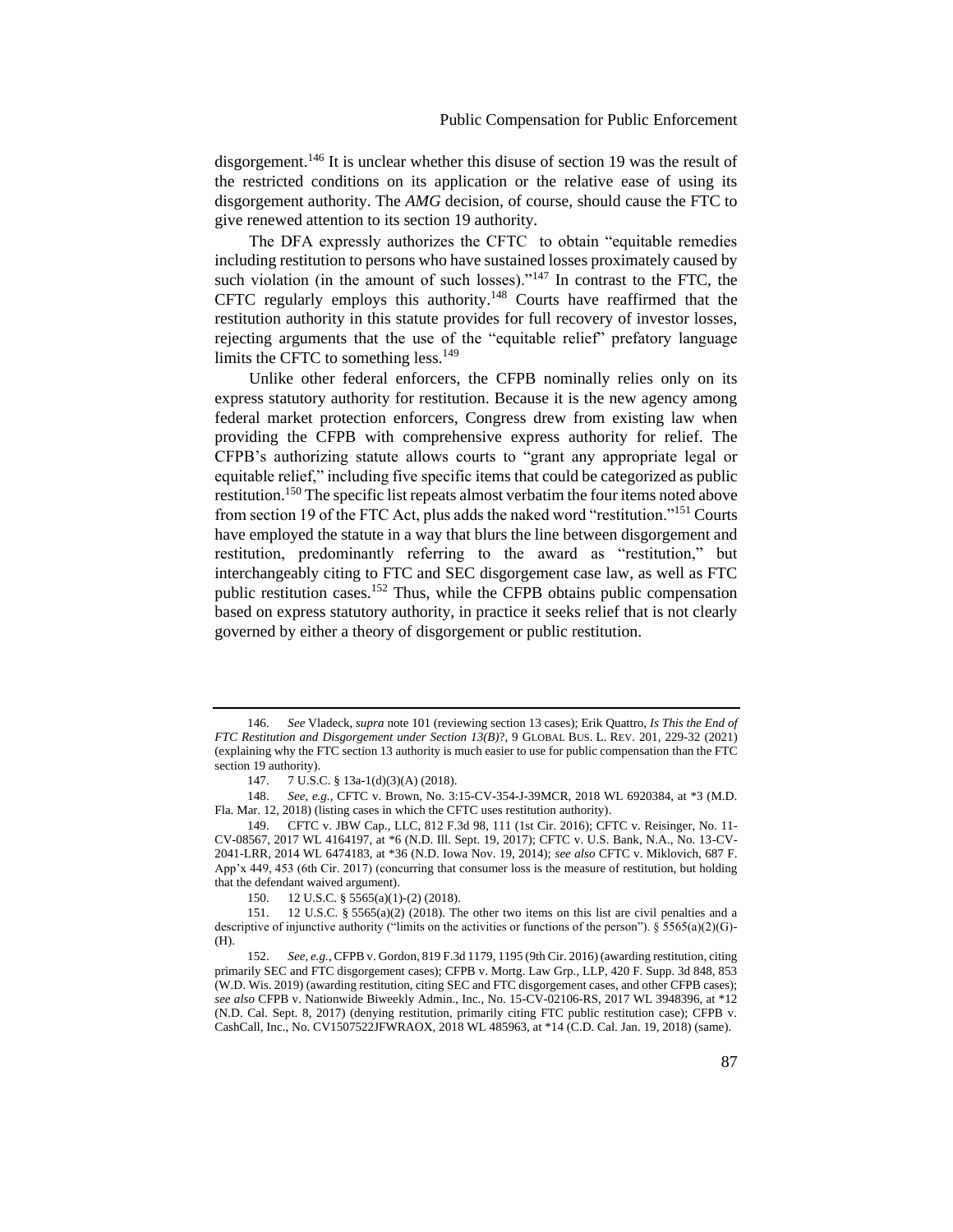## <span id="page-27-0"></span>2. State Enforcers

Most state attorneys general have express statutory authority for public compensation.<sup>153</sup> Unlike federal public compensation law, state law is dominated by measuring relief in terms of consumer loss.<sup>154</sup> Although state public enforcement cases occasionally refer to disgorgement or cite to *Porter*, some state courts have rejected the use of disgorgement when it is not expressly authorized by statute or when state law provides for restitution or another remedy.<sup>155</sup>

A typical state statute providing for public restitution awards to the state attorney general will authorize a court to "restore to any person in interest any moneys or property, real or personal which may have been acquired by means of any practice herein declared to be unlawful," or the like.<sup>156</sup> Other state statutes refer specifically to an award of restitution.<sup>157</sup> Some states include a requirement that the consumer loss be "ascertainable."<sup>158</sup> Colorado allows for public restitution orders "necessary to completely compensate or restore to the original position of any person injured" by a violation.<sup>159</sup> Although statutes authorizing state attorneys general to obtain restitution are even more varied than federal law, it is not clear that differences in statutory language substantially drive state court

157. *See, e.g.*, CONN. GEN. STAT. ANN. § 42–110m(a) (2021); 815 ILL. COMP. STAT. 505/7 (2021); MD. CODE ANN., COM. LAW § 13-403 (West 2021).

<sup>153.</sup> *See* CAROLYN L. CARTER, JONATHAN SHELDON, JONATHAN W. ALST & JEREMIAH BATTLE, JR., UNFAIR AND DECEPTIVE ACTS AND PRACTICES § 13.6.4.1 (10th ed. 2021).

<sup>154.</sup> *Id.* (concluding that "[t]he purpose of restitution is to restore the victim, not the offender, to the status quo" in state attorney general enforcement of UDAP laws); *see also* People v. Sarpas, 172 Cal. Rptr. 3d 25, 44 (Ct. App. 2014) ("Where restitution is ordered as a means of redressing a statutory violation, the courts are not concerned with restoring the violator to the status quo ante. The focus instead is on the victim." (quoting People *ex rel.* Kennedy v. Beaumont Inv., Ltd., 3 Cal. Rptr. 3d 429, 455 (Ct. App. 2003))).

<sup>155.</sup> *See* State *ex rel.* Horne v. Autozone, Inc., 275 P.3d 1278, 1279 (Ariz. 2012); State *ex rel.* Miller v. Santa Rosa Sales & Mktg., Inc., 475 N.W.2d 210 (Iowa 1991), *superseded by statute as stated in* State v. Hagen, 840 N.W.2d 140, 152-53 (Iowa 2013). Even when authorizing public compensation under general equitable authority, states typically refer to it as restitution. CARTER, ET AL.,*supra* note 153, at § 13.6.4.1 n.360 (collecting cases).

<sup>156.</sup> N.J. STAT. ANN. § 56:8-8 (West 2021); *see, e.g.*, ARIZ. REV. STAT. ANN. § 44-1528(A)(2) (2021) (stating that the state attorney general has the authority to, *inter alia*, "[r]estore to any person in interest any monies or property, real or personal, which may have been acquired by means of any practice in this article declared to be unlawful, including the appointment of a receiver"); IOWA CODE § 714.16(7) (2021) ("The court may make orders or judgments as necessary to prevent the use or employment by a person of any prohibited practices, or which are necessary to restore to any person in interest any moneys or property, real or personal, which have been acquired by means of a practice declared to be unlawful by this section, including the appointment of a receiver in cases of substantial and willful violation of this section."); WASH. REV. CODE § 19.86.080(3) (2021) ("[T]he court may also make such additional orders or judgments as may be necessary to restore to any person in interest any moneys or property, real or personal, which may have been acquired, regardless of whether such person purchased or transacted for goods or services directly with the defendant or indirectly through resellers.").

<sup>158.</sup> *See, e.g.*, TENN. CODE ANN. § 47-18-108(b)(1) (2021) ("The court may make such orders or render such judgments as may be necessary to restore to any person who has suffered any ascertainable loss by reason of the use or employment of such unlawful method, act, or practice, any money or property, real, personal, or mixed, or any other article, commodity, or thing of value wherever situated, which may have been acquired by means of any act or practice declared to be unlawful by this part."); ME. REV. STAT. ANN. tit. 5, § 209 (West 2021) (speaking in terms of "any ascertainable loss").

<sup>159.</sup> COLO. REV. STAT. § 6-1-110(1) (2021).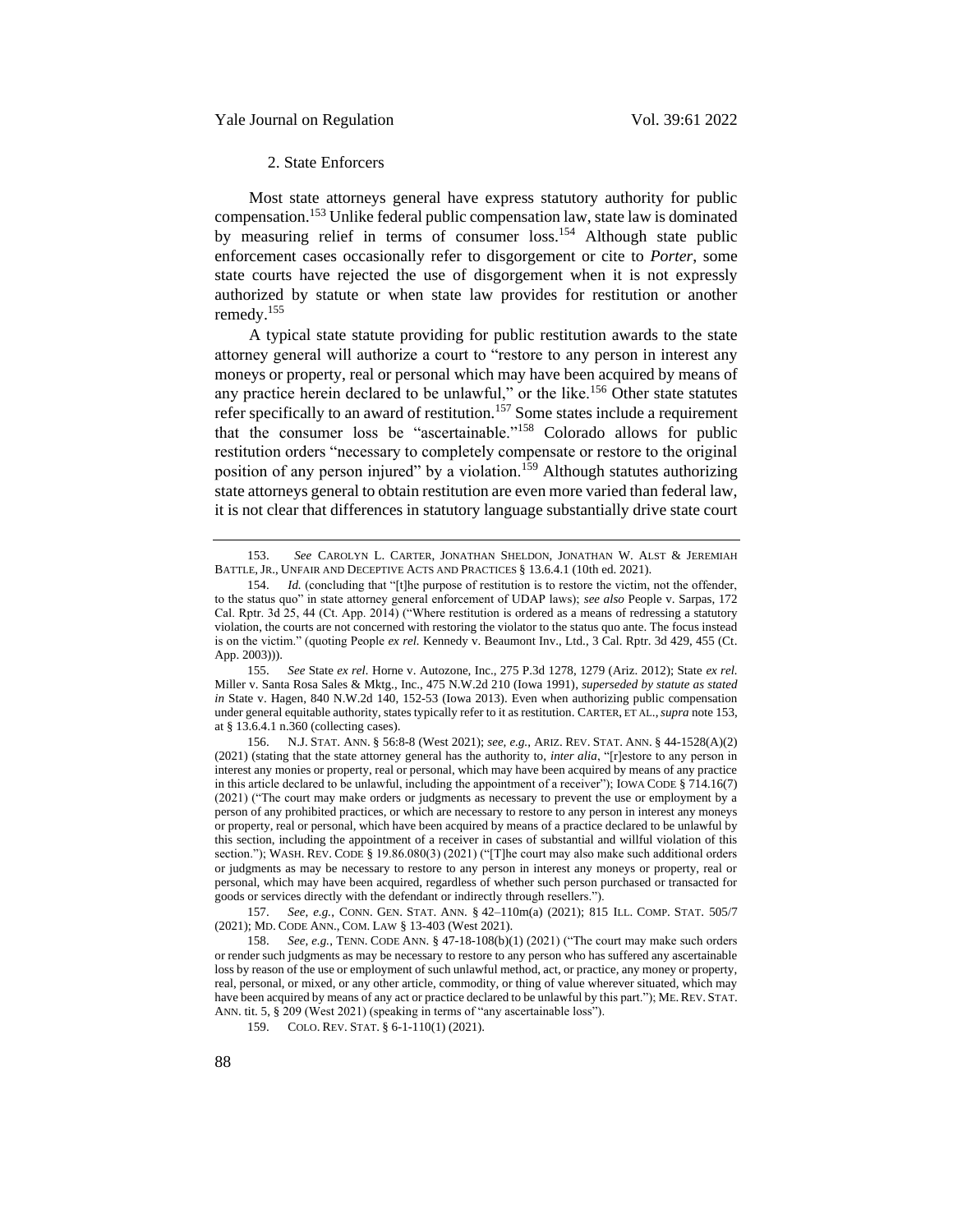interpretations of the requisites for this relief. Rather, state courts typically use the term restitution and the concept of consumer loss as a measure of relief regardless of the nomenclature in the underlying statute.<sup>160</sup>

Additionally, state enforcers can rely on federal law to obtain public compensation. As of 2011, twenty-four federal statutes authorized state attorneys general—and sometimes state financial regulators—to enforce federal consumer protection laws.<sup>161</sup> Many of these statutes provide express authority for public compensation for violations.<sup>162</sup>

## <span id="page-28-0"></span>III. A Restated Public Compensation Doctrine

As Part II illustrates, public compensation effectively has its own unrecognized legal doctrine rooted in the rationales of public enforcement. Courts and Congress (or state legislatures) have sketched the outlines of this doctrine by shaping two distinct categories of public compensation disgorgement and restitution. In this Part, we integrate decades of judicial decisions across the various federal and state public enforcement schemes into a more coherent expression of existing doctrine. In doing so, we emphasize points of commonality in judicial decisions. We extend this consensus with a proposed test to resolve difficult public restitution cases involving variation in conduct or partial benefit to victims of illegal activity. A key feature of the doctrine we describe is that it is designed solely as a remedy in public enforcement.

Section III.A states the scope of our proposed doctrine and notes the public enforcement remedies that are beyond our concern in this Article. Section III.B then identifies a core interpretative principle common to both disgorgement and restitution, which is a causation presumption that allows the court to measure public compensation by a reasonable approximation and burden-shifting framework. Sections III.C and III.D elaborate on the parts of the doctrine specific to disgorgement and restitution, respectively. In Section III.E, we provide examples of how the doctrine would be applied. That Section looks at situations in which disgorgement would apply but not restitution, and vice versa, and provides examples of when public enforcers have incentives to use one theory versus the other based on likely results and difficulty of proof.

## <span id="page-28-1"></span>*A. Defining Public Compensation*

Public compensation, as that term is employed here, has three attributes: (1) an award of money to people, (2) resulting from a government entity enforcing

<sup>160.</sup> *See, e.g.,* State v. Minn. Sch. Bus., Inc., 935 N.W.2d 124 (Minn. 2019) (using or citing to cases that use various terms but basing public compensation on an analysis of consumer loss).

<sup>161.</sup> Amy Widman & Prentiss Cox, *State Attorneys General's Use of Concurrent Public Enforcement Authority in Federal Consumer Protection Laws*, 33 CARDOZO L. REV. 53, 56-57 (2011). 162. Prentiss Cox, *Public Enforcement Compensation and Private Rights*, 100 MINN. L. REV.

<sup>2313, 2328 (2016).</sup>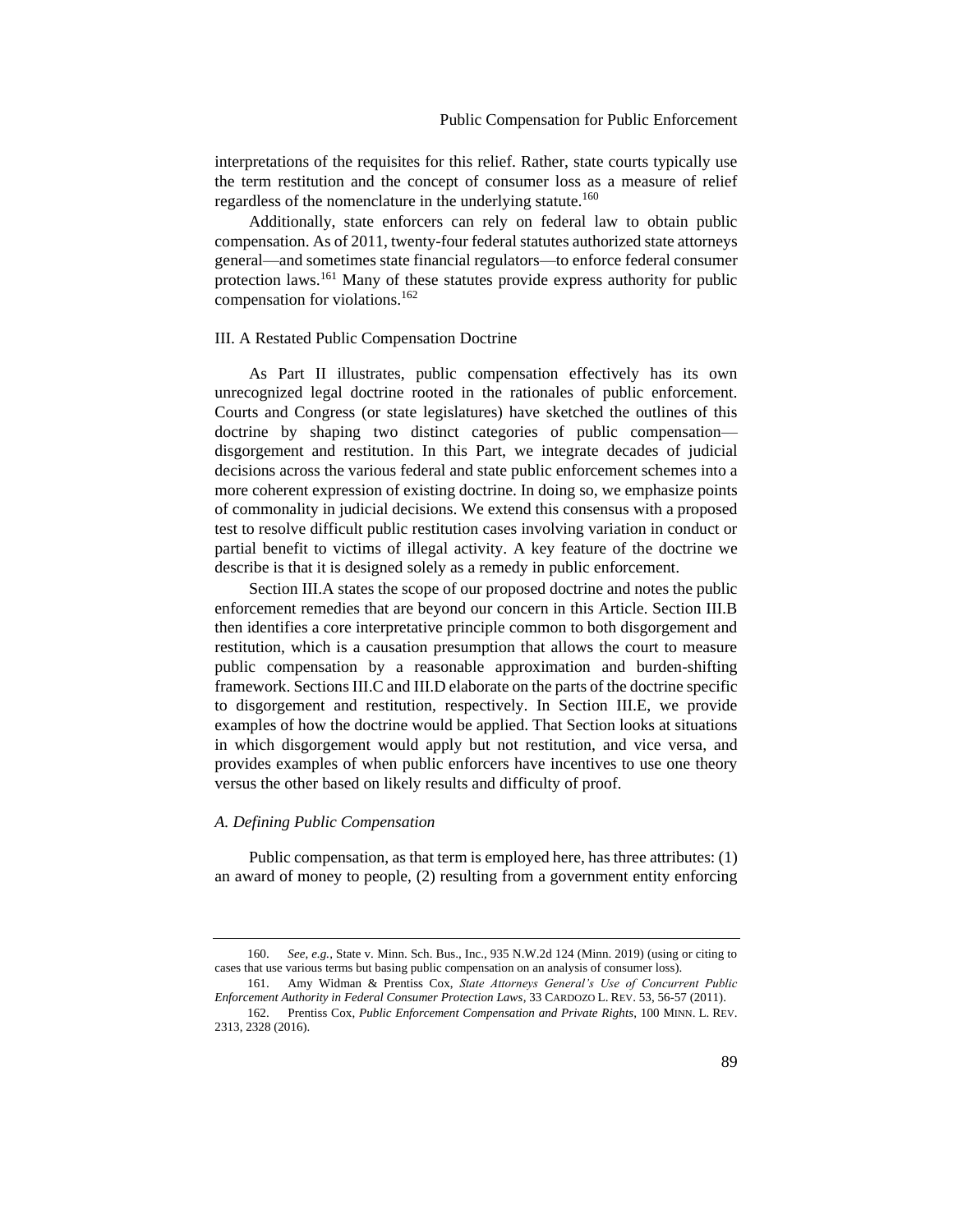a civil market protection law, and (3) awarding compensation to a substantial number of people. We describe each of these criteria below.<sup>163</sup>

*(1) Money to People, Not Governments.* Public enforcement can result in non-monetary relief that directly benefits people. For instance, federal environmental suits have provided for clean-up projects that benefit residents of a particular locale and UDAP suits can result in an order of specific performance.<sup>164</sup> We focus our discussion here on the award of money to people because the overwhelming majority of public compensation involves the distribution of money, and the award of non-monetary relief can raise a different set of issues as to measurement and distribution of the relief. We also are concerned only with money awards distributed to people affected by a violation, and not money obtained in enforcement actions retained by the government or dedicated to another use. Thus, civil penalty awards not re-directed to people impacted by a law violation are not within the scope of this doctrine. We also do not include as public compensation an award of money to governments for pecuniary harm resulting from public civil enforcement of market protection laws, such as the tobacco cases brought by state attorneys general in the 1990s alleging UDAP and antitrust violations that resulted in payments to the states.<sup>165</sup>

*(2) Government Enforcement of Civil Market Protection Laws.* Public compensation concerns civil actions brought by public enforcers for violations of market protection laws. Not within the type of public compensation of concern here are government awards of money to people through the administration of compensation programs, such as the  $9/11$  fund, oil spill funds or the like.<sup>166</sup> Criminal prosecutions can also result in restitution awards that are not within the scope of our article.<sup>167</sup>

*(3) Substantial Number of People.* Finally, the public compensation doctrine proposed here is concerned with awards of money to large numbers of people in a public enforcement action. Some public enforcers regularly obtain relief for individuals or small groups. The CFPB and state attorneys general mediate consumer disputes that often result in return of money to individual complainants.<sup>168</sup> State attorneys general bring enforcement actions that obtain

<sup>163.</sup> We also limit our analysis to the award of public compensation by courts. Some enforcers have authority to direct public compensation be paid through administrative proceedings.

<sup>164.</sup> For background on remedies in federal environmental law, see Seema Kakade, *Remedial Payments in Agency Enforcement*, 44 HARV. ENV'T L. REV. 117 (2020). *See also* State *ex rel.* Guste v. Orkin Exterminating Co., 528 So. 2d 198, 201 (La. Ct. App. 4th Cir. 1988) (ordering a seller to honor long-term contracts).

<sup>165.</sup> For background on such enforcement actions, see, for example, Howard M. Erichson, *Coattail Class Actions: Reflections on Microsoft, Tobacco, and the Mixing of Public and Private Lawyering in Mass Litigation*, 34 U.C. DAVIS L. REV. 1, 30-35 (2000); and PRIDGEN & ALDERMAN, *supra* note [59,](#page-13-1) at § 7:13.

<sup>166.</sup> *See* Michael D. Sant'Ambrogio & Adam S. Zimmerman, *The Agency Class Action*, 112 COLUM. L. REV. 1992, 2032-33 (2012).

<sup>167.</sup> *See generally* CHARLES DOYLE, CONG. RSCH. SERV., RL34138, RESTITUTION IN FEDERAL CRIMINAL CASES (2019) (discussing the titular subject).

<sup>168.</sup> *See, e.g.*, Angela Littwin, *Why Process Complaints? Then and Now*, 87 TEMP. L. REV. 895, 895 (2015) (noting that the CFPB, like the EEOC, has adopted the practice of processing consumer complaints).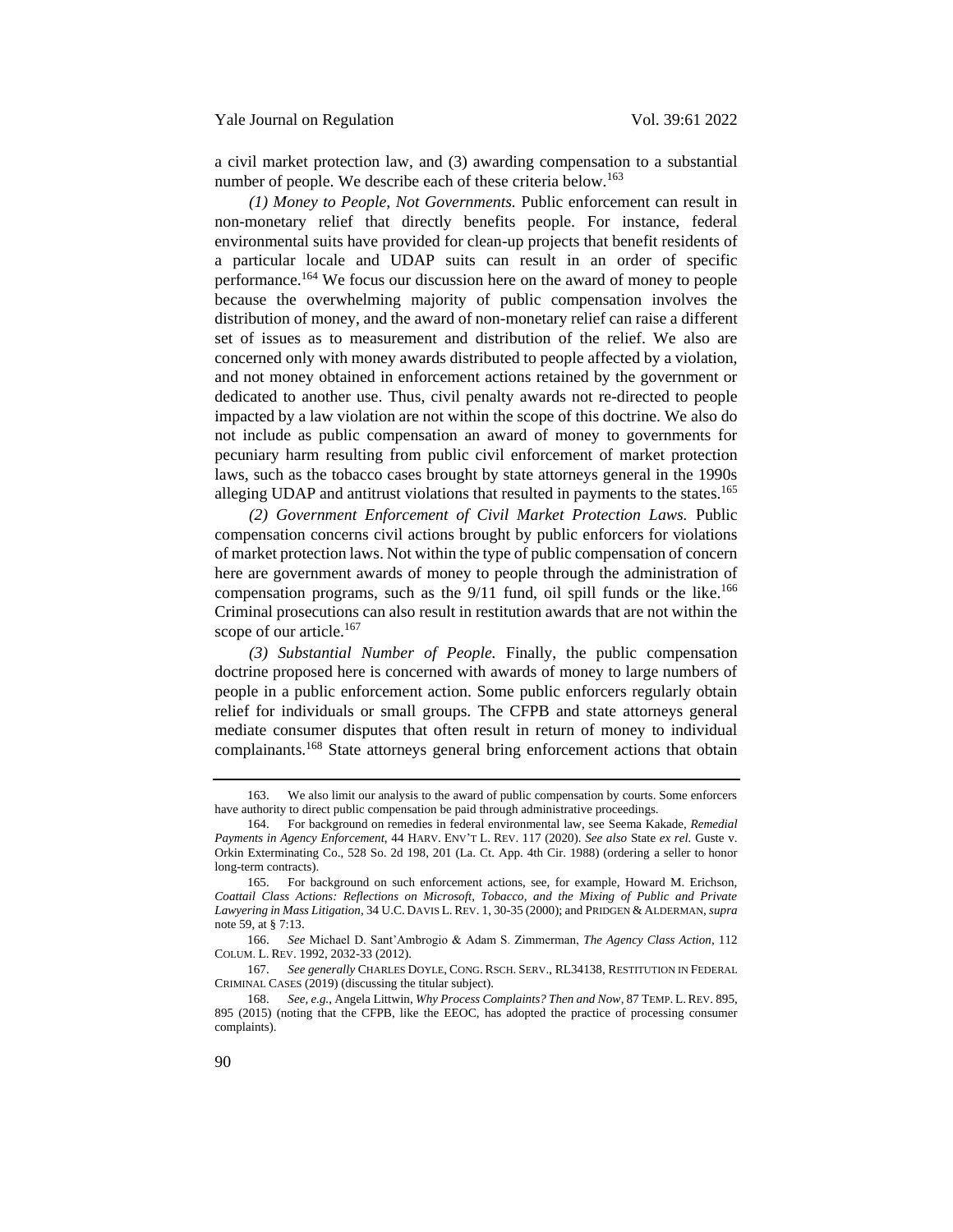compensation for a single individual or a small group of people with identifiable dollar amounts of loss,  $^{169}$  as does the EEOC.<sup>170</sup> State governments also operate professional malpractice compensation funds for, or can alternatively issue awards to, specific individuals harmed by such misconduct.<sup>171</sup> Return of money to specific individuals or small groups in these circumstances does not raise serious doctrinal concerns. The difficult questions with public compensation arise from the complexities of determining how much public compensation should issue in the face of conduct affecting mass numbers of people, especially when there are dissimilarities in conduct as to, or experience within, that population.

#### <span id="page-30-0"></span>*B. Reasonable Approximation Framework*

Although disgorgement and restitution are based on different measures ill-gotten gain versus consumer loss, respectively—they present common problems of the proof required for causation and determination of the proper amount of public compensation due. Courts have developed a consensus position to address these problems of proof. Causation is presumed on proof of the law violation if the public enforcer can present a reasonable approximation of illgotten gain (disgorgement) or consumer loss (restitution). If the enforcer makes this requisite showing, the burden shifts to the law violator to prove the amount was not a reasonable approximation.

#### <span id="page-30-1"></span>1. Disgorgement

This reasonable approximation framework was first articulated by the D.C. Circuit in *SEC v. First City Financial Corp.* in 1989.<sup>172</sup> The defendants in *First City* violated federal securities law by failing to timely disclose their purchase of more than 5 percent of Ashland Oil as part of a hostile takeover attempt, which allowed them to continue to accumulate stock in the company at a lower cost than would have been the case if the takeover was revealed by proper disclosure. After citing to *Porter* and *Texas Gulf Sulphur* in brushing aside a challenge to the validity of disgorgement, the court tackled the issue of determining the amount of the ill-gotten gain, and thus the amount of public compensation under disgorgement law. The district court had ordered \$2.7 million in disgorgement by calculating the profit defendants received on stock purchased after the disclosure that was subsequently repurchased by Ashland Oil at a higher price following discovery of the takeover attempt.

<sup>169.</sup> Cox, et al., *supra* note [7,](#page-6-1) at 76.

<sup>170.</sup> Morrison, *supra* note [34,](#page-9-0) at 121.

<sup>171.</sup> *See, e.g*., *Wisconsin's Injured Patients and Families Compensation Fund*, INS. J. (July 24, 2017), https://www.insurancejournal.com/magazines/mag-features/2017/07/24/458079.htm [https:// perma.cc/3CS3-2BHW].

<sup>172.</sup> 890 F.2d 1215 (D.C. Cir. 1989).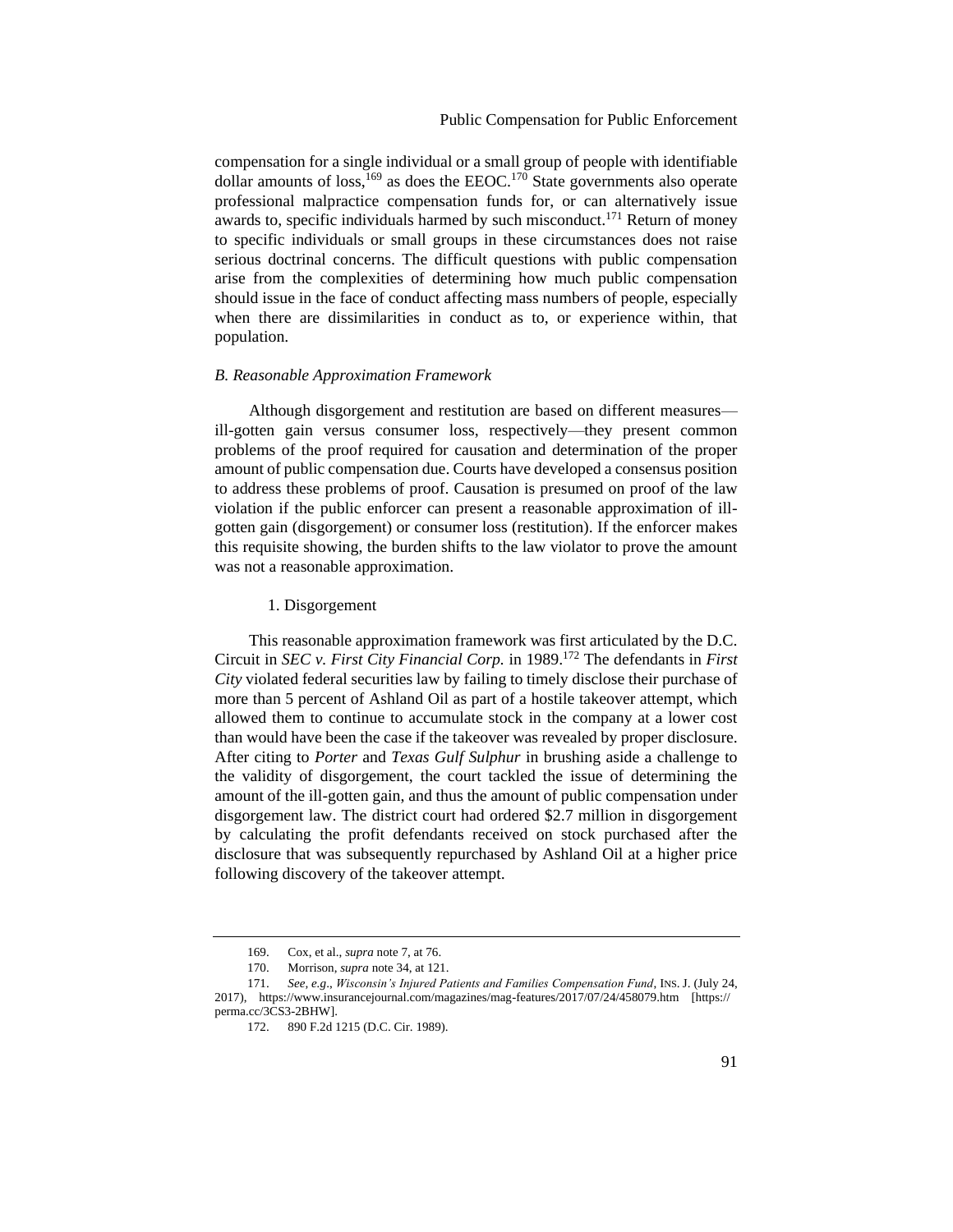Yale Journal on Regulation Vol. 39:61 2022

In affirming this disgorgement award, the D.C. Circuit started with the public purpose rationale of disgorgement, observing that "[t]he remedy may well be a key to the SEC's efforts to deter others from violating the securities laws."<sup>173</sup> The court also noted the causation problem presented by the principle of equity that relief must not be punitive, and thus "the SEC generally must distinguish between legally and illegally obtained profits."<sup>174</sup> Defendants argued that the measure of full profits ordered by the district court was "simplistic, quite unrealistic," and offered expert testimony suggesting causes for the rise in stock price unrelated to the violation of failing to disclose its purchases.<sup>175</sup> The D.C. Circuit saw the problem as one of decision-making amid "imprecision and imperfect information," which meant that "[r]ules for calculating disgorgement must recognize that separating legal from illegal profits exactly may at times be a near-impossible task."<sup>176</sup>

The court resolved this problem by stating the reasonable approximation framework for evaluating causation between the violation and the measure of illgotten gains:

Although the SEC bears the ultimate burden of persuasion that its disgorgement figure reasonably approximates the amount of unjust enrichment, we believe the government's showing of appellants' actual profits on the tainted transactions at least presumptively satisfied that burden. Appellants, to whom the burden of going forward shifted, were then obliged clearly to demonstrate that the disgorgement figure was not a reasonable approximation.<sup>177</sup>

The court emphasized that "the risk of uncertainty should fall on the wrongdoer whose illegal conduct created that uncertainty."<sup>178</sup>

The reasonable approximation framework enunciated in *First City* has developed into a consensus position for establishing the amount of disgorgement in SEC cases.<sup>179</sup> It has been adopted for SEC enforcement by courts in nine circuits and has not been rejected by any circuit.<sup>180</sup> The Second Circuit has stated that this framework relieves the SEC of the burden of establishing its approximation "with exactitude."<sup>181</sup> In adopting the reasonable approximation

180. Seven circuit courts of appeals have adopted this framework. *See* SEC v. Happ, 392 F.3d 12, 31-32 (1st Cir. 2004); SEC v. Contorinis, 743 F.3d 296, 305 (2d Cir. 2014); SEC v. Teo, 746 F.3d 90, 105-06 (3d Cir. 2014); Bear Ranch, LLC. v. Heartbrand Beef, Inc., 885 F.3d 794, 805 (5th Cir. 2018); SEC v. Platforms Wireless Int'l Corp., 617 F.3d 1072, 1096-97 (9th Cir. 2010); SEC v. Curshen, 372 F. App'x 872, 883 (10th Cir. 2010); SEC v. Calvo, 378 F.3d 1211, 1217 (11th Cir. 2004). The reasonable approximation framework also has been used by district courts in the Sixth and Eighth Circuits. *See* SEC v. Kilpatrick, No. 12-12109, 2014 U.S. Dist. LEXIS 104307 (E.D. Mich. July 31, 2014); SEC v. Quan, No. 11-723 ADM/JSM, 2014 U.S. Dist. LEXIS 131618 (D. Minn. Sep. 19, 2014).

181. SEC v. Razmilovic, 738 F.3d 14, 31 (2d Cir. 2013).

<sup>173.</sup> *Id.* at 1231.

<sup>174.</sup> *Id.*

<sup>175.</sup> *Id.* 176. *Id.*

<sup>177.</sup> *Id.* at 1232.

<sup>178.</sup> *Id*.

<sup>179.</sup> *See* Ryan, *supra* note [118,](#page-21-1) at 11 ("[T]he SEC is required to proffer only a 'reasonable approximation' of the alleged ill-gotten gains, at which point the evidentiary burden shifts to the defendant to disprove the SEC's calculation.").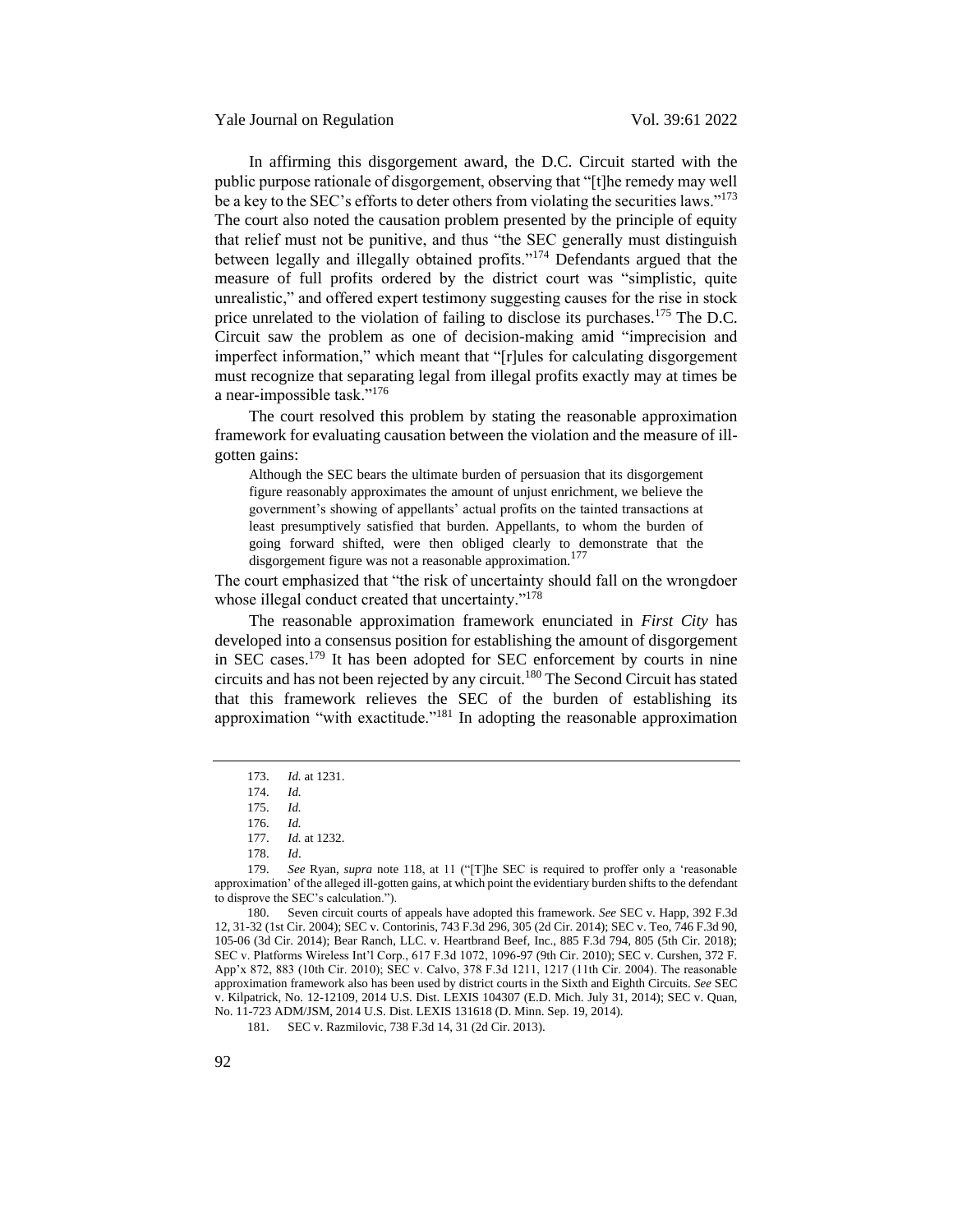approach, the Third Circuit also held that the burden-shifting element of this framework applied to a law violator's claim of intervening causes, reasoning that "intervening causation is not an element of the SEC's evidentiary burden in setting out an amount to be disgorged that reasonably approximates illegal profits;" rather, "if the issue of an intervening cause is to be raised, it will normally be the defendant's burden to do so."<sup>182</sup>

Circuit courts also have broadly adopted, and without disagreement, the use of reasonable approximation with burden-shifting in FTC cases seeking disgorgement.<sup>183</sup> Courts have also used reasonable approximation when determining public compensation in enforcement actions brought by all the other federal public enforcers regularly obtaining this relief, including the CFPB, <sup>184</sup> HUD<sup>185</sup> and CFTC.<sup>186</sup> Across market protection schemes, courts have cited cases using reasonable approximation to measure disgorgement.<sup>187</sup>

#### <span id="page-32-0"></span>2. Public Restitution

The reasonable approximation framework also applies in public restitution cases. In the oft-cited Ninth Circuit case on public restitution under section 19 of the FTC Act, *FTC v. Figgie International, Inc.*, the defendant deceptively sold heat detectors.<sup>188</sup> The court rejected Figgie International's argument that restitution should be limited to consumers who proved that they relied on the deceptive statements. Just as the D.C. Circuit did in *First City*, the court began by distinguishing the FTC's demand for public compensation from private fraud actions, noting that requiring the FTC to demonstrate "proof of individual reliance by each purchasing customer" on misleading statements would thwart effective civil law enforcement. The court held that "[a] presumption of actual reliance arises once the Commission has proved that the defendant made material misrepresentations, that they were widely disseminated, and that consumers purchased the defendant's product."<sup>189</sup> The Ninth Circuit then adopted the

<sup>182.</sup> *Teo*, 746 F.3d at 105-06.

<sup>183.</sup> *E.g.*, FTC v. Direct Mktg. Concepts, Inc., 624 F.3d 1, 15 (1st Cir. 2010); FTC v. BlueHippo Funding, LLC, 762 F.3d 238, 245 (2d Cir. 2014); FTC v. Febre, 128 F.3d 530, 535 (7th Cir. 1997); FTC v. Kuykendall, 371 F.3d 745, 766 (10th Cir. 2004); *see also* FTC v. Sec. Rare Coin & Bullion Corp., 931 F.2d 1312, 1316 (8th Cir. 1991) ("To satisfy the reliance requirement in actions brought under section 13(b) of the Act, the FTC need merely show that the misrepresentations or omissions were of a kind usually relied upon by reasonable and prudent persons, that they were widely disseminated, and that the injured consumers actually purchased the defendants' products.").

<sup>184.</sup> *E.g.*, CFPB v. Gordon, 819 F.3d 1179, 1195 (9th Cir. 2016).

<sup>185.</sup> *E.g.*, HUD v. Cost Control Mktg. & Sales Mgmt. of Va., Inc., 64 F.3d 920, 927 (4th Cir. 1995) ("*First City* and the district court set a practical standard for the government's initial burden of coming forward.").

<sup>186.</sup> *E.g.*, CFTC v. Am. Bullion Exch. Abex, Corp., No. SACV101876DOCRNBX, 2014 WL 12603558, at \*8 (C.D. Cal. Sept. 16, 2014); *see also* CFTC v. Am. Metals Exch. Corp., 991 F.2d 71, 78 (3d Cir. 1993) (permitting courts to engage in a "reasonable approximation" of violator gain on remand).

<sup>187.</sup> *See, e.g.*, FTC v. Febre, 128 F.3d 530, 535 (7th Cir. 1997) (citing SEC, HUD and CFTC cases when ruling on the calculation of equitable relief).

<sup>188.</sup> 994 F.2d 595, 605 (9th Cir. 1993).

<sup>189.</sup> *Id*. at 605-06.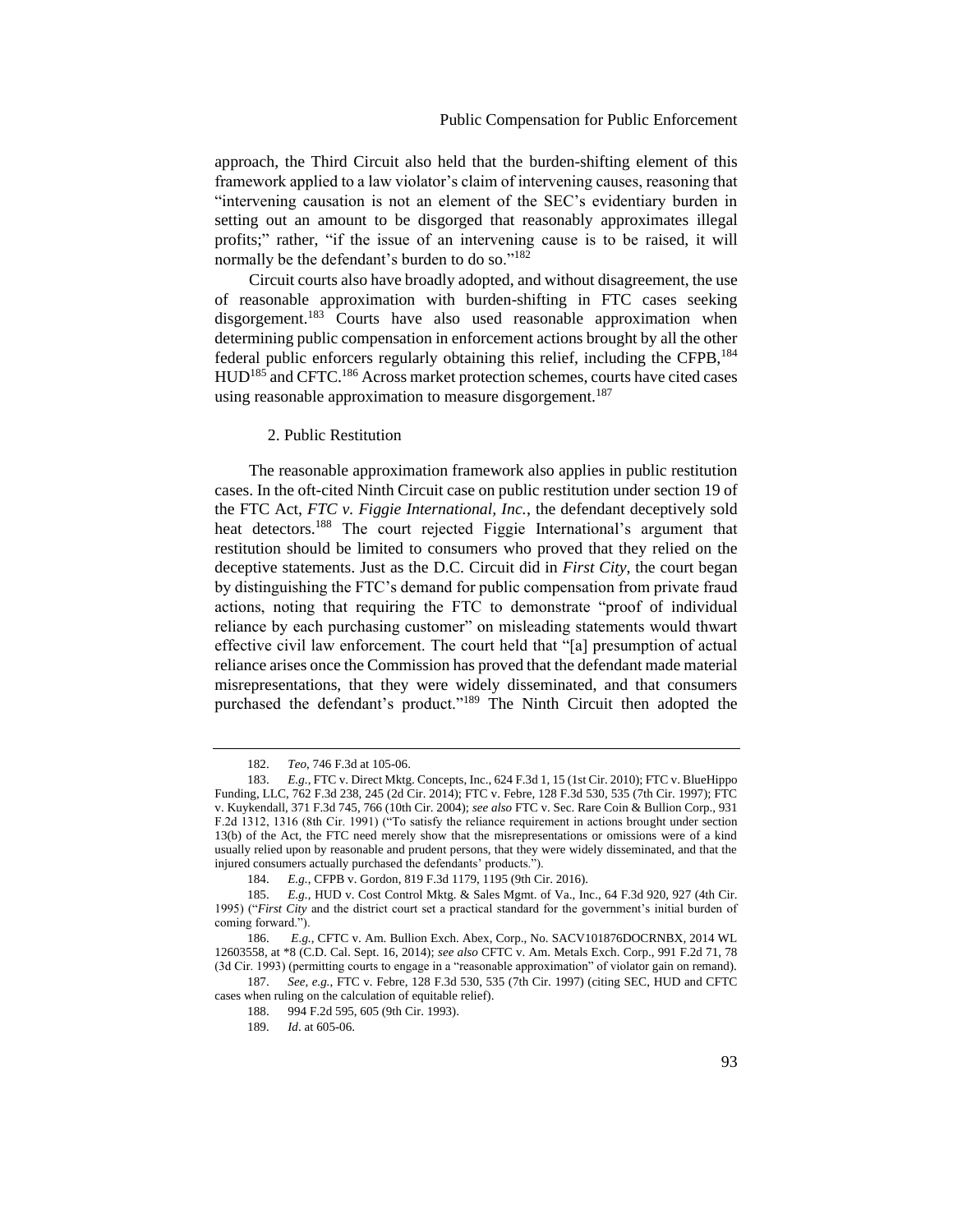reasonable approximation framework with burden-shifting from disgorgement cases for determining the proper amount of public restitution, finding that the "same reasoning is applicable to [s]ection 19," and holding that "[b]ecause Figgie has presented no evidence to rebut the presumption of reliance, injury to consumers ha[d] been established."<sup>190</sup>

Likewise, courts awarding restitution to state attorneys general have relied on the reasonable approximation framework or similar principles. Precision in determining the amount of a restitution award is not required.<sup>191</sup> A New York appellate court, for example, upheld a restitution award and rejected defendant General Electric's argument about the value of the service, stating that "GE, whose deceptive practices caused damages to so many consumers, can now hardly complain that petitioner has not quantified actual damages with exactitude."<sup>192</sup> State cases awarding public compensation also have overwhelmingly rejected the argument that state attorneys general must show consumer reliance and that consumers must testify to be awarded public compensation.<sup>193</sup> As with disgorgement, fundamental differences between public compensation and private relief underlie these relaxed proof standards.<sup>194</sup>

The causation presumption in the reasonable approximation framework obviates the need for the public enforcer to present evidence of individual reliance to obtain public restitution. Defendants in public enforcement cases often argue that a prerequisite of public compensation is that each consumer testify as to their reliance on the conduct underlying the violation, but courts routinely reject this argument.<sup>195</sup> To hold otherwise would make public compensation impossible to award in most cases.

<sup>190.</sup> *Id*. at 606. Despite the Supreme Court's decision in *AMG*, which we discuss in more detail in Part IV, the burden-shifting framework used by courts in these cases remains a viable foundation upon which to build public compensation doctrine. This is because *AMG* only unsettled the procedural pathway through which an agency imposes its remedial authorities, not the method that courts had, for decades, used to set awards. *See* AMG Cap. Mgmt., LLC v. FTC, 141 S. Ct. 1341, 1352 (2021) ("Nothing we say today, however, prohibits the Commission from using its authority under § 5 and § 19 to obtain restitution on behalf of consumers."). Moreover, the FTC's framework was taken directly from the SEC. Neither *Liu* nor *AMG* addressed in any way the issue of how to determine public compensation. Rather, they addressed statutory interpretation questions on the availability of the remedy.

<sup>191.</sup> *See, e.g.*, State v. Bob Chambers Ford, Inc., 522 A.2d 362, 366 (Me. 1987) ("[F]air market value may be established by approximation as long as the fact finder can reach a specific conclusion."); State ex rel. Slatery v. HRC Med. Ctrs., Inc., 603 S.W.3d 1, 30 (Tenn. Ct. App. 2019) (rejecting the idea that an attorney general must show "mathematically precise computation of reasonably identifiable alleged direct losses incurred by consumers").

<sup>192.</sup> People *ex rel.* Spitzer v. Gen. Elec. Co., 756 N.Y.S.2d 520, 525 (App. Div. 2003).

<sup>193.</sup> *Infra* Section III.D.1.

<sup>194.</sup> *E.g.*, Kugler v. Romain, 279 A.2d 640, 649 (N.J. 1971) ("If the only available route has been pursuit of a private remedy by individual victims of the unfair practices . . . such a rule would require an unrealistic expenditure of judicial energy."); *see also Bob Chambers Ford*, 522 A.2d at 367 ("The UTPA, by providing for actions by the Attorney General, seeks to provide an efficient, inexpensive and broad solution to the alleged wrong."); Consumer Prot. Div. Office of Atty. Gen. v. Consumer Pub. Co., 501 A.2d 48, 74 (Md. 1985) (describing case law in which state courts have held that proof requirements for restitution are relaxed in public enforcement cases).

<sup>195.</sup> *See e.g.*, CFTC v. McDonnell, 332 F. Supp. 3d 641, 726 (E.D.N.Y. 2018); CFTC v. Hunter Wise Commodities, LLC, 21 F. Supp. 3d 1317, 1352 (S.D. Fla. 2014); State v. Minn. Sch. Bus., Inc., 935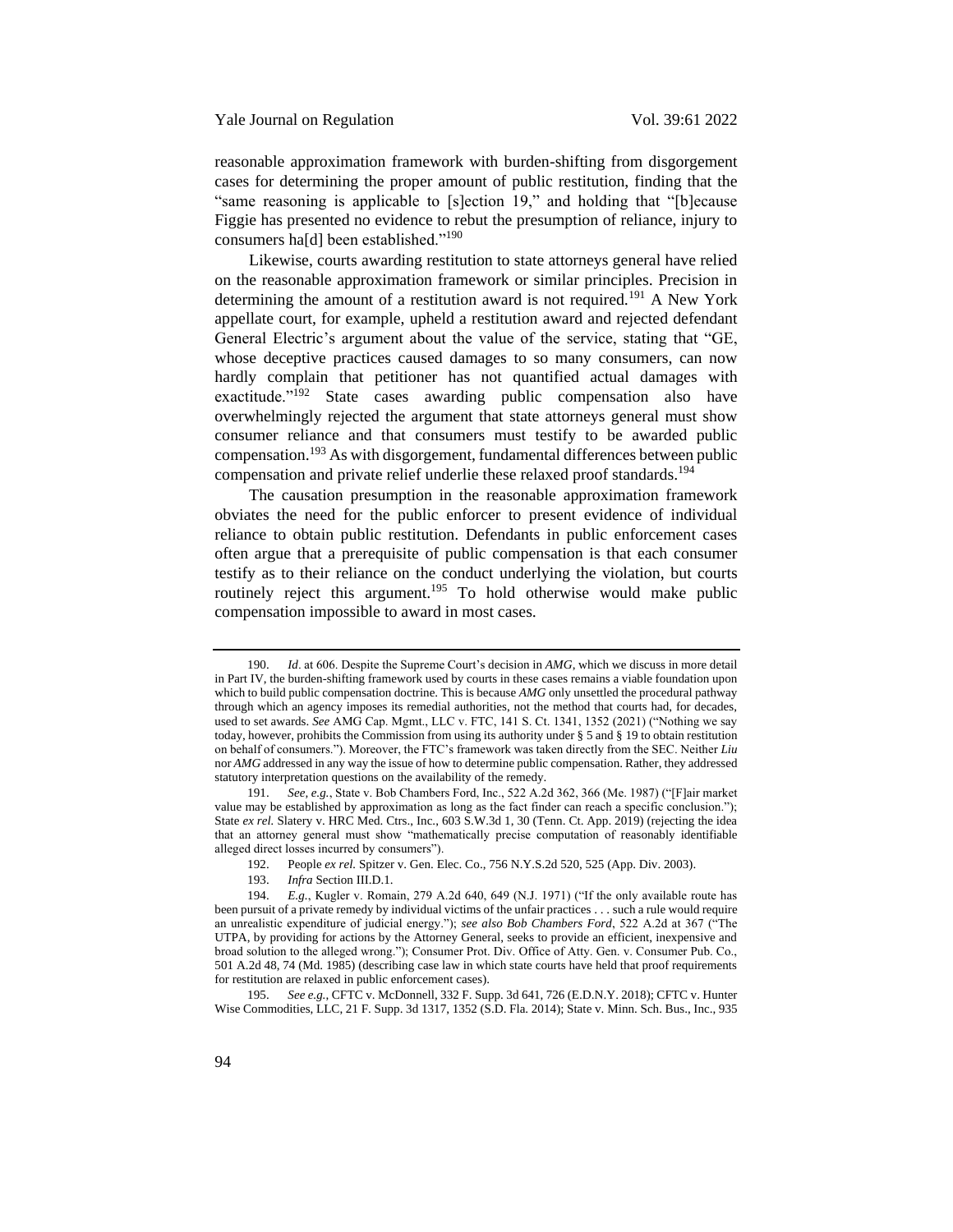#### <span id="page-34-0"></span>*C. Particular Principles of Disgorgement*

Unlike adjudication of a private right to unjust enrichment, which is premised on the relationship between the litigants, disgorgement in public enforcement is based on deterring the violator, and thus should be available in any public enforcement action in which the enforcer can approximate the violator's monetary gain. The bar here is low. Almost all public protection civil law violations occur when a business seeks to gain an illegal market advantage. Wage theft allows the business to obtain labor without paying the cost of full compliance with wage laws. Deceiving investors as to business fundamentals adds to the stock issuer's capital an amount that would not have been gained at the same stock price if the businesses' performance were properly disclosed.

Section III.C.1 details widely-held principles for measuring the amount of a disgorgement award that are consistent with the Court's holdings in *Liu*. Section III.C.2 looks at areas of discord in the law, or where *Liu* has shifted or clarified the law.

#### <span id="page-34-1"></span>1. Agreed Principles for Measuring the Amount of Disgorgement

Several principles for measuring the violator's gain are clear. Courts do not require tracing of the funds improperly gained by the defendant.<sup>196</sup> Similarly, it is well-settled that clear records from a law-violator are not needed to establish the amount of improper gain.<sup>197</sup> These results flow partly from the burdenshifting process in the reasonable approximation framework. Courts typically permit revenue received by the law-violator to be used as a proxy for profits in the initial stage of the enforcer's duty to reasonably-approximate loss. The burden falls on the law-violator to disprove this approximation, and its own failure to maintain adequate records is not an excuse for failing to produce proof to meet its burden during this second stage of the process.

Money refunded to consumers is excluded in calculating the amount of disgorgement.<sup>198</sup> This is true whether revenue is used as a proxy for profit or the

N.W.2d 124, 135-38 (Minn. 2019); State *ex rel.* Kidwell v. Master Distribs., Inc., 615 P.2d 116, 125 (Idaho 1980); State v. Ralph Williams' N.W. Chrysler Plymouth, Inc., 553 P.2d 423, 439 (Wash. 1976); State *ex rel.* Webster v. Areaco Inv. Co., 756 S.W.2d 633, 637 (Mo. Ct. App. 1988). *But see* People v. Shifrin, 342 P.3d 506, 519-20 (Colo. Ct. App. 2014) (rejecting public compensation for non-testifying consumers because restitution was sought for only 37 consumers, they were locally available witnesses, and the amount sought by the attorney general—more than \$3 million—was substantial).

<sup>196.</sup> *See, e.g.*, SEC v. Faulkner, No. 3:16-CV-1735-D, 2021 WL 75551, at \*5-6 (N.D. Tex. Jan. 8, 2021), *appeal docketed*, No. 21-10222 (5th Cir. Mar. 9, 2021) (citing FTC and SEC case law when rejecting a tracing requirement).

<sup>197.</sup> *See, e.g.*, FTC v. Bronson Partners, LLC, 654 F.3d 359, 374 (2d Cir. 2011) ("[I]t is unsurprising that Bronson can point to no case in which a public agency seeking to obtain equitable monetary relief has been required to satisfy the tracing rules."); SEC v. Quan, 817 F.3d 583, 594 (8th Cir. 2016).

<sup>198.</sup> *See, e.g.*, FTC v. Primary Grp., Inc., 713 F. App'x 805, 808-09 (11th Cir. 2017) ("Disgorgement . . . is based on net revenue, which is calculated by subtracting any refunds from a company's gross receipts."); SEC v. Tropikgadget FZE, 146 F. Supp. 3d 270, 281-82 (D. Mass. 2015) (finding no error with an SEC accountant's disgorgement calculation, which excluded funds "likely related to investor refunds and/or returns").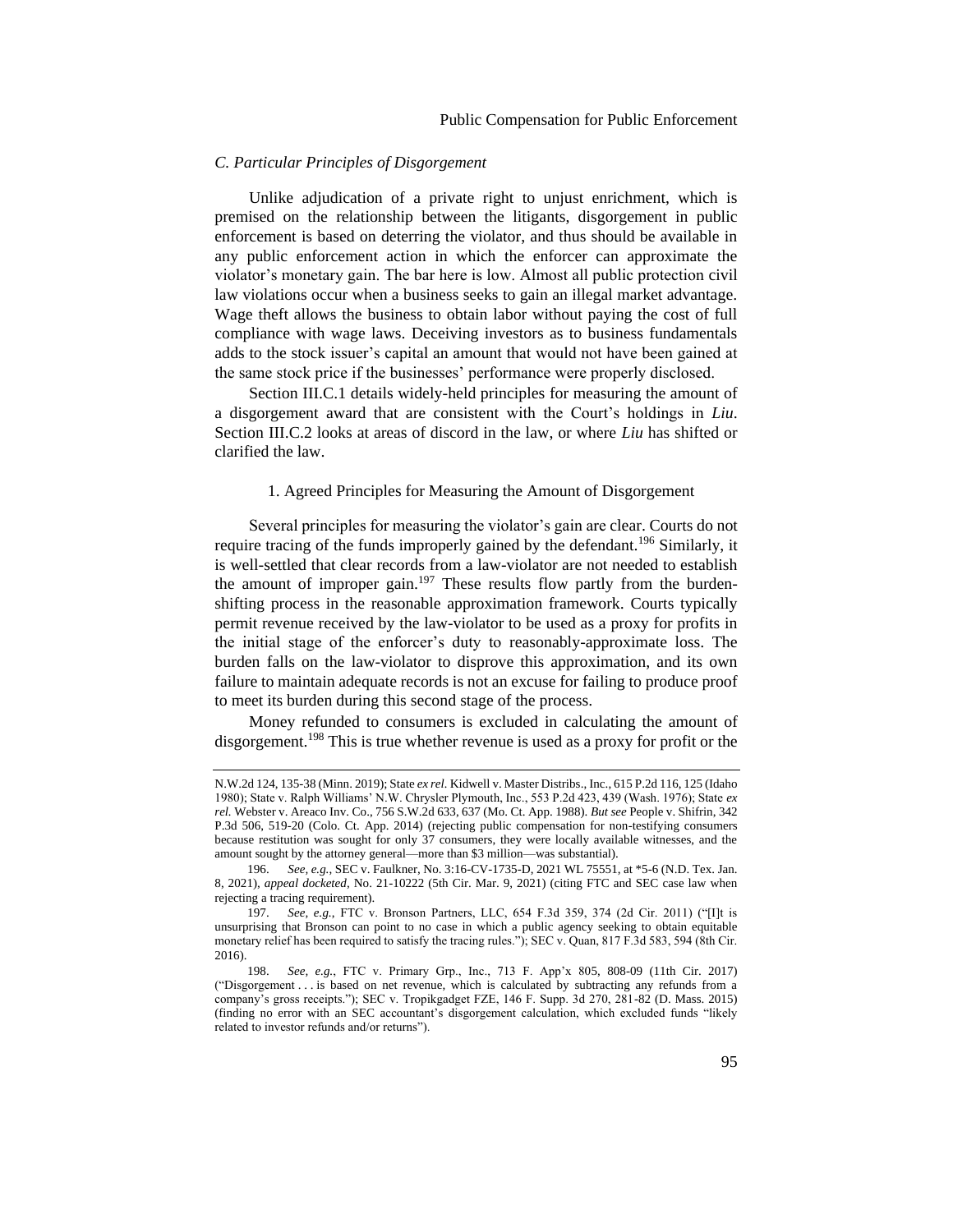enforcer instead introduces direct evidence of the amount of profit. If the lawviolator returns money to victims of the violation, it cannot have profited in that amount. If known to the enforcer, these amounts should be excluded at the initial stage of the enforcer's approximation of gain.

Money paid by the consumer but not received by the law-violator can also be excluded when determining disgorgement. In *FTC v. Verity International, Ltd*, the Second Circuit distinguished between two similar schemes for collecting money billed to phone carriers as international calls.<sup>199</sup> In one scheme, the phone service companies took a share of the revenue paid by the consumer and the violators were paid the remainder. In the second scheme, the "payment structure flowed differently," with all revenue going to the violators, who then paid the service providers.<sup>200</sup> The Second Circuit held that disgorgement should be measured by the amount of money received by the violators, so that the amounts retained by the service providers in the first scheme were excluded from the disgorgement award and the amounts paid to the service providers in the second scheme were not deducted from disgorgement.

#### <span id="page-35-0"></span>2. *Liu*'s Reshaping and Unsettling of the Law

The Court's decision in *Liu* resolves at least one area of discord in public compensation law, though it unsettles the doctrine in other ways. Before *Liu*, a substantial body of case law held that disgorgement could be measured by consumer loss rather than the violator's gain. In *FTC v. Febre*, for instance, the Seventh Circuit affirmed an award of over \$16 million in public compensation to the FTC under its section 13 statutory injunctive authority— and hence via disgorgement—based solely on consumer loss.<sup>201</sup> Defendants had argued that no disgorgement was proper because there was "conflicting testimony whether documents existed which would allow the calculation of profits."<sup>202</sup> The court rejected this argument because "these documents would have no impact upon the calculation of damages" for the reason that "profits were not taken into consideration," as the district court relied solely on a consumer loss measure. $^{203}$ The consumer loss measure of disgorgement has been used in other FTC cases brought under section 13, but the method has been rejected by some courts.<sup>204</sup>

<sup>199.</sup> 443 F.3d 48, 67-68 (2d Cir. 2006).

<sup>200.</sup> *Id.* at 68.

<sup>201.</sup> 128 F.3d 530, 536 (7th Cir. 1997).

<sup>202.</sup> *Id*.

<sup>203.</sup> *Id*. The *Febre* court could have reached the same result by following the well-established principles of using revenue as a reasonable approximation of gain, shifting the burden to defendants to document profits were lower than revenue, and then denying resort to poor record-keeping as a basis for disproving the FTC's reasonable estimate.

<sup>204.</sup> *Compare* FTC v. Stefanchik, 559 F.3d 924, 931 (9th Cir. 2009) ("Equity may require a defendant to restore his victims to the status quo where the loss suffered is greater than the defendant's unjust enrichment."), *and* FTC v. Sec. Rare Coin & Bullion Corp., 931 F.2d 1312, 1316 (8th Cir. 1991) (awarding loss where the amount exceeds violator gain is proper in disgorgement), *with* FTC v. Verity Int'l, Ltd., 443 F.3d 48, 67 (2d Cir. 2006) (holding that it was error to measure disgorgement by consumer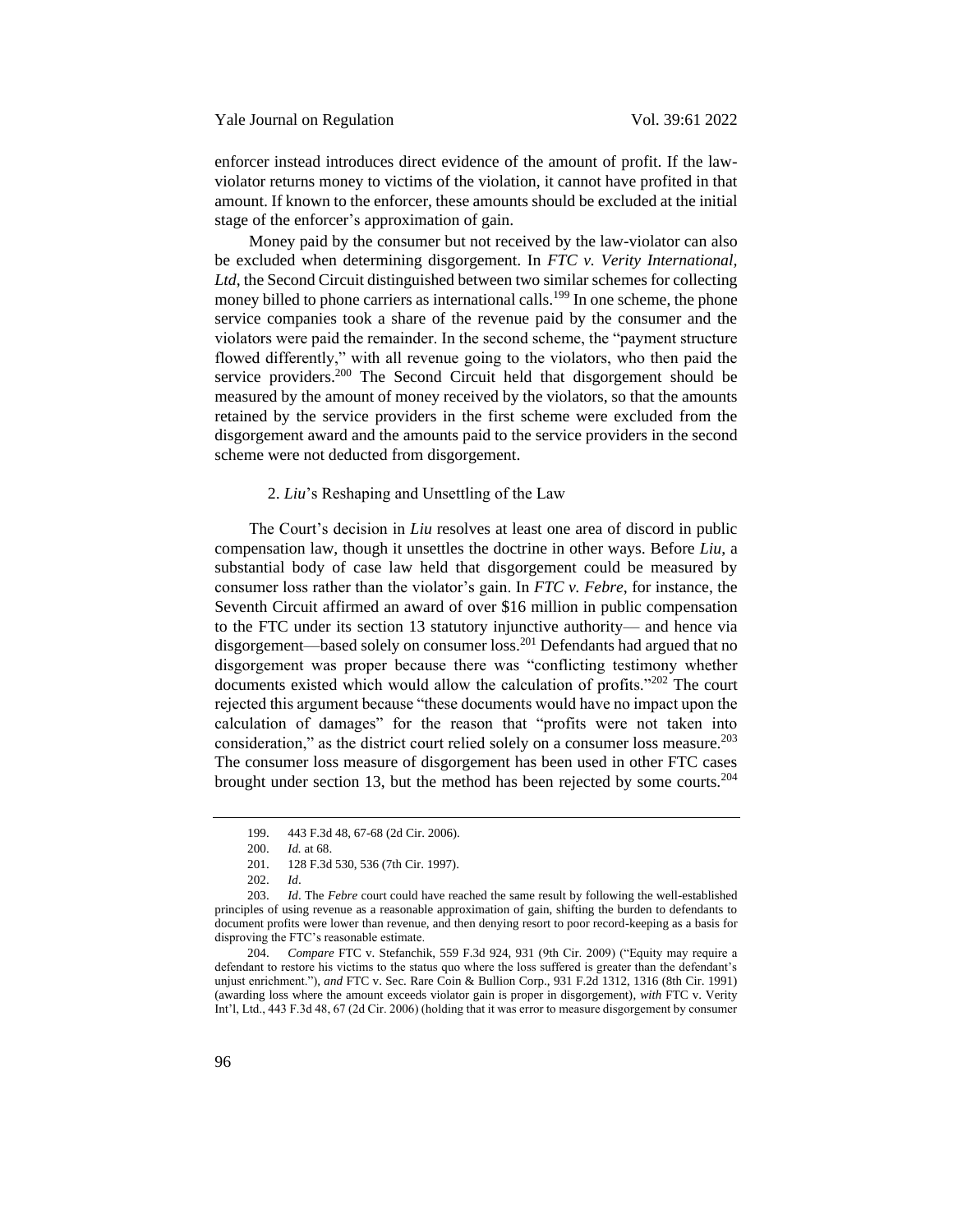Other securities enforcement cases have seen disgorgement measured by victims' loss.<sup>205</sup>

*Liu* forecloses this approach to measuring disgorgement, unequivocally stating that ill-gotten net profits is the only measure of disgorgement. This holding is consistent with the essential distinction between disgorgement and public restitution detailed in carefully reasoned decisions over decades. Accordingly, it is unlikely to be disturbed by the National Defense Authorization Act amendments adding express disgorgement authority to SEC remedial powers.

Violators often contend that their expenses should be excluded when measuring profits to be disgorged. Courts routinely reject these arguments, holding that such expenses are not deductible, and that the measure of disgorgement is "net revenue (gross receipts minus refunds), rather than the amount of profit (net revenue minus expenses)."<sup>206</sup> *Liu* makes this broad proposition untenable and introduces uncertainty as to when expenditures by violators can be used to reduce a disgorgement award.

*Liu* also should constrain disgorgement awarded based on joint-andseveral-liability principles. The Court noted three SEC enforcement actions in which courts awarded disgorgement on a joint-liability theory in a "manner sometimes seemingly at odds with the common-law rule requiring individual liability for wrongful profits."<sup>207</sup> As with the deduction of expenses, the Court's opinion creates the possibility of years of litigation to find the contours of this limit. For example, one of the questioned cases, *SEC v. Whittemore*, was a D.C. Circuit opinion in a "pump and dump" stock price scheme.<sup>208</sup> One of the defendants, Cahill, was held jointly-and-severally liable for the disgorgement award, which he argued was improper because the SEC failed to establish both his collaboration and close relationship with the primary defendants. The court held that close collaboration was enough, and then applied the reasonable approximation framework in holding: "Once the Commission established the close collaboration between Cahill and the Whittemore defendants in the fraudulent scheme, the burden was on Cahill to establish that apportionment was

loss), *and* FTC v. Wash. Data Res., Inc., 704 F.3d 1323, 1326 (11th Cir. 2013) (finding that "a damages award based on consumer losses would be improper" when the FTC sought disgorgement).

<sup>205.</sup> *See, e.g.*, SEC v. Lorin, 76 F.3d 458, 462 (2d Cir. 1996) ("[W]e reject the challenge to the district court's order that appellants disgorge all of the profits they received from trading in Haas securities during the several-month period in question. Appellants argue that any disgorgement should have been limited to profits from transactions with the other parties to the manipulation agreement, who guaranteed appellants' profits, and that appellants should not be required to turn over their profits from sales to others. We disagree."); CFTC v. PMC Strategy, LLC, 903 F. Supp. 2d 368, 382 (W.D.N.C. 2012) (ordering public compensation based on amount of investor loss when using statutory injunctive authority and disgorgement theory); CFTC v. Crombie, 914 F.3d 1208, 1216 (9th Cir. 2019) (finding it proper to award disgorgement based on consumer loss).

<sup>206.</sup> *Wash. Data Res*., 704 F.3d at 1327 (citing FTC cases from the First, Second and Seventh Circuits holding the same).

<sup>207.</sup> Liu v. SEC, 140 S. Ct. 1936, 1949 (2020) (citing SEC v. Contorinis, 743 F.3d 296, 302 (2d Cir. 2014); SEC v. Clark, 915 F.2d 439, 454 (9th Cir. 1990); and SEC v. Whittemore, 659 F.3d 1, 10 (D.C. Cir. 2011)).

<sup>208.</sup> *Whittemore*, 659 F.3d at 10-13.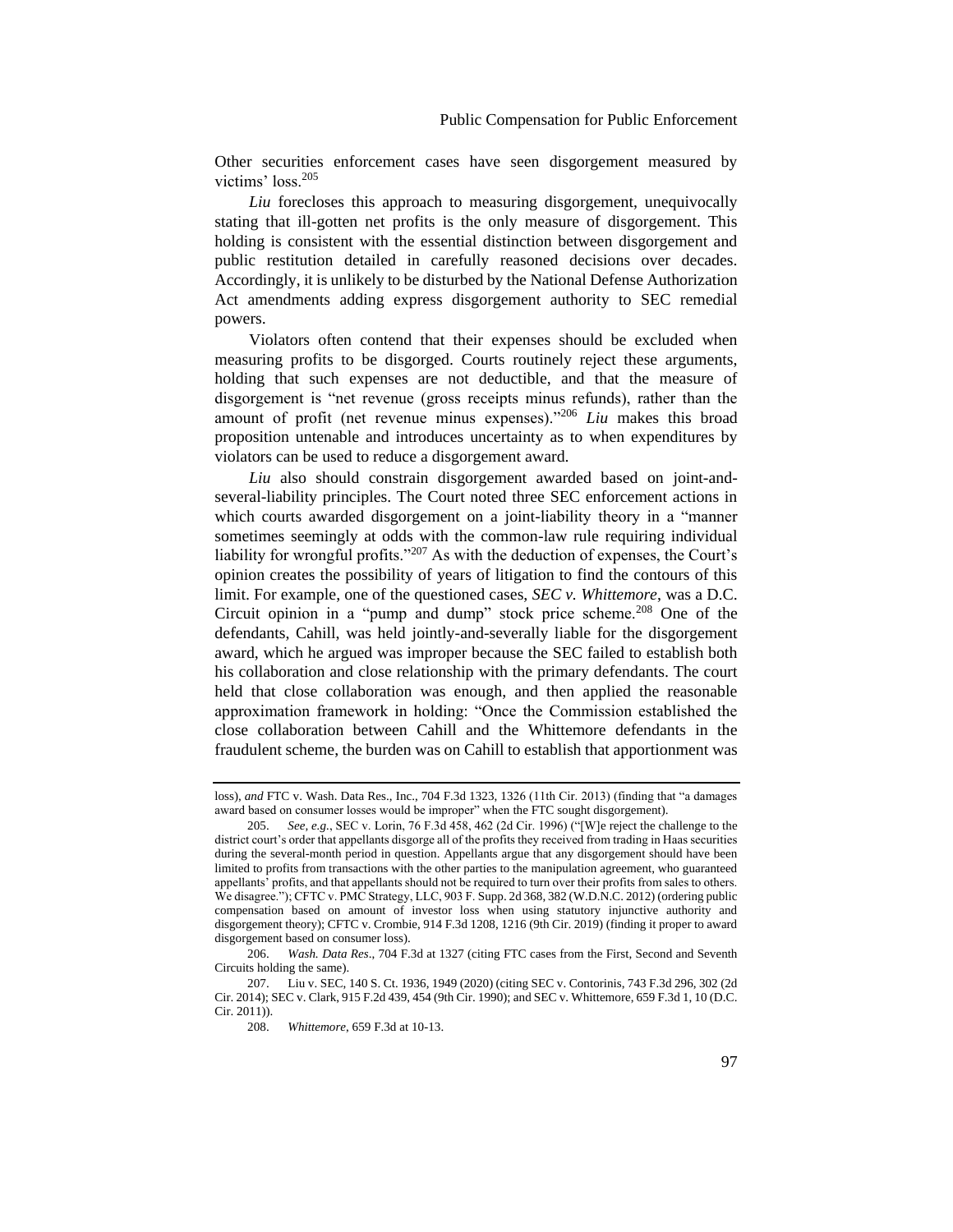warranted  $\ldots$  and Cahill failed to do so."<sup>209</sup> It is unclear exactly which part of the D.C. Circuit's analysis was of concern to the Court in *Liu*. Nor is it clear what the Court's expressed displeasure with SEC case law on joint-and-several liability means for the common practice of finding "relief defendants" liable for  $disgorgement.<sup>210</sup>$ 

#### 3. To Whom a Disgorgement Award Should be Distributed.

Because disgorgement is a remedy premised on depriving gain rather than compensating loss, questions concerning the distribution of disgorged money should not demand precision. Assuming the absence of statutory language to the contrary, distribution of ill-acquired gain for any public benefit is in the broad discretion of the court.<sup>211</sup> In disgorgement, courts care less about whether some victims receive a windfall (or, conversely, go uncompensated), because depriving wrong-doers of ill-gotten gains is proper when it blunts the incentive to compete through illegal activity, and receipt of public compensation does not preclude victims from recovering in a private suit.

Consistent with the purpose of the remedy, it is almost always appropriate to allow enforcers to control the specifics of allocating money to consumers who were subject in some way to the illegal practice. The typical disgorgement order for both the FTC and the SEC is a fund to be distributed to consumers at the sole discretion of the agency.<sup>212</sup> Any distribution of the money that reasonably relates to the reason for disgorgement would be proper, because this distribution is a method of ensuring enforcement of the law rather than a compensation device. Absent a statutory restriction, it should be proper for enforcers to use disgorged money for purposes other than public compensation, such as for public education or to support future public enforcement.

Additionally, placing the money in a public treasury is reasonably related to a public purpose for disgorgement.<sup>213</sup> As previously noted, *Liu*'s holding prohibiting the SEC from disgorging funds to the U.S. Treasury was based on

<sup>209.</sup> *Id*. at 11.

<sup>210.</sup> *Compare* SEC v. Colello, 139 F.3d 674, 676 (9th Cir. 1998) (finding the relief defendant liable and holding that equity permits joint liability for "one who has received the proceeds after the wrong"), *with* FTC v. LeadClick Media, LLC, 838 F.3d 158, 176-178 (2d Cir. 2016) (finding no liability where the alleged relief defendant had legitimate claim to funds).

<sup>211.</sup> *See, e.g.*, SEC v. First Pac. Bancorp, 142 F.3d 1186, 1192 (9th Cir. 1998) ("Once the primary purpose of disgorgement has been served by depriving the wrongdoer of ill-gotten gains, the district court has broad discretion in determining the disposition of the disgorged funds." (citing SEC v. Fischbach Corp., 133 F.3d 170, 175 (2d Cir. 1997))).

<sup>212.</sup> *See, e.g.*, Velikonja, *supra* not[e 10,](#page-6-0) at 343 (explaining that except in "rare cases," the SEC "creates and oversees a distribution fund . . . [which] includes developing a plan to administer and distribute the funds and overseeing the distribution"); Cox, et al., *supra* not[e 7,](#page-6-1) at 76 (noting that, in 2014, 83 percent of FTC public compensation awards were distributed according to the agency's discretion).

<sup>213.</sup> *See* SEC v. Fischbach Corp., 133 F.3d 170, 175-76 (2d Cir. 1997) ("The primary purpose of disgorgement orders is to deter violations of the securities laws by depriving violators of their ill-gotten gains. . . . Although disgorged funds may often go to compensate securities fraud victims for their losses, such compensation is a distinctly secondary goal. . . . Thus, the measure of disgorgement need not be tied to the losses suffered by defrauded investors, . . . and a district court may order disgorgement regardless of whether the disgorged funds will be paid to such investors as restitution . . . ." (citations omitted)).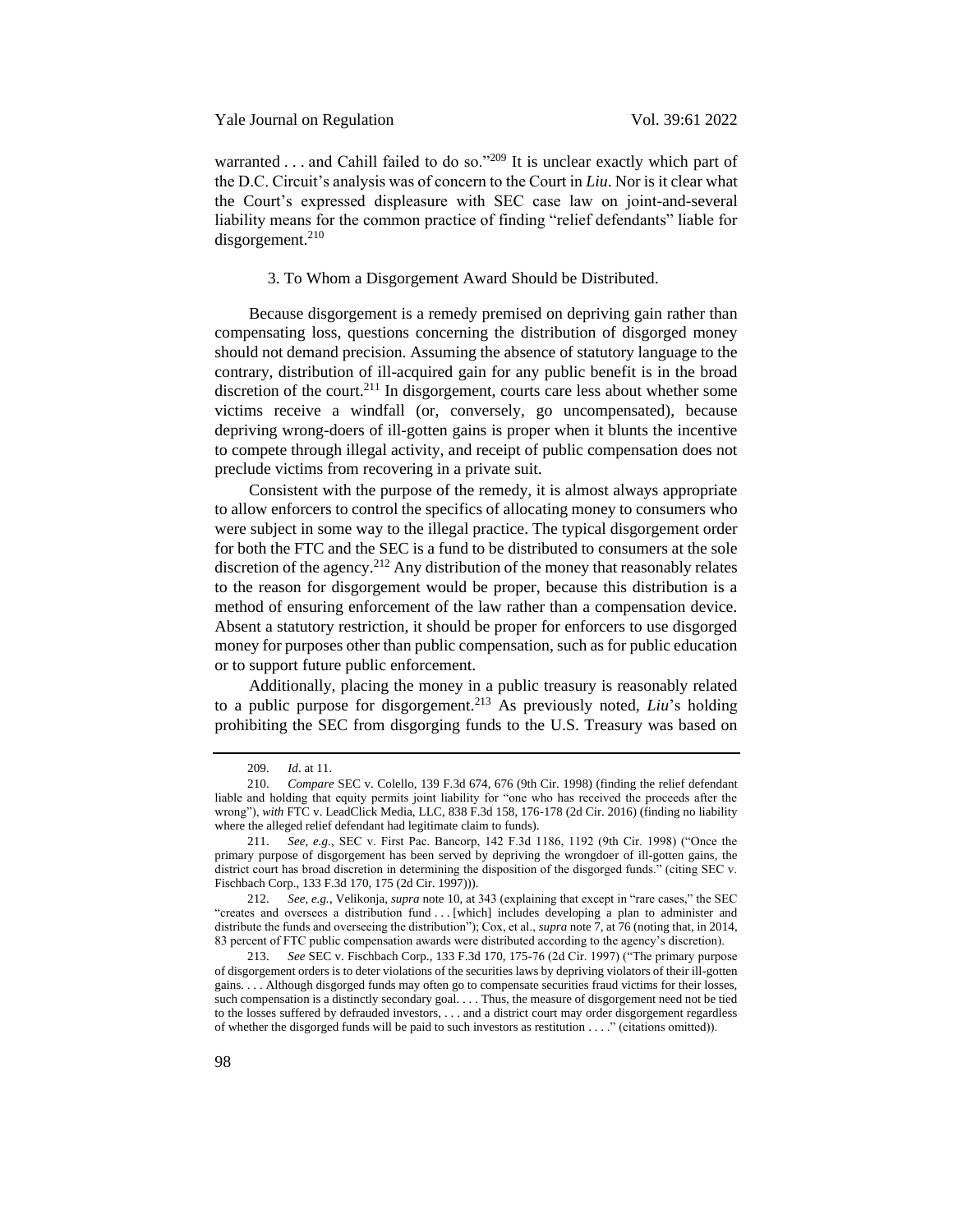particular language in the SEC statutory injunction provision.<sup>214</sup> Even after *Liu*, it seems likely that the long-approved SEC practice of disbursing to the Treasury money leftover in a disgorgement fund, due to an inability to locate recipients, would survive.<sup>215</sup>

#### *D. Particular Principles of Public Restitution*

Public restitution is based on express statutory authority, and thus the restrictions imposed on disgorgement by the bounds of traditional equity do not constrain the use of this remedy absent specific statutory language to the contrary. Equitable limits on joint-and-several liability do not necessarily apply in public restitution. The problem of whether to consider money never received by the defendant in calculating the award, or to deduct the expenses of the violator from the award, also should have no application in deciding public restitution because it is based on consumer loss.<sup>216</sup>

Conversely, the shift in focus of restitution from ill-gotten gain to consumer loss complicates the determination of the amount of, as well as the distribution of, the award a relative to disgorgement. The broad outline of public restitution law is clear, but the case law in this area is less abundant and less coherent than judicial decisions on disgorgement. Sections III.D.1 and III.D.2 identify the issues in a public restitution theory of public compensation, paying particular attention to the remedy's application in situations when the loss is less readily discernable due to the presence of partial benefit to consumers from the transaction, variation in conduct of the violator, and differences in the experience of consumers. Section III.D.3 suggests a proportionality test to determine the amount of the award and the eligibility of particular people for the award in such difficult cases.

### 1. Complications in Determining Public Restitution

The early FTC and state-enforcement cases did not ask much from a legal doctrine of public restitution. Under any reasonable legal standard, uniformly selling goods and services of no value should result in an order to provide full restitution to all consumers. The work of the public compensation doctrine, by contrast, arises in situations that complicate this narrative.

A common issue in determining the proper amount of restitution is accounting for any value received by the consumer resulting from the transaction in which the law violation occurred. This issue arose in *Figgie*, where the Seventh Circuit rejected the argument that a full refund is improper when a

<sup>214.</sup> *See supra* Section II.C.3.

<sup>215.</sup> For cases approving of and discussing the practice of sending disgorgement benefits to the Treasury, see, for example, SEC v. Blavin, 760 F.2d 706, 713 (6th Cir. 1985) (per curiam); and FTC v. Febre, 128 F.3d 530, 537 (7th Cir. 1997).

<sup>216.</sup> *See infra* Section V.B.2.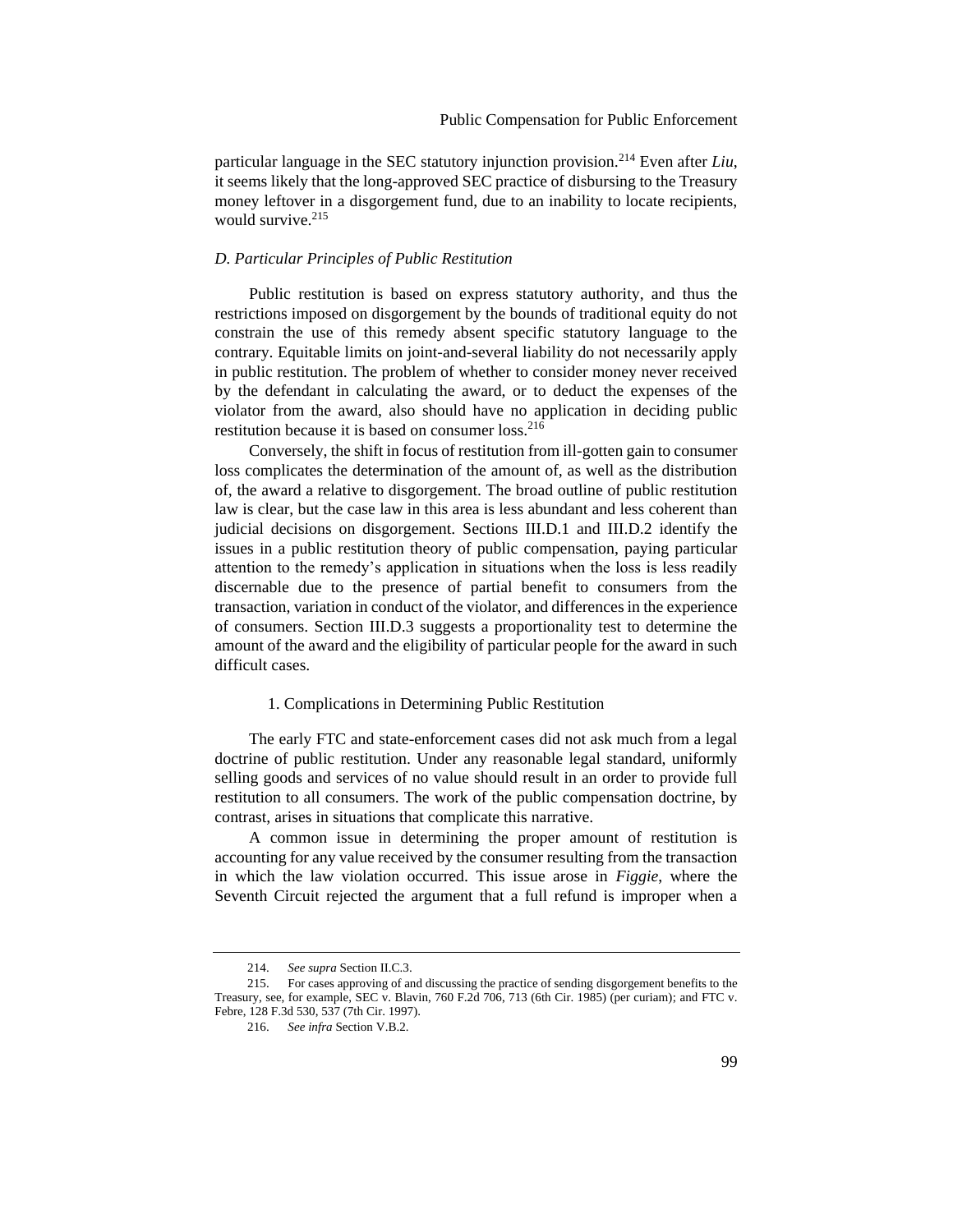product has more than *de minimis* value to consumers.<sup>217</sup> The court made the following analogy in support of this holding:

Customers who purchased rhinestones sold as diamonds should have the opportunity to get all of their money back. We would not limit their recovery to the difference between what they paid and a fair price for rhinestones. The seller's misrepresentations tainted the customers' purchasing decisions . . . . The fraud in the selling, not the value of the thing sold, is what entitles consumers in this case to full refunds or to refunds for each detector that is not useful to them.<sup>218</sup>

Other courts have held similarly.<sup>219</sup>

In *CFPB v. Nationwide Biweekly Administration, Inc.,* the court noted that "[r]elatively little guidance exists as to how a court should exercise discretion" in cases involving conduct not found egregious.<sup>220</sup> Despite acknowledging the holding in *Figgie* that some benefit to consumers does not obviate a full refund, the court denied any restitution where there may have been a benefit to consumers and they may have chosen to purchase the service even if fullyinformed.<sup>221</sup> Rejecting any restitution in this circumstance makes *Nationwide Biweekly* an outlier decision, especially given the reasonable approximation framework, but other courts have expressed concern about how much restitution to award in situations of varying violator conduct or consumer experience.<sup>222</sup>

A federal district court decision on a request by the FTC for public restitution under section 19 provides an example of a difficult case for determining consumer loss. The court denied summary judgment to the FTC for public compensation, in part because of variation in the defendant's conduct and consumer experience.<sup>223</sup> The defendant made false representations "in a variety" of written and filmed sales materials, as well as in oral presentations at dinner parties that varied from instance to instance."<sup>224</sup> The consumer experience also

220. CFPB v. Nationwide Biweekly Admin., Inc., No. 15-CV-02106-RS, 2017 WL 3948396, at \*11 (N.D. Cal. Sept. 8, 2017).

221. *Id*. at 12.

<sup>217.</sup> FTC v. Figgie Int'l, Inc., 994 F.2d 595, 606 (9th Cir. 1993).

<sup>218.</sup> *Id*.

<sup>219.</sup> FTC v. IAB Mktg. Assocs., 746 F.3d 1228, 1235 (11th Cir. 2014) (citing *Figgie* and holding that possible "residual value" is not a defense to asset freeze because fraud had tainted the buying decision); People *ex rel.* Spitzer v. Applied Card Sys., Inc., 834 N.Y.S.2d 558, 563 (2007) (citing *Figgie* and upholding restitution despite consumers receiving some value from credit card); State v. Cottman Transmissions Sys., Inc., 587 A.2d 1190, 1201 (Md. Ct. Spec. App. 1991) ("The proper standard here is not whether the customers received an inspection for their money; it is whether the merchant induced the consumers to pay for the inspections through deception . . . . [T]o hold otherwise would make the restitution procedure meaningless in every case where something is provided, through deceptive practices, to those being deceived.").

<sup>222.</sup> *See, e.g.*, State *ex rel.* Coffman v. Ctr. for Excellence in Higher Educ., No. 14-CV-34530 (Colo. D. Ct. August 21, 2020), *aff'd in part, rev'd in part sub nom.*, State *ex rel.* Weiser v. Ctr. for Excellence in Higher Educ., 2021 COA 117, — P.3d —, *reh'g denied*, (Sept. 30, 2021) (denying award of public restitution because some students obtained value from the for-profit college degree); *cf.*  Consumer Prot. Div. v. Morgan, 874 A.2d 919, 941 (Md. 2005) ("[I]n the instant case, to support a specific restitution order, because many of the consumers were complicit in the unlawful scheme, the Division must call them as witnesses either before the Division or in some other comparable proceeding to show that they in fact relied on the misrepresentation to their detriment.").

<sup>223.</sup> FTC v. Amrep Corp., 705 F. Supp. 119 (S.D.N.Y. 1988).

<sup>224.</sup> *Id.* at 128.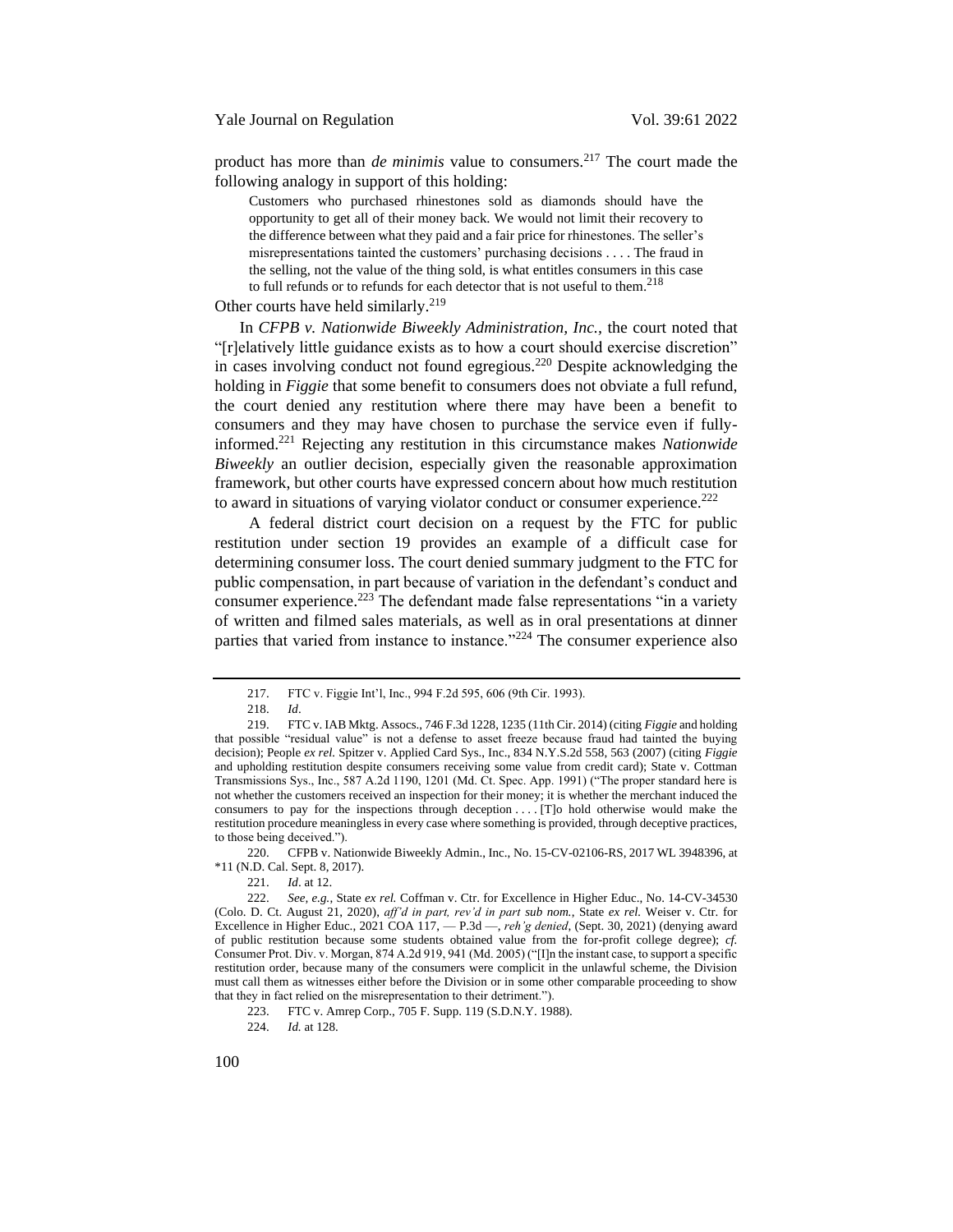varied, as the record on summary judgment did not show which consumers were subject to which particular representations. The court contrasted this type of deception with a "false newspaper ad or prospectus[,] [for which] . . . each and every purchaser who responded to the ad or the prospectus would have been a recipient of the same false representation."<sup>225</sup>

State attorneys general are more likely to seek, and state courts are more likely to award, public restitution that includes a claim procedure. These state court cases sometimes require consumers to affirm some form of reliance as a condition of receiving an award, or involve the appointment of a special master to adjudicate individual consumer disputes as part of the restitution process.<sup>226</sup> The public restitution in *Figgie* relied on a claim procedure that required consumers return the heat detectors to obtain a refund.<sup>227</sup>

Like disgorgement, determining the amount of public restitution is almost always held to be a discretionary determination of the trial court.<sup>228</sup> This provides the court with an opportunity to construct public restitution awards that fit the particular conditions of each case. In the following Sections, we discuss the need for a common set of principles to guide a pragmatic solution in difficult cases, and we propose a multi-factor test for use in such circumstances.

#### 2. Need for Clarifying Law in Difficult Cases

Consumers benefitting from the transaction or variations in consumer experience should usually be of little consequence to disgorgement, which is measured solely by violator gain. Concern with partial benefit and conduct or experience variation are more salient problems in public restitution because there is a direct link between these circumstances and measuring the amount of consumer loss. Requiring detailed proof of consumer loss is in tension with the need for a rough-justice approach that allows public restitution to issue for deterrence purposes and the employ of an efficient, broad relief procedure that courts have favored in public enforcement actions. The relatively sparse case law

<sup>225.</sup> *Id.*

<sup>226.</sup> *See, e.g.*, State v. Minn. Sch. of Bus., Inc., 935 N.W.2d 124, 138-40 (Minn. 2019) (upholding a restitution order that was to be overseen by a Special Master); State *ex rel.* Webster v. Areaco Inv. Co., 756 S.W.2d 633, 637 (Mo. Ct. App. 1988) (requiring on remand testimony of witnesses as to reliance); Consumer Prot. Div. Office of Atty. Gen. v. Consumer Pub. Co., 501 A.2d 48, 74 (1985) ("Although we reject the Company's broad argument that proof of reliance is necessary before a general restitution order may issue, we do recognize that some of those purchasing the Company's products may not have relied on the false impressions created by the advertisements. Some of these consumers may not want refunds. Accordingly, we believe that the Division's order was defective because it did not provide a procedure for processing individual consumer claims. We agree with the cases in other jurisdictions which, under statutes like Maryland's, require that a restitution order provide a procedure for individual determination of consumer restitution claims."); *see also* Cox, et al., *supra* note [7,](#page-6-1) at 76 (noting that 22 percent of state attorney general enforcement actions in 2014 involved a claims procedure)

<sup>227.</sup> FTC v. Figgie Int'l, Inc., 994 F.2d 595, 606 (9th Cir. 1993).

<sup>228.</sup> *See, e.g.*, FTC v. Commerce Planet, Inc., 815 F.3d 593, 598 (9th Cir. 2016); CARTER & SHELDON, *supra* not[e 106](#page-20-0) (observing that state "[c]ourts have displayed significant flexibility in making restitution awards").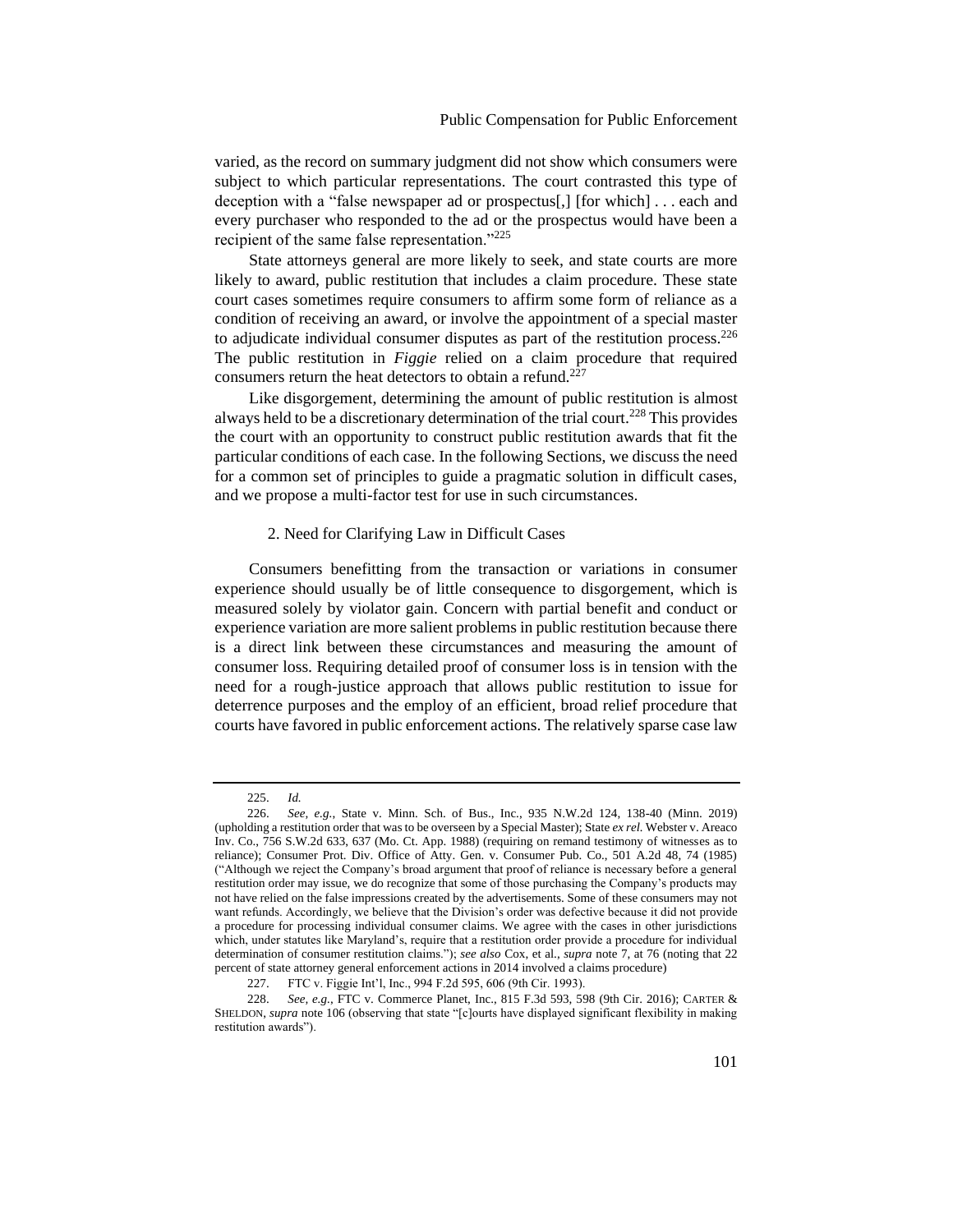on public restitution does not offer a substantial amount of guidance in balancing these concerns.

The initial question is whether the court faces a difficult determination at all, and based on past case law, the answer typically is "no." Under the reasonable approximation framework, most cases cannot be categorized as difficult. When a lender markets a loan that contains an illegal fee, courts should order the lender to refund the fee to the borrower absent extraordinary circumstances. When a consumer buys a product for which the seller promoted a key benefit that does not actually exist, there is no need to go further, even if there is some residual value in the product.

But what happens when the law violator can rebut the reasonable approximation? Some violators can establish that people affected by the violation obtained substantial benefit from the transaction or other market conduct, or can show a significant non-uniformity in conduct by the violator or non-uniformity in the experience of the people affected that would impact the amount of consumer loss. The case law does not provide much guidance in these situations. There also is a need for a pragmatic test when the amount of consumer loss can be determined, but the distribution of that loss to particular people is hard to assess. This issue is of peripheral concern in disgorgement because the basis of the award is the deprivation of ill-gotten gain, and any reasonable distribution process is proper. Public restitution is grounded in consumer loss, so the distribution of that award is integral to its purpose.

#### 3. Proportionality Test

We propose a four-factor balancing test for difficult public restitution cases. The test would measure the public restitution award in a manner proportionate to the effect of the violation on consumer loss. The proportionality concept is modeled on Rule 26(b)(1) of the Federal Rules of Civil Procedure, which is employed by courts in deciding the availability of discovery in litigation.<sup>229</sup> That rule makes otherwise relevant information available in discovery if it is "proportional to the needs of the case," based on six factors to be balanced by the court.<sup>230</sup> Like a determination of public restitution, discovery decisions using the Rule 26(b)(1) proportionality test requires the exercise of discretion and a pragmatic, case-specific approach to each matter.<sup>231</sup> The four factors we identify below are derived from—or are consistent with—judicial decisions determining the propriety of, and measuring the amount of, public restitution when some form of difficult problem is present in determining public restitution.

<sup>229.</sup> FED. R. CIV. P. 26(b)(1).

<sup>230.</sup> *Id.*

<sup>231.</sup> *Id.*; *see also* FED.R.CIV. P. 26 advisory committee's note to 2015 amendment ("The court's responsibility, using all the information provided by the parties, is to consider these and all the other factors in reaching a case-specific determination of the appropriate scope of discovery."); Adam N. Steinman, *The End of an Era? Federal Civil Procedure After the 2015 Amendments*, 66 EMORY L.J. 1, 32 (2016) ("[T]he committee note to Rule 26 anticipates a suitably pragmatic approach to resolving discovery disputes.").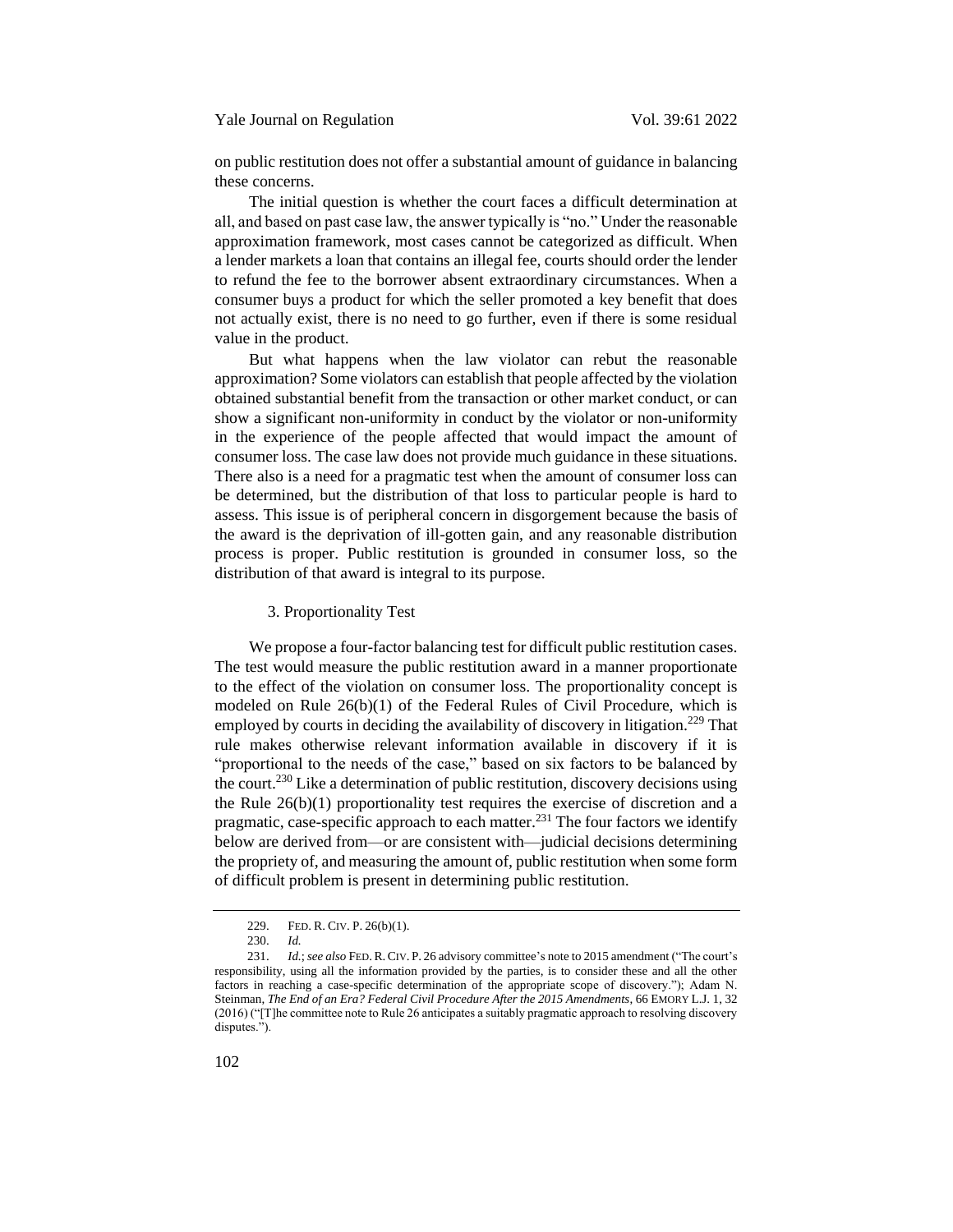# *(1) Value, Difficulty and Cost of Determining Harm and Distributing Compensation to Individuals*.

The ease of identifying potential beneficiaries will vary in difficult cases. The same is true of the amount of the loss when there is variation in value of the benefit received by the consumer. A key factor in any difficult case will be the determination of the practicality and cost of making award amounts that reflect the impact of variation in consumer experience. For example, the Maine Supreme Court confronted this problem of variation in conduct and experience in *State v. Bob Chambers Ford, Inc.,* in which an auto dealer sold rustproofing but then failed to actually apply the product.<sup>232</sup> The dealer argued that the district court improperly used a value of \$125 for each customer because the product was sold as part of a package of services at a price often negotiated with the customer, and the "rustproofing was often 'included' in the price of the automobile or 'thrown in' by Chambers."<sup>233</sup> The Maine Supreme Court affirmed the \$125 value as a reasonable approximation in light of the evidence presented as to cost of the service to customers.<sup>234</sup> This result is consistent with a small dollar loss for which the cost of detailed proof would have been disproportionate to the task at hand.

The aim of public restitution is rough justice consistent with public enforcement purposes, and thus the size of the restitution amount sought will impose limits on the burden of the court to evaluate the impact of variations in underlying conduct or experience. Rule 26(b)(1) uses similar factors, allowing for discovery to be scaled to "the amount in controversy . . . and whether the burden or expense of the proposed discovery outweighs its likely benefit."<sup>235</sup> Relative loss amount matters in terms of both the overall and per capita award. For instance, a total consumer loss of \$1 million argues in favor of a detailed examination of consumer loss when there are thirty workers who were illegally deprived of wages, but against elaborate identification procedures when 20,000 people bought a \$50 piece of software.

# *(2) Usefulness and Cost of a Claims Process or Similar Mechanism to Identify Loss Amount.*

There are reasons to avoid claims procedures in public restitution cases. The claim rates often are quite low, and the cost of the procedure can be substantial. Claims procedures can require consumers, many of whom may be unsophisticated, to read paperwork and engage with a legal process that will often confuse them about how to obtain relief or what impact such procedures have on their rights to claim relief. Claims procedures also can complicate the long and consistently-stated desire for a public restitution process that is unencumbered by private law doctrines and which authorizes broad but efficient

<sup>232.</sup> 522 A.2d 362, 364 (Me. 1987).

<sup>233.</sup> *Id.* at 366.

<sup>234.</sup> *Id*.

<sup>235.</sup> FED. R. CIV. P. 26(b)(1).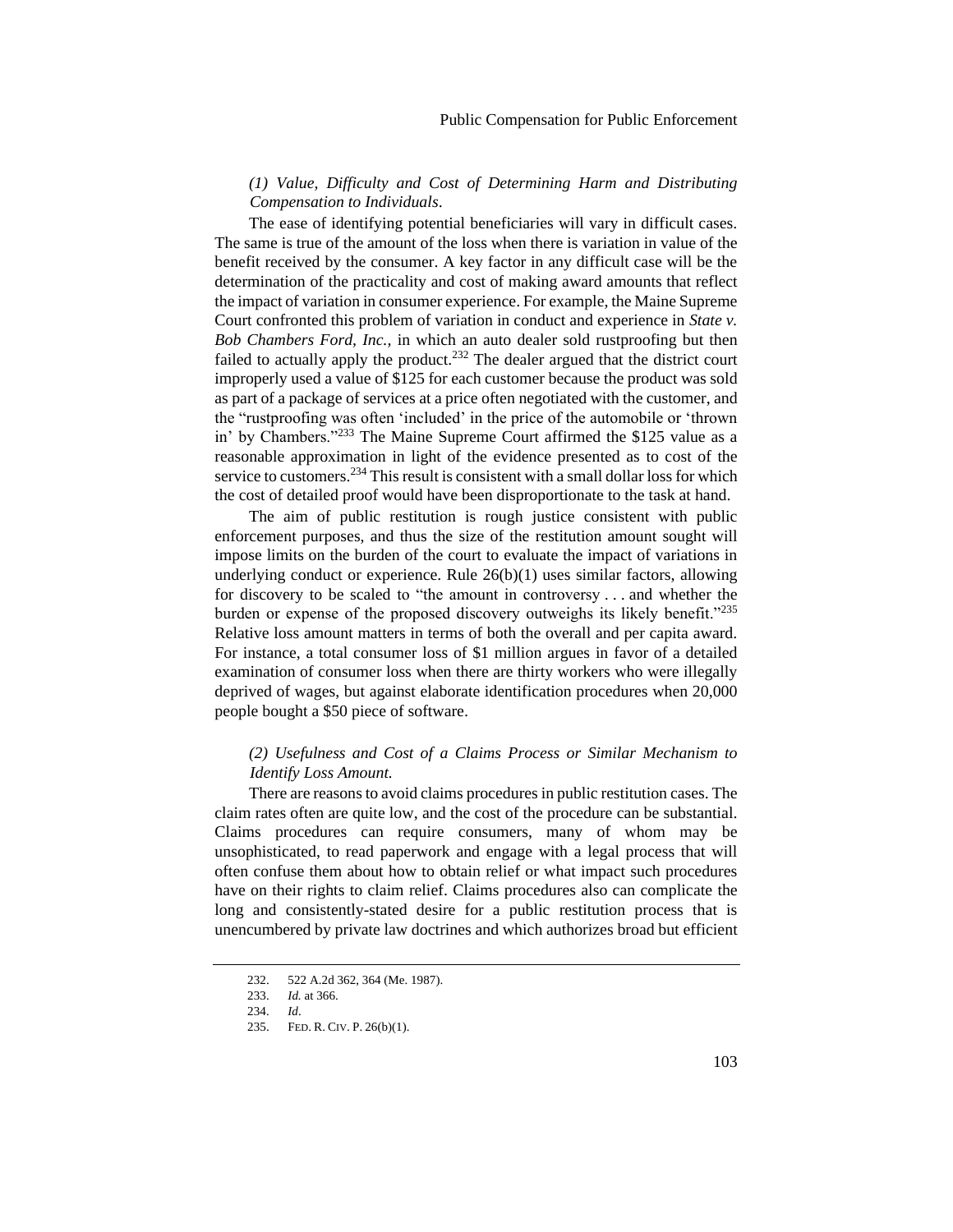remedial relief. Nonetheless, courts should weigh the costs and benefits of such mechanisms in difficult public restitution cases.

Claim procedures are appropriate when it appears likely that a substantial number of consumers would have completed the transaction even in the absence of the violation, when a choice between a full refund and a return of a product is the best resolution for balancing these concerns, or when an additional compensation might be appropriate for a subset of consumers. Claims procedures would likely be less proper in cases involving small-dollar losses, because the cost of such procedures would almost always exceed any value that would accrue from differentiating consumers by amount of loss. Nor would a claims procedure add value if variation in consumer loss arises from an issue that is hard to state in simple terms on a claim form, such as whether a borrower relied on compliance with a complex legal scheme.

#### *(3) Likelihood of Victims Recovering in A Private Action.*

Public compensation sometimes occurs in enforcement actions for which there is a parallel private lawsuit, often a class action, seeking compensation for consumers.<sup>236</sup> Any recovery stemming from a private action would obviously be excluded from the calculation of public restitution in a public enforcement case. Further, when a parallel private action is pending, it may be appropriate to consider the *possibility* of such private relief when determining public restitution in a difficult case. For instance, in an enforcement action in which the law violator lacks the resources to make full public restitution, if a subgroup of consumers is part of a certified class action that includes a co-defendant capable of making those consumers whole, the court might structure the award accordingly to give these consumers a lower priority for payment.

### *(4) Egregiousness of the Law Violation*.

Because deterrence underlies all public enforcement remedies, courts may consider the egregiousness of the underlying law violation in shaping public restitution. A company that targets homeowners to strip their equity by falsely representing that it can save the homeowner from foreclosure should have a high burden in challenging an enforcer's reasonable approximation of consumer loss.<sup>237</sup> The public interest demands a strong response in all remedies awarded against such a scheme. Conversely, deterrence is not promoted by placing as heavy a burden on a small business that violates a disclosure requirement not core to their its business operations, where there is no evident intent, and the violation is caused by a lack of compliance resources.

<sup>236.</sup> Velikonja, *supra* note [10,](#page-6-0) at 369 (noting that a parallel private class action existed in 65% of SEC cases with Fair Fund awards).

<sup>237.</sup> *See* Steve Tripoli & Elizabeth Renuart, *Dreams Foreclosed: The Rampant Theft of Americans' Homes Through Equity-Stripping Foreclosure "Rescue" Scams*, NAT'L CONSUMER L. CTR. 48-49 (2005), https://www.nclc.org/images/pdf/foreclosure\_mortgage/scam/report-foreclosure-rescuescams-2005.pdf [https://perma.cc/TEQ8-AQ22].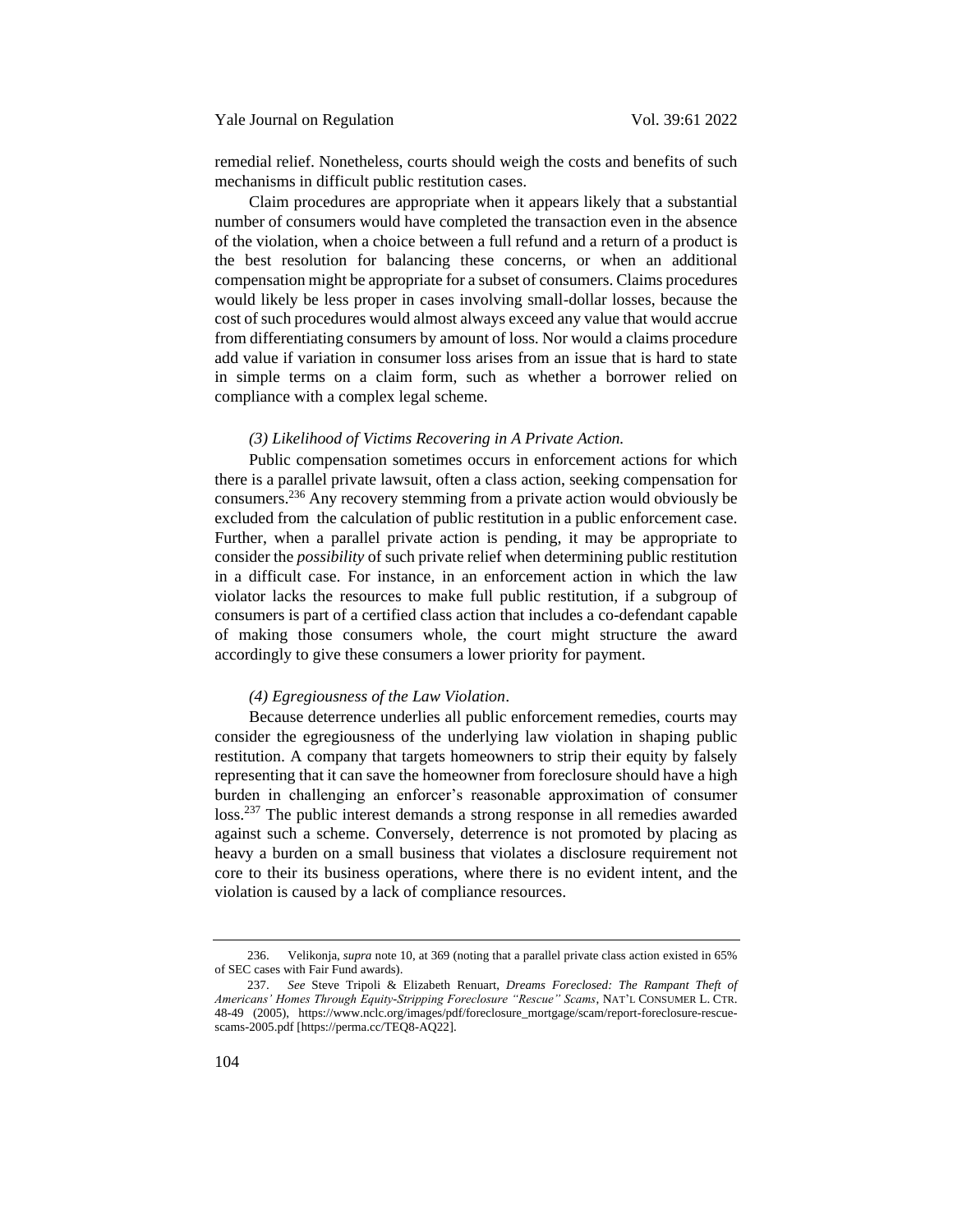Using the severity of the violation as a factor in shaping the amount of a public restitution award is not the same as suggesting that the issuance of the award should depend on the egregiousness of the violator's conduct. In one of the few cases rejecting a request for public compensation entirely, a district court did so on the grounds that the CFPB had failed to establish "that [d]efendants acted in bad faith, resorted to trickery or deception."<sup>238</sup> This is clearly erroneous. The CFPB, like almost all other public enforcers, is not required to establish intent, much less bad faith, and no other court has held that public compensation depends on such proof.<sup>239</sup> But nothing prevents egregiousness of the violation from being considered as one factor in determining an appropriate amount of public restitution.

# *E. Examples*

This Section provides four examples of how courts could determine awards using the principles of public compensation identified in this Part. We begin each example by placing it in the context of the broader public compensation doctrine we have elaborated. For each example, we also analyze whether the award would differ under disgorgement or public restitution, how the reasonable approximation framework might be used in this circumstance, and how the proportionality test might be used in determining public restitution if it is applicable.

Example #1*. A professional sports team hires 60 high school students to take tickets and act as ushers in the stands during games. It calls these people "interns" and provides them a "stipend" equal to \$3 per hour worked. The enforcer sues for violation of state minimum wage law due to misclassification of employees as interns, and it prevails on liability.*

Like many enforcement cases, this example presents an easy situation for determining the amount of public compensation. It would make no difference here whether the enforcer used a disgorgement or public restitution theory in seeking public compensation: the difference between the amount paid to the workers and the amount that should have been paid under the minimum wage law is both the ill-gotten gain to the sports team and the amount of loss to the workers. A reasonable approximation for the calculation can be made under either form of relief. The proportionality test has no role, because reasonable approximation is not rebuttable upon the determination that the workers were employees under the state wage law and so that minimum wage requirements

<sup>238.</sup> CFPB v. CashCall, Inc., No. CV1507522JFWRAOX, 2018 WL 485963, at \*13 (C.D. Cal. Jan. 19, 2018).

<sup>239.</sup> Scienter is not a consideration in liability for UDAP violations. *See* People by Abrams v. Am. Motor Club, Inc., 179 A.D.2d 277, 283 (N.Y. App. Div. 1992); *see also* CFTC v. Amerman, 645 F. App'x 938, 944 (11th Cir. 2016) (rejecting the argument that scienter is required for disgorgement even though it is not required for liability, and stating that the defendant "cites no legal authority [for the point], and we have found none").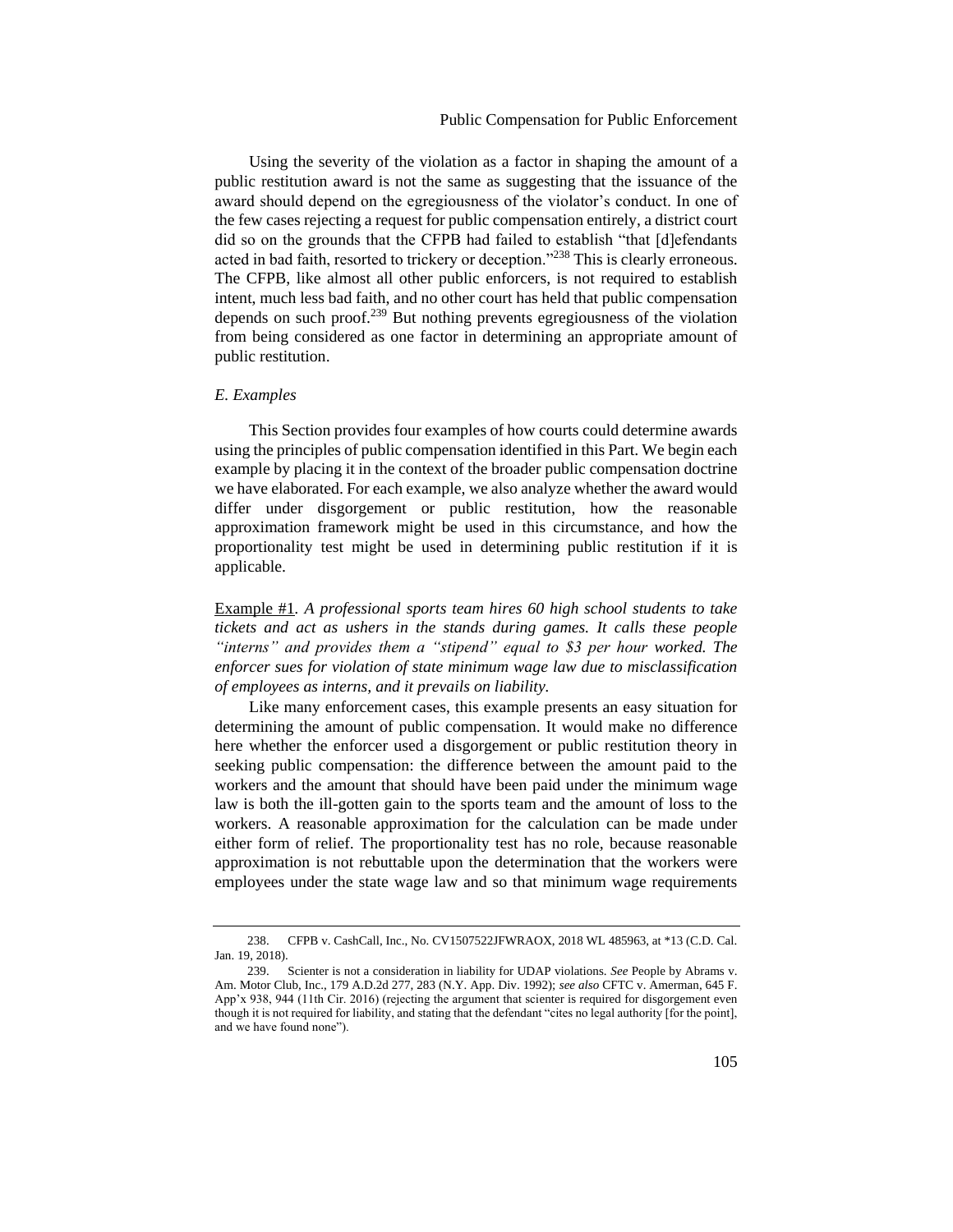applied. This type of ready substitution between the two types of public compensation is common in many enforcement cases such as the sale of worthless stock or useless products. That a large number of demands for public compensation present these sorts of easy cases has no doubt contributed to the conceptual sloppiness that has led to the doctrinal confusion of disgorgement and restitution described in Section II.A.

Example #2. *A drug company makes misleading statements to physicians about possible negative side effects of a competing prescription pharmaceutical. The result of this conduct is an increase in market share for the company engaging in the violations. A substantial number of patients would have purchased the company's drug regardless of this deception, while a number of other patients would have been prescribed the drug as a result of the violation. It would be very difficult to differentiate one group from the other given that the deception worked at the level of the prescribing physician. It would also be difficult to identify which specific drug users were affected by the deception given that drug fulfillment would typically happen through yet another channel and because of the confidentiality concerns involved in prescription drugs.*

This example shows the importance of expressly authorizing enforcers to employ both disgorgement and restitution authority. Such dual authorization allows for discretion in seeking a public compensation remedy to fit the circumstances of each case. Here, disgorgement is a viable means of providing public compensation, while public restitution would be difficult or impossible to award. Given the Supreme Court's decision that the FTC can no longer employ its section 13(b) disgorgement authority in typical UDAP cases, an FTC enforcement action in this scenario would not allow for public compensation, whereas UDAP enforcement by a state attorney general with disgorgement authority would allow for such relief. As we argue in Section V.A, there is no normative justification for affording some public enforcers full use of public compensation authority and depriving others of such authority.

Disgorgement offers a viable basis for public compensation in this situation. A reasonable approximation of ill-gotten gain can be made by estimating the increase in company market share before and after the conduct. Such an estimate may require expert testimony to determine the increase and translate that data into dollar gain. Once this amount is translated into a dollar gain, a reasonable distribution scheme to the drug users would be possible if it is a drug regularly taken for a chronic condition by requiring the violator to distribute the contribution through rebates to future users. It may be necessary to forfeit the money to a public treasury or fund if it is not possible to develop such a distribution scheme.

Public restitution, however, is not realistically obtainable in this scenario. The costs and uncertainty of even a rough approximation of consumer loss would be daunting, thus invoking the proportionality test. Given the indirect nature of the deception through physicians, a claim procedure would add little value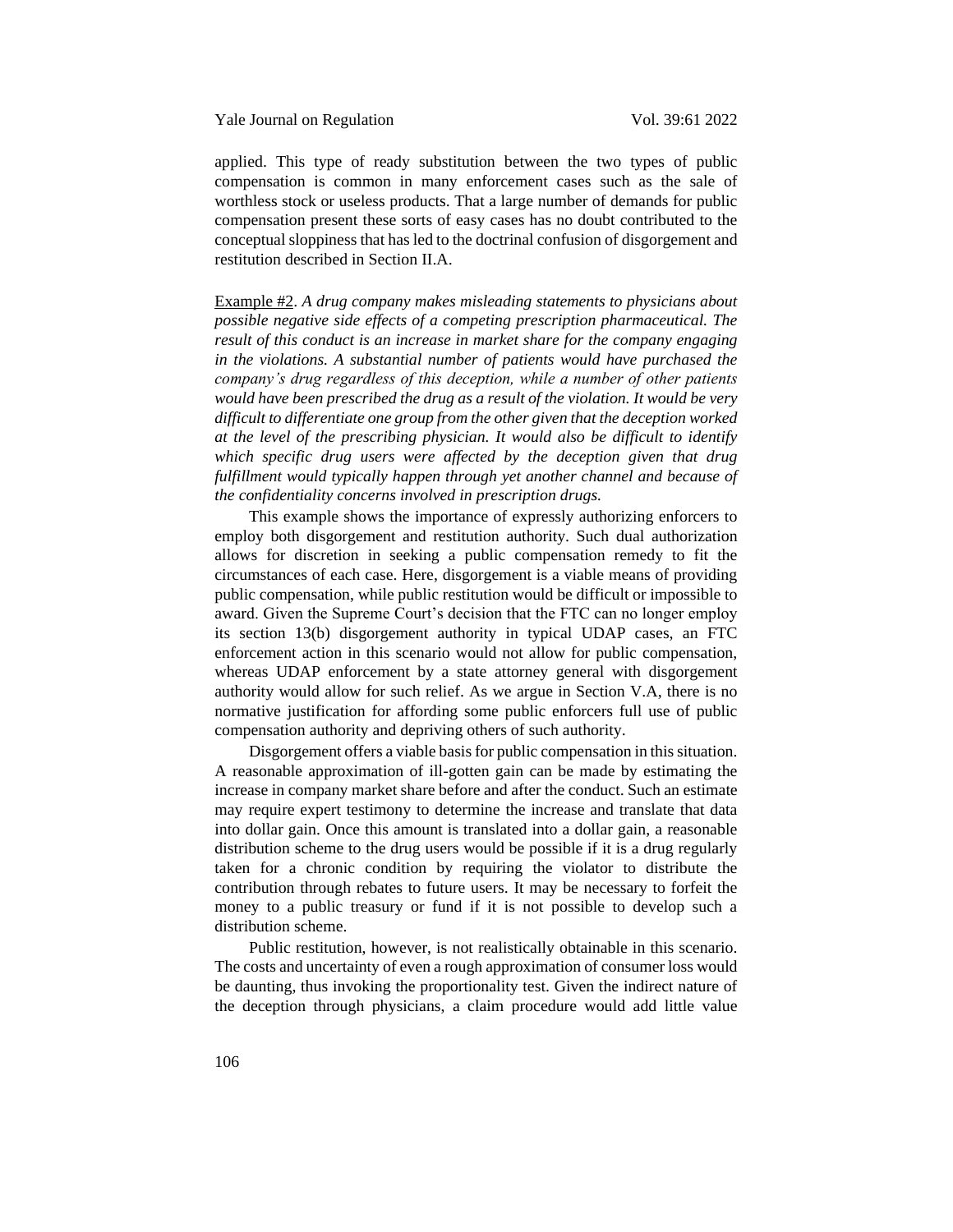because the drug users would not have directly encountered the deception. The same problems facing a public enforcer would likely make a class not possible to ascertain and certify, thus making it unlikely that private recourse would be an alternative means of enforcement. If the deception of physicians was egregious and resulted in huge gains to the violator, such as a doubling of market share, a pragmatic rough justice approach may allow measuring the loss by unjust gain and distributing in the same manner as disgorgement. Otherwise, an enforcer lacking disgorgement authority likely would be able to obtain monetary relief only in the form of civil penalties.

Example #3. *A seller of discount-buying-club memberships who sells through telemarketing enters into a contract with a hotel chain allowing it to sell subscriptions to former guests of the hotel. The hotel provides the seller with the names, contact information and credit card numbers of former guests. The seller agrees to pay the hotel 25 percent of all revenue it collects for telemarketing sales of these memberships. The seller pays a third-party telemarketer to conduct the solicitations. The enforcer sues the hotel and the seller. It alleges that the telemarketing solicitations were deceptive about both membership benefits and the fact that the full annual cost of \$100 for the membership would accrue after the expiration of a free trial period. The seller and the hotel are found jointly and severally liable for violations of the Telemarketing Sales Rule (TSR), 16 C.F.R. Part 310. The enforcer introduces evidence from a survey sample showing that at least 90 percent—and up to 98 percent—of the former hotel guests charged for the memberships had no awareness that their credit card had been charged \$100 per-year for the membership. The seller and hotel do not present any evidence rebutting this fact. The court issues an injunction against both defendants.*

This example shows how application of *Liu*'s command to adhere to traditional equitable limits can shift incentives for enforcers to rely on public restitution in certain cases. Under case law prior to *Liu*, disgorgement of the full amount of the revenue by the hotel to all the former hotel guests would have been the likely result.<sup>240</sup> It is reasonable for the enforcer to estimate that if more than 90 percent of the customers were not aware they were paying for the product, then essentially all of this revenue is an ill-gotten gain.

*Liu*, however, may change this outcome for two reasons. The hotel received only 10 percent of the revenue, and thus as an initial matter is likely to be held liable only for the profits it received. $241$  The hotel is jointly-and-severally liable under the TSR substantial assistance provision, $242$  but joint-and-several liability

<sup>240.</sup> *See supra* Section III.B.1.

<sup>241.</sup> *See* SEC v. Liu, 140 S. Ct. 1936, 1945 (2020) (approvingly citing cases limiting recovery for ill-gotten gains to revenue actually received by the defendant).

<sup>242.</sup> The "assisting and facilitating" provision of the Telemarketing Sales Rule (TSR) makes it a violation of the TSR "for a person to provide substantial assistance or support to any seller or telemarketer when that person knows or consciously avoids knowing that the seller or telemarketer is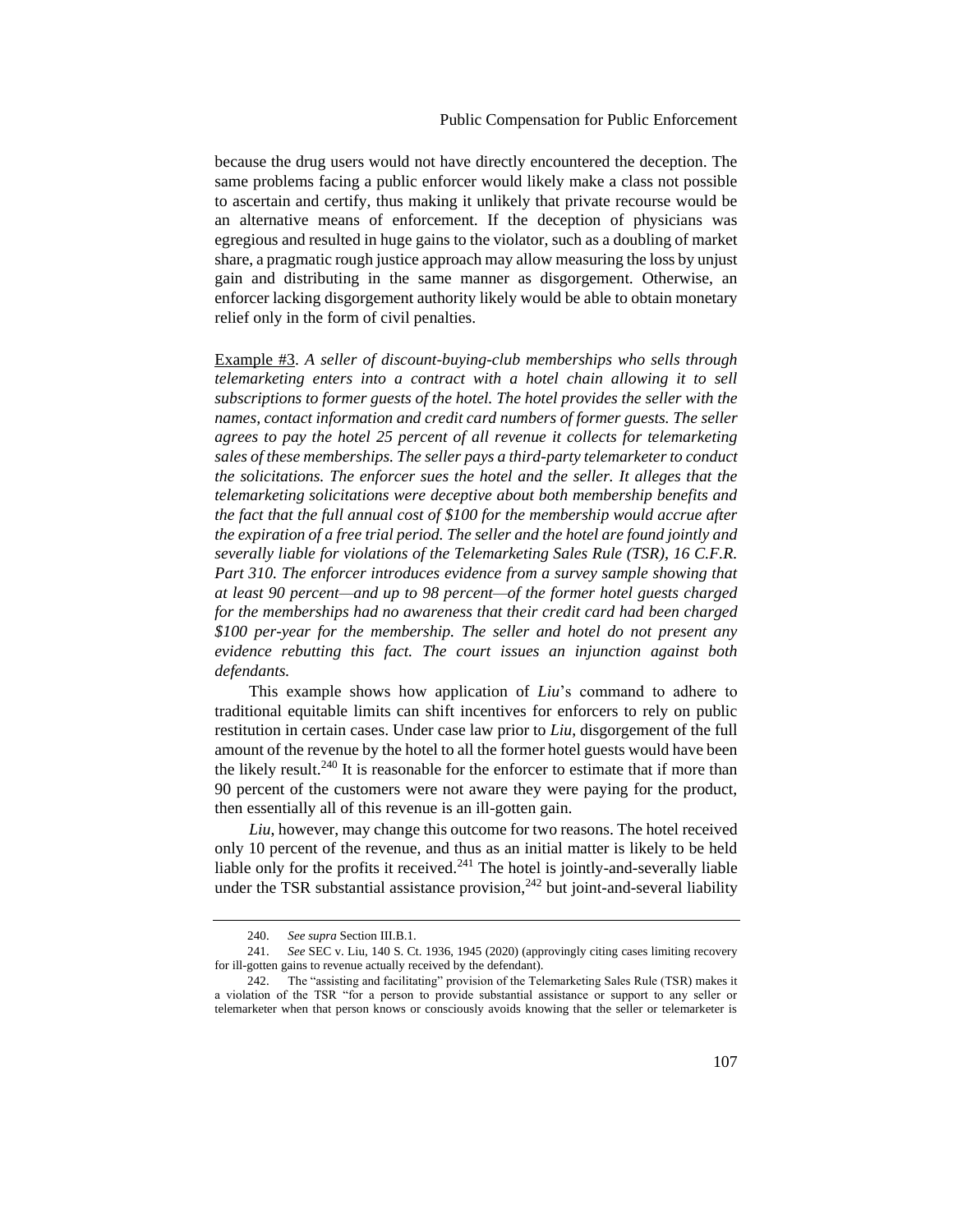as to disgorgement for the seller and the hotel may run afoul of the limitations enunciated in *Liu* unless the enforcer can establish that the hotel is jointly liable under traditional equitable principles. The court's authority to award full disgorgement against the hotel in this situation, therefore, turns on this nowmurky legal issue, which is further complicated by any possible interpretative interplay between the TSR joint and several liability provision and the uncertain meaning of Liu in this context. Obtaining a disgorgement award of the full amount of the charge against the seller also would encounter some uncertainty as to whether the appropriate calculation is gross or net revenue. Under *Liu*, deduction of "legitimate expenses" is to be made, but expenses can be ignored in calculating disgorgement if "fueling a fraudulent scheme" The third-party telemarketer costs would seem to fall into the fraudulent scheme category, but again, *Liu* has unsettled the law here.

Public restitution is a more promising avenue for use by an enforcer to obtain an award of public compensation in the full amount of the charge. The same reasonable approximation applies here, as consumers were unaware of the charge and thus suffered a loss in the full amount of the charge. As no evidence by the defendant rebuts that a full refund is proper, there is no need to invoke the proportionality test. Nor is public restitution, as an expressly authorized remedy, subject to the limits of traditional equity. Accordingly, any liability theory for holding the hotel jointly liable, such as the assisting and facilitating liability provision of the TSR, would be sufficient to impose joint liability for public restitution.<sup>243</sup>

Thus, prior to *Liu*, disgorgement and public restitution may have been equally viable alternatives in this example. But now, enforcers subject to *Liu*'s interpretation of disgorgement would have an incentive to invoke public restitution in this scenario.

Example #4*. A company replaces roofs on residential homes. The company generally receives no complaints about the pricing or quality of its basic roof replacement service, but it engages in a pattern of falsely telling homeowners that the company has found an unexpected problem with the homeowner's roof,*  using this to obtain a "work order" that increases the price of the roof *replacement when no defect actually existed. An enforcer sues for UDAP violations. Evidence from a trial establishes the following: (1) about 10,000 homeowners had their roofs replaced and were subject to at least one work order, with an average of 2.4 orders per homeowner (or a total of 24,000 work orders), with 30 percent of homeowners subject to only one order and 10 percent of homeowners paying for five or more orders; (2) corporate level employees testified that "about half" of the work change orders were based on legitimate* 

engaged in any act or practice that violates [certain provisions of the TSR]." 16 C.F.R. § 310.3(b) (2021). Courts have held that this provision creates joint or several liability for those providing substantial assistance. *E.g.*, FTC v. WV Universal Mgmt., LLC, 877 F.3d 1234, 1240-41 (11th Cir. 2017).

<sup>243.</sup> 16 C.F.R. § 310.3(b).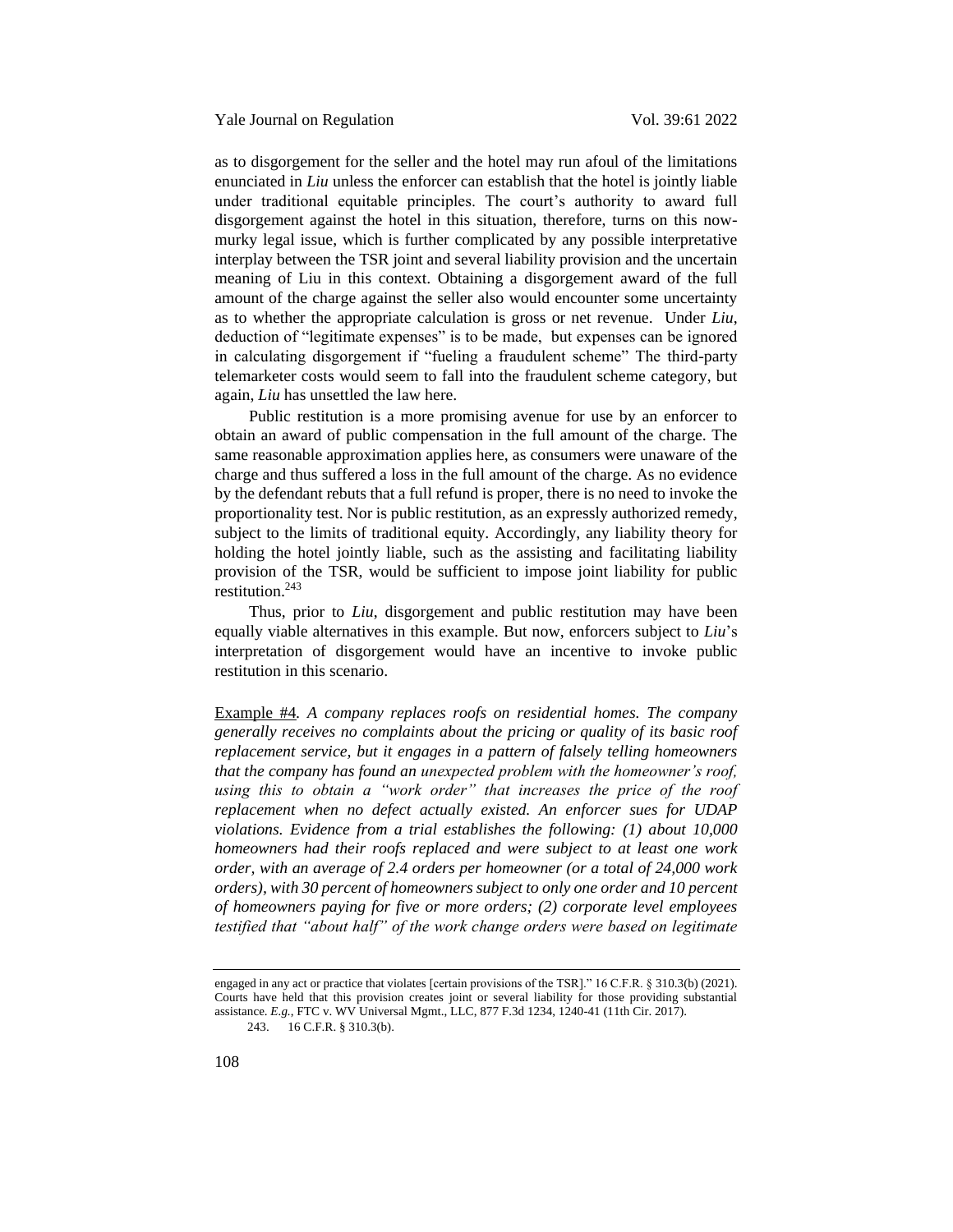# Public Compensation for Public Enforcement

*problems with the house, and the other half were bogus, although "that percentage varied tremendously by which crew was working the house, as about a quarter of the crews almost always employed the fraud scheme for more pay, about the same number would never do it, and the rest were in between;" (3) the average cost of the work order to the homeowner was \$3,000, and there was no credible evidence that this cost varied between legitimate and bogus work orders; (4) there is no means to definitively determine whether any particular work order was bogus by just looking at the documentation, but rather a professional inspection of the roof with knowledge of the work order history would reveal the bogus orders in the vast majority of cases.*

Here is an example of how enforcers can employ the selection of disgorgement versus public restitution as a means to match their relief requests to enforcement goals. Disgorgement works more efficiently here, but public restitution offers a means to more closely align public compensation payment with loss. Either mechanism works to deter violations, but providing authority for both forms of public compensation would allow enforcers the option to expend additional resources to obtain a more careful match between consumer loss and consumer compensation. This example also shows an application of the proportionality test.

In this case, an enforcer could easily make a reasonable approximation of the ill-gotten gain for disgorgement purposes by estimating the total homeowner payments for bogus work orders at \$36 million (24,000 orders \* 50 percent bogus \* \$3,000). Based on the trial evidence, it is difficult to discern how the roofing company could present detailed evidence to rebut this presumption. Any costs incurred by the company in completing a total bogus work change order qualifies as an expense "fueling a fraudulent scheme," and thus are not excludable from the disgorgement amount.<sup>244</sup> Pro rata distribution of this money based on the number of work orders for which the homeowner paid, or the dollar value of those work orders, would be reasonable, although there would be a variety of reasonable schemes for distributing the disgorgement money.

A reasonable estimate of consumer loss for public restitution would be the same amount. The revenue to the roofing company from bogus orders, without deduction for expenses, is the same amount as the unnecessary payments made by homeowners. The need to relate public restitution to consumer loss more closely, however, complicates the situation. A substantial number of consumers, perhaps about 15,000 (30,000 homeowners with one work change order \* 50 percent bogus), may have had no loss. Conversely, about 1,000 homeowners paid for five or more work orders, and perhaps some homeowners paid much more than \$3,000/order for bogus orders, suggesting a possibility of a large uncompensated loss for a few people.

The proportionality test may be applied to resolve this situation. All the factors weigh in favor of ignoring any concern that some homeowners without a

<sup>244.</sup> *Liu*, 140 S. Ct. at 1950.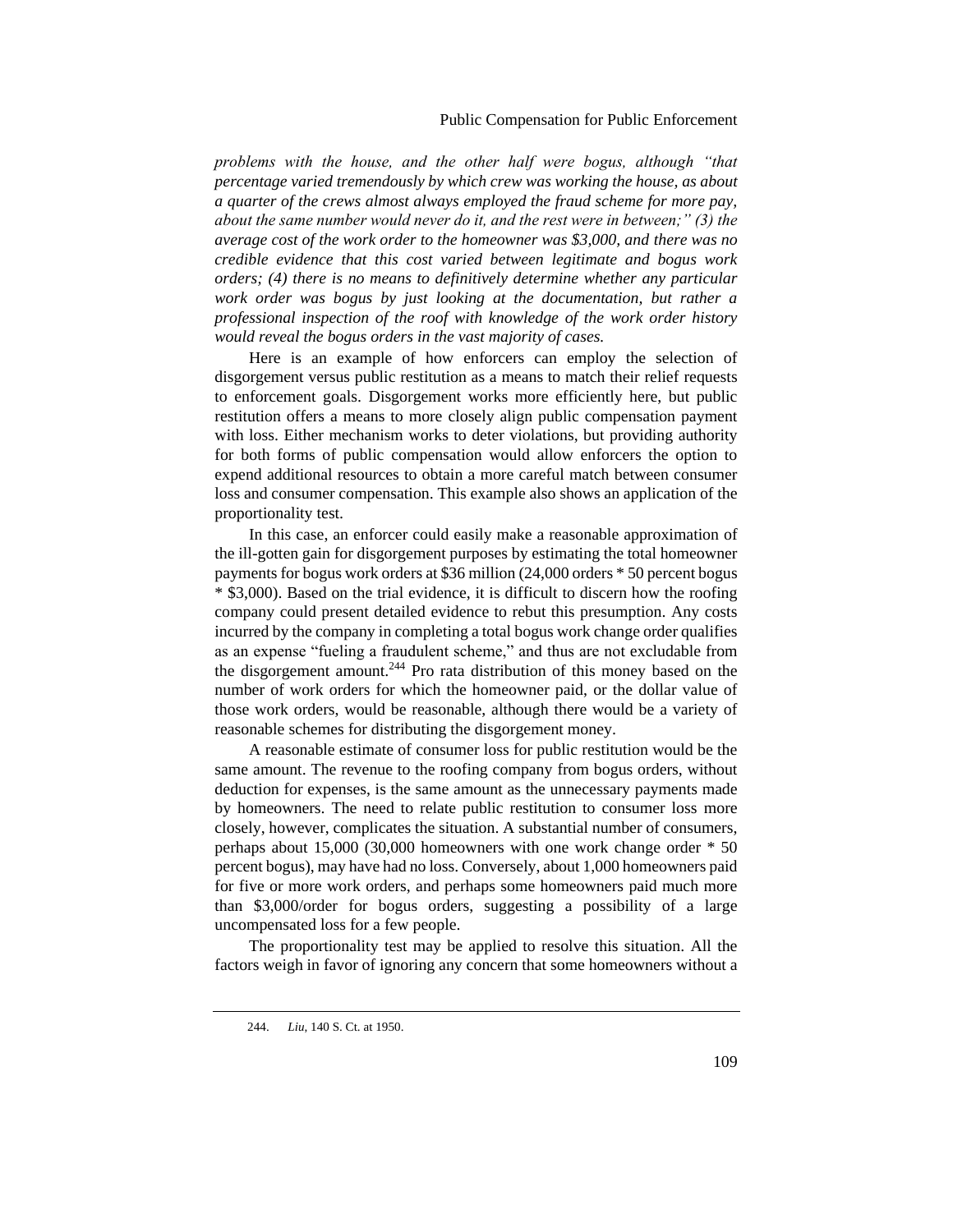loss might be compensated. There is no cost-efficient means of determining these homeowners given the cost and disruption of scheduling thousands of professional inspections. A claims process would be of little use without information from a professional inspection, and a private right of action is infeasible for the small dollar loss. The egregiousness of a completely bogus charge supports the rough justice of paying homeowners who might not have experienced loss.

The test suggests a different result with the small number of homeowners who suffered noticeably larger losses than would be compensated by a pro rata distribution. The fact of the larger dollar loss changes the relative value of expending money to more accurately determine the amount of the loss. Private actions still would be unlikely in this dollar range. A claims process might be useful in this narrow context, however. For example, homeowners who paid over a determined dollar amount in work change orders could be given the opportunity to apply for a home inspection to determine if the pro rata distribution undercompensated them. The costs of this process would be ancillary to determining the loss, and thus would properly be treated as an additional expense imposed on the roofing company. The court could exercise its discretion about how much of a fund should be reserved by reducing the pro rata distribution, and whether it would be proper to make the roofing company pay any claims in excess of this fund amount.

While an enforcer would distribute the same amount of money under either disgorgement or public restitution, each has particular advantages. Disgorgement would be simpler, less time-consuming for the courts and all entities and people involved, and thus would also be less expensive to administer. Public restitution would more precisely compensate consumers in the amount of their loss.

#### IV. Public Enforcement Defines Public Compensation

The law of public compensation had a consistent arc for decades. Writing in 1969, John Wade and Robert Kamenshine recognized that public compensation in market protection civil law enforcement should rely upon relaxed standards of proof. $245$  And in more recent years, empirical scholarship on public compensation has provided a baseline of knowledge about the use of this remedy by public enforcers and how it fits into public enforcement strategies, confirming the broad availability of this relief in public enforcement lawsuits.<sup>246</sup> Even commentators opposing this consensus recognize the liberal framework courts have employed in deciding public compensation. In arguing for more

<sup>245.</sup> John W. Wade & Robert D. Kamenshine, *Restitution for Defrauded Consumers: Making the Remedy Effective Through Suit by Government Agency,* 37 GEO. WASH. L. REV. 1031, 106 (1969) (noting that "on balance, it is better for a court to keep the consumer's burden at a minimum, even though in rare cases some injustice to the defendant might result," in referring to a state attorney general restitution award).

<sup>246.</sup> *See, e.g.*, Velikonja, *supra* note [10,](#page-6-0) at 336; Velikonja, *supra* note [81,](#page-16-0) at 402; Christopher L. Peterson, *Consumer Financial Protection Bureau Law Enforcement: An Empirical Review*, 90 TUL. L. REV. 1057, 1076 (2016); Cox, et al., *supra* not[e 7,](#page-6-1) at 55.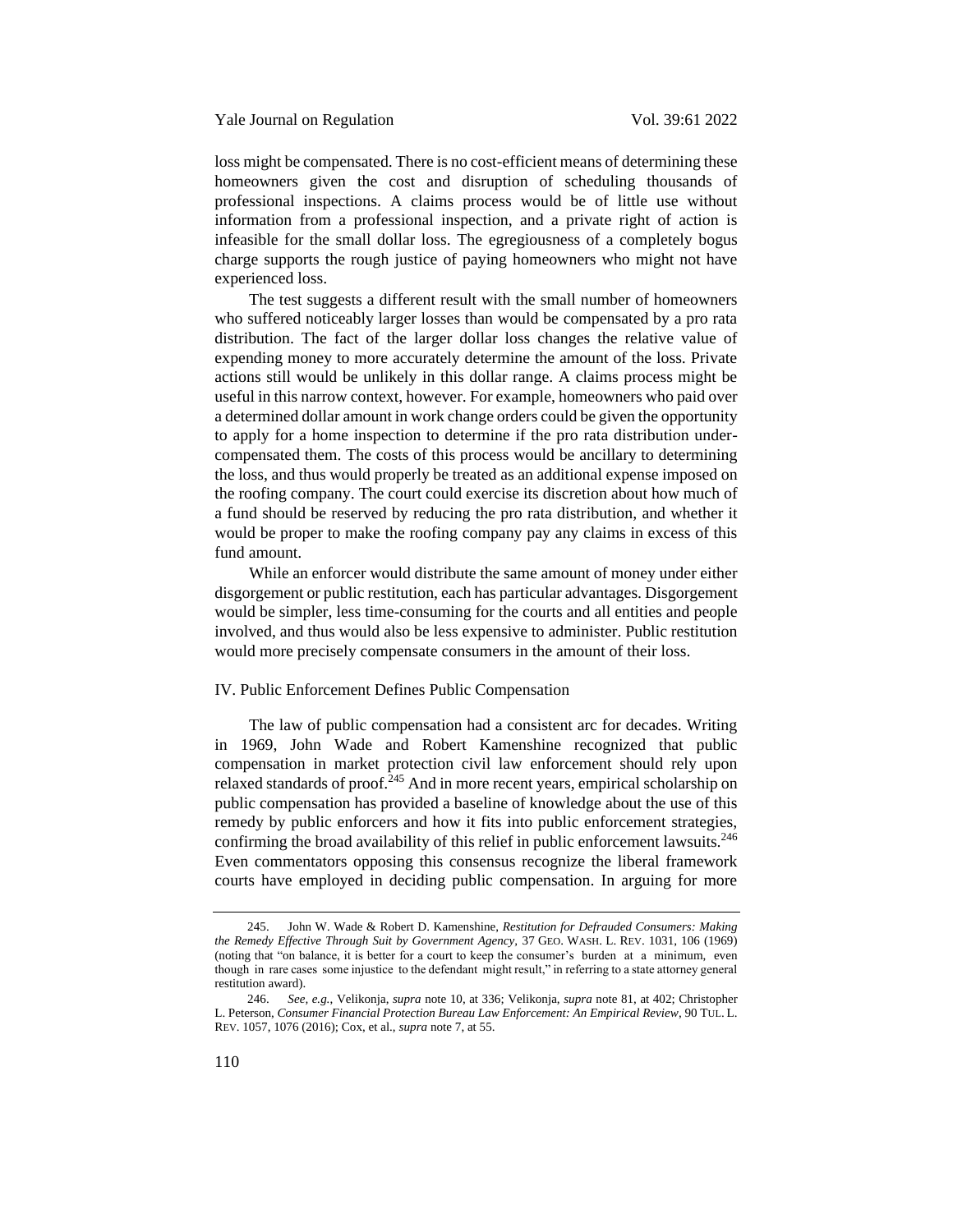restrictions on public compensation, for instance, George Roach observes that "[r]eading the case opinions in the FTC and FDA cases seem to indicate an increasing inclination of the court to devise remedies, equitable or not, that will help the deceived consumer the most," $247$  leading him to ask: "Why do federal agencies win revenue disgorgement and other remedies based on uniquely favorable measures?"<sup>248</sup>

In Section A, we examine how a handful of recent court decisions are unsettling the traditionally-favorable measures of public compensation by shifting the law closer to the legal principles for resolving private claims. This Section describes how recent decisions of federal courts, mostly within the last year, have begun to undermine the consensus doctrine by more closely aligning public compensation with the law governing private claims. Then, in Section B, we set out the characteristics of public enforcement that underlie why courts have afforded public compensation "uniquely favorable" treatment and highlight four normative considerations that favor this traditional law of public compensation.

# *A. Shift Toward Treating Public Compensation Synonymously with Private Rights*

*Liu* unsettled the law of disgorgement with two somewhat contradictory moves. In affirming the SEC's right to disgorgement—the issue left hanging in *Kokesh*—the Court explicitly found irrelevant the distinctions among various forms of private rights to equitable relief, holding that disgorgement was properly grounded in general principles of traditional equity, "[n]o matter the label" or "whatever the name."<sup>249</sup> The Court did not require that the SEC identify a particular form of equitable relief that would apply in private suits, but accepted the idea that "disgorgement" described a cognizable form of equitable relief in public enforcement.<sup>250</sup>

At the same time, in warning that federal courts had been too lax in awarding disgorgement, *Liu* describes disgorgement without reference to public enforcement. The concept of deterrence goes unmentioned in *Liu*. Instead, the Court cites almost exclusively to precedent grounded in specific forms of equitable relief familiar for the resolution of disputes among private litigants; for instance, a suit for breach of trust by an actuary,  $251$  and a nineteenth-century case regarding partnership accounting.<sup>252</sup> Justice Thomas argued in dissent in *Liu*, although from an entirely different perspective than presented here, that

<sup>247.</sup> Roach, *supra* not[e 60,](#page-14-0) at 73.

<sup>248.</sup> *Id.* at 114. Roach further states: "This article is an outgrowth of the author's ongoing survey of the consistency of the definition and measurement of restitutionary monetary remedies in all areas of commercial litigation. It became apparent early in the survey that the measurement of agencies' remedies under the doctrine of implied jurisdiction differs substantially both between the different agencies and in comparison to other areas of the law that measure restitution." *Id.* at 4.

<sup>249.</sup> Liu v. SEC, 140 S. Ct. 1936, 1943 (2020).

<sup>250.</sup> *Id.*

<sup>251.</sup> *Id.* at 1942, 1948 (citing Mertens v. Hewitt Assocs., 508 U.S. 248 (1993)).

<sup>252.</sup> *Id.* at 1945, 1949 (citing Ambler v. Whipple, 87 U.S. 546, 547 (1874)).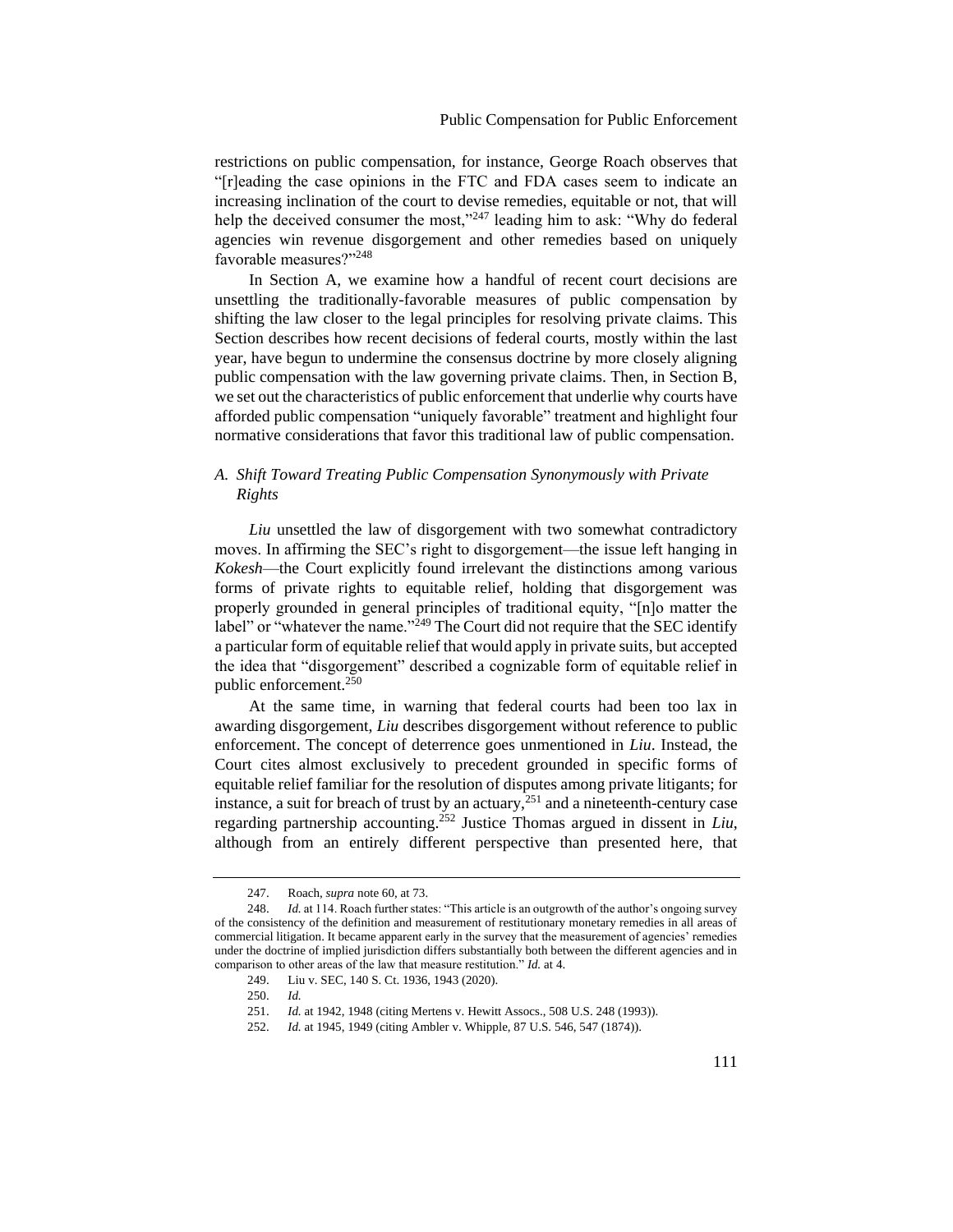equitable concepts like accounting have "a well-accepted definition," unlike the use of disgorgement as a term to describe public compensation.<sup>253</sup>

Recent decisions upending the law governing FTC rights to relief present differently than *Liu*. In *AMG Capital Management v. FTC*, the Supreme Court overturned decades of precedent by holding that section 13 of the FTC Act authorized the FTC to obtain disgorgement.<sup>254</sup> But in a curious way, a Seventh Circuit decision two years earlier in *FTC v. Credit Bureau Center, LLC* is instructive.<sup>255</sup> The critical commonality between *Liu* and *Credit Bureau* is reliance on the law of equity in resolving private claims, with no regard for the construction of remedies consistent with the rationale of public enforcement. The *Credit Bureau* opinion framed the problem as a question of "modern impliedremedies jurisprudence."<sup>256</sup> It concluded that the FTC Act's section 13 injunctive provision language, read together with section 19's express authority for restitution, provides no implied authority for the FTC to obtain disgorgement. However, the court never uses the word disgorgement to describe this relief.<sup>257</sup> It describes the relief sought by the FTC as restitution and, more importantly, it treats decades of FTC decisions in federal appellate courts as a superficiallyreasoned subset of the law of implied remedies, making no reference to and according no importance to the public enforcement rationales repeatedly emphasized in those decisions.

The *Credit Bureau* decision identified the Supreme Court's decision in *Meghrig v. KFC W., Inc.* as the main pillar of its reasoning.<sup>258</sup> *Meghrig* involved a dispute between a Kentucky Fried Chicken franchisee and the prior owner of the real estate in which the franchisee argued for an equitable remedy in restitution for a violation of the Resource Conservation and Recovery Act (RCRA).<sup>259</sup> In refusing to recognize such a private right to equitable relief, the Court distinguished the remedial scheme for public enforcement by the EPA under statutes such as RCRA from the private right to relief under RCRA. The Court noted that, under RCRA, the private right of action was circumscribed by federal enforcement, with the consequence that "no citizen suit can proceed if either the EPA or the State has commenced, and is diligently prosecuting, a separate enforcement action."<sup>260</sup> The Court concluded: Without considering whether a private party could seek to obtain an injunction requiring another party to pay cleanup costs which arise after a RCRA citizen suit has been properly commenced, *cf.* United States v. Price, 688 F.2d 204, 211–213 (C.A.3 1982) (requiring funding of a diagnostic study is an appropriate form of relief in a suit brought by the Administrator under § 6973), or otherwise recover cleanup costs paid out after the invocation of RCRA's statutory

<sup>253.</sup> *Id.* at 1951 (Thomas, J., dissenting).

<sup>254.</sup> 141 S. Ct. 1341 (2021).

<sup>255.</sup> 937 F.3d 764 (7th Cir. 2019).

<sup>256.</sup> *Id.* at 779.

<sup>257.</sup> The opinion makes two references to "restitution and disgorgement" in parentheticals summarizing the holdings in cases between private litigants. *Id.* at 782.

<sup>258.</sup> *Id.* at 783-86 (discussing Meghrig v. KFC W., Inc., 516 U.S. 479 (1996)).

<sup>259.</sup> 42 U.S.C. § 6972 (2018).

<sup>260.</sup> *Meghrig*, 516 U.S. at 486.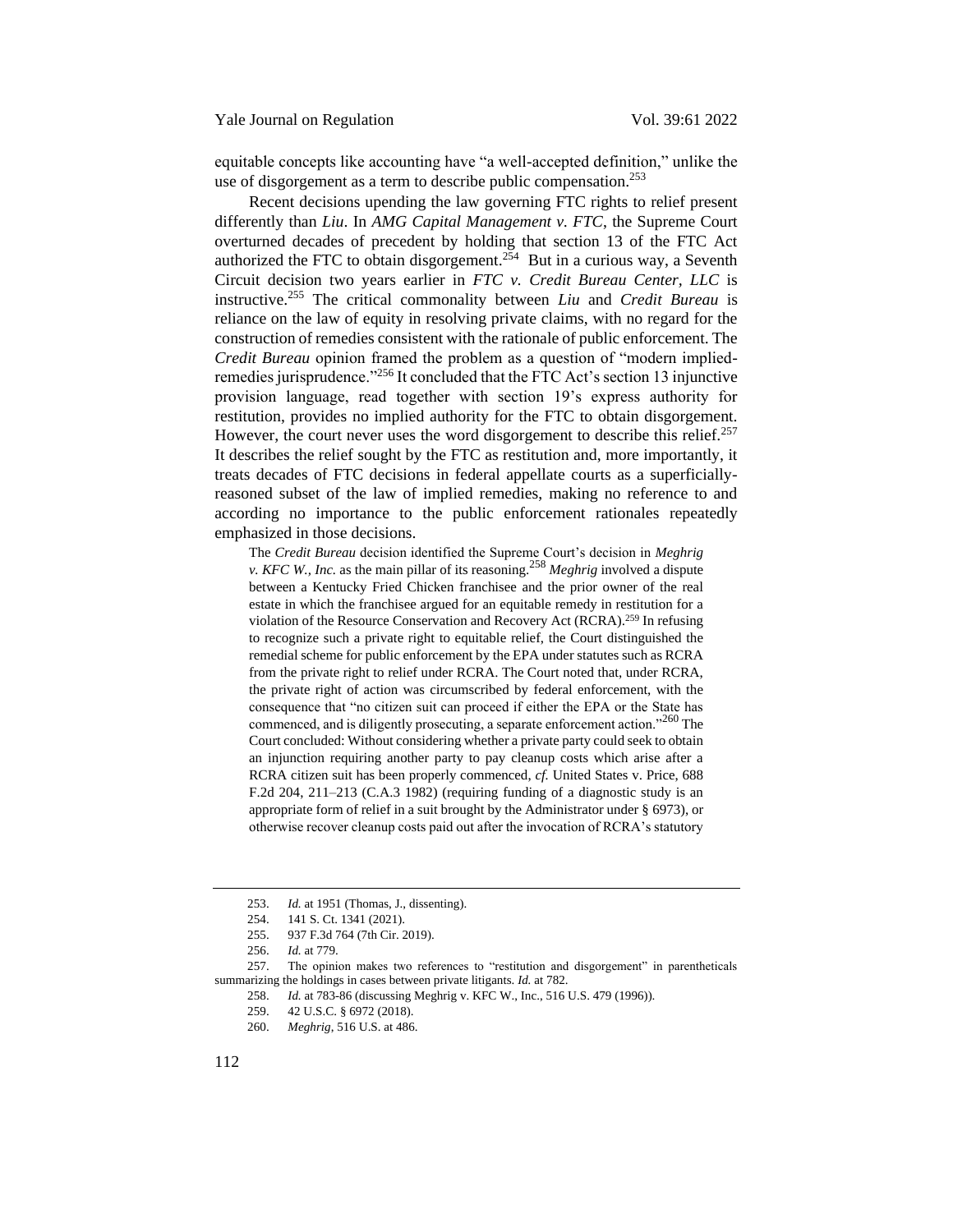process, we agree with the Meghrigs that a private party cannot recover the cost of a *past* cleanup effort under RCRA.<sup>261</sup>

Indeed, the majority opinion in *Credit Bureau* approvingly quoted from a portion of *Meghrig* distinguishing *Porter*, in which the *Meghrig* Court twice observed that it was adjudicating a case involving a private dispute.<sup>262</sup> The *Credit Bureau* court referred to a "spectrum" of cases where implied equitable remedies were denied or granted, but actually contrasted only two cases where private litigants were denied equitable relief with two cases brought by the FDA allowing disgorgement as public compensation.<sup>263</sup> In both of those FDA cases, the courts had noted the importance of the public enforcement context in their decisions.<sup>264</sup> The court in *Credit Bureau* then cited the only federal case in which federal courts denied disgorgement as an equitable remedy to an enforcer—the DOJ seeking disgorgement for RICO violations.<sup>265</sup> Not mentioned in any of this discussion are the dozens of decisions over decades consistently allowing disgorgement under a broad range of public enforcement statutes based on the need to create deterrence.<sup>266</sup>

After reaching its conclusion that the FTC lacks disgorgement authority, the court in *Credit Bureau* addressed and dismissed the fact that it is deciding a public enforcement action, stating that "the difference in plaintiffs—private citizens in *Meghrig* and a federal agency here—isn't material."<sup>267</sup>

For the FTC, the Supreme Court's decision in *AMG Capital Management, Inc. v. FTC* yielded the same outcome as the Seventh Circuit's *Credit Bureau* case. But the Supreme Court was a bit more circumspect in its rationale. In *AMG* the Supreme Court granted certiorari to review both the *Credit Bureau* case as well as a Ninth Circuit decision reaching the opposite conclusion on the FTC's direct compensation authority under section 13(b). In the Ninth Circuit case, the

<sup>261.</sup> *Id*. at 488. Notably, the Third Circuit decision in *United States v. Price*, 688 F.2d 204 (3d Cir. 1982), involved a public enforcement action in which the court required the defendant to pay for testing sought by the EPA. The court justified imposition of this remedy as "preventive rather than compensatory" because "[t]he qualities of mercy and practicality have made equity the instrument for nice adjustment and reconciliation between the public interest and private needs." *Id.* at 211-12.

<sup>262.</sup> *E.g.*, *Credit Bureau Ctr.*, 937 F.3d at 781 ("Congress did not intend for a private citizen to be able to undertake a cleanup and then proceed to recover its costs under [the] RCRA . . . . [I]t cannot be assumed that Congress intended to authorize by implication additional judicial remedies for private citizens suing under the statute." (quoting *Meghrig*, 516 U.S. at 487-88)).

<sup>263.</sup> *See id*. at 782-83.

<sup>264.</sup> The *Credit Bureau* court drew on cases such as *United States v. Lane Labs-USA Inc.*, which stated that "[t]hough the FDCA does not specifically authorize restitution, such specificity is not required where the government properly invokes a court's equitable jurisdiction under this statute." 427 F.3d 219, 223 (3d Cir. 2005); *see also id.* at 224 (citing to FTC, SEC, CFTC, and ICC cases permitting public compensation). The *Credit Bureau* court also cited to *United States v. Rx Depot, Inc.*, which stated that "*Meghrig* is distinguishable from the present case, and from *Porter* and *Mitchell,* because it involved a controversy between private parties relying on a statutory provision for private causes of action, not an enforcement action by the government to protect the public." 438 F.3d 1052, 1057 (10th Cir. 2006).

<sup>265.</sup> *Credit Bureau Ctr.*, 937 F.3d at 783 (citing United States v. Philip Morris USA, Inc., 396 F.3d 1190 (D.C. Cir. 2005)).

<sup>266.</sup> *See, e.g.*, *id.* at 783.

<sup>267.</sup> *Id.* at 784.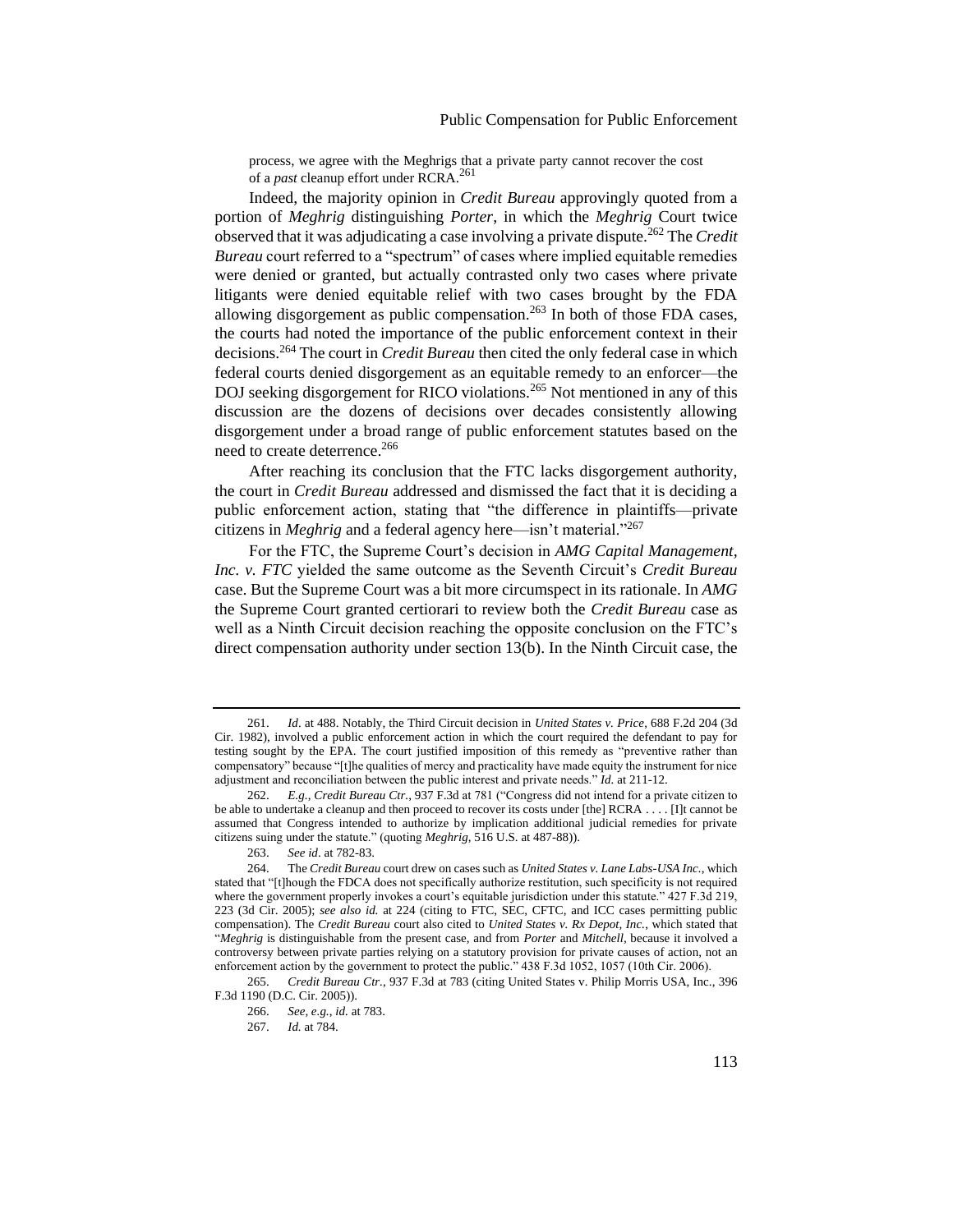FTC had prevailed based on prior Ninth Circuit authority.<sup>268</sup> But the Ninth Circuit's *AMG* decision included a special concurrence by the judge writing the opinion that expressed sympathy with the Seventh Circuit's view.<sup>269</sup> The Supreme Court initially granted certiorari for both cases, but later vacated its decision to review *Credit Bureau*, ultimately deciding only *AMG*. 270

Writing for a unified Court in *AMG*, Justice Breyer held that several aspects of the FTC Act, taken together, indicated that Congress did not authorize the Commission directly to obtain court-ordered monetary relief under its section 13(b) enforcement authority.<sup>271</sup> Yet Justice Breyer's relatively spare reasoning culminated in a limited statutory interpretation holding rather than a more broadly-restrictive vision of courts' inherent equitable power. And, unlike the Seventh Circuit, the Supreme Court did not explicitly assert an equivalence between private and public enforcement in terms of remedial jurisprudence. Nothing in Justice Breyer's opinion called into question the long-standing New Deal-era line of cases dating back to *Porter v. Warner Holding Co.*<sup>272</sup> On the other hand, the *AMG* decision did cite to its holding in *Meghrig v. KFC W., Inc.*, suggesting that Congress can, if it explicitly chooses to do so, place the remedial power of an agency of the executive branch of the United States government on the same footing as a fast-food franchise. $273$ 

*Liu*, the Seventh Circuit's *Credit Bureau* decision, and *AMG* (in effect, if less clearly so in reasoning) are all part of a very recent trend of courts using private law concepts to restrict the ability of enforcement agencies to obtain public compensation.<sup>274</sup> For example, the Eleventh Circuit held that the "proximate cause" requirement for public restitution in the CFTC statute should be read as imposing on the CFTC the causation burden of proof to which private litigants are held under common law tort principles.<sup>275</sup> The court reversed a trial court award of restitution to investors who had lost money after investing money in precious metals futures through traders unregistered with CFTC in violation of registration requirements.<sup>276</sup> The court analogized the situation to paying an attorney who lacked a legal license, stating that "a client might well prevail in court despite the lawyer's unlicensed status."<sup>277</sup> And, in a post-trial order, the

- 271. *AMG Cap. Mgmt.*, 141 S. Ct. at 1347.
- 272. 328 U.S. 395 (1946).
- 273. *AMG Cap. Mgmt.*, 141 S. Ct. at 1350.

<sup>268.</sup> AMG Cap. Mgmt., LLC v. FTC, 910 F.3d 417, 427 (9th Cir. 2018), *rev'd and remanded*, 141 S. Ct. 1341 (2021).

<sup>269.</sup> *Id.* at 429 (O'Scannlain, J., specially concurring).

<sup>270.</sup> *Credit Bureau Ctr.*, 937 F.3d at 777, *cert. granted*, 141 S. Ct. 194 (July 9, 2020), *cert. vacated*, 141 S. Ct. 810 (Nov. 9, 2020).

<sup>274.</sup> *See, e.g.*, FTC v. AbbVie Inc., 976 F.3d 327, 375 (3d Cir. 2020) (holding that section 13 of the FTC Act did not authorize the FTC to obtain disgorgement in an antitrust case). The FTC relies on the same statutes—sections 13 and 19 of the FTC Act—in both UDAP and antitrust enforcement actions. *See*  Stein, *supra* note [38,](#page-10-0) at 60-62 (describing the development of FTC policy on disgorgement in antitrust cases and a 2019 Third Circuit case presaging *AbbVie*).

<sup>275.</sup> CFTC v. S. Tr. Metals, Inc., 894 F.3d 1313, 1328-33 (11th Cir. 2018).

<sup>276.</sup> *Id.*

<sup>277.</sup> *Id.* at 1330.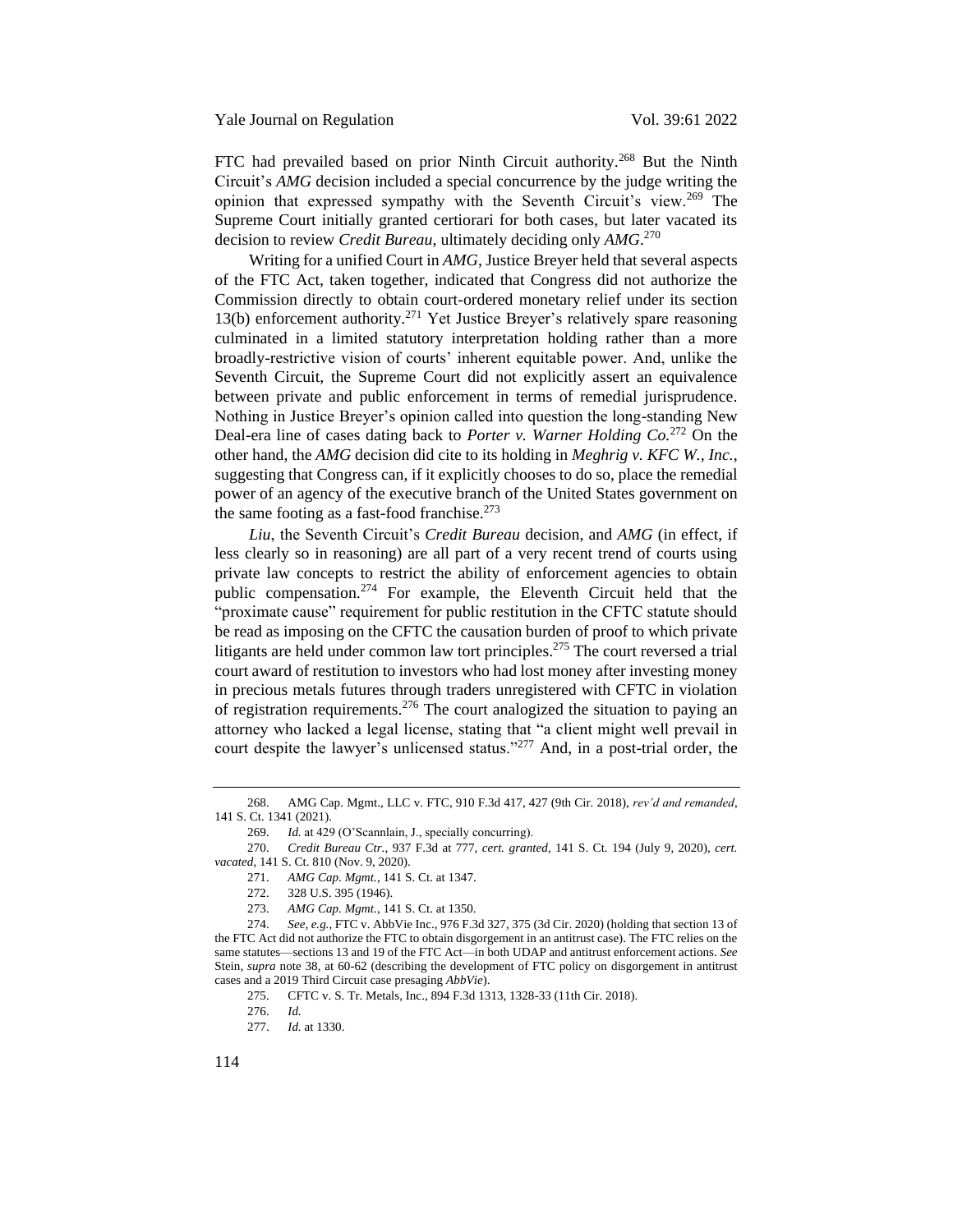U.S. District Court for the Central District of California held that the CFPB could not obtain restitution for consumers who made loan payments they did not owe without first proving the defendants "set out to deliberately mislead consumers . . . or otherwise intended to defraud them."<sup>278</sup> In both cases, courts imported private tort law concepts—causation in the former and scienter in the latter—into federal statutory public compensation proceedings.

These recent cases restricting public compensation came after a decade of scholarship debating the statutory foundation of the public compensation authorities of the SEC, FTC, and the  $FDA<sup>279</sup>$  In affirming the SEC's disgorgement power in *Liu*, the Supreme Court put to rest the notion that public compensation cannot be based on a public enforcer's statutory authority, while inviting years of litigation by enforcement defendants to narrow the reach of that authority.<sup>280</sup> The Supreme Court's decision in *AMG* stripped the FTC of the public compensation authority that it had relied on for almost forty years.<sup>281</sup> Unless Congress acts, the *AMG* decision will force the FTC to choose between abandoning money relief entirely or forcing its enforcement actions into a cumbersome multi-stage process of administrative proceedings followed by a

<sup>278.</sup> CFPB v. CashCall, Inc., No. CV1507522JFWRAOX, 2018 WL 485963, at \*12 (C.D. Cal. Jan. 19, 2018). The CFPB initially appealed the *CashCall* court's order to the Ninth Circuit, but after a transition to leadership under Trump Administration appointees, the Bureau voluntarily withdrew its appeal. *See* CFPB v. CashCall, Inc., No. 18-55407, 2019 WL 5390028, at \*1 (9th Cir. Oct. 21, 2019).

<sup>279.</sup> The writing in this area reflects a mix of practitioners, heavily weighted toward the defense bar, and legal scholars. With respect to the SEC, compare Ryan, *supra* note [118,](#page-21-0) at 11, which argues that "the federal securities laws explicitly include disgorgement among the many remedies the SEC is empowered to order administratively . . . [which means that] Congress must have recognized that disgorgement is not an equitable remedy," with Donna M. Nagy, *The Statutory Authority for Court-Ordered Disgorgement in SEC Enforcement Actions*, 71 SMU L. REV. 895, 901 (2018), which argues that "Congress never intended its express grants of authority for civil monetary penalties to supplant a court's general equitable power to order the disgorgement of ill-gotten gains from a securities law violator." For the FTC, compare Peter C. Ward, *Restitution for Consumers Under the Federal Trade Commission Act: Good Intentions or Congressional Intentions?,* 41 AM. U. L. REV. 1139, 1143 (1992) ("Court decisions that allow the FTC to circumvent statutory procedures for obtaining consumer redress under section 19 are offensive to the constitutional separation of legislative and judicial authority"), and Beales & Muris, *supra* note [101,](#page-19-0) at 21, which also questions the legitimacy of FTC disgorgement, with Vladeck, *supra*  not[e 101,](#page-19-0) arguing that courts have properly allowed disgorgement in FTC cases. Additionally, in the years immediately before the Third Circuit decided *Lane Labs*, practitioners of FDA law wrote a bevy of articles debating the merits of that agency's authority to obtain disgorgement. *See* William V. Vodra & Arthur N. Levine, *Anchors Away: The Food and Drug Administration's Use of Disgorgement Abandons Legal Moorings*, 59 FOOD & DRUG L.J. 1, 1 n.4 (2004) (citing numerous articles in the same journal on the issue of FDA disgorgement authority).<br>280. The Seventh Circu

<sup>280.</sup> The Seventh Circuit's decision in *CFPB v. Consumer First Legal Group, LLC*, 6 F.4th 694 (7th Cir. 2021), is an early step along the obscure, contentious, and restrictive trail likely blazed by *Liu*. In *Consumer First Legal Group*, the Seventh Circuit brusquely overturned a district court's \$21 million remediation order in favor of the CFPB on the grounds that the award exceeded the defendants' net profits. The Bureau argued the award was a legal restitution remedy that Congress specifically authorized in the Dodd-Frank Act. But the Seventh Circuit reached the puzzling conclusion that Supreme Court's statutory interpretation of section 78u(d)(5) of the Securities Exchange Act of 1934 in an SEC case seeking disgorgement somehow restricted a CFPB enforcement case seeking restitution under the Dodd-Frank Act of 2010. *Id.* at 7, 10-11. The *Consumer First Legal Group* opinion did not acknowledge decades of federal case law built on a distinction between disgorgement and restitution, nor did it provide any statute-specific analysis of the Dodd-Frank Act itself. *See id.*

<sup>281.</sup> *See* FTC v. H.N. Singer, Inc., 668 F.2d 1107, 1112-13 (9th Cir. 1982); *see also* Beales & Muris, *supra* note [101,](#page-19-0) at 23 (noting that *Singer* was the first case determining the FTC's disgorgement authority).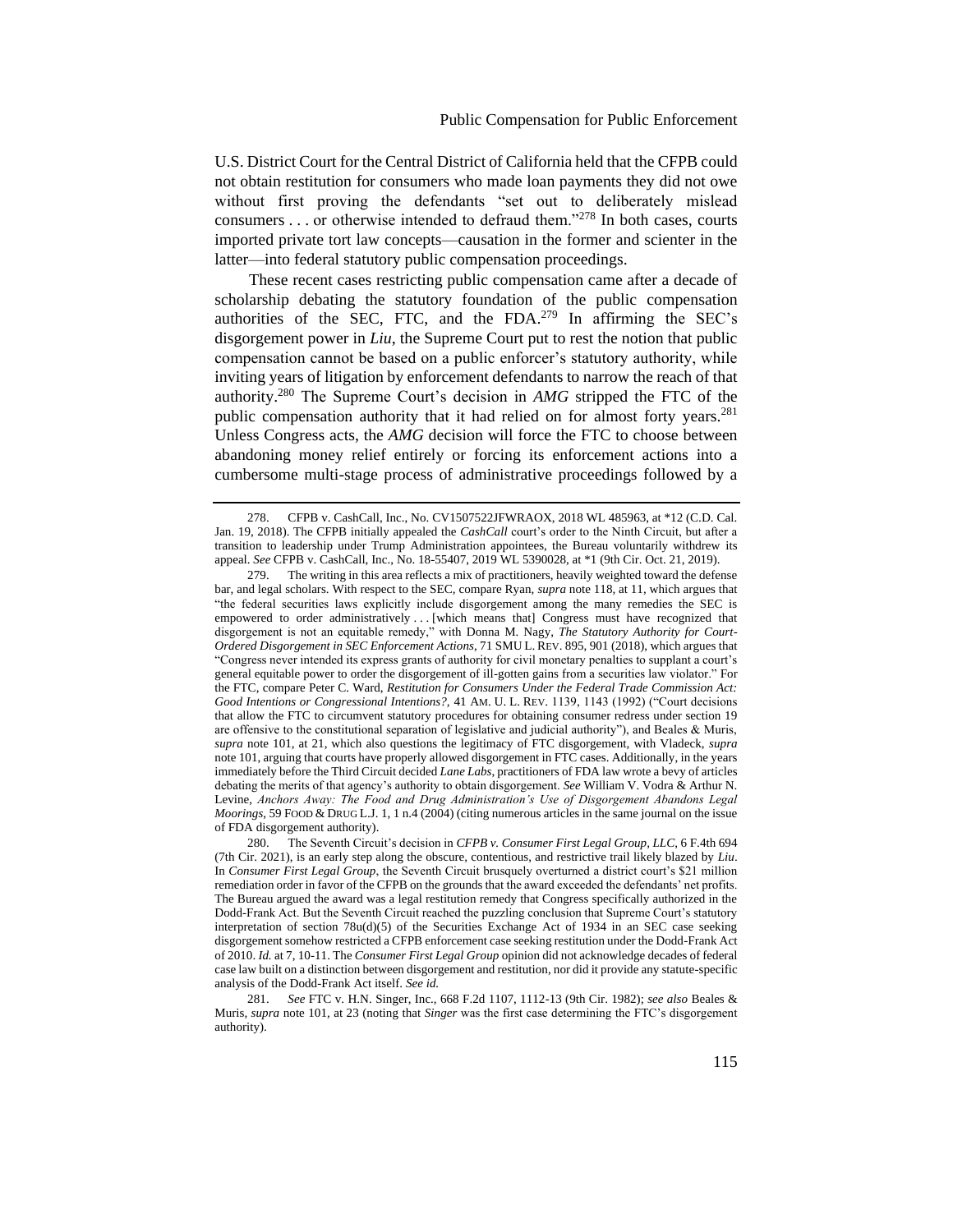### Yale Journal on Regulation Vol. 39:61 2022

separate judicial action seeking public restitution with an additional proof.<sup>282</sup> This result is likely to widen an already-noticeable gap in enforcement authority between the lesser remedies afforded to the FTC, which has more limited civil penalty powers, and the authority of other enforcers.<sup>283</sup> Moreover, the *AMG* ruling signals an ominous future for the public compensation authority of the FDA and other market protection civil enforcement agencies, which may now come under sustained attack by enforcement defendants facing courts that have abandoned the public enforcement rationales for liberal public compensation awards.

### *B. Private Rights Should Not Define Public Compensation*

In establishing the traditional reasonable approximation framework, courts routinely cited the rationale of deterrence and the special position of public enforcers as justifying the loosened proof standard and causation presumptions. Indeed, disgorgement as a form of compensation has had little purchase outside of public compensation.<sup>284</sup> As the Second Circuit has put it, "disgorgement is a distinctly public-regarding remedy, available only to government entities seeking to enforce explicit statutory provisions,"<sup>285</sup> and other courts have held the same.<sup>286</sup> In this Section, we examine the unique attributes of public enforcement that have shaped, and should continue to shape, the practice of public compensation in courts. In particular, we highlight four key differences between public compensation and private law in market protection regimes: the statutorily-authorized position of public enforcers, deterrence as the touchstone of public enforcement, the exercise of enforcer discretion in seeking remedies, and the absence of class procedure.

<sup>282.</sup> *See supra* Section II.C.4.

<sup>283.</sup> Recognizing the potential disruption to their law enforcement program from the *AMG* appeal, the FTC has already testified before Congress about the potential need to remedy this situation following the Seventh Circuit's decision in *Credit Bureau*. *See* Press Release, FTC, FTC Testifies at an Oversight Hearing before the Senate Commerce Committee (Aug. 5, 2020), https://www.ftc.gov/newsevents/press-releases/2020/08/ftc-testifies-oversight-hearing-senate-commerce-committee [https://perma .cc/XH7H-L5BT].

<sup>284.</sup> *Cf.* Melvin A Eisenberg, *The Disgorgement Interest in Contract Law*, 105 MICH. L. REV. 559, 597-99 (2006) (arguing that a disgorgement interest should be available in private breach of contract cases, but noting its conspicuous rarity in case law).

<sup>285.</sup> FTC v. Bronson Partners, LLC, 654 F.3d 359, 372 (2d Cir. 2011).

<sup>286.</sup> *See* FTC v. LoanPointe, LLC, 525 F. App'x 696, 698 (10th Cir. 2013) (citing *Bronson Partners*, 654 F.3d 359); SEC v. Cavanagh, 445 F.3d 105, 117 (2d Cir. 2006) (noting that "'disgorgement' is not available primarily to compensate victims," and citing a district court holding that disgorgement as public compensation "springs out of the policy of public enforcement of the provisions of the securities laws" (citing SEC v. Petrofunds, Inc., 420 F. Supp. 958, 960 (S.D.N.Y. 1976))); State v. Macko, No. HHDCV126031858S, 2016 WL 4268383, at \*11 (Conn. Super. Ct. Aug. 1, 2016) (citing *Bronson Partners*, 654 F.3d 359).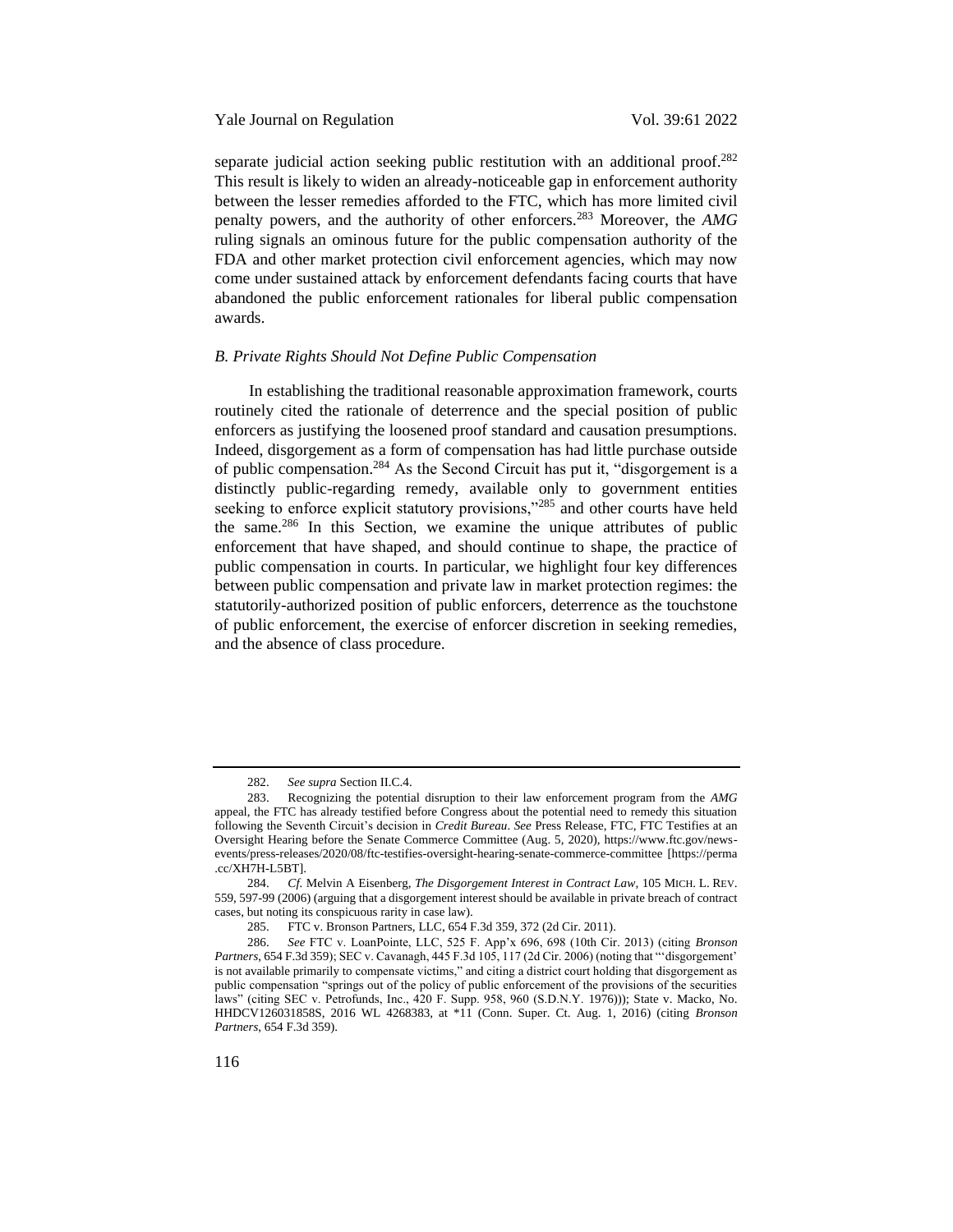### 1. Statutorily Authorized Position of Public Enforcers

Article II of the U.S. Constitution vests "executive Power" in the President,<sup>287</sup> who in turn appoints the various minsters, officers, and heads of the departments of government with the advice and consent of the Senate.<sup>288</sup> The Constitution does not expressly define executive power, but the founders envisioned an energetic executive branch empowered to vigorously implement the laws of the United States. For example, in the *Federalist Papers*, Alexander Hamilton explained:

Energy in the Executive is a leading character in the definition of good government. It is essential to the protection of the community against foreign attacks; it is not less essential to the steady administration of the laws; to the protection of property against those irregular and high-handed combinations which sometimes interrupt the ordinary course of justice; to the security of liberty against the enterprises and assaults of ambition, of faction, and of anarchy. . . . A feeble Executive implies a feeble execution of the government. A feeble execution is but another phrase for a bad execution; and a government ill executed, whatever it may be in theory, must be, in practice, a bad government.<sup>289</sup>

Or, as James Madison wrote, "the natural province of the executive magistrate is to execute laws."<sup>290</sup>

While a full scholarly treatment of the limits of this executive power "might well take thirty years and 7,000 pages,"<sup>291</sup> the Constitution clearly requires the executive branch to "take Care that the Laws be faithfully executed  $\dots$ ."<sup>292</sup> Although all power in the American constitutional order derives from the consent of the people, the executive branch acts as a "caretaker of the public good" by responding to the opportunities and emergencies that arise in the course of events.<sup>293</sup> As Louis Fisher explained, the Framers "were not primarily theoreticians," but rather "had served in public life and wanted a government that would function effectively."<sup>294</sup> Officials implementing executive power who are duly selected through our process of elections, nominations, advice, consent, and appointment take on a qualitatively-different role and authority to execute law than any private litigant.

Over time, Congress has seen fit to expand the number, complexity, and independence of administrative agencies within the executive branch. In 1913, Congress adopted the Federal Reserve Act, creating a decentralized, hybrid

294. LOUIS FISHER, THE LAW OF THE EXECUTIVE BRANCH: PRESIDENTIAL POWER 4 (2014).

<sup>287.</sup> U.S. CONST. art II, § 1.

<sup>288.</sup> *Id.* § 2, cl. 2.

<sup>289.</sup> THE FEDERALIST No. 70 (Alexander Hamilton).

<sup>290.</sup> James Madison, *Letters of Helvidius No. 1* (Aug.-Sept. 1793), *in* 6 THE WRITINGS OF JAMES MADISON 138, 145 (Gaillard Hunt ed., 1906); *see also* Steven G. Calabresi & Saikrishna B. Prakash, *The President's Power to Execute the Laws*, 104 YALE L.J. 541, 664 (1994) (arguing that "[a]n Executive without the power to execute is gibberish linguistically and bears no relationship to the Chief Executive Magistrate created by the Constitution.").

<sup>291.</sup> Antonin Scalia, *Originalism: The Lesser Evil*, 57 U. CIN. L. REV. 849, 852 (1989).

<sup>292.</sup> U.S. CONST. art II, § 3.

<sup>293.</sup> JEREMY D. BAILEY, THOMAS JEFFERSON AND EXECUTIVE POWER 10 (2007).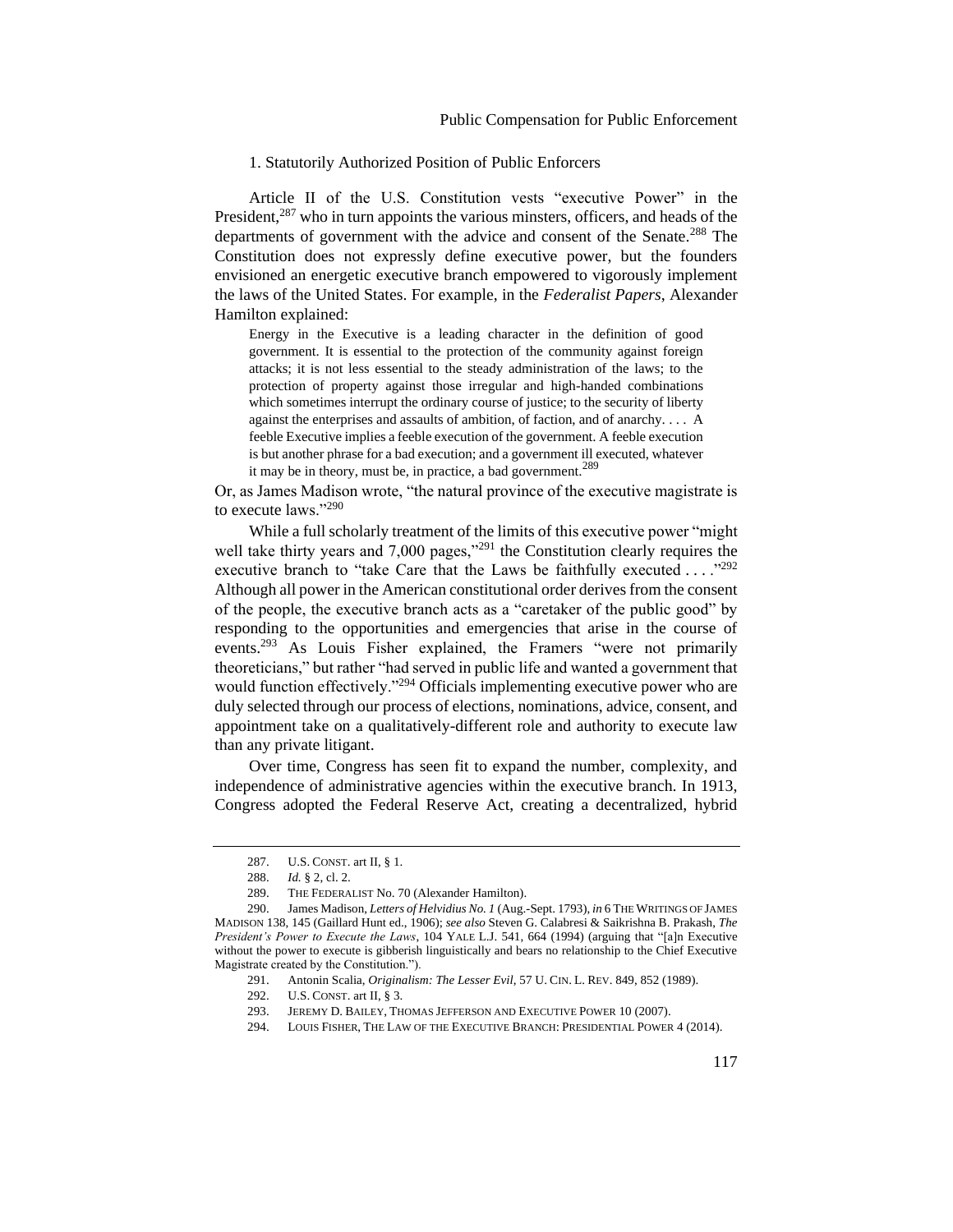public-private central bank in order to balance the competing interests of private banks and populist fear of their economic power.<sup>295</sup> In 1914, Congress adopted the FTC Act and so created a five-member commission charged with stopping "unfair methods of competition . . . ."<sup>296</sup> In the Great Depression, New Deal legislation strengthened the authorities of these agencies and forged the SEC and the FDIC in their mold.<sup>297</sup> Congress created the FDA, HUD, the National Credit Union Administration, the CFTC, and, most recently, the CFPB to protect and enhance the markets through which the American people conduct their commercial affairs.

In the modern administrative state, Congress (and, for their part, state legislatures) wrote market protection statutes that envisioned these administrative agencies as integral structures of the law.<sup>298</sup> For the enabling legislation creating each of these aspects of executive power, a public enforcer is a central feature of the legal regime.<sup>299</sup> Administrative agencies recruit and train a professional civil service staff with broad mechanisms of information acquisition and evaluation, including public requests for information, notice and comment rulemaking, complaint-taking, market-monitoring, and business, community, and scientific advisory boards. The statutory frameworks of market protection laws presume access to this type of regulatory and enforcement expertise as a baseline component of congressional vision.<sup>300</sup> While some statutes afford members of the public a private cause of action, public civil law enforcement plays a statutory role that does not have an analogue in private cases.<sup>301</sup> In the words of the Eight Circuit, "an organ of the government acting in the public interest to enforce specific statutory and regulatory provisions and prevent violators from keeping their ill-gotten gains" does not "resemble[] a traditional suit at law."<sup>302</sup> Despite centuries of change, the executive role of modern civil public law enforcement draws upon the same exercise of executive power George Washington cited in putting down the Whiskey Rebellion: "It is my duty to see the Laws executed: to permit them to be trampled upon with

<sup>295.</sup> PETER CONTI-BROWN, THE POWER AND INDEPENDENCE OF THE FEDERAL RESERVE 6, 21- 23 (2017).

<sup>296.</sup> Federal Trade Commission Act, ch. 311, § 5, 38 Stat. 717, 719 (1914) (codified at 15 U.S.C. §§ 41-58); *see also* PETER C. WARD, FEDERAL TRADE COMMISSION: LAW, PRACTICE AND PROCEDURE § 1.02 (2021) (detailing the legislative history of the Act).

<sup>297.</sup> *See* David M. Kennedy, *What the New Deal Did*, 124 POL. SCI. Q. 251, 253-54 (2009) (discussing the historical origins of New Deal executive agencies).

<sup>298.</sup> *See, e.g.*, Udall v. Tallman, 380 U.S. 1, 16 (1965) (Warren, C.J.) ("When faced with a problem of statutory construction, this Court shows great deference to the interpretation given the statute by the officers or agency charged with its administration.").

<sup>299.</sup> *See, e.g.*, 15 U.S.C. § 78d (establishing the SEC); 12 U.S.C. § 5491 (establishing the CFPB).

<sup>300.</sup> Colin S. Diver, *Statutory Interpretation in the Administrative State*, 133 U. PA. L.REV. 549, 551 (1985) (pointing out that "it is a defining characteristic of the modern administrative state that most statutes are not direct commands to the public enforced exclusively by courts, but are delegations to administrative agencies to issue and enforce such commands").

<sup>301.</sup> *See* SEC v. Quan, 817 F.3d 583, 594 (8th Cir. 2016) ("[T]he SEC seeking disgorgement is not analogous to a private plaintiff suing for money it is owed under a contract.").

<sup>302.</sup> *Id.*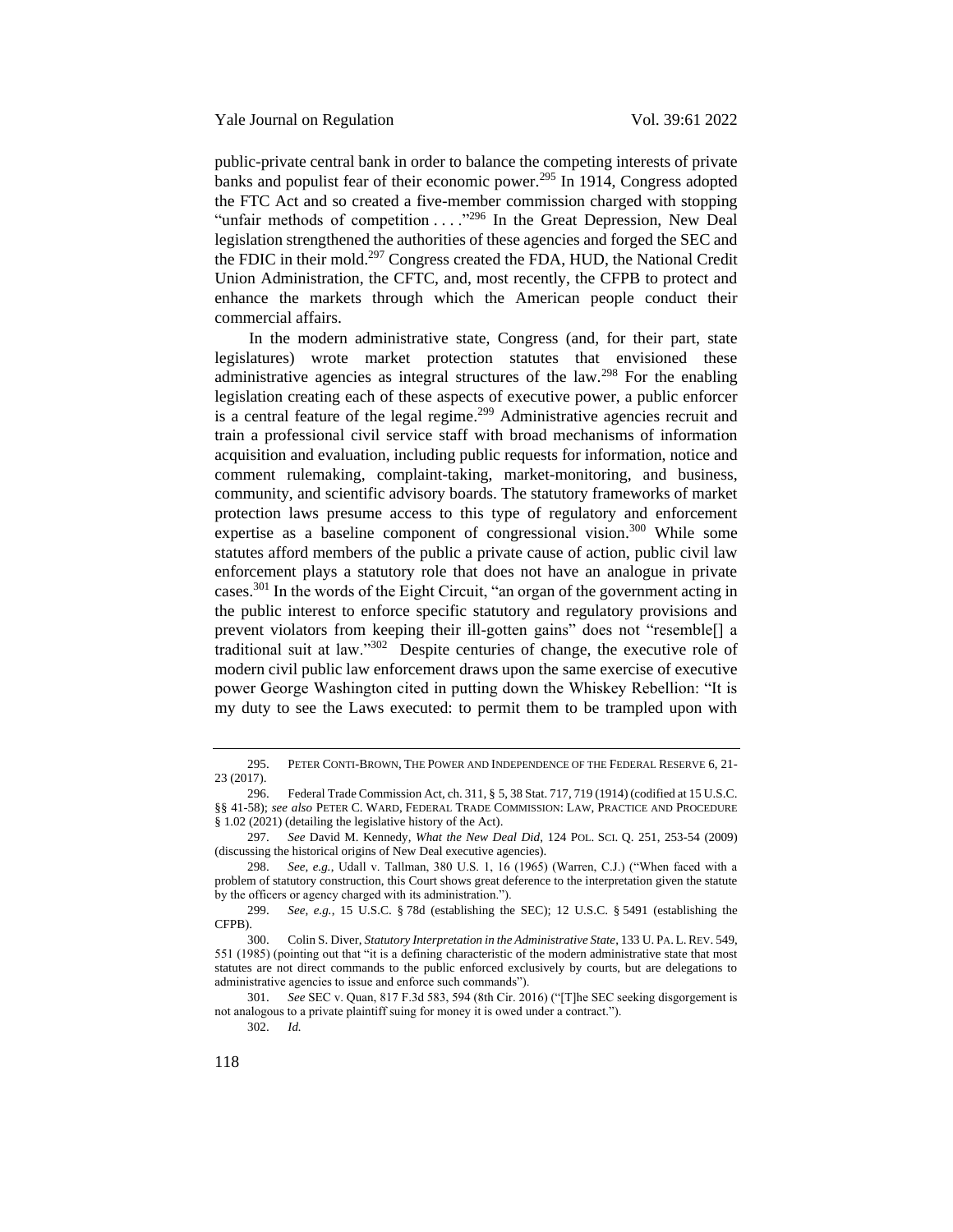impunity would be repugnant to  $[that duty].$ <sup>303</sup> The "uniquely favorable" position of public enforcement agencies seeking public compensation is based on the constitutional duty of the executive branch to implement law.<sup>304</sup>

2. Deterrence Rationale of Public Enforcement Justifies Liberal Public Compensation Principles

Deterrence of violations of market protection statutory schemes is the fundamental purpose of civil public enforcement, while the pursuit of compensation for harm primarily drives private claims. Courts and scholars agree on these points. $305$  Yet there is no shortage of judicial opinions and scholarly literature muddying the picture and pointing out the deterrent effect of private actions and the compensatory effect of public enforcement.<sup>306</sup> Public compensation combines violator deterrence with compensation to individuals, contributing to this blurring of purpose. The underlying deterrence rationale of public enforcement nonetheless applies to public compensation and shapes its use.

Both public enforcers and the courts have repeatedly pointed to deterrence as the primary purpose of public compensation. This position is obvious in disgorgement cases, as the measuring stick for the award is an amount needed to deprive the defendant of unjust gain rather than the loss suffered by the potential beneficiary of public compensation.<sup>307</sup> As the Court held in *Porter*: "[f]uture compliance may be more definitely assured if one is compelled to restore one's illegal gains."<sup>308</sup> The SEC has stated since the 1970s that its disgorgement

308. Porter v. Warner Holding Co., 328 U.S. 395, 400 (1946).

<sup>303.</sup> *To the Secretary of the Treasury* (Sept. 7, 1792), *in* 32 WRITINGS OF GEORGE WASHINGTON 143, 144 (John C. Fitzpatrick ed., 1939); *cf.* Ted Cruz, *The Obama Administration's Unprecedented Lawlessness*, 38 HARV.J.L. & PUB. POL'Y 63, 69 (2015) (arguing that selective non-enforcement violates Article II's Take Care Clause).

<sup>304.</sup> *Cf.* Roach, *supra* note 60, at 114 (acknowledging that "federal agencies win revenue disgorgement and other remedies based on uniquely favorable measures").

<sup>305.</sup> *See, e.g.*, Kokesh v. SEC, 137 S. Ct. 1635, 1643 (2017) ("[T]he primary purpose of disgorgement orders is to deter violations of the securities laws by depriving violators of their ill-gotten gains."); Velikonja, *supra* note [10,](#page-6-0) at 359 ("The primary purpose of the SEC's enforcement activity is deterrence."); Jack B. Weinstein, *Compensation for Mass Private Delicts: Evolving Roles of Administrative, Criminal, and Tort Law*, 2001 U. ILL. L. REV. 947, 952 (2001) (noting that government agencies "seek to deter by fines, injunctions, and orders for disgorgement and restitution"); Ashutosh Bhagwat, *Modes of Regulatory Enforcement and the Problem of Administrative Discretion*, 50 HASTINGS L.J. 1275, 1285 (1999) ("Furthermore, unlike public enforcement regimes, private enforcement generally has as its primary purpose compensation of victims, with only a secondary purpose of preventing or deterring violations."); Tamar Frankel, *Implied Rights of Action*, 67 VA. L. REV. 553, 570-71 (1981) (noting that private enforcement of the securities acts may be "ill-suited" to the deterrence objectives of those statutes, but also recommending devices for making private suits serve "a legitimate compensatory purpose").

<sup>306.</sup> *See* Bradley J. Bondi, *Dangerous Liaisons: Collective Scienter in SEC Enforcement Actions*, 6 NYU J. L. & BUS. 2 (2009);Jared N. Jennings, Simi Kedia & Shivaram Rajgopal, *The Deterrent Effects of SEC Enforcement and Class Action Litigation*, HARV. L. SCH. F. ON CORP. GOVERNANCE (July 25, 2011), https://corpgov.law.harvard.edu/2011/07/25/the-deterrence-effects-of-sec-enforcement-andclass-action-litigation [https://perma.cc/Q5HF-KKZ7].

<sup>307.</sup> *Supra* Section III.C.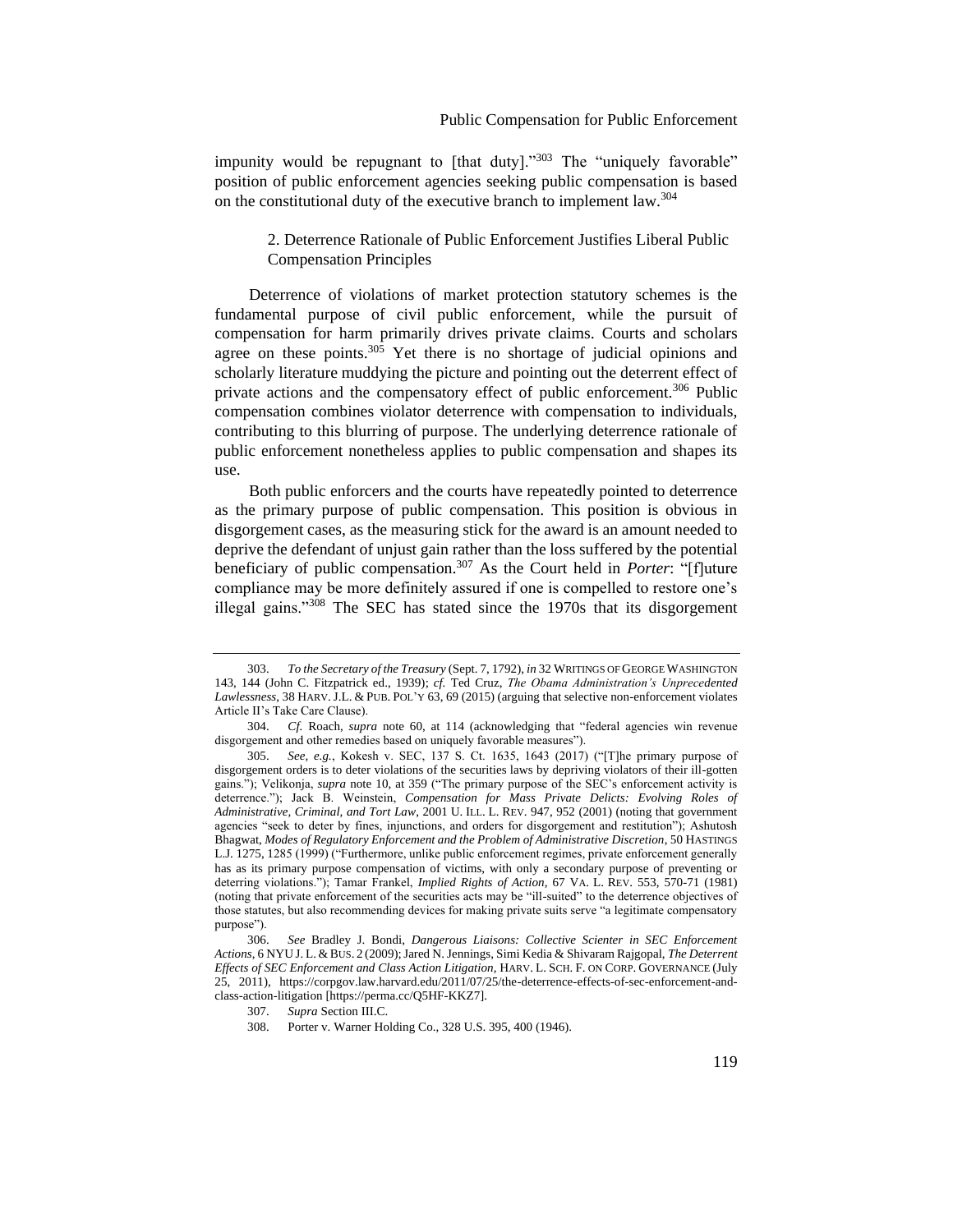Yale Journal on Regulation Vol. 39:61 2022

remedy primarily is based on deterrence, and courts have repeatedly affirmed that deterrence justifies disgorgement in SEC cases.<sup>309</sup> Similarly, courts have held that deterrence is the purpose of disgorgement in FTC cases $310$  and in state attorneys general cases.<sup>311</sup> Courts also have cited deterrence as the basis for restitution awards based on consumer loss.<sup>312</sup>

Public compensation's deterrence rationale supports a much more liberal interpretative frame for determining when it should be awarded. The Second Circuit described this link between deterrence and lower proof requirements in disgorgement cases:

[B]ecause 'the primary purpose of disgorgement orders is to deter violations of the [] laws by depriving violators of their ill-gotten gains,' . . . a regulatory agency seeking disgorgement need not identify specific victims to whom payment is due 'in good conscience,' as it would be required to do if seeking to impose a constructive trust  $\left[\text{in a private dispute}\right]$ .<sup>313</sup>

Professor Garry Gabison cited the economic justification for this position as follows: "[Public compensation] also force[s] the lawbreaker to internalize the cost of lawbreaking, which deters inefficient future lawbreaking—much like civil penalties."<sup>314</sup> Gabison concludes that "[s]ince private and public actors value deterrence differently, they approach enforcement different."<sup>315</sup>

<sup>309.</sup> *See* REPORT PURSUANT TO SECTION 308(C) OF THE SARBANES-OXLEY ACT OF 2002, U.S. SEC. EXCH. COMM'N 20, https://www.sec.gov/news/studies/sox308creport.pdf [https://perma.cc/Q6SK-WCC9] ("While the Commission may seek to return disgorged funds to injured investors, the main objective of disgorgement is to take the profits away from wrongdoers and thereby make violations unprofitable.); Gabaldon, *supra* note [8,](#page-6-2) at 1637-39 ("In 1972, the Commission's Annual Reports to Congress began to disclose both that it regarded disgorgement as a part of its arsenal and that the purpose of disgorgement was deterrence rather than compensation for particular victims."); Velikonja, *supra* note [81,](#page-16-0) at 402 (observing that "the Court held [in *Kokesh*] disgorgement is imposed to deter violations"); *see, e.g.*, SEC v. Contorinis, 743 F.3d 296, 301 (2d Cir. 2014) ("Because disgorgement's underlying purpose is to make lawbreaking unprofitable for the law-breaker, it satisfies its design when the lawbreaker returns the fruits of his misdeeds, regardless of any other ends it may or may not accomplish."); *see also* Gabaldon, *supra* not[e 8,](#page-6-2) at 1628 (collecting cases in which courts held that SEC disgorgement is based on a deterrence rationale).

<sup>310.</sup> FTC v. LoanPointe, LLC, 525 F. App'x 696, 702 (10th Cir. 2013) ("[T]he two purposes of disgorgement [are] stripping the wrongdoer of ill-gotten gains and deterring improper conduct, without penalizing appellants.").

<sup>311.</sup> State *ex rel.* Kidwell v. Master Distribs., Inc., 615 P.2d 116, 124-25 (Idaho 1980) ("Only a substantial likelihood that defendants who have engaged in unfair or deceptive trade practices will be subject to restitutionary orders will deter many with a mind to engage in sharp practices."); State v. Fonk's Mobile Home Park & Sales, Inc., 343 N.W.2d 820, 824 (Wis. Ct. App. 1983) ("[T]he injunction is tied with restitution in order to assure that the merchant is deprived of the illegal fruits of past practices and to deter future illegal conduct.").

<sup>312.</sup> *Masters Distribs., Inc.*, 615 P.2d at 124-125 ("Only a substantial likelihood that defendants . . . will be subject to restitutionary orders will deter many with a mind to engage in sharp practices."); *Id.* ("The Idaho Consumer Protection Act indicates a legislative intent to deter deceptive or unfair trade practices and to provide relief for consumers exposed to proscribed practices . . . . Only a substantial likelihood that defendants who have engaged in unfair or deceptive trade practices will be subject to restitutionary orders will deter many with a mind to engage in sharp practices.").

<sup>313.</sup> FTC v. Bronson Partners, LLC, 654 F.3d 359, 373 (2d Cir. 2011) (internal citations omitted).

<sup>314.</sup> Garry A. Gabison, *Public Enforcement of Private Rights*, 18 FLA. COASTAL L. REV. 207, 215-16 (2017).

<sup>315.</sup> *Id*. at 218.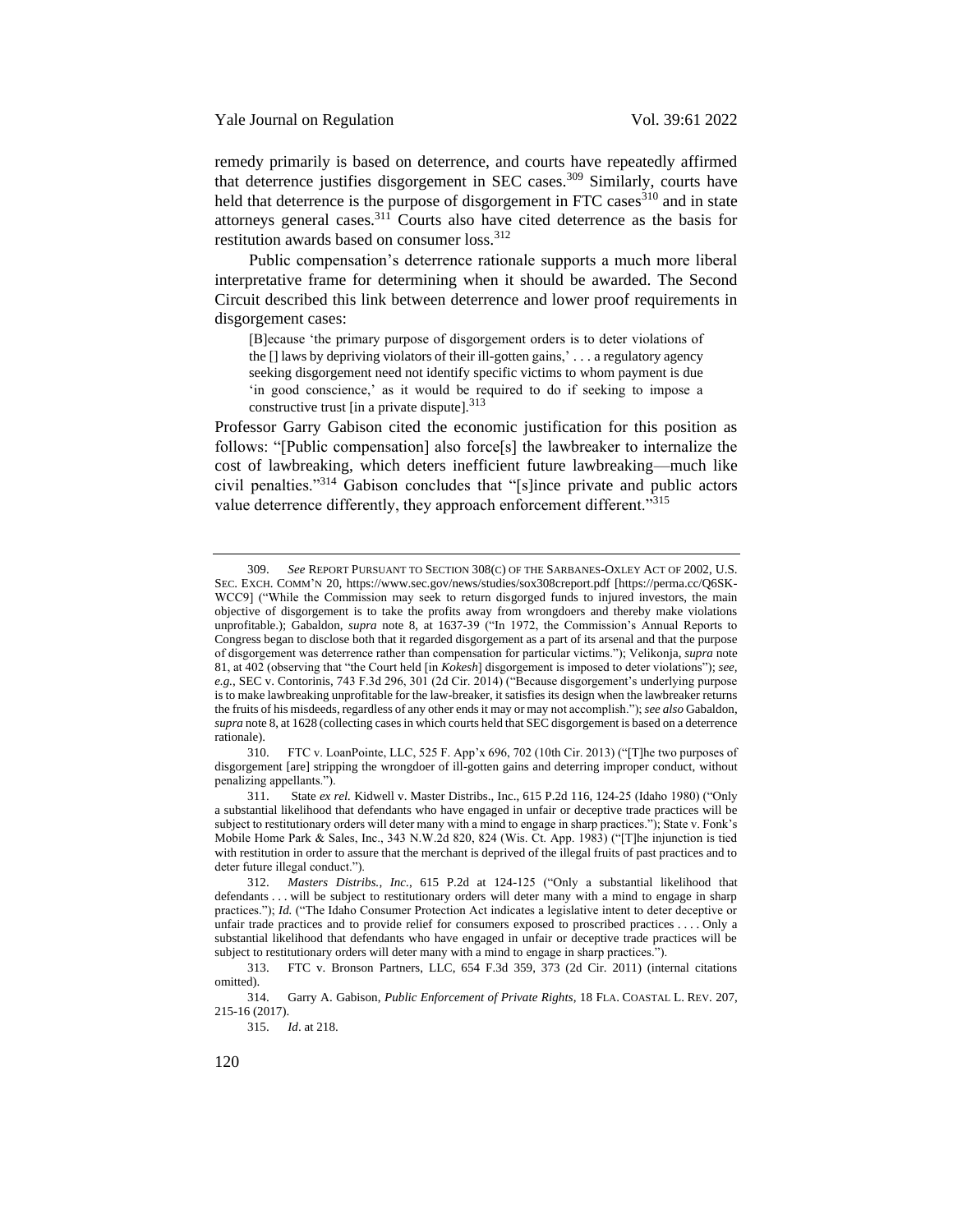The distinction between public compensation as a remedy and the right to compensation linked to the elements of a private claim is related to the critical role of deterrence in shaping public compensation law. As the statutorilyauthorized entity enforcing a market protection law, public enforcers almost always have the right to bring an action solely on proof of a law violation. Private plaintiffs, with narrow exceptions, can bring claims only when they can allege they were injured by the violation, or the like.<sup>316</sup> For example, there is no private right of action under federal UDAP laws—only the FTC, the CFPB, or a financial institution's prudential regulator can bring claims for violation of these laws but every state has a private right of action for a UDAP violation.<sup>317</sup> Yet these UDAP laws mostly require proof of injury or damage as an element of the claim.<sup>318</sup> Compensation, therefore, is not only central to the purpose of private claims, but is typically a requirement of most private claims. In a public action, the enforcer only has the burden to prove a violation; having done so, public compensation arises as one of the remedies appropriate to promote deterrence of future violations.

<span id="page-60-1"></span><span id="page-60-0"></span>Understanding public compensation as justified by deterrence also makes sense because public compensation is almost always accompanied by forwardlooking injunctive relief, whereas private suits—even class actions—typically  $\phi$  do not obtain prospective relief.<sup>319</sup> A study of one year of all consumer protection case resolutions by the CFPB, FTC, and state attorneys general underscores this point. The only situations in which public enforcers did not universally obtain injunctive relief comprised a tiny set of cases brought by state attorneys general who relied almost exclusively on outside counsel to prosecute the actions, resulting in large sums of money returned to the government, but which obtained injunctive relief in only 25 percent of cases.<sup>320</sup> That public compensation is almost invariably accompanied by prospective relief illustrates the sharp distinction between compensation to people as a part of the deterrence remedies of public enforcement and private suits focused primarily on obtaining compensation.

<sup>316.</sup> Standing in federal courts requires that a private plaintiff establish injury in fact and that the injury be "concrete and particularized." Spokeo, Inc. v. Robins, 578 U.S. 330, 339 (2016). Statutory claims by private plaintiffs also routinely require proof of injury. *See*, *e.g.*, 15 U.S.C. § 15(a) (2018) (Clayton Act antitrust violations); James v. Meinke, 778 F.2d 200, 205 (5th Cir. 1985) (securities claims under Rule 10b-5 require injury); *see also infra* note[s 317-](#page-60-0)[318](#page-60-1) (noting that private UDAP claims under state law mostly require showing of injury).

<sup>317.</sup> CARTER, ET. AL., *supra* note [153,](#page-27-0) § 12.2.1.

<sup>318.</sup> *Id*. § 11.4.2.1.1.

<sup>319.</sup> *See generally,* CONSUMER FIN. PROT. BUREAU, ARBITRATION STUDY: REPORT TO CONGRESS PURSUANT TO DODD–FRANK WALL STREET REFORM AND CONSUMER PROTECTION ACT § 1028(a) (Mar. 2015).

<sup>320.</sup> Cox, et al., *supra* note [7,](#page-6-1) at 90.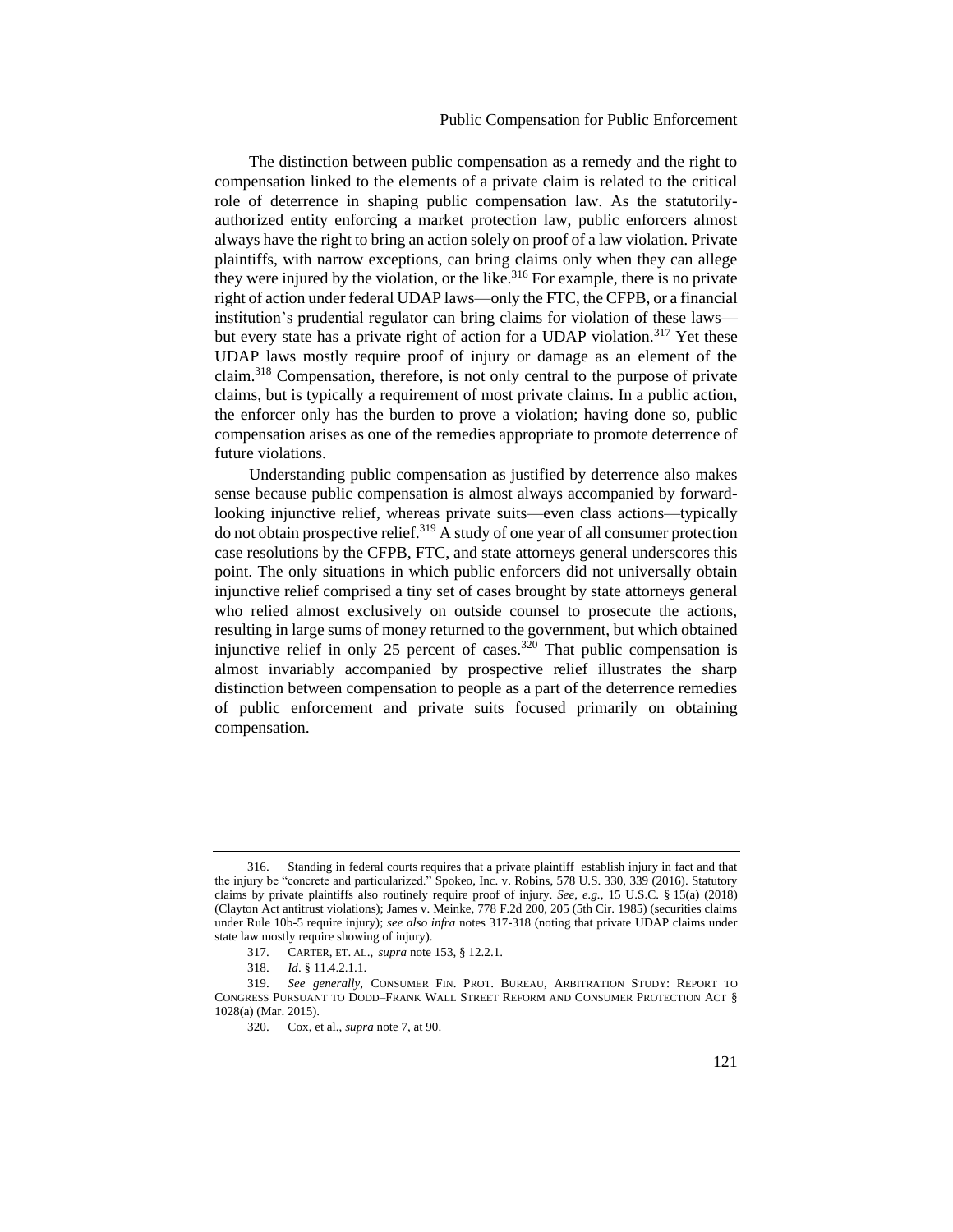## 3. Public Compensation as a Discretionary Money Remedy

The discretion typically afforded public enforcement agencies in exercising executive power over money remedies further supports the doctrine of public compensation developed by courts.

Enforcers can obtain civil penalties or public compensation, or both. The amount of these awards, however, are sometimes in tension, as an award of public compensation often will decrease the amount of money that can be obtained as a civil penalty. The ability to substitute one form of money relief for another shows why the "uniquely favorable" terms of the public compensation doctrine are explained by the unique structure and rationales of public enforcement.

The factors used in determining the amount of civil penalties substantially overlap with the bases for determining public compensation. Factors used by courts to determine civil penalty amounts in FTC cases, which also have been used in state attorneys general enforcement actions, include injury to the public and whether the penalty eliminates the violator's benefits from the violation.<sup>321</sup> One of the two primary factors employed by the SEC in deciding the amount of a civil penalty is depriving the violator of unjust gain, and the SEC also considers the need to deter and the degree of injury to innocent people.<sup>322</sup> Because civil penalties and public compensation have substantial overlap in purpose, they can be substitutes, at least in a one-way direction for most enforcers. If an enforcer decides to forego possible public compensation, the enforcer has a basis for seeking more in civil penalties.<sup>323</sup>

This substitution between money remedies becomes express in the enforcement authority of the SEC and CFPB. Civil penalty money usually is directed to the government treasury, while public compensation is paid to people affected by the violation.<sup>324</sup> With SEC Fair Funds, civil penalties can be converted into public compensation in the same enforcement action.<sup>325</sup> Congress authorized the CFPB to use civil penalties in a way that further muddies this distinction between civil penalties and public compensation. With its Civil Penalty Fund (CPF), the CFPB can use money collected as civil penalties to pay

<sup>321.</sup> United States v. Reader's Digest Ass'n, 662 F.2d 955, 967 (3d Cir. 1981), *cert. denied,* 455 U.S. 908 (1982); State v. Mandatory Poster Agency, Inc., 398 P.3d 1271, 1281 (Wash. Ct. App. 2017) (citing *Reader's Digest*, 662 F.2d 955); State by Humphrey v. Alpine Air Prod., Inc., 490 N.W.2d 888, 897 (Minn. Ct. App. 1992), *aff'd*, 500 N.W.2d 788 (Minn. 1993).

<sup>322.</sup> *See* Press Release, SEC, Statement of the Securities and Exchange Commission Concerning Financial Penalties (Jan. 4, 2006), https://www.sec.gov/news/press/2006-4.htm [https://perma.cc/W76C-WUMM] ("[C]orporate penalties are an essential part of an aggressive and comprehensive program to enforce the federal securities laws, and that the availability of a corporate penalty, as one of a range of remedies, contributes to the Commission's ability to achieve an appropriate level of deterrence through its decision in a particular case.").

<sup>323.</sup> This is especially true because settlements overwhelm fully-litigated cases as a share of public enforcement cases, meaning enforcers agree to the specific allocation between civil penalties and public compensation rather than the result occurring by a court order.

<sup>324.</sup> *Civil Penalty Fund*, CONSUMER FIN. PROT. BUREAU, https://www.consumerfinance.gov/ enforcement/payments-harmed-consumers/civil-penalty-fund [https://perma.cc/6W9M-LVTZ].

<sup>325.</sup> *See supra* Section II.C.5.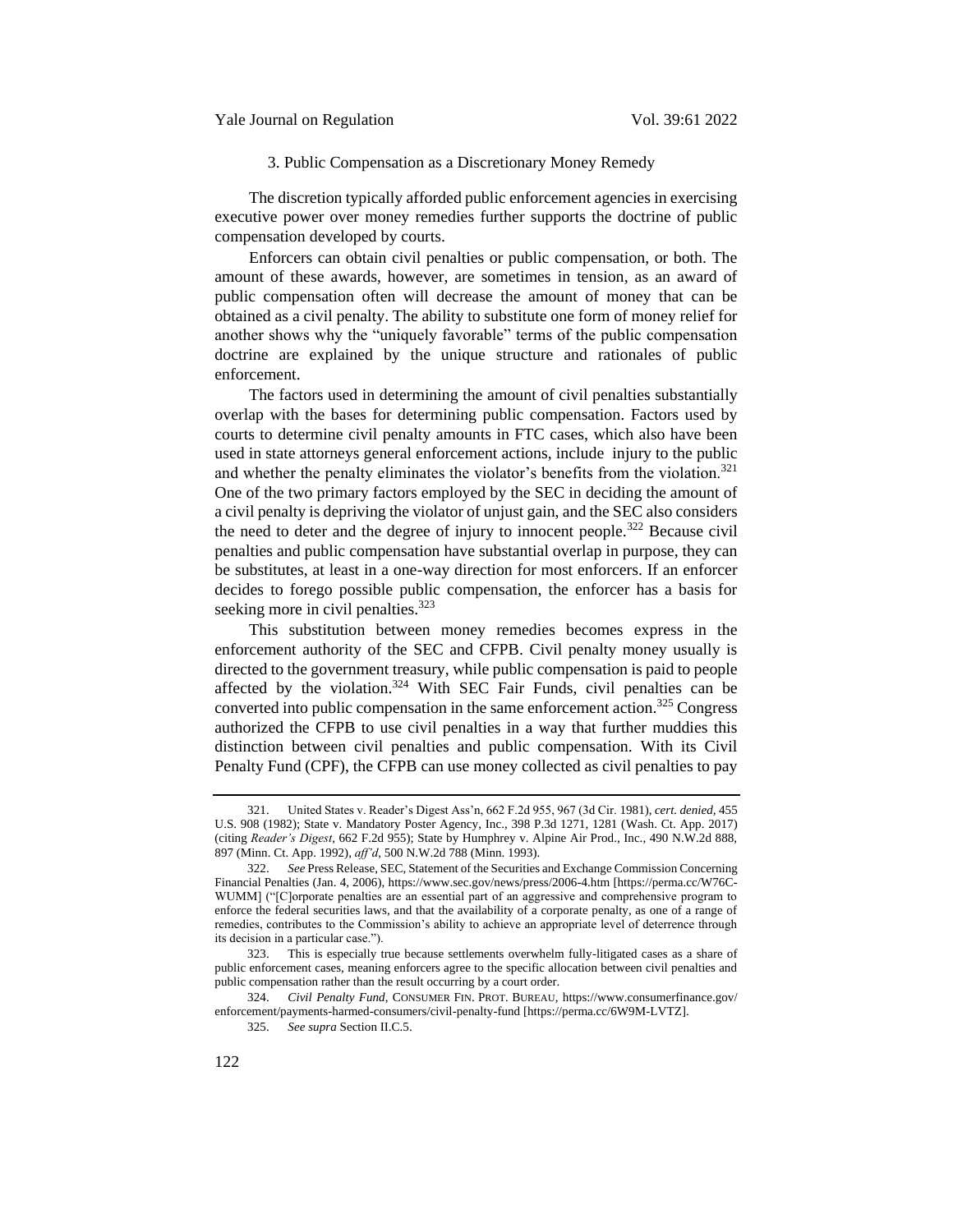public compensation in future cases where the Bureau is unable to collect the amount of a public compensation award, typically because of the defendant's insolvency.<sup>326</sup>

<span id="page-62-0"></span>Substitution of money remedies again distinguishes public enforcement from private actions. Private actions have no similar substitution of money remedies. Even when statutory penalties are present, the penalties add money relief to the private litigants in addition to private compensation, as any such additional relief is paid to the same private litigant. In public enforcement, by contrast, civil penalties are paid to some form of government fund, except with SEC Fair Funds.

A recent CFPB enforcement action brought during the Trump Administration is illustrative. In *CFPB v. Omni Financial of Nevada*, <sup>327</sup> the Bureau sued a lender for violating the Military Lending Act in collecting installment loans made to military service members. In settling the case, the CFPB obtained a civil penalty of over \$2 million, but no public compensation for the service members, even though the Military Lending Act treats loans made in violation of the statute as void *ab initio*. Although from 2012 to 2016 the CFPB obtained nearly \$12 billion in restitution for consumers, by 2020 the agency shifted to follow the highly-restricted view of when the agency is entitled to restitution seen in the Central District of California's *CashCall* post-trial order.<sup>328</sup> Under the settlement, Omni thus was able to continue collecting *void* loans from service members who received no public compensation at all from the enforcement action. Ironically, the money Omni paid in civil penalties went into the Bureau's CPF to be held for the benefit of future victims *in other cases*. 329

By imposing upon itself a higher burden for seeking public compensation, the CFPB created a result that shows why the uniquely favorable public compensation doctrine traditionally used by courts produces remedial results consistent with the purposes of public enforcement. For the CFPB, its drift away

<sup>326.</sup> *See generally* Craig Cowie, *Putting Money Back into Consumers' Pockets: An Empirical Study of the CFPB's Civil Penalty Fund*, 2021 U. ILL. L. REV. 1417 (2021).

<sup>327.</sup> *In re* Omni Fin. of Nevada, Inc., CFPB No. 2020-BCFP-0028 (December 30, 2020), https://files.consumerfinance.gov/f/documents/cfpb\_omni-financial-of-nevada-inc\_consent-order\_2020- 12.pdf [https://perma.cc/U9V7-S54C].

<sup>328.</sup> MAJORITY STAFF OF THE H. COMM. ON FIN. SERVS., 116TH CONG., SETTLING FOR NOTHING: HOW KRANINGER'S CFPB LEAVES CONSUMERS HIGH AND DRY at 5, 21 (2019); Christopher L. Peterson, *Dormant: The Consumer Financial Protection Bureau's Law Enforcement Program in Decline*, CONSUMER FED'N OF AM. 25-26 (March 12, 2019), https://consumerfed.org/wp-content/uploads/2019/ 03/CFPB-Enforcement-in-Decline.pdf [https://perma.cc/R7NJ-YNH9]; CFPB v. CashCall, Inc., No. CV 15-07522-JFW, 2018 WL 485963 at \*11-12 (C.D. Cal. Jan. 19, 2018).

<sup>329.</sup> Press Release, CFPB, Consumer Financial Protection Bureau Settles with Omni Financial of Nevada, Inc. for Violations of the Military Lending Act, Electronic Fund Transfer Act, and Consumer Financial Protection Act (Dec. 30, 2020), https://www.consumerfinance.gov/about-us/newsroom/ consumer-financial-protection-bureau-settles-with-omni-financial-of-nevada-inc-for-violations-of-themilitary-lending-act-electronic-fund-transfer-act-and-consumer-financial-protection-act [https://perma.cc /SF3D-7R38]; *see also* 12 U.S.C. § [5497\(d\)](https://www.govinfo.gov/link/uscode/12/5497) (2018) (establishing CFPB's civil money penalty fund); 12 C.F.R. § 1975.104 (2021) (directing the CFPB to use funds in the civil penalty fund to compensate victim's uncompensated harm).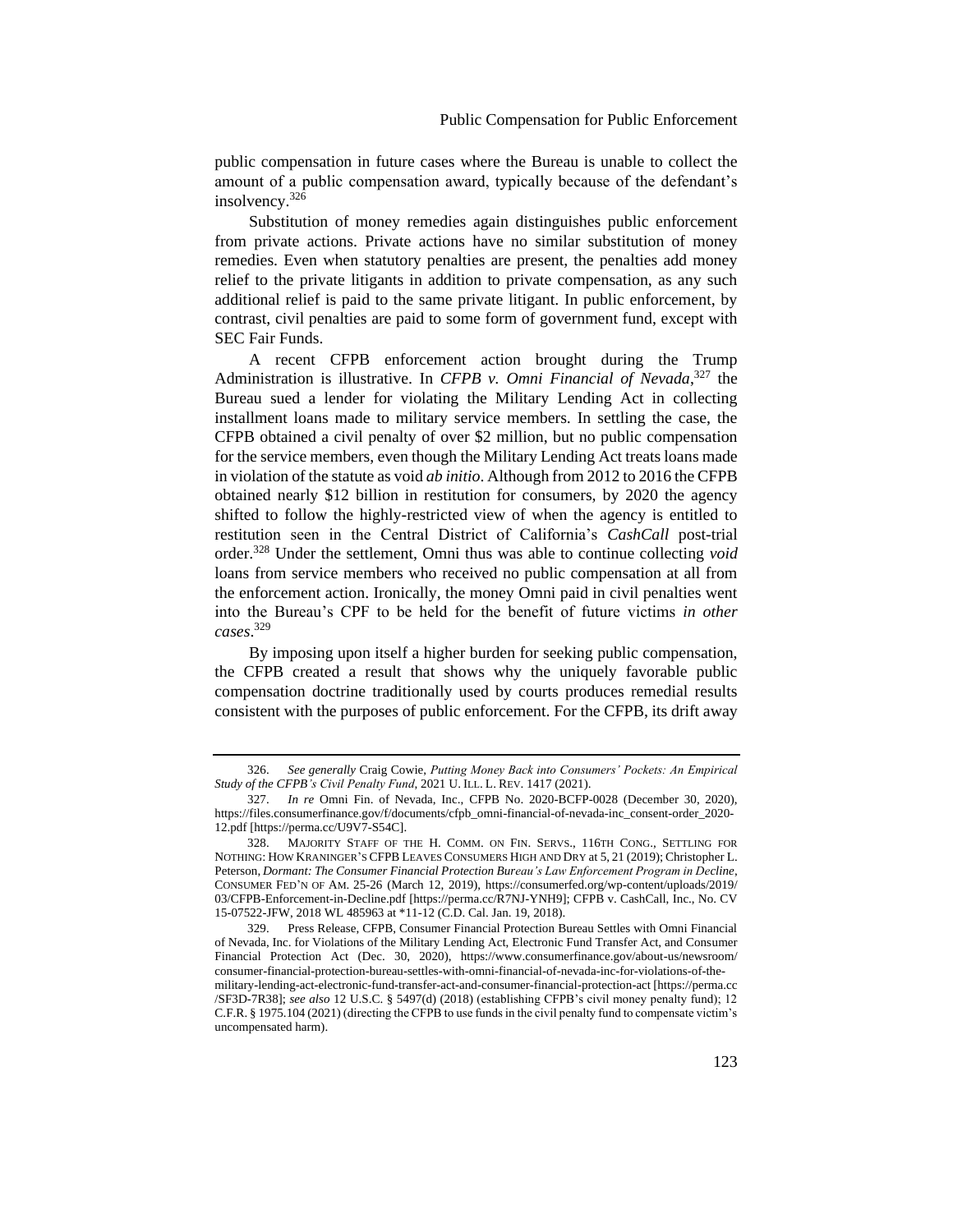Yale Journal on Regulation Vol. 39:61 2022

from awarding public compensation has created an ironic glut in its CPF.<sup>330</sup> The shift led the Bureau to begin hoarding money penalties collected in its enforcement actions in the fund established by Congress to provide redress to victims of insolvent defendants, because the agency would not allow itself to distribute these funds under its narrow view of its statutory mandate to compensate consumers affected by violations of the law.

For civil enforcement agencies across a range of market protection regimes, tighter requirements for public compensation would simply incentivize enforcers to forego public compensation in favor of higher penalties deposited into the public treasury or another fund. Money obtained from either form of relief rests on a desire to deter future violations and the duty to implement the law. There is no policy reason to prefer civil penalties over public compensation; in fact, Congress has made express a preference for money obtained in enforcement actions to be used for public compensation in creating Fair Funds and the CPF.<sup>331</sup> The uniquely favorable posture of enforcement agencies in seeking public compensation is partly justified by the discretion they are typically afforded in choosing between money penalties or public compensation.

## 4. The Absence of Class Procedure

Historically, civil law enforcement actions seeking public compensation have not been subject to the procedural restrictions of class actions. Nevertheless, a body of relatively recent scholarship argues that public compensation essentially converts public enforcers into class-action counsel.<sup>332</sup> These authors compare the participatory deficiencies and conflicts of interest for enforcers in awards of public compensation to those found in class actions. While this view has little support in the case law, the blurring between class actions and public compensation did leak into the Seventh Circuit's *Credit Bureau* decision. In

<sup>330.</sup> *See* Kate Berry, *What Will Incoming CFPB Chief do with \$570 Million Consumer Aid Fund?*, AM.BANKER (Jan. 25, 2021 9:00 PM ET), https://www.americanbanker.com/news/what-will-inco ming-cfpb-chief-do-with-570-million-consumer-aid-fund [https://perma.cc/DV2P-G77N]; Dara Duguay, *Let Non-Profits Tap Residual CFPB Penalty Funds: The Time to Put this Money to Use is Now*, THE HILL (Feb. 12, 2021 2:00 PM ET), https://thehill.com/blogs/congress-blog/politics/538636-let-non-profits-tapresidual-cfpb-penalty-funds-the-time-to-put [https://perma.cc/NM5H-J5YQ].

Conversely, money awarded for public compensation can end up in a government treasury. When an enforcer is unable to identify or locate recipients, or the costs of identifying recipients outweighs the benefit, courts have allowed the money to be directed to the government treasury, public accounts dedicated for particular purposes, or a nonprofit for educational or other public purposes.

<sup>332.</sup> *See, e.g.*, Adam S. Zimmerman, *Distributing Justice*, 86 N.Y.U. L. REV. 500, 518 (2011) (arguing that public compensation "mimics" class actions); Margaret H. Lemos, *Aggregate Litigation Goes Public: Representative Suits by State Attorneys General*, 126 HARV. L. REV. 486, 493 (2012) (arguing that state attorneys general suits seeking public compensation are "public aggregate litigation" that "bear[] a striking resemblance to the much-maligned damages class action."); Michael D. Sant'Ambrogio & Adam S. Zimmerman, *The Agency Class Action*, 112 COLUM. L. REV. 1992 (2012) (describing public compensation as an "agency class action"); Winship, *supra* not[e 62,](#page-14-1) at 1108 (describing the SEC as "public class counsel" when obtaining public compensation); *see also* Elysa M. Dishman, *Class Action Squared: Multistate Actions and Agency Dilemmas*, 96 NOTRE DAME L. REV. 291, 295 (2020) (arguing that, in state attorneys general multistate actions, "the analogy to the class action compounds, and a second 'class action' of a sort emerges").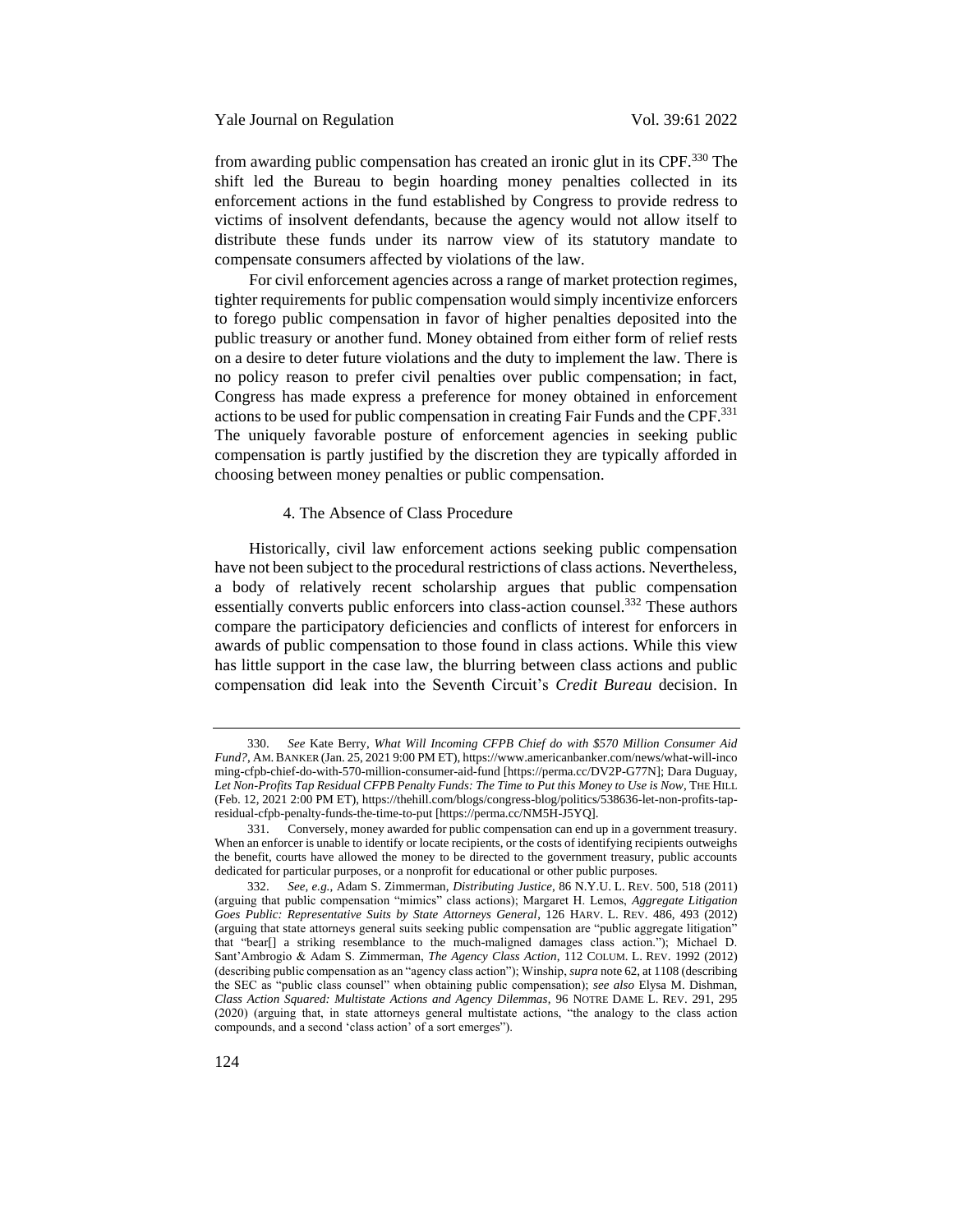particular, the Seventh Circuit cites the Supreme Court's decision *Wal-Mart Stores, Inc. v. Dukes* as support for its holding.<sup>333</sup>

Chief Judge Wood wrote a lengthy dissent in *Credit Bureau* that is relevant to the broader scholarly debate about the role of public compensation cases in law enforcement. Unlike class actions, in a public civil enforcement action "there is only one plaintiff."<sup>334</sup> The FTC and other public enforcement agencies are authorized to obtain relief even when it would not be available to private litigants. Unlike class actions, public compensation is typically paid in one lumpsum with discretion afforded to the enforcer on how to distribute the money.<sup>335</sup> And, "in contrast to *Wal-Mart*," public compensation awarded to the FTC or other enforcers does not "present the problem of internal conflict within a class."<sup>336</sup> As Chief Judge Wood recognized, disgorgement as a form of public compensation is supported by the unique position of public enforcers as civil law enforcement, and she finds support in the fact that "this understanding of disgorgement permeates the case law of our sister circuits" in SEC enforcement actions.<sup>337</sup> The dissent repeatedly criticized the majority for relying on cases involving private litigants, observing that a line of cases concerned "implied private rights of action—a problem we surely do not have here."<sup>338</sup> Although the Supreme Court in *AMG* disagreed with Chief Judge Wood as a matter of statutory construction of the FTC Act, one suspects the Supreme Court reached a unanimous decision in *AMG* by restricting itself to the limited reasoning in Justice Breyer's context-specific opinion. As a more general matter, Chief Judge Wood is right.

The scholarship equating private class actions and public compensation never grapples with the core problem that public compensation rests on different statutory authority based on different rationales unique to public enforcement.<sup>339</sup> Class concerns are a nullity in public enforcement because class action prerequisites under civil procedure rules exist to overcome the impracticability of mass joinder of a numerous class of similarly situated plaintiffs with private claims.<sup>340</sup> Because a public enforcer seeking public compensation, in the words of the Eight Circuit, "is not analogous to a private plaintiff suing for money it is

<sup>333.</sup> FTC v. Credit Bureau Ctr. LLC, 937 F.3d 764, 772 (7th Cir. 2019). For discussion of *Wal-Mart*'s restrictive views of Rule 23's commonality requirement in class certification, *see infra* note[s 56-](#page-12-0) [57](#page-12-1) and accompanying text. In contrast, Justice Breyer did not cite to *Wal-Mart Stores, Inc. v. Dukes* in the unanimous *AMG* decision. *See* AMG Cap. Mgmt., LLC v. FTC, 141 S. Ct. 1341 *passim* (2021).

<sup>334.</sup> *Credit Bureau Ctr.*, 937 F.3d at 791 (Wood, C.J., dissenting from denial of rehearing en banc).

<sup>335.</sup> *See, e.g.*, SEC v. Quan, 817 F.3d 583, 594 (8th Cir. 2016) ("Indeed, disgorged funds are paid not to the SEC, but to the district court, which has discretion over how to disburse them.").

<sup>336.</sup> *Credit Bureau Ctr.*, 937 F.3d at 791 (Wood, C.J., dissenting from denial of rehearing en banc).

<sup>337.</sup> *Id*. at 793.

<sup>338.</sup> *Id*. at 789.

<sup>339.</sup> *Cf.* Sarah L. Swan, *Plaintiff Cities*, 71 VAND. L. REV. 1227, 1254 n.167 (2018) (describing how both Prentiss Cox and Howard Erichson reject the analogy between class actions and public compensation, and quoting Erichson as arguing that "the nature of the litigative representation differs significantly in the two types of cases").

<sup>340.</sup> *See* FED. R. CIV. P. 23.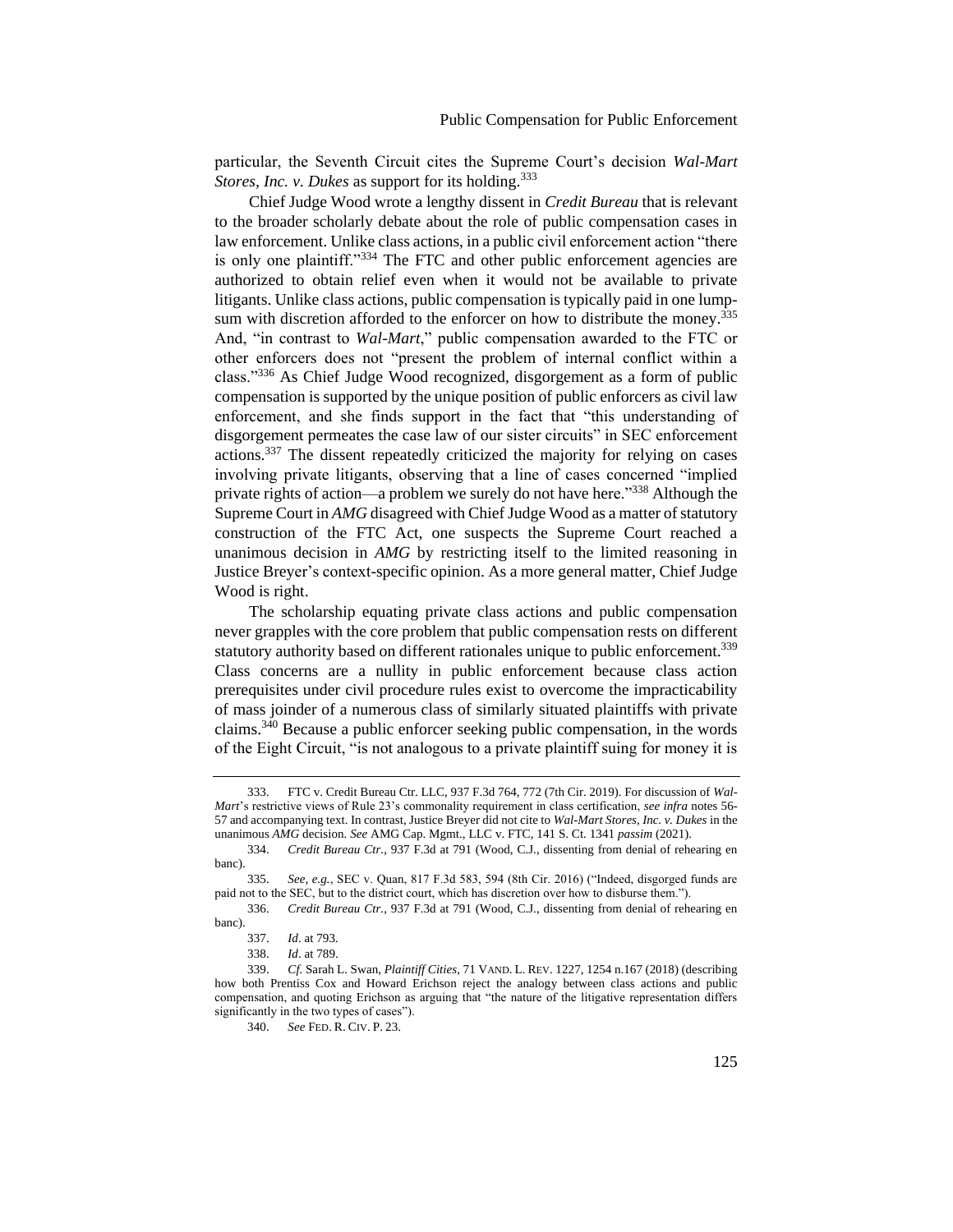owed,"<sup>341</sup> it is even less analogous to *a group* of private plaintiffs suing for money they are owed. The procedural problem of joinder is simply not relevant when a public enforcer exercises its discretion in deciding whether to implement law through seeking public compensation, or not.<sup>342</sup> "A lawsuit by an organ of the government acting in the public interest to enforce specific statutory and regulatory provisions and prevent violators from keeping their ill-gotten gains" only bears a passing resemblance to a traditional lawsuit.<sup>343</sup>

Or, as Chief Judge Wood said, "[t]he presence of the government as a litigant is especially important to the public-interest component of the analysis when the government seeks remedies."<sup>344</sup> This is because for the government, public compensation as a remedy lies "uniquely within its toolbox" and "is aimed squarely at undoing public harms and preventing future ones through deterrence."<sup>345</sup> The absence of class-procedural prerequisites from the substantive doctrine of public compensation is not indicative of a substantive defect in that law. Rather it is a feature of the constitutional order which tasks executive power with implementing the rule of law.

### V. Unified Public Compensation Law

An alternative to a reversal in the judicial trend toward conflating the law of public compensation with the law governing private claims is the legislative enactment of statutes that clarify and unify the authority of enforcers. In the Appendix, we propose model federal legislation to create uniform opportunities to seek public compensation across enforcers. State legislatures can adapt the language of this proposed legislation to accomplish the same goals at the state level. Section V.A makes the case for uniform authority. Section V.B examines the concepts underlying our proposed legislative reform.

## *A. The Need for Uniform Authority*

Almost no two federal enforcers regularly obtaining public compensation have identical authority. The SEC has the right to obtain disgorgement and has its statutory Fair Funds power to convert civil penalties into public compensation—a right that likely will be exercised more frequently in light of the invitation to litigate limits on disgorgement unleashed by *Liu*. The CFTC also protects investors, yet it has express statutory authority to use either type of public compensation measure, but not the power to substitute civil penalties for public compensation. The likely litigation surge testing the limits on implied

<sup>341.</sup> SEC v. Quan, 817 F.3d 583, 594 (8th Cir. 2016).

<sup>342.</sup> *See* SEC v. Commonwealth Chem. Sec., Inc., 574 F.2d 90, 95 (2d Cir. 1978) ("[T]he court is not awarding damages to which plaintiff is legally entitled but is exercising the chancellor's discretion to prevent unjust enrichment.").

<sup>343.</sup> *Quan*, 817 F.3d at 594.

<sup>344.</sup> FTC v. Credit Bureau Ctr., LLC, 937 F.3d 764, 793 (7th Cir. 2019) (Wood, C.J., dissenting from denial of rehearing en banc).

<sup>345.</sup> *Id.*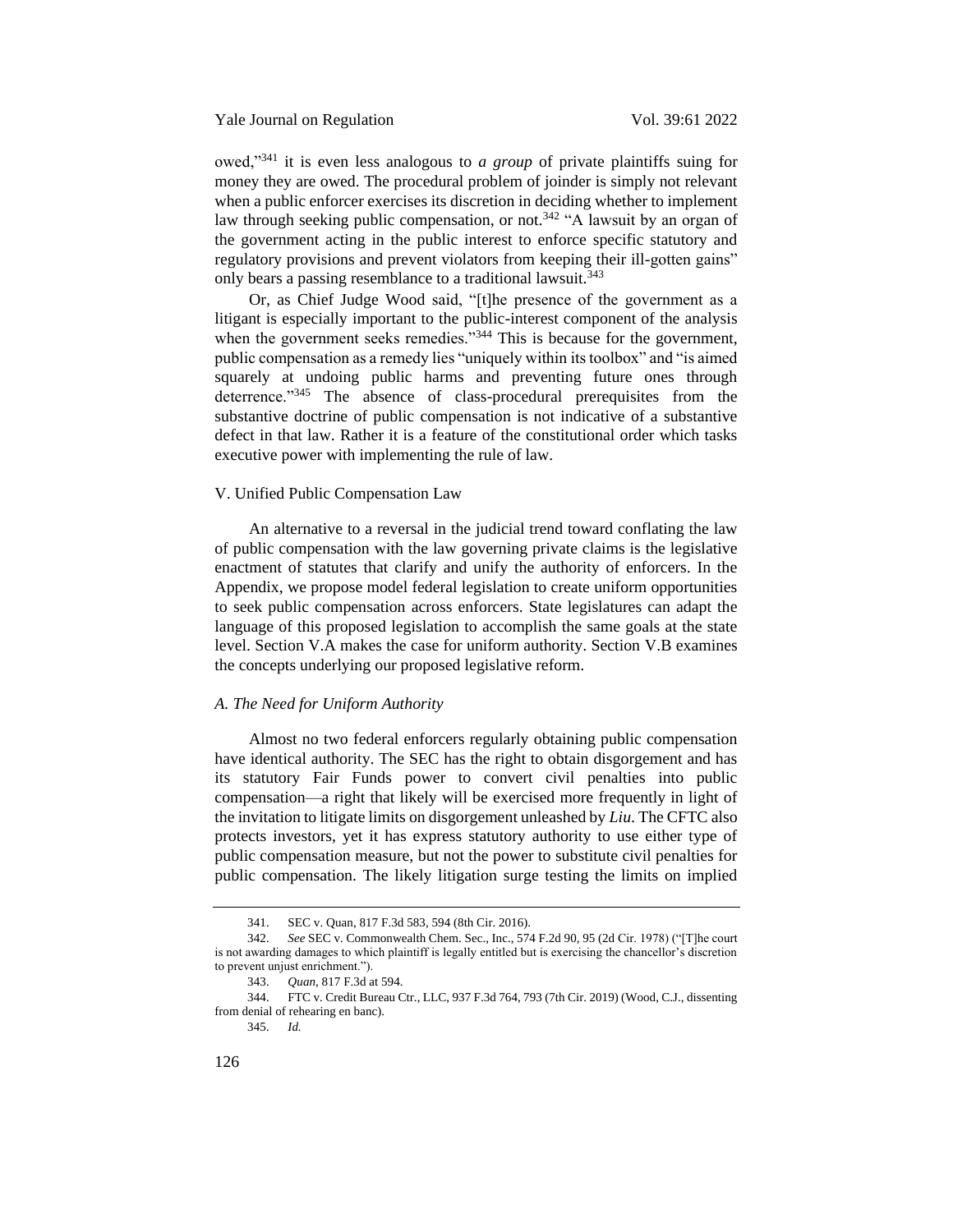equitable disgorgement authority will raise untested questions about the application of these limits to the CFTC's express authority. The CFPB may face the same questions if it attempts to situate its public compensation requests squarely within its express disgorgement authority. And while the CFPB shares with the SEC a right to substitute civil penalties for public compensation, it operates with completely opposite restrictions, and compensation is available only in other cases and not the action for which the penalties were collected. The FTC's public compensation authority has been reshaped by the *AMG* decision, but regardless the FTC still retains public restitution and civil penalty authorities, albeit accessible only through hobbling procedural hurdles imposed on no other enforcer.<sup>346</sup> Agencies that obtain public compensation less frequently, such as the FDA or HUD, rely on implied statutory equitable powers that will no doubt be challenged in light of the recent judicial movement to restrict public enforcers' use of this remedy.

Taking a step back to observe the broad sweep of public compensation across enforcers raises the question of whether these disparities exist for a persuasive reason. Investors subject to loss due to insider trading can be made whole through civil penalties converted to disgorgement under SEC Fair Funds authority, while the *AMG* decision against the FTC means that homeowners subject to a foreclosure scam will often receive no public compensation. Why are investors treated differently—in fact, better—than consumers in these situations? Why does the CFPB have broader direct public compensation remedies for UDAP violations in consumer finance than the agencies with UDAP authority over other types of goods or services? Why do certain enforcers have the right to shift money awarded as civil penalties to public compensation, but not other enforcers?

Tracing the history of all of these differences in authority is beyond the scope of this Article, but it is readily apparent that the differences in the market protection rationales of the various enforcers do not justify the vast discrepancies in public compensation authority among them.<sup>347</sup> The variation in statutory authority for public compensation appears mostly to be the result of historical happenstance and the ad hoc, iterative development of the law through statutory authorization and case law.

These differences in statutory authority obscure the long-established judicial consensus that allows for the statement of a public compensation doctrine. The tendency of courts to cite to public compensation cases across enforcers, and the application of common causation presumptions and loosenedproof requisites, show a decades-long judicial inclination to view public

<sup>346.</sup> *Cf.* Chopra & Levine, *supra* note [67,](#page-14-2) at 47 (proposing a suite of creative administrative reforms to facilitate expanded monetary relief in FTC enforcement actions under the Commission's penalty offense authority instead of section 13(b)).

<sup>347.</sup> *See* Beales & Muris, *supra* not[e 101,](#page-19-0) at 6 (describing the development of FTC remedial provisions in the 1970s); Donna M. Nagy, *The Statutory Authority for Court-Ordered Disgorgement in SEC Enforcement Actions*, 71 SMU L. REV. 895, 896 (2018) (providing a history of the SEC's remedial authority).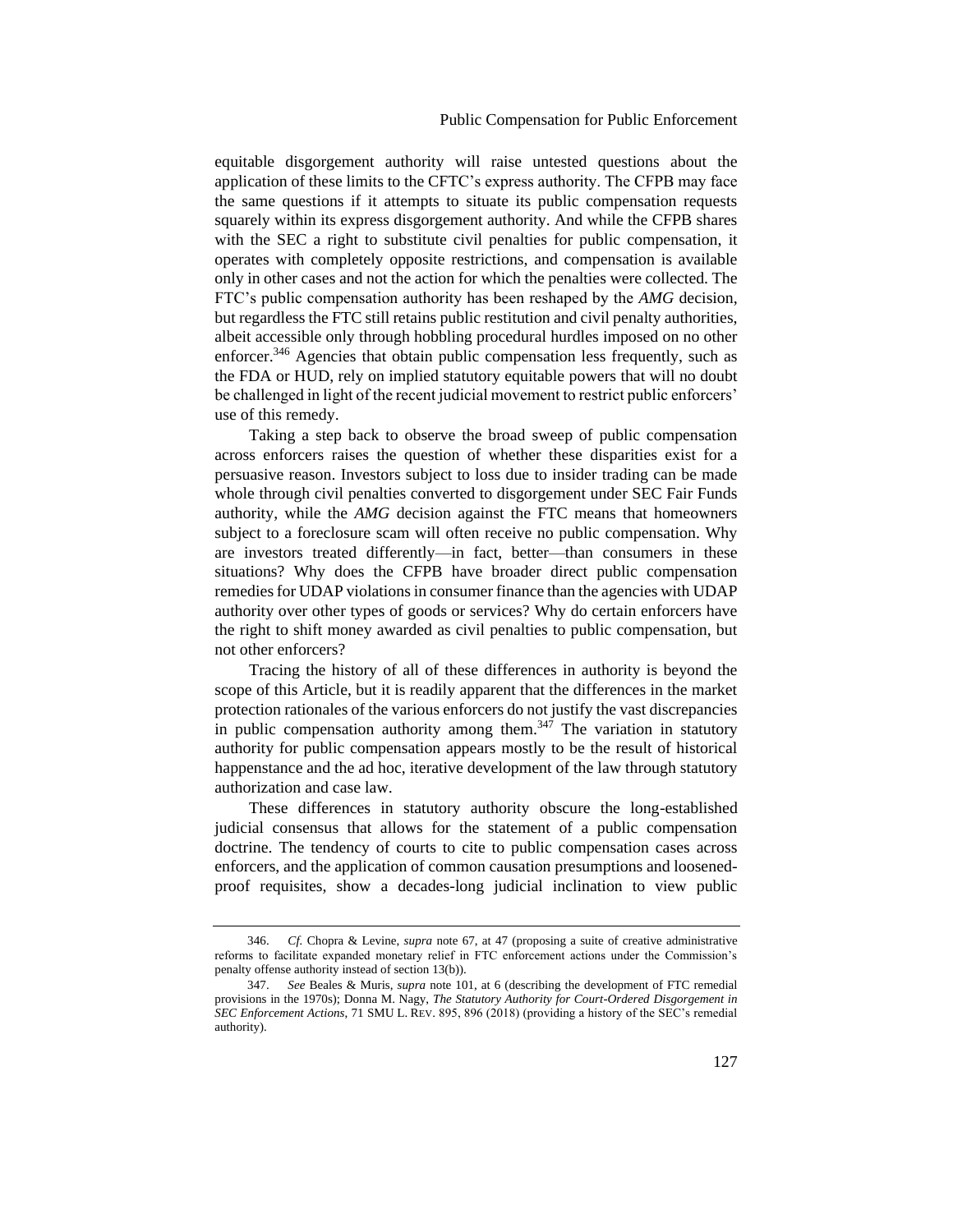compensation as a common element across market protection schemes. Given the broad similarities in purpose and function among market protection enforcers, the burden should be on those opposing enforcers' authority to justify why uniformity in public compensation should not be available to those affected by market protection law violations.

The rapid reaction to *Liu* by Congress in creating new statutory authority for the SEC is consistent with a congressional consensus to support the liberal award of public compensation. Congress has steadily expanded enforcers' statutory authority for public compensation over the last few decades. It recognized public compensation in amendments over the years to the remedial statutes of the SEC and FTC.<sup>348</sup> Congress created SEC Fair Funds authority in the Sarbanes-Oxley Act of 2002 and expanded CFTC public compensation authority in the DFA in 2010.<sup>349</sup> When it created the CFPB, Congress gave the new agency remedial authority expressly incorporating a right to both forms of public compensation and the authority to convert civil penalties into public compensation through the civil penalty fund.<sup>350</sup> Congressional action to retrench public compensation powers which were previously granted is entirely absent from this history of evolving public compensation statutory authority. Similarly, two state legislatures, Arizona and Iowa, reacted to state supreme courts' rejection of state attorney general power to obtain disgorgement through a statutory injunctive provision by amending state law to expressly provide that authority.<sup>351</sup>

The Supreme Court's upheaval of the FTC's public compensation authority is helpful in at least one respect. Justice Breyer noted that "[i]f the Commission believes . . . [its] authority too cumbersome or otherwise inadequate, it is, of course, free to ask Congress to grant it further remedial authority."<sup>352</sup> The need for such authority is now urgent because the public relies on the FTC to compensate victims of scams and other unfair or deceptive practices. Congress must, however, recognize that reform should not be limited to the FTC, because the recent retreat from public enforcement rationales in cases determining public compensation is part of a larger trend affecting the remedial authority of all enforcers. As we described earlier, federal courts have sharply restricted access to the courts for private claims.<sup>353</sup> A constriction of public compensation brings us closer to a regime where violations of market protection laws are consequence-free, or at least a judicial system that has curtailed its own authority to provide any recompense to people affected by those violations.

<sup>348.</sup> *Id*.

<sup>349.</sup> *See supra* Section II.C.5.

<sup>350.</sup> *See supra* note[s 150,](#page-26-0) [326.](#page-62-0)

<sup>351.</sup> State *ex rel.* Horne v. AutoZone, Inc., 275 P.3d 1278, 1283 (Ariz. 2012) (distinguishing the validity of disgorgement FTC authority because it is in a separate section of the statute, and also noting the change in Iowa law resulting from a prior court decision limiting state attorney general restitution authority); State *ex rel.* Miller v. Santa Rosa Sales & Mktg., Inc., 475 N.W.2d 210, 219 (Iowa 1991); ARIZ. REV. STAT. § 44-1528 (amended to add parallel express disgorgement authority).

<sup>352.</sup> AMG Cap. Mgmt., LLC v. FTC, 141 S. Ct. 1341, 1351-52 (2021).

<sup>353.</sup> *See supra Section* I.C.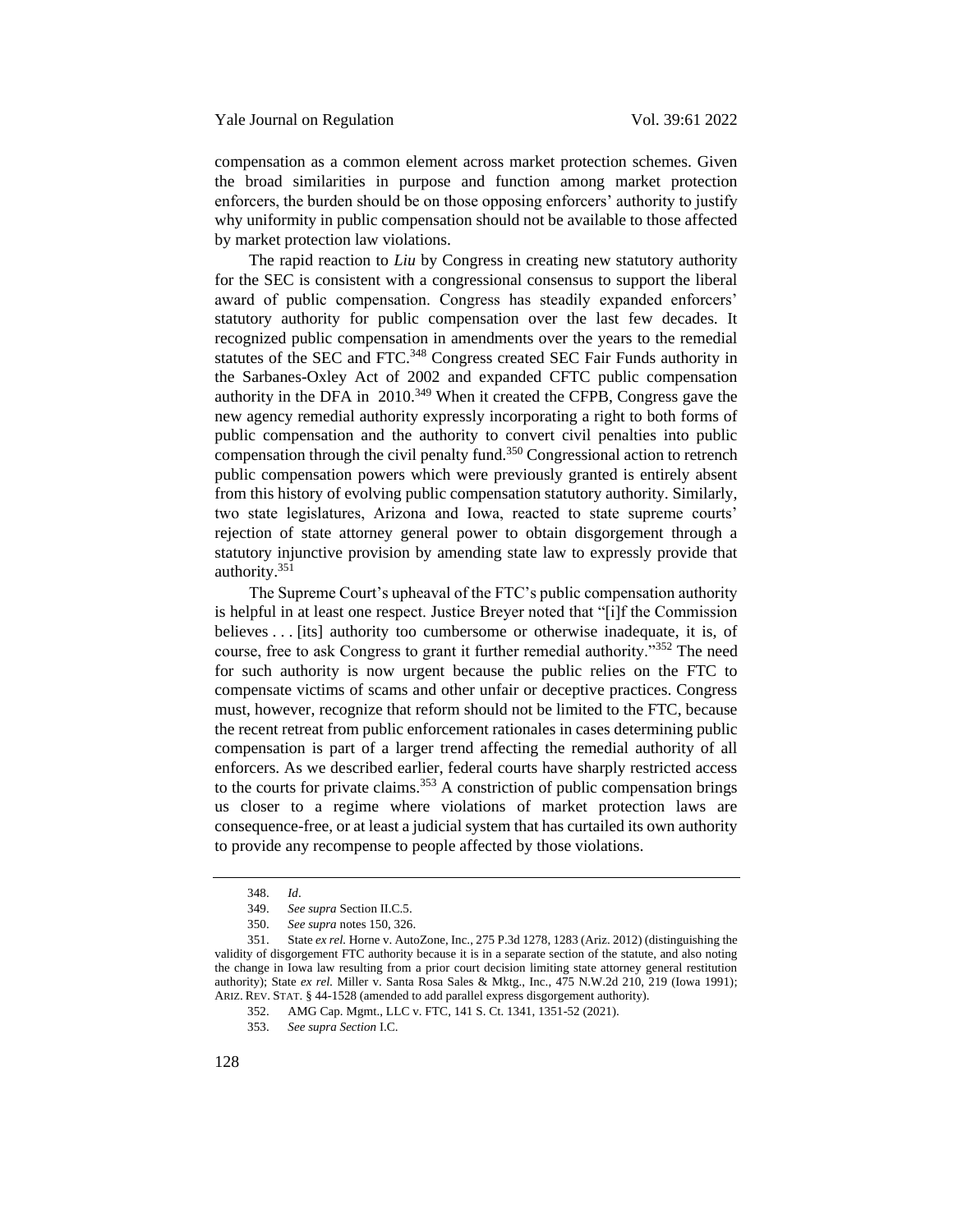#### *B. Concepts Supporting Model Legislation*

The proposed legislation would eliminate these senseless disparities. Congress can strengthen public enforcement, thus deterring violations of market protection schemes, while also building law that is clearer for courts and enforcers to apply, improving both efficiency and fairness of civil law enforcement. In this subpart, we identify three key concepts which shape our proposed legislation.

# 1. Clarify Alternative Availability of Both Forms of Public Compensation

Disgorgement currently is largely based on ancillary equitable authority, or at least a general statutory incorporation of that equitable authority, while public restitution almost always is based on express authority. This difference creates difficult interpretative questions for the courts. In *Liu*, those issues arose as an existential question of whether disgorgement is authorized by a statutory injunction, and resulted in holdings contravening the use of disgorgement as employed by some courts. In *AMG*, the issue was whether disgorgement is authorized based on the specific language in the statutory injunction provision when that statute also authorizes public restitution. All of these issues would be avoided by making the implied express. Enforcers should be able to seek, and courts should be able to award, either form of public compensation as dictated by the circumstances of the enforcement action.

Our proposed model law replicates most of the language in the DFA's express authority for the CFTC. $354$  This language authorizes the CFTC to use either disgorgement or public restitution in seeking public compensation. The restrictions on calculating disgorgement awards imposed in *Liu* may shift the relative benefits of using public restitution rather than disgorgement for enforcers with access to both forms of public compensation. And as we have shown in above examples, public restitution can be a better measure of the harm caused by certain violations. In *Figgie*, the seminal FTC public restitution case, this gap was quite substantial. The court determined that disgorged profits amounted to about \$7.5 million, while possible consumer loss exceeded \$49.9 million.<sup>355</sup> Allowing enforcers the discretion to choose between seeking either measure based on the circumstances of each case would allow courts to consider awarding public compensation under the measure of the harm caused by the violation. This comports with the public policy goal of having businesses internalize the social costs of law violation in weighing the potential costs to themselves, which is the essence of public compensation as deterrence.

<sup>354.</sup> We omit the reference to "proximate cause" for public restitution, which led the Eleventh Circuit to impose common law tort proof standards. *See supra* note [86.](#page-17-0)

<sup>355.</sup> FTC v. Figgie, Inc., 994 F.2d 595, 605 (9th Cir. 1993).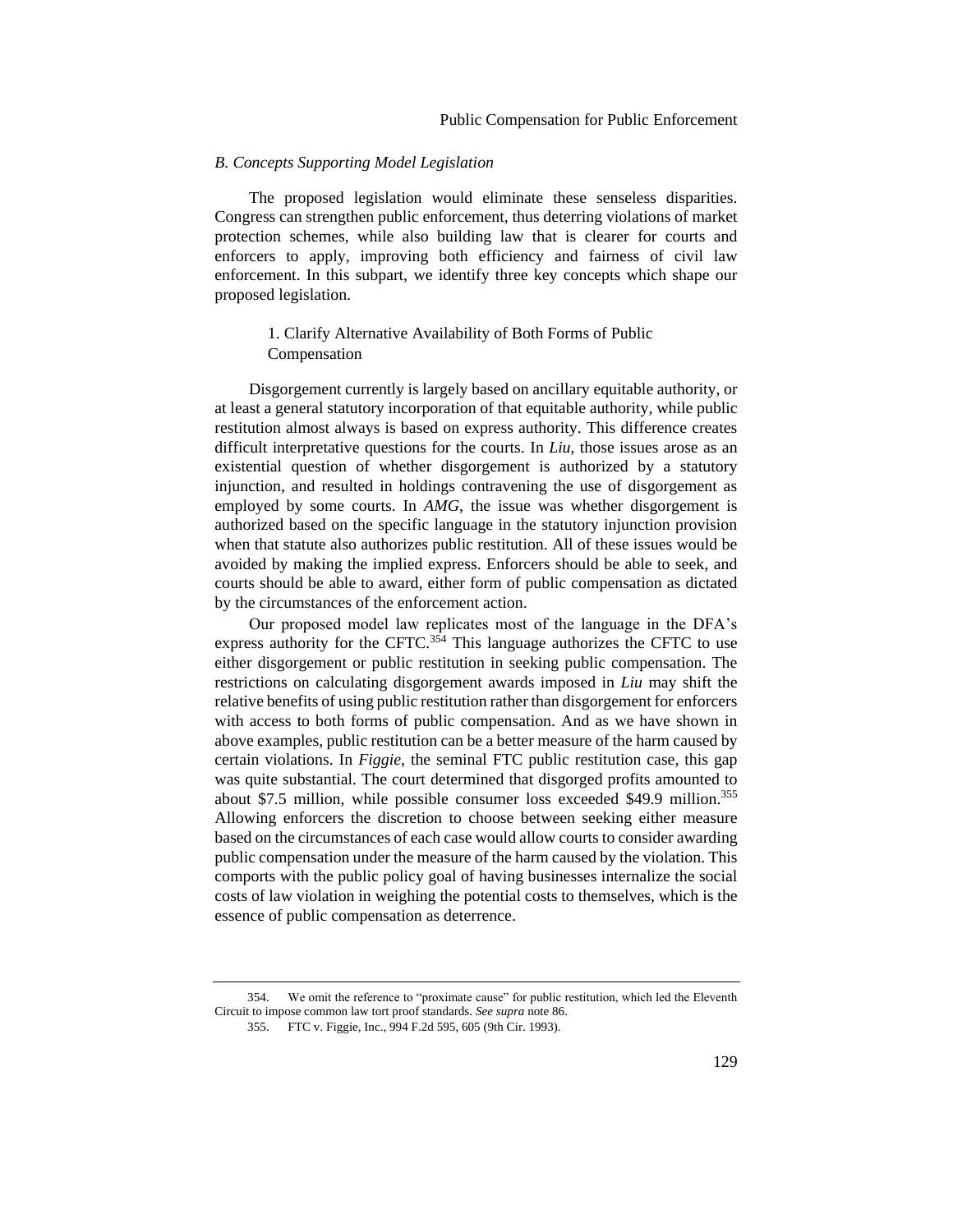# 2. Preserve What Works

The proposed legislation replicates the judicial consensus embodied in public compensation doctrine. It expressly incorporates the reasonable approximation framework for determining the proper amount to award in public compensation. Courts are familiar with applying this framework and the abundant case law provides a grounding for the meaning of this text. The legislation incorporates the proposed proportionality test for difficult public restitution cases—an area in which courts have articulated a need for guidance.

The legislation addresses the changes and uncertainties in the law created by the Court's decision in *Liu*. The legislation includes a clear divide between measuring disgorgement by gain and public restitution by loss. The authority to award either disgorgement or public restitution preserves the flexibility to adapt public compensation to the circumstances of each case, but settles an area of discord in the case law, consistent with the holding of *Liu*. The legislation also would clarify, consistent with past judicial practice, that expenses incurred in creating a violation are not deductible from a public compensation award, and joint and several liability can be imposed when a person knew or should have known about the violation.

The proposed legislation would make clear that enforcers have the authority to reallocate public compensation money that they are unable to distribute into a fund that would operate like the CFPB civil penalty fund, permitting fulfilment of public compensation awards in other cases involving insolvent defendants. The empirical scholarship validates the effectiveness of this type of funds.<sup>356</sup> When such distributions are impractical, this provision of the proposed legislation would allow for depositing the funds in the Treasury, removing any possible restrictions imposed on SEC use of residual public compensation funds in *Liu*. 357

Finally, the legislation makes explicit that public compensation is solely for public enforcement, which is consistent with decades of case law developing a doctrine uniquely available to public enforcers. A provision clarifies that the new law does not allow for a private right of action to force an agency to seek public compensation or a private right of action to force allocation of public compensation to any person.<sup>358</sup>

<sup>356.</sup> Cowie, *supra* note 326. Although the proposed legislation does not include the use of substitution of civil penalties into public compensation for all enforcers, a good case can be made for doing so. The justifications for SEC Fair Funds authority and CFPB civil penalty fund authority would seem to have equal force in other market protection enforcement sectors.

<sup>357.</sup> The proposed legislation includes a savings clause for existing public compensation authority to make clear that it is designed to provide supplemental statutory authority available for use in the enforcement of the identified market protection laws. The law is designed to bring a minimum level of authority to all public enforcers, not abrogate existing tools that have proven effective.

<sup>358.</sup> *Infra* Appendix (Sec. 3, § 2417(h))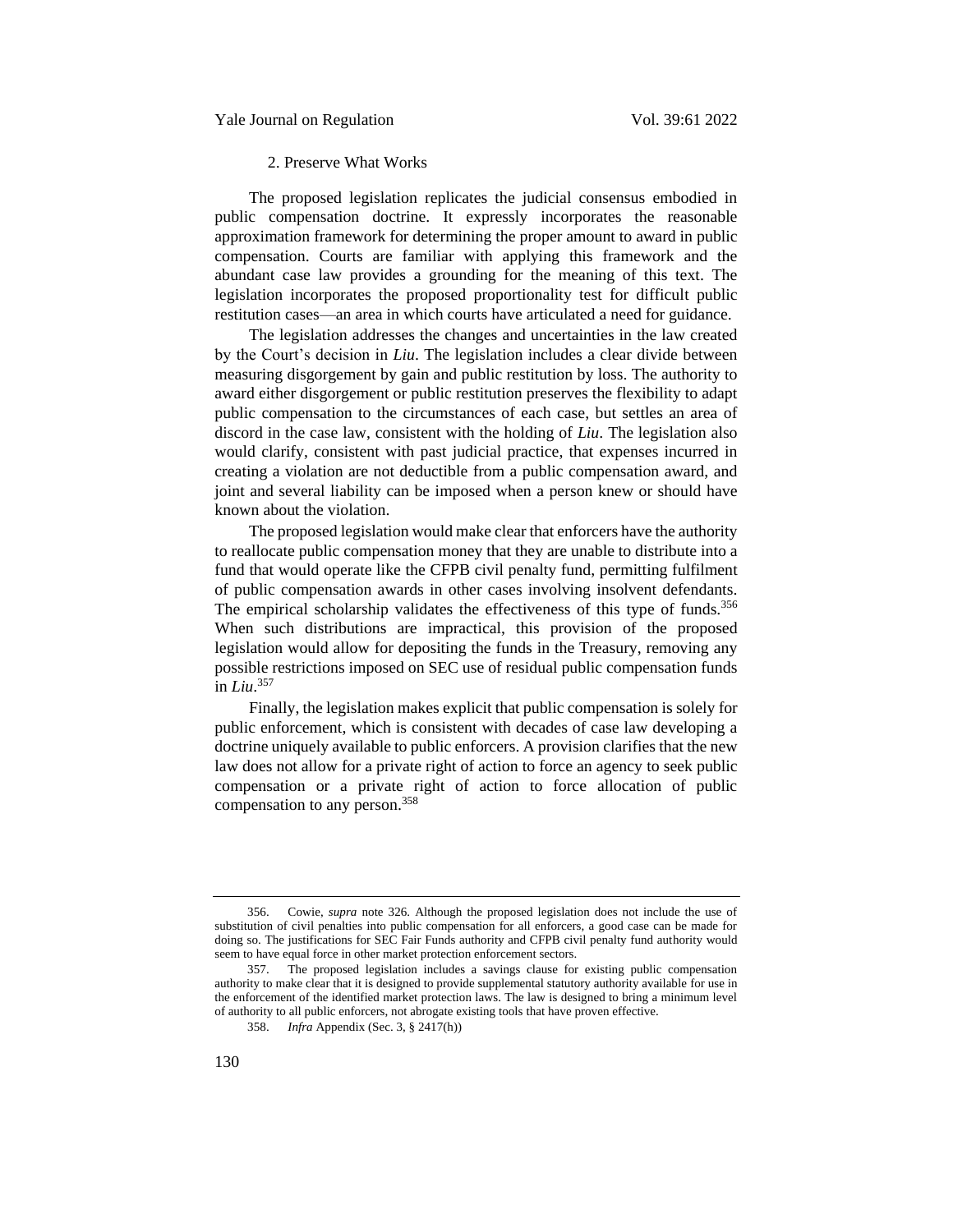## 3. Decouple Public Compensation from Equity

Perhaps most importantly, a legislative enactment would save public enforcers, courts, and business defendants countless millions in litigation costs to resolve arcane questions of equity jurisprudence. The issues raised—but left mostly unresolved—in *Liu* concern how to measure a disgorgement award, and on whom to impose a disgorgement obligation, so that it does not constitute a penalty and thus contravene the traditional limits of equity. By incorporating vague references to "disgorgement" in creating express authority for the CFTC and CFPB, and by adopting an express SEC right to obtain disgorgement as "unjust enrichment," Congress left unresolved questions about whether these statutes alter the Supreme Court's interpretation of traditional equity limits on disgorgement. The expenditure of time and creativity by attorneys and courts to resolve these questions would be neither necessary nor useful in the context of public enforcement.

The model legislation directly addresses and resolves this problem. It commands use of an equity-like "broad and flexible construction . . . in favor of deterrence of violations . . . and the practical implementation of the remedial goal of compensating people."<sup>359</sup> The legislation provides that "public compensation is not subject to the traditional limits imposed on judicial authority in equity."<sup>360</sup> The proposed legislation also addresses the issues of joint liability, calculation of net profit without expense deduction, and use of residual public compensation funds. In other words, the proposed legislation would make judicial determination to award disgorgement a question resolved by statutory interpretation without reference to the perplexing cross-currents of traditional equity.

Decoupling disgorgement from traditional equity makes sense because the limits of traditional equity derive from the law governing private claims that has little meaning in the context of public enforcement. Why should courts be concerned about stepping over the line into punishment in a public enforcement action? Enforcers' alternative remedies are to seek actual civil penalties and, in the case of the SEC and CFPB, to then repurpose that money as public compensation, either in the same case (SEC Fair Funds) or in other cases (the CFPB's Civil Penalty Fund). It makes no sense to debate the fine points of ancient principles of equity—or in the case of Justice Thomas's dissent in *Liu,*  the question of whether the principles as applied to disgorgement are sufficiently ancient—when Congress or state legislatures can resolve the question of the proper function of public compensation as a public enforcement remedy.

<sup>359.</sup> *Id*. at § 2417(a)(2).

<sup>360.</sup> *Id*.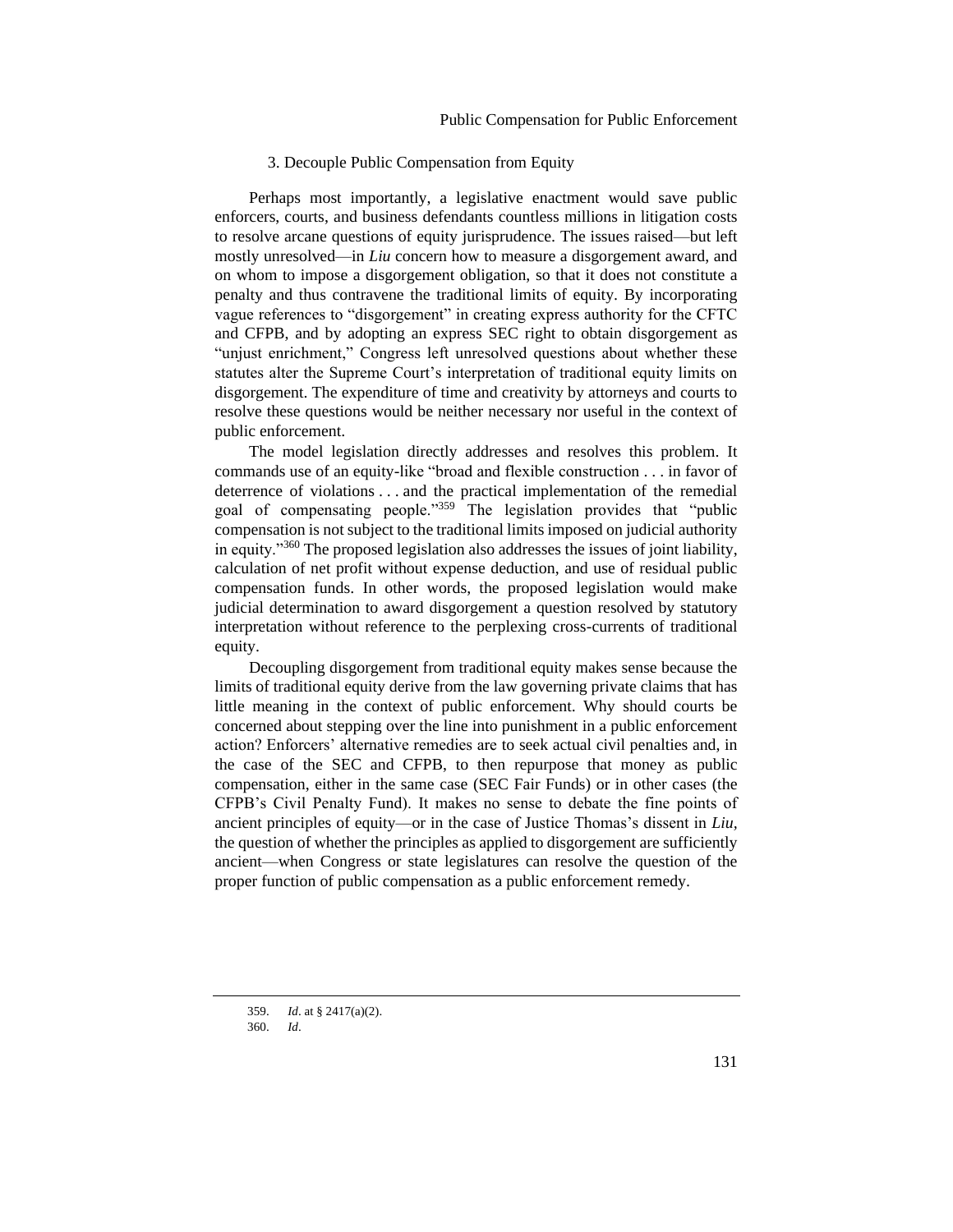## Conclusion

Though often an opaque and muddled area of law, public compensation has been an effective civil law enforcement tool for more than seventy years. It has delivered billions of dollars in relief to millions of investors, consumers, workers, and others, and strengthened deterrence against law violations. In this Article, we have distilled a doctrine that reflects the consensus position of courts. Public compensation is awarded under broad and flexible standards that are alien to judicial resolution of private claims. This occurs because public compensation is a remedy guided by the rationales of public enforcement and the unique position afforded public agencies under the U.S. Constitution and federal statutes, and similar authority given to state attorneys general and state agencies under state laws. We have extended the doctrine to suggest the use of a multi-factor test when courts encounter difficult public restitution cases for which there is less case law guidance.

After decades of effective use, the law of public compensation has been unsettled by recent judicial decisions. This disruption comes at a time when access to class actions has been restricted, often leaving public compensation as the only option for people to recover money lost to companies violating market protection laws.

Congress and state legislatures can resolve this disruption by enacting laws that would clarify public compensation law. Our proposed legislation would create uniform authority across public enforcers and allow the use of either disgorgement or public restitution as appropriate to the circumstances of the enforcement action. Market protection laws achieve their purpose in direct relation to the effectiveness of their enforcement.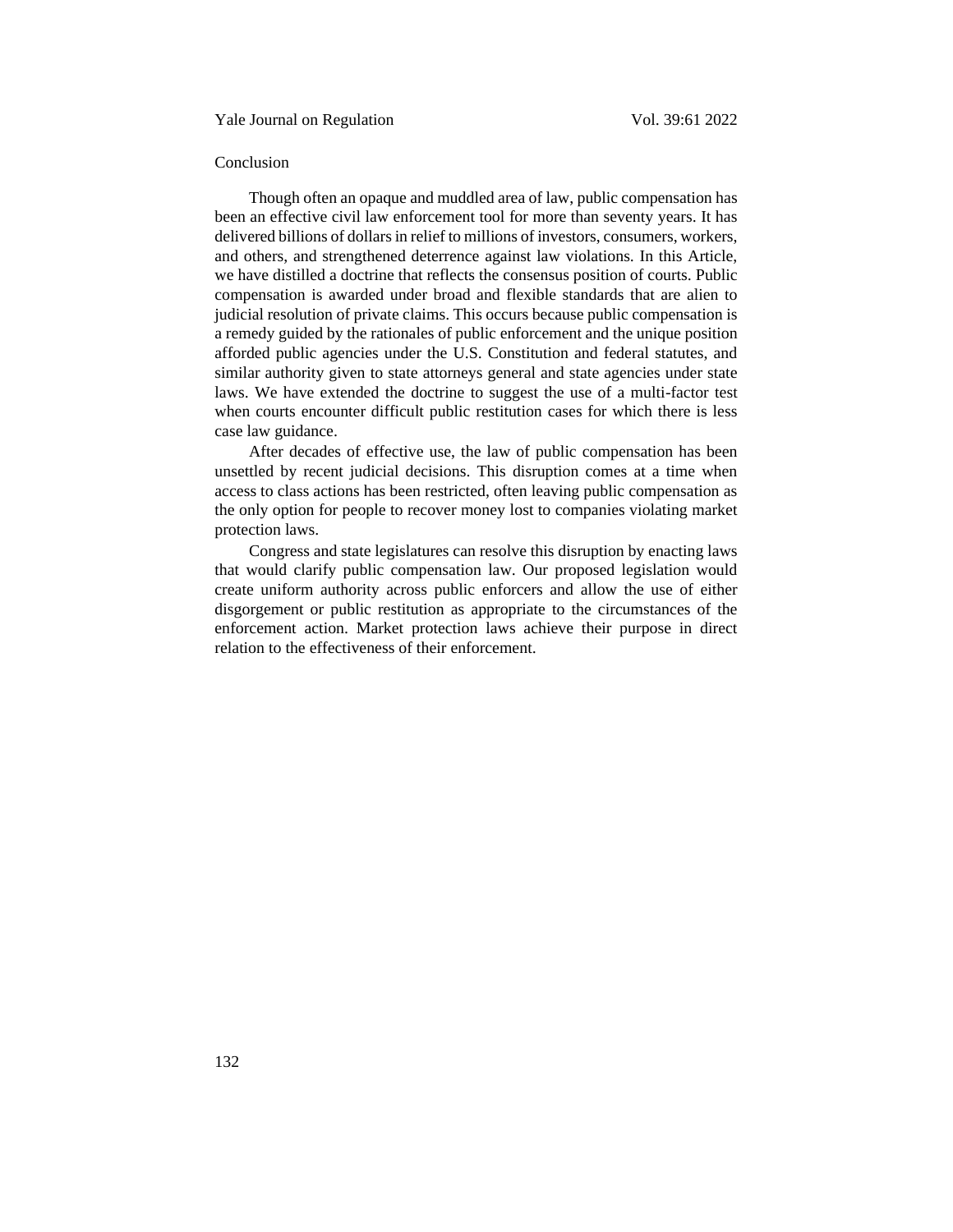Appendix: Model Federal Legislation

*Be it enacted by the Senate and House of Representatives of the United States of America in Congress assembled,*

**SEC. 1.** Short title.

This Act may be cited as the "Civil Public Compensation Act."

## **SEC. 2.** Findings.

Congress finds that—

(1) civil law enforcement agencies of the United States have obtained court orders directing compensation to victims of unlawful acts for more than seventy years;

(2) recently some courts have questioned the authority of agencies to obtain compensation for victims of unlawful activity in civil law enforcement actions; and

(3) the rule of law requires that civil law enforcement agencies of the United States must deter unlawful activity and provide public compensation to victims.

**SEC. 3**. Remedial authority of administrative agencies.

Chapter 161 of Title 28, U.S. Code is amended by adding at the end the following:

## **"§ 2417. Public compensation in civil law enforcement actions of the United States**

"(a) Authority to Award Public Compensation.—

"(1) Wherever a court of the United States has jurisdiction to hear a civil action brought by or on behalf of an agency, board, bureau, commission, or department of the United States to enforce a civil market protection law, the court may order a person found to have violated such law to pay public compensation to persons in connection with the unlawful act.

"(2) In awarding public compensation, courts shall afford a broad and flexible construction of this section in favor of deterrence of violations of the civil market protection law and the practical implementation of the remedial goal of compensating people affected by violations of civil market protection law, and public compensation is not subject to the traditional limits imposed on judicial authority in equity.

"(b) Definitions.—As used in this section:

"(1) Public Compensation.—Means disgorgement or public restitution awarded against a person who violates a civil market protection law.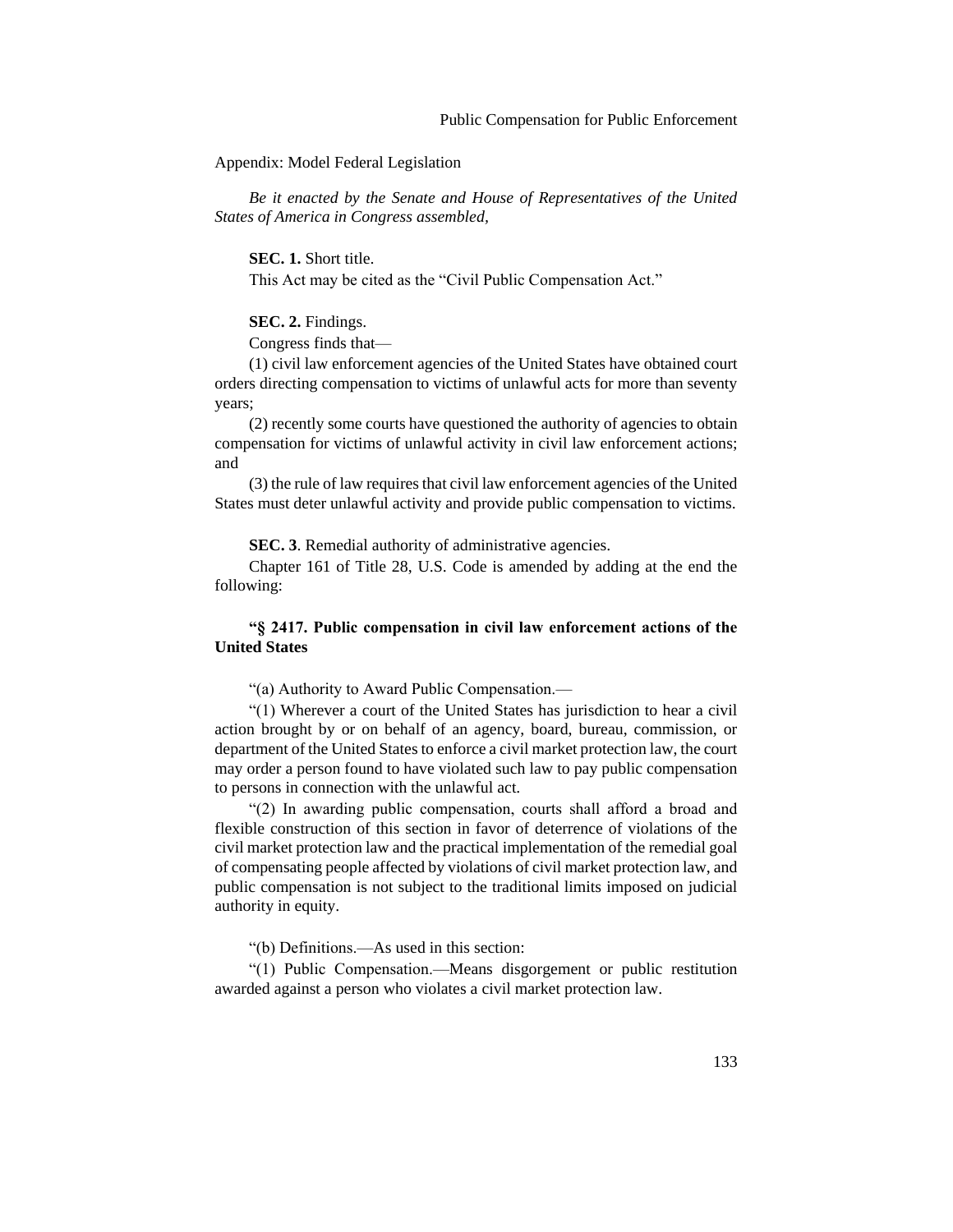"(2) Disgorgement.—Means an order of compensation measured by the gains received in connection with a person's unlawful act without offset for the person's expenses incurred as part of the violation of a civil market protection law.

"(3) Public Restitution.—Means an order of compensation measured by the victims' losses suffered in connection with a person's violation of a civil market protection law.

"(4) Civil Market Protection Law.—Means a law of the United States promoting fairness, transparency, or efficiency of interstate commerce including but not limited to laws promoting: consumer, investor, or worker protection; and food, drug, cosmetic, and transportation safety; but not civil law enforcement of antitrust laws.

"(c) Reasonable Approximation; Rebuttable Presumption.—

"(1) A prima facie determination of public compensation may be established by a reasonable approximation of the disgorgement or restitution owed.

"(2) Upon a prima facia showing of disgorgement or restitution owed, the person found to have violated a civil market protection law may rebut the approximation of public compensation with specific, admissible evidence demonstrating that the approximation is manifestly unreasonable.

"(3) Where the subject of a civil law enforcement action has rebutted the reasonable approximation of public restitution owed, the court may determine public restitution owed through a balancing test including the following factors:  $\frac{1}{2}$ 

"(A) the value, difficulty and cost of determining harm and distributing compensation to individual victims;

"(B) the usefulness and cost of a claims process or similar mechanism to identify loss amount;

"(C) the likelihood of victims recovering loss through a past, pending, or future private action; and

"(D) the egregiousness of the subject's illegal activity.

"(d) Double Recovery Prohibited.—Based on the government's reasonable approximation, a court may award either disgorgement, restitution, or in appropriate circumstances, both. However, a person may not receive a double recovery through public compensation after considering past recovery from return of money in connection with the violation or payments received as a result of a private action.

"(e) Joint and Several Liability.—Where two or more persons are found liable for violation of a civil market protection, a court may in the interest of justice hold one or more of the subjects jointly and severally liable for public